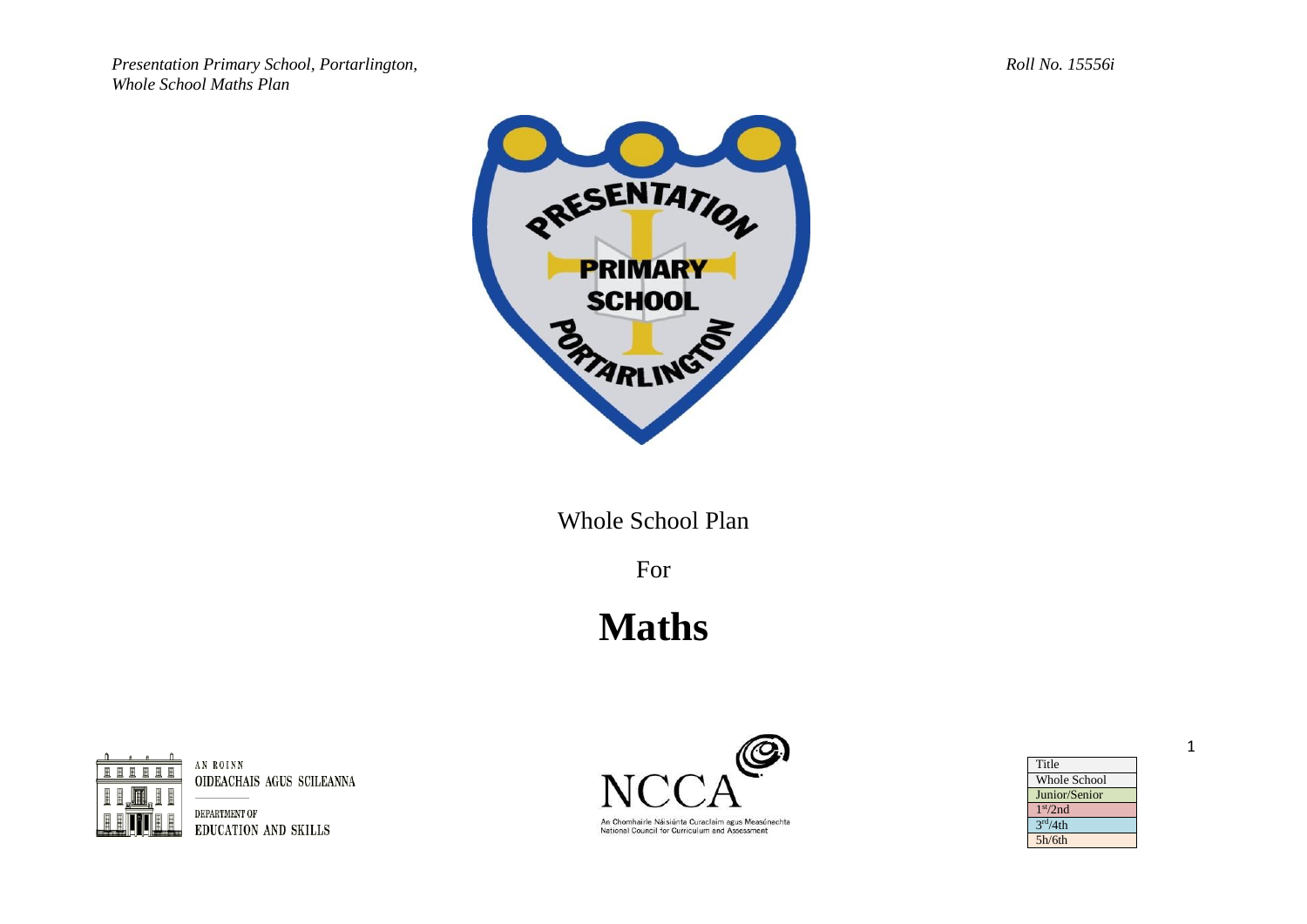| <b>General</b>                |                                                                                                                                                                                                                                                                                                                                                                                                                                                                                                                                                                                                                                                                                                                                                            |                                                                                                                                                                                                                                                                                                                                                                                |                     |                    |
|-------------------------------|------------------------------------------------------------------------------------------------------------------------------------------------------------------------------------------------------------------------------------------------------------------------------------------------------------------------------------------------------------------------------------------------------------------------------------------------------------------------------------------------------------------------------------------------------------------------------------------------------------------------------------------------------------------------------------------------------------------------------------------------------------|--------------------------------------------------------------------------------------------------------------------------------------------------------------------------------------------------------------------------------------------------------------------------------------------------------------------------------------------------------------------------------|---------------------|--------------------|
|                               | <b>Juniors/Seniors</b>                                                                                                                                                                                                                                                                                                                                                                                                                                                                                                                                                                                                                                                                                                                                     | <b>First/Second</b>                                                                                                                                                                                                                                                                                                                                                            | <b>Third/Fourth</b> | <b>Fifth/Sixth</b> |
| Aims and<br><b>Objectives</b> | The aims of the primary mathematics curriculum are:<br>to develop a positive attitude towards mathematics and an appreciation<br>$\bullet$<br>of both its practical and its aesthetic aspects<br>to develop problem-solving abilities and a facility for the application of<br>$\bullet$<br>mathematics to everyday life<br>to enable the child to use mathematical language effectively and accurately<br>$\bullet$<br>to enable the child to acquire an understanding of mathematical<br>$\bullet$<br>concepts and processes to his/her appropriate level of development<br>and ability<br>to enable the child to acquire proficiency in fundamental mathematical<br>$\bullet$<br>skills and in recalling basic number facts<br><b>Broad objectives:</b> |                                                                                                                                                                                                                                                                                                                                                                                |                     |                    |
|                               |                                                                                                                                                                                                                                                                                                                                                                                                                                                                                                                                                                                                                                                                                                                                                            | When due account is taken of intrinsic abilities and varying circumstances,                                                                                                                                                                                                                                                                                                    |                     |                    |
|                               | $\bullet$<br>solutions to problems, in a variety of contexts<br>$\bullet$<br>and written form<br>٠<br>contexts                                                                                                                                                                                                                                                                                                                                                                                                                                                                                                                                                                                                                                             | my mathematics curriculum will enable the child to develop the skills to:<br>apply mathematical concepts and processes, and plan and implement<br>communicate and express mathematical ideas, processes and results in oral<br>make mathematical connections within mathematics itself, throughout<br>other subjects, and in applications of mathematics in practical everyday |                     |                    |

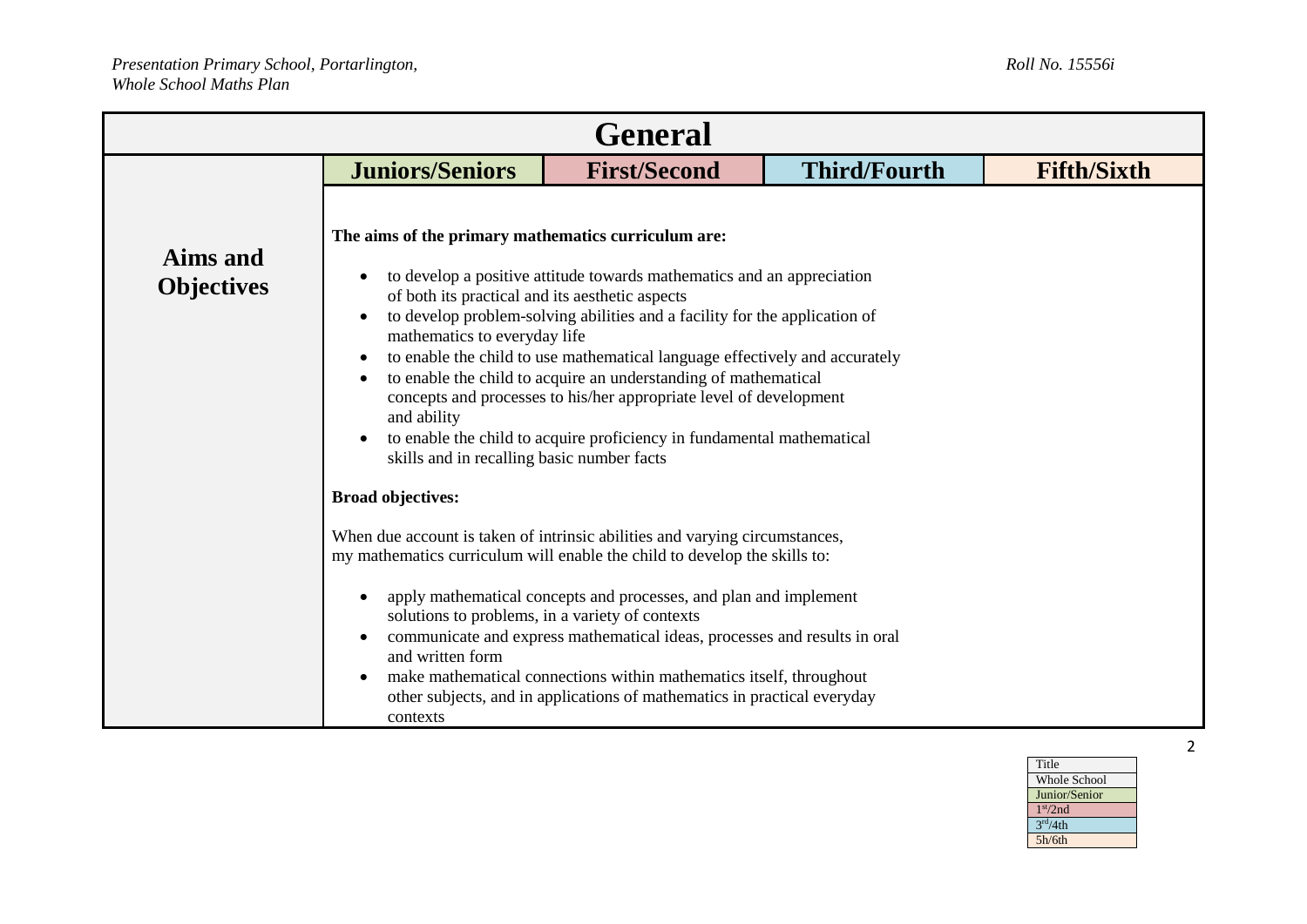| reason, investigate and hypothesise with patterns and relationships in<br>$\bullet$ |
|-------------------------------------------------------------------------------------|
| mathematics                                                                         |
| implement suitable standard and non-standard procedures with a variety              |
| of tools and manipulatives                                                          |
| recall and understand mathematical facts                                            |
|                                                                                     |
| <b>Number</b>                                                                       |
| understand, develop and apply place value in the denary system                      |
| understand and use the properties of number<br>$\bullet$                            |
| understand the nature of the four number operations and apply them                  |
| appropriately                                                                       |
| approximate, estimate, calculate mentally and recall basic number facts             |
| use acquired concepts, skills and processes in problem-solving                      |
| Algebra                                                                             |
| explore, perceive, use and appreciate patterns and relationships in                 |
| numbers                                                                             |
| acquire an understanding of properties and rules concerning algebraic               |
| expressions                                                                         |
| solve simple linear equations                                                       |
| Shape and space                                                                     |
| develop a sense of spatial awareness                                                |
|                                                                                     |
| investigate, recognise, classify and describe the properties of lines,              |
| two-dimensional and three-dimensional shapes                                        |
| deduce informally relationships and rules about shape<br>$\bullet$                  |
| combine, tessellate and partition two-dimensional shapes                            |
| draw, construct and manipulate two-dimensional and three-dimensional<br>$\bullet$   |
| shapes                                                                              |
| identify symmetry in shapes and identify shape and symmetry in the                  |

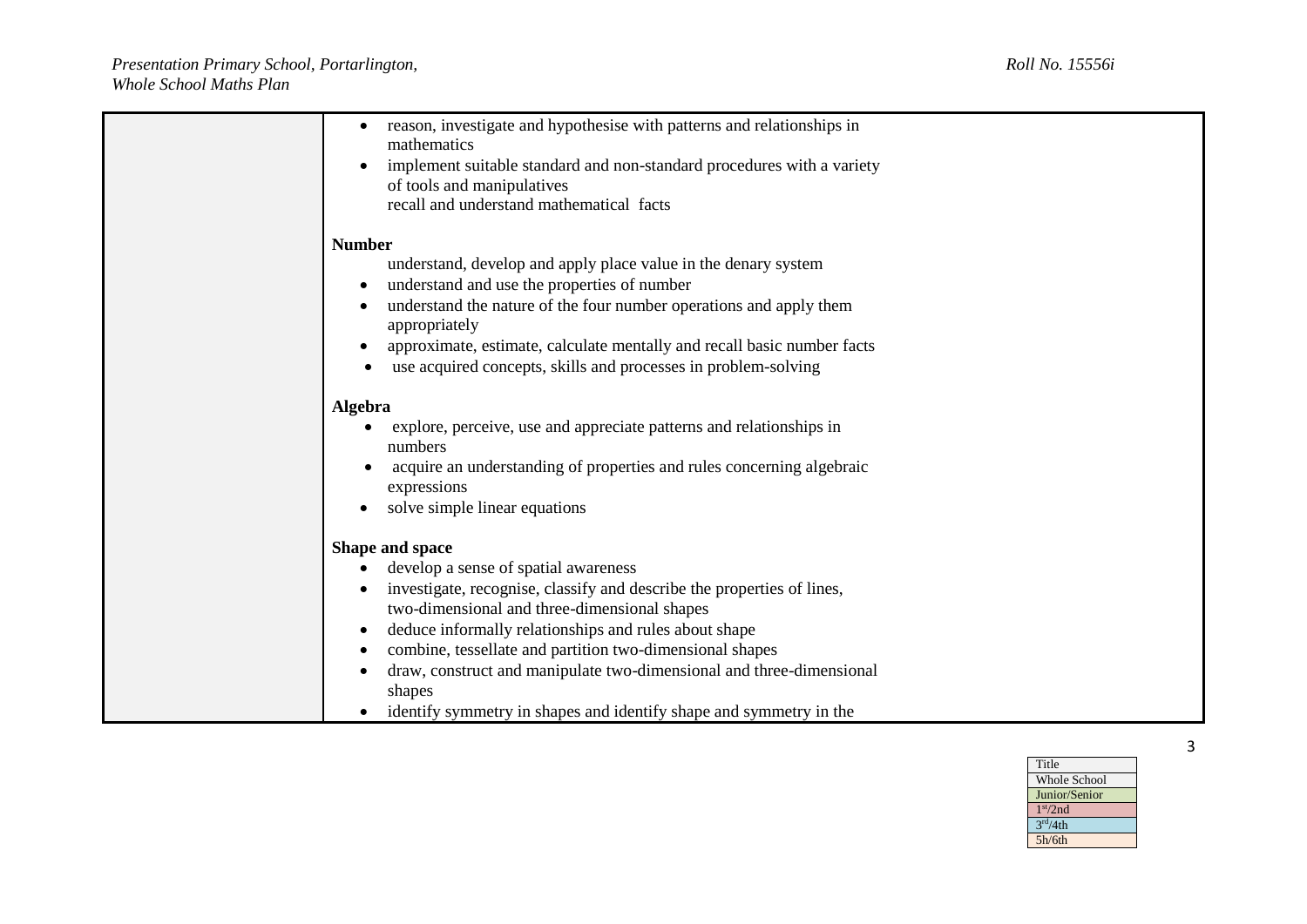|                                         | environment<br>describe direction and location using body-centred (left/right,<br>forward/back) and simple co-ordinate geometry                                                                                                                                                                                                                                                                                                                                                 |  |
|-----------------------------------------|---------------------------------------------------------------------------------------------------------------------------------------------------------------------------------------------------------------------------------------------------------------------------------------------------------------------------------------------------------------------------------------------------------------------------------------------------------------------------------|--|
|                                         | use acquired concepts, skills and processes in problem-solving                                                                                                                                                                                                                                                                                                                                                                                                                  |  |
|                                         | <b>Measures</b><br>know, select and use appropriate instruments of measurement<br>$\bullet$<br>estimate, measure and calculate length, area, weight, capacity using non-standard and appropriate metric units of<br>measurement<br>estimate, measure and calculate time and money using nonstandard<br>$\bullet$<br>and appropriate units of measurement<br>recognise and appreciate measures in everyday use<br>use acquired concepts, skills and processes in problem-solving |  |
|                                         | Data<br>collect, classify, organise and represent data using concrete materials and<br>$\bullet$<br>diagrammatic, graphical and pictorial representation<br>read, interpret and analyse tables, graph diagrams & bar charts,<br>use acquired concepts, skills and processes in problem-solving.<br>$\bullet$                                                                                                                                                                    |  |
| $L$ anguage –<br><b>Concepts/Skills</b> | There is a strong link between language and concept acquisition. We feel it is important to have a common approach to the<br>terms used and the correct use of symbol names. This language has been agreed at whole school level in order to ensure<br>consistency from one class to the next and also to help avoid confusion for children having difficulties with Mathematics. Our<br>agreed strategies/language are the following;                                          |  |
|                                         | <b>Juniors:</b><br>Addition- No signs used, language; and, makes, add, is the same as, altogether makes<br><b>Seniors:</b>                                                                                                                                                                                                                                                                                                                                                      |  |

Title Whole School Junior/Senior 1 st/2nd  $3<sup>rd</sup>/4th$ 5h/6th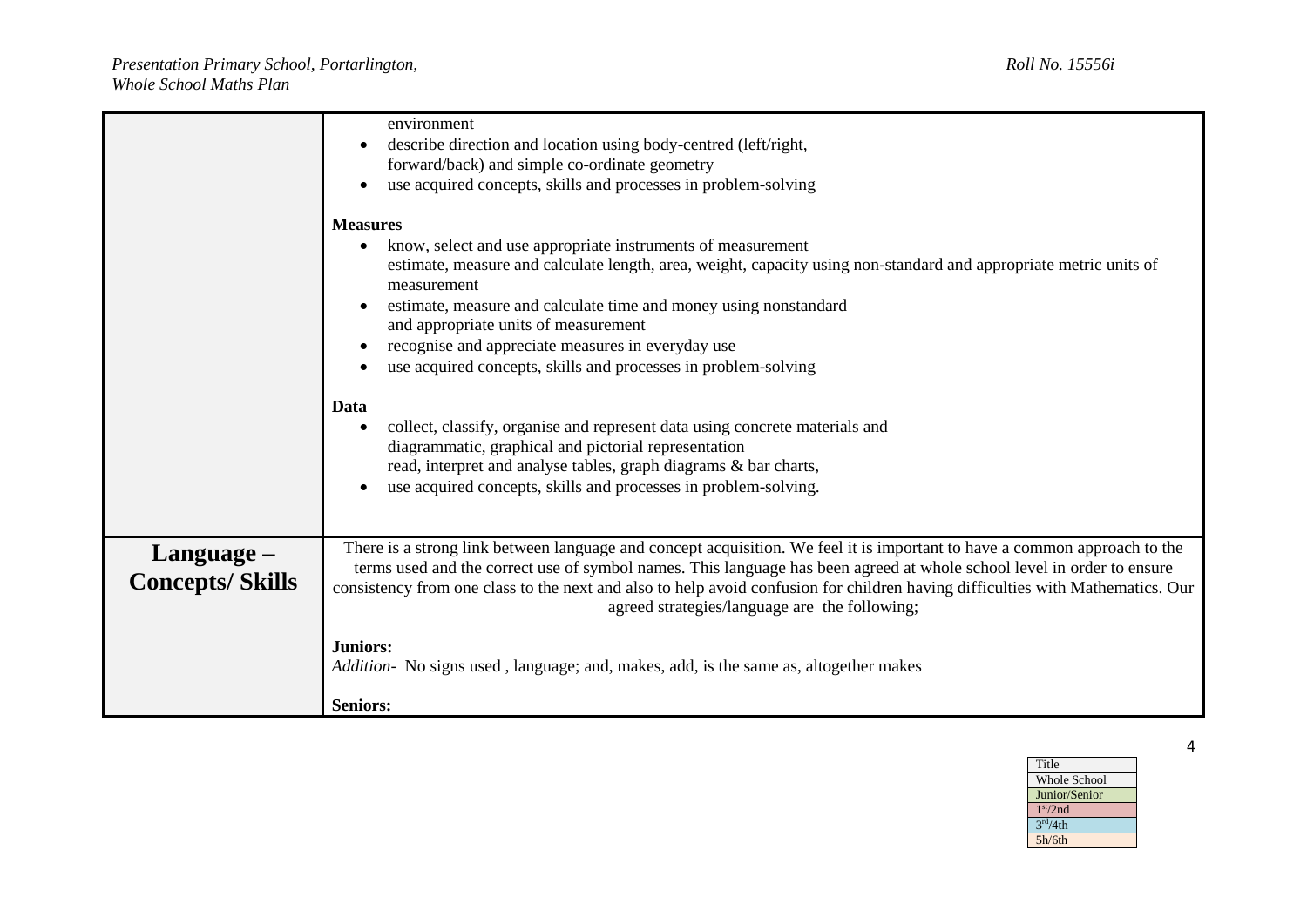| <i>Addition</i> - Introduction of sign $+$ =, vocabulary; plus, equals                                       |
|--------------------------------------------------------------------------------------------------------------|
|                                                                                                              |
|                                                                                                              |
| 3<br>Top down:                                                                                               |
| 2 plus 1 equals 3                                                                                            |
| $2 + 1$ equals 3                                                                                             |
| $2+1=3$ reads 2 plus 1 equals 3 or 2 and 1 makes 3                                                           |
| <b>First Class:</b>                                                                                          |
| Subtraction                                                                                                  |
| - is introduced as a symbol in First class                                                                   |
| Language: take away, less than, left                                                                         |
| 16                                                                                                           |
| Vertical: start from the top using the words 'take away'<br>- 4                                              |
| take away four equals<br>16                                                                                  |
|                                                                                                              |
| $5 - 1$ = Horizontal: Read from left to right using the words 'take away' 5 take away 1 equals               |
|                                                                                                              |
| <b>Second Class:</b>                                                                                         |
| Addition;<br>$7+3+8=18$ 7 plus 3 plus 8 equals 18 (7 plus 3 equals 10 plus 8 equals 18)                      |
|                                                                                                              |
| 6                                                                                                            |
| 3                                                                                                            |
| $\pm 6$ 6 plus 3 plus 6 encourage 6 + 6 + 3                                                                  |
|                                                                                                              |
| Subtraction;                                                                                                 |
| Language :regrouping, borrow, subtraction, decrease, subtract, take away, from, less than, minus, difference |
|                                                                                                              |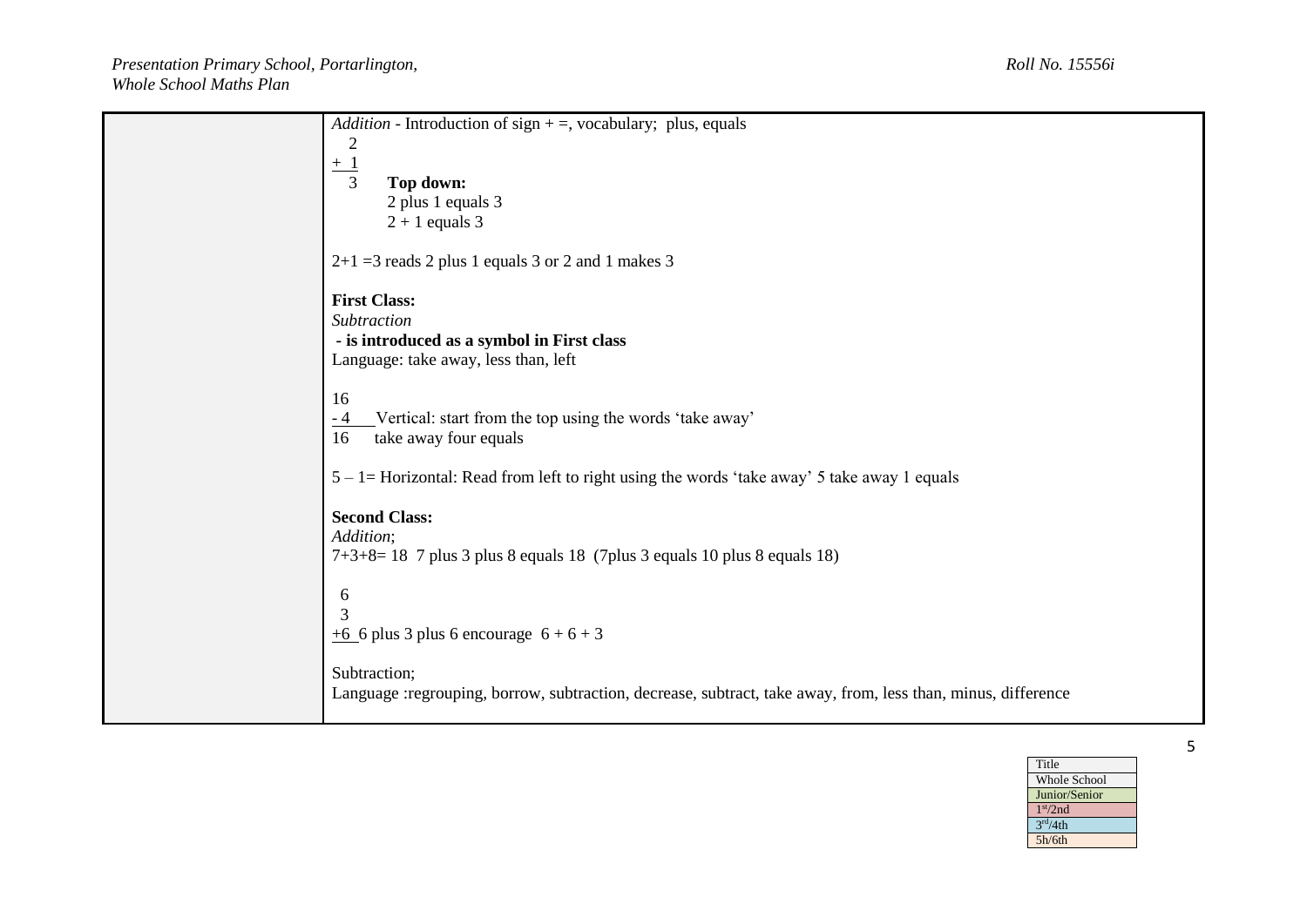| 27<br>$-187$ take away 8 I cannot do so I change a 'ten' to ten units, $7+10=17$ . 17 take 8 equals 9. 1 take away 1 leaves O ( <i>Handy</i><br>rhyme-More on the top, No need to stop, More on the floor, Borrow next door                                       |
|-------------------------------------------------------------------------------------------------------------------------------------------------------------------------------------------------------------------------------------------------------------------|
| <b>Third/Fourth Class:</b>                                                                                                                                                                                                                                        |
| Rounding: Rhyme<br>$1, 2, 3$ and 4 hey, ho, down we go<br>5, 6, 7 8 and 9 hey, ho up we go<br>Half way there which way we go?<br>Round me up hey, ho, ho.                                                                                                         |
| <b>Multiplication/Division</b><br>$\div$ and x are introduced as symbols in Third Class. The following vocabulary will be used:<br>$\div$ division, divide, divided by, split, share, shared between, group, how many in<br>X multiplication, multiply, times, of |
| Short multiplication                                                                                                                                                                                                                                              |
| Multiply top row by single digit in order, starting with units, then tens, then 100's                                                                                                                                                                             |
| Long multiplication<br>From bottom, units first. Language as above. Carry box used to distinguish the number carried over to be added,<br>from the number being multiplied.                                                                                       |
| Multiply by 10                                                                                                                                                                                                                                                    |
| When multiplying by 10, move digit one place to the left and replace the space with zero to show that the number was                                                                                                                                              |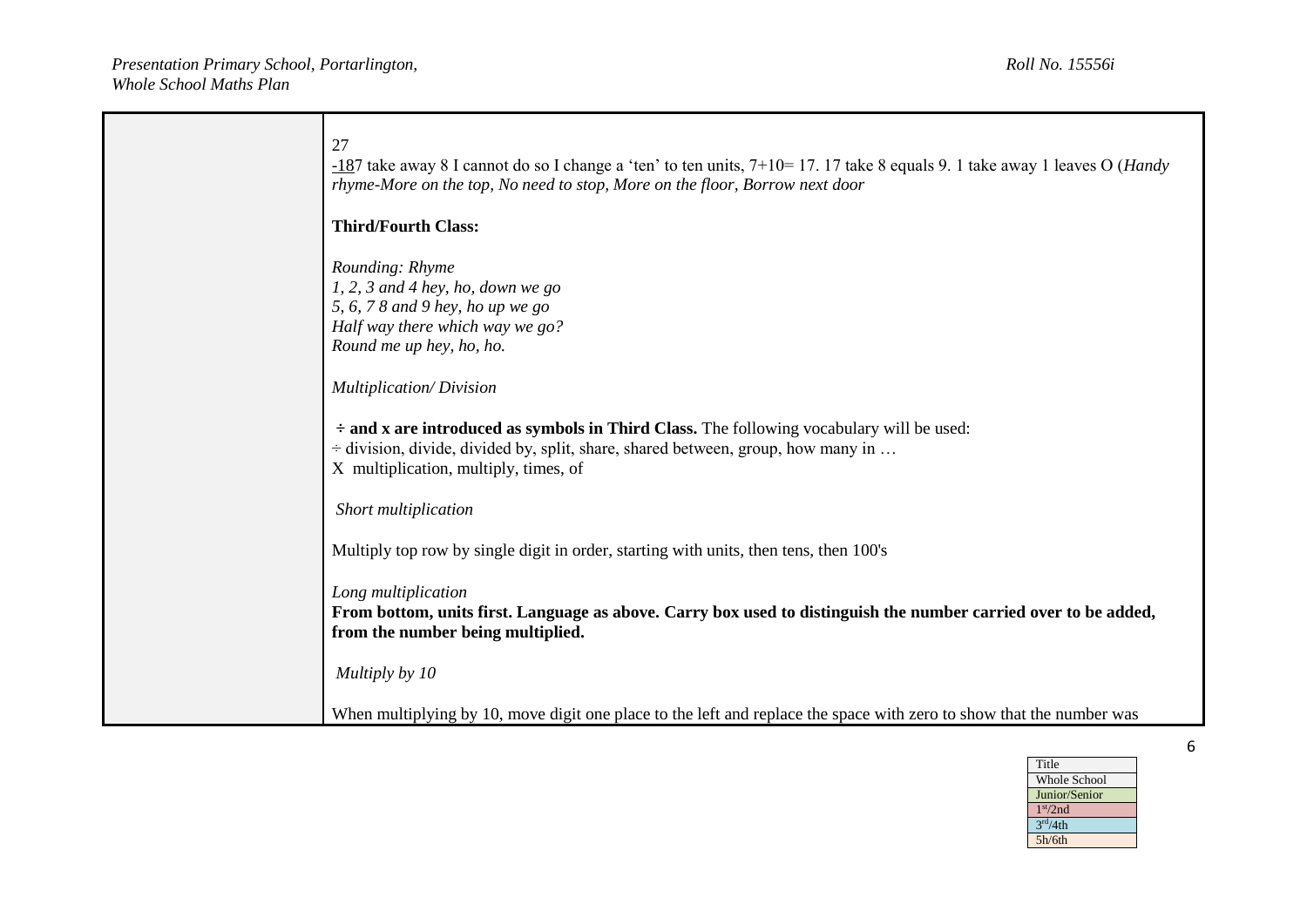| increased exponentially to the power of 10.                                                                         |
|---------------------------------------------------------------------------------------------------------------------|
| Multiply by 100                                                                                                     |
| Add two zeros                                                                                                       |
| Division                                                                                                            |
| Language: Divisable by/ not divisable by, share among                                                               |
| $12 \div 4$<br>all signs used $\div$ , / etc. 12 shared among 4<br>12 divided by groups of 4 Repeated subtraction.  |
| Fractions                                                                                                           |
| $\frac{1}{4}$ of 32<br>7/2<br>Share 32 among 4 and/or 32 divided by 4<br>7 divided by 2                             |
| $\frac{1}{2}$ is equivalent to 2/4 (4th class)<br>$\frac{1}{2}$ is the same as 2/4<br>$\frac{1}{2}$ is equal to 2/4 |
| Decimals                                                                                                            |
| $1/100$ is equal to 0.01<br>$1/10$ is equal to 0.1<br>Include zero before decimal point                             |
| Tesselation                                                                                                         |

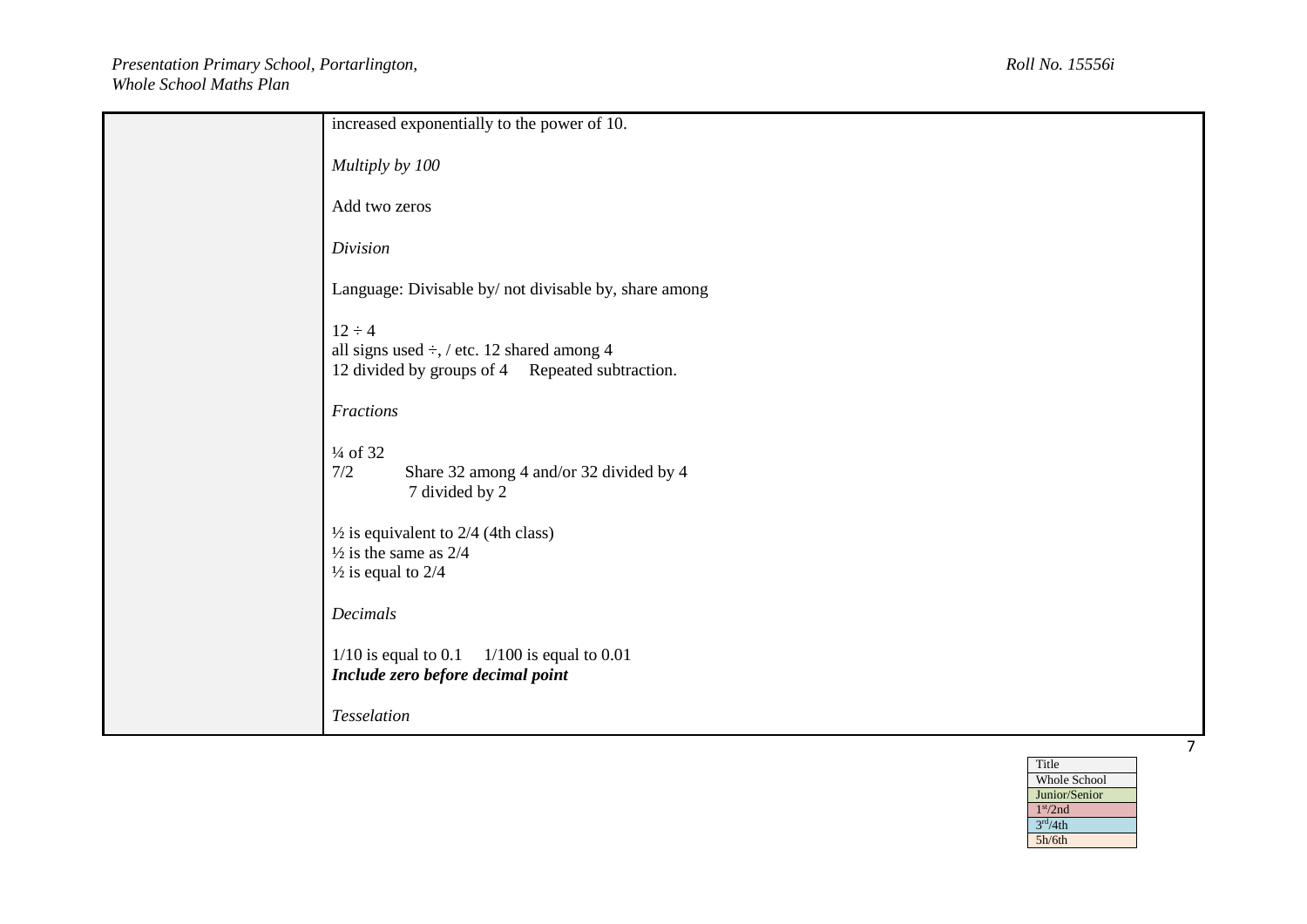| Fit together with no spaces                                                                                                                                                                                                                                                                                                                      |   |
|--------------------------------------------------------------------------------------------------------------------------------------------------------------------------------------------------------------------------------------------------------------------------------------------------------------------------------------------------|---|
| <b>Fifth and Sixth Class</b>                                                                                                                                                                                                                                                                                                                     |   |
| <b>Number:</b> Multiplication/Division                                                                                                                                                                                                                                                                                                           |   |
| Language: square, prime, composite, rectangular numbers.<br>Finding common multiples by listing numbers                                                                                                                                                                                                                                          |   |
| Finding common factors by listing factors<br>The words 'product' and 'quotient' are introduced. Problems involving sum, difference, products, quotients                                                                                                                                                                                          |   |
| Fractions:                                                                                                                                                                                                                                                                                                                                       |   |
| All children are taught to MEMORISE TABLE OF EQUIVALENT FRACTIONS, DECIMALS AND<br><b>PERCENTAGES</b> (see attached) ??<br>Numerator, denominator                                                                                                                                                                                                |   |
| $\int_1^{1/2 + 1/4} = \frac{1}{4} + \frac{1}{4} = \frac{1}{4}$                                                                                                                                                                                                                                                                                   |   |
| $\frac{1}{2} - \frac{1}{4} = \frac{1}{4} - \frac{1}{4} = \frac{1}{4}$                                                                                                                                                                                                                                                                            |   |
| Mixed numbers<br>$+$ and $-$<br>$3\frac{1}{2} - 1 \frac{3}{4} =$                                                                                                                                                                                                                                                                                 |   |
| Initially the children will be asked to deduce/hypothesise for themselves how to solve the addition and subtraction of mixed<br>numbers. Those experiencing difficulties in this, through guided discovery by the teacher will be exposed to the following<br>methods and from there will deduce the method they find logical to their thinking. |   |
|                                                                                                                                                                                                                                                                                                                                                  | 8 |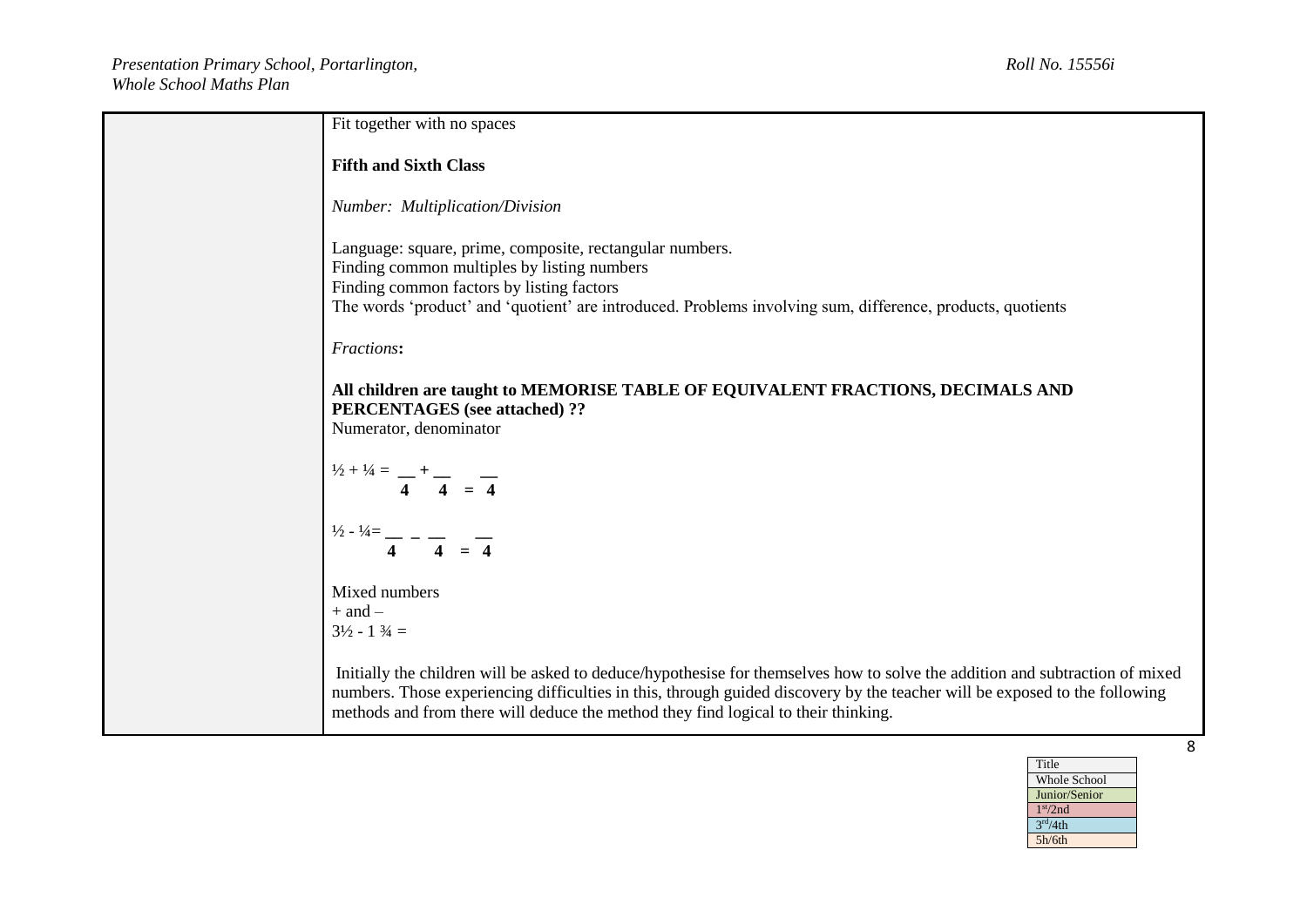## *Presentation Primary School, Portarlington, Roll No. 15556i Whole School Maths Plan*

| Addition of fractions                                           | Subtraction of fractions                    |
|-----------------------------------------------------------------|---------------------------------------------|
| Method one:                                                     | Method one:                                 |
| (a) $1\frac{1}{2} + 2\frac{5}{8} =$                             | (a) $3\frac{1}{3}$ - 1 7/9 =                |
| $1\ 4/8 + 2\ \frac{5}{8} = 3\ 9/8 = 4\ 1/8$                     | $212/9 - 17/9 =$                            |
| (b) $1\frac{1}{2}$                                              | 15/9                                        |
| $+$ 2 $\frac{5}{8}$                                             | (b) $3\frac{1}{3}$                          |
| 14/8                                                            | $-17/9$                                     |
| $+$ 2 $\frac{5}{8}$                                             |                                             |
| $3\,9/8=4\frac{1}{8}$                                           | 2 1 2 / 9                                   |
| Method two:                                                     | 17/9                                        |
| (a) $1\frac{1}{2} + 2\frac{5}{8} = 6/4$ and $21/8$              | 15/9                                        |
| $12 + 21 = 33$                                                  | Method two:                                 |
| 8<br>$8 = 4\frac{1}{8}$                                         | $3\frac{1}{3} - 17/9 = 10/3 - 16/9$         |
| (b) $1\frac{1}{2} + 2\frac{5}{8} = 1\frac{4}{8} + 2\frac{5}{8}$ | $\underline{30-16} = \underline{14} = 15/9$ |
| $= 12/8 + 21/8 = 33/8 = 4\frac{1}{8}$                           | 9<br>9                                      |

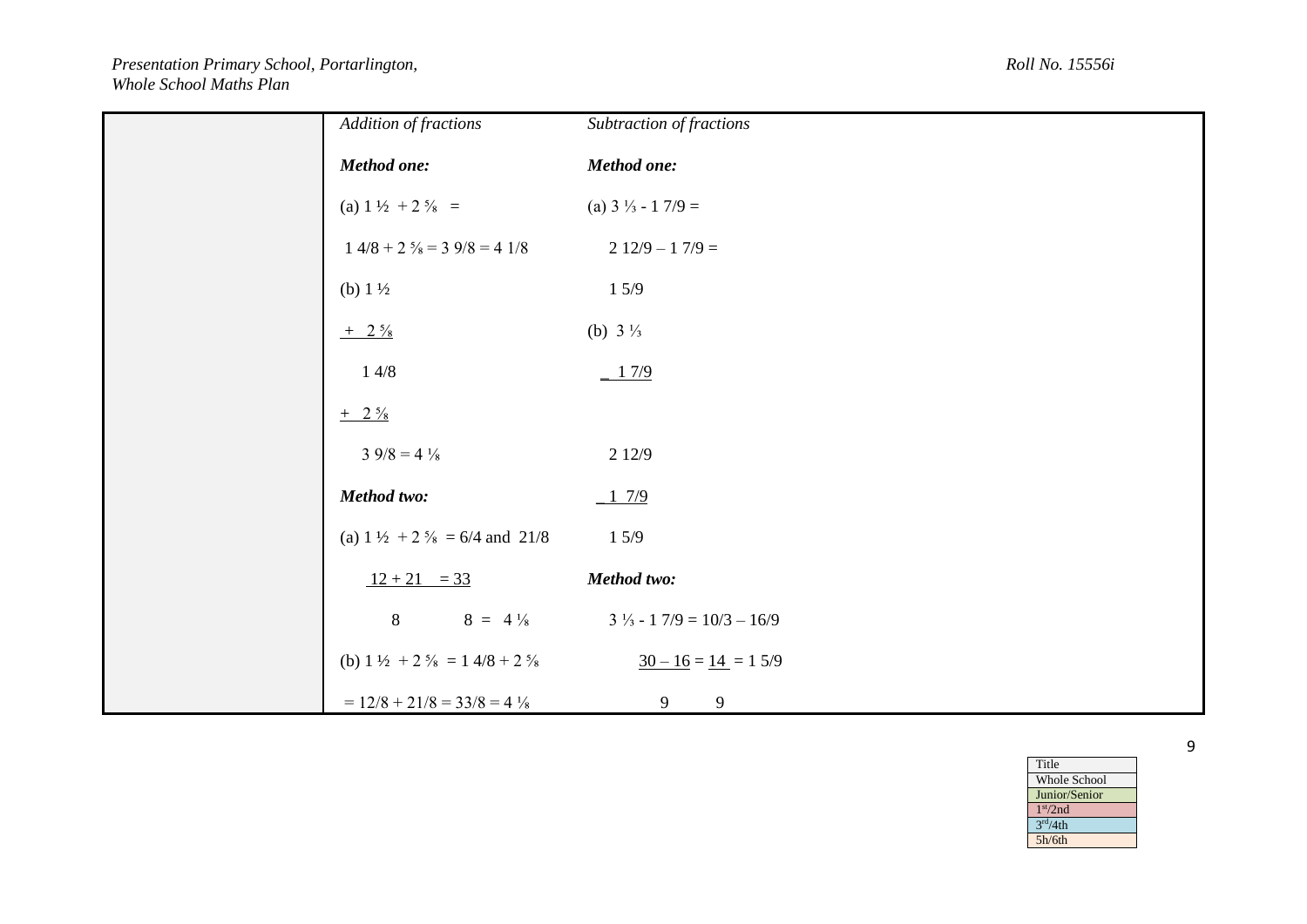| Multiplication<br>$\frac{1}{3}$ x 1/5 Multiply top number by top number<br>Bottom number by bottom number<br>Simplify/ break down                                                                                                                                        |
|--------------------------------------------------------------------------------------------------------------------------------------------------------------------------------------------------------------------------------------------------------------------------|
| Division of whole number by fraction:                                                                                                                                                                                                                                    |
| $5 \div 1/4 =$<br>Change your whole number into a fraction and turn your second fraction upside down and multiply.<br>How many quarters in 5 units<br>$\underline{5} X \underline{4} = \underline{20}$<br>Visual aids used by teacher (see below)<br>$1 \quad 1 \quad 1$ |
|                                                                                                                                                                                                                                                                          |
|                                                                                                                                                                                                                                                                          |
| Interactive board very valuable resource in teaching fractions<br>Decimals<br>$1/10$ , $1/100$ , $1/1000$ – tenths, hundredths, thousandths<br>Addition<br>Subtraction                                                                                                   |

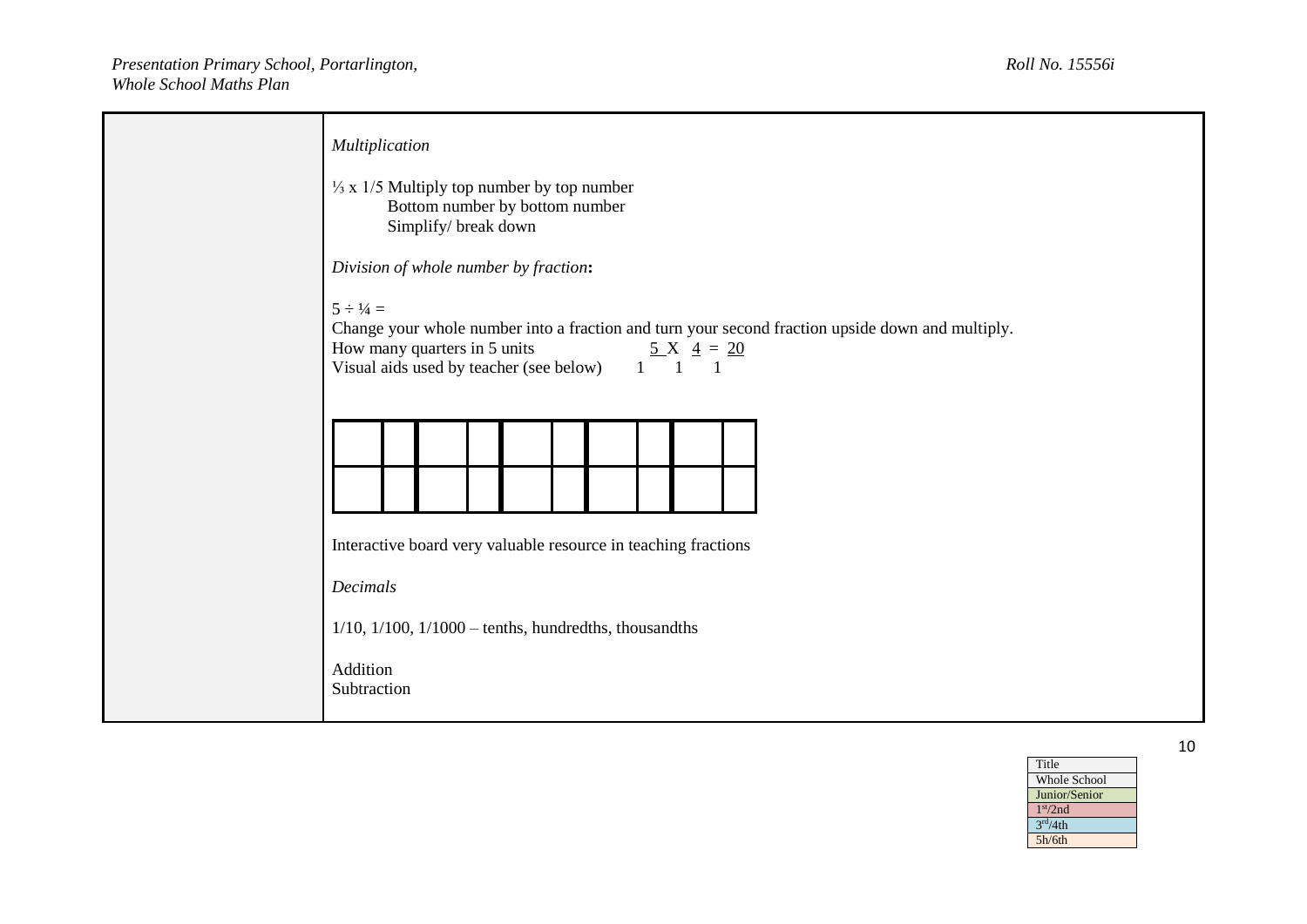| to 3 decimal places (with/without calculator)                                                                                                                                                                                                                                                                                                                                                   |
|-------------------------------------------------------------------------------------------------------------------------------------------------------------------------------------------------------------------------------------------------------------------------------------------------------------------------------------------------------------------------------------------------|
| Rounding decimals                                                                                                                                                                                                                                                                                                                                                                               |
| to the nearest whole number                                                                                                                                                                                                                                                                                                                                                                     |
| to 1 decimal place<br>to 2 decimal places                                                                                                                                                                                                                                                                                                                                                       |
| <b>Multiplication of decimals</b>                                                                                                                                                                                                                                                                                                                                                               |
| Multiplying a decimal by a whole number<br>Multiplying a decimal by a decimal<br>Count the numbers behind the decimal points in the question and make sure that there are the same amount of numbers<br>behind the decimal point in the answer.<br>Multiply the divisor by 10/100 to change to whole number. If you multiply the divisor by 10/100 you must multiply the<br>quotient by 10/100. |
| Division by decimals                                                                                                                                                                                                                                                                                                                                                                            |
| You divide the numerator by the denominator (divide the top by the the bottom)<br><sub>or</sub><br>if possible you change the number to tenths/ hundredths and then convert to decimal. Look out for $\frac{1}{2}$ , $\frac{1}{4}$ , $\frac{1}{5}$ , $\frac{1}{10}$ , $\frac{1}{100}$                                                                                                           |
| Converting a fraction to a decimal                                                                                                                                                                                                                                                                                                                                                              |
| Percentages<br>Converting a fraction to a percentage                                                                                                                                                                                                                                                                                                                                            |
| You multiply by a 100/1 or if possible you change the fraction to hundredths.                                                                                                                                                                                                                                                                                                                   |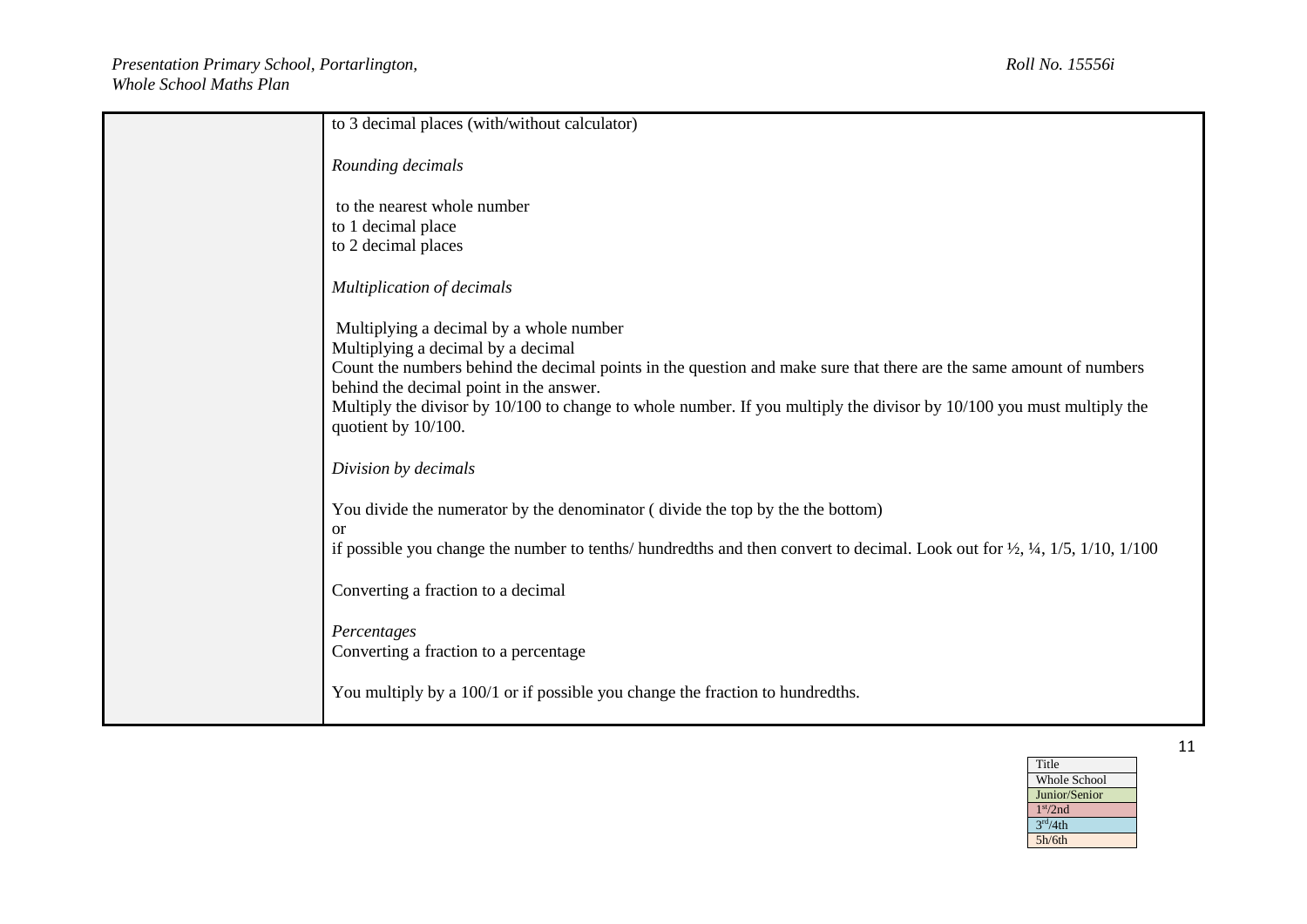| <b>Time</b><br>Addition                                                                                                              |  |
|--------------------------------------------------------------------------------------------------------------------------------------|--|
| Add minutes to minutes<br>Hours to hours and simplify (changing minutes to hours)                                                    |  |
| Subtraction                                                                                                                          |  |
| mins.<br>mins.<br>hrs.<br>hrs.                                                                                                       |  |
| 15<br>$\mathfrak{Z}$<br>$\overline{2}$<br>75                                                                                         |  |
| 33<br>$-2$<br>33<br>$-2$                                                                                                             |  |
| If minutes number is bigger on the bottom line, convert Take hour and change to 60 minutes. Add to other minutes and<br>rewrite sum. |  |
| Co-ordination                                                                                                                        |  |
| Introduce $(x,y)$ axis<br>Explain x comes befor y in the alphabet. This will help them remember which comes first.                   |  |
| Area                                                                                                                                 |  |
| Rectangle/ square<br>Length x width $(1 x w)$ . breadth = width                                                                      |  |
| Area (1 Are = 100m, 1 hectare = $10,000$ m)<br>Relationship of sq.m to sq.cm.<br>Area of room from scale plan                        |  |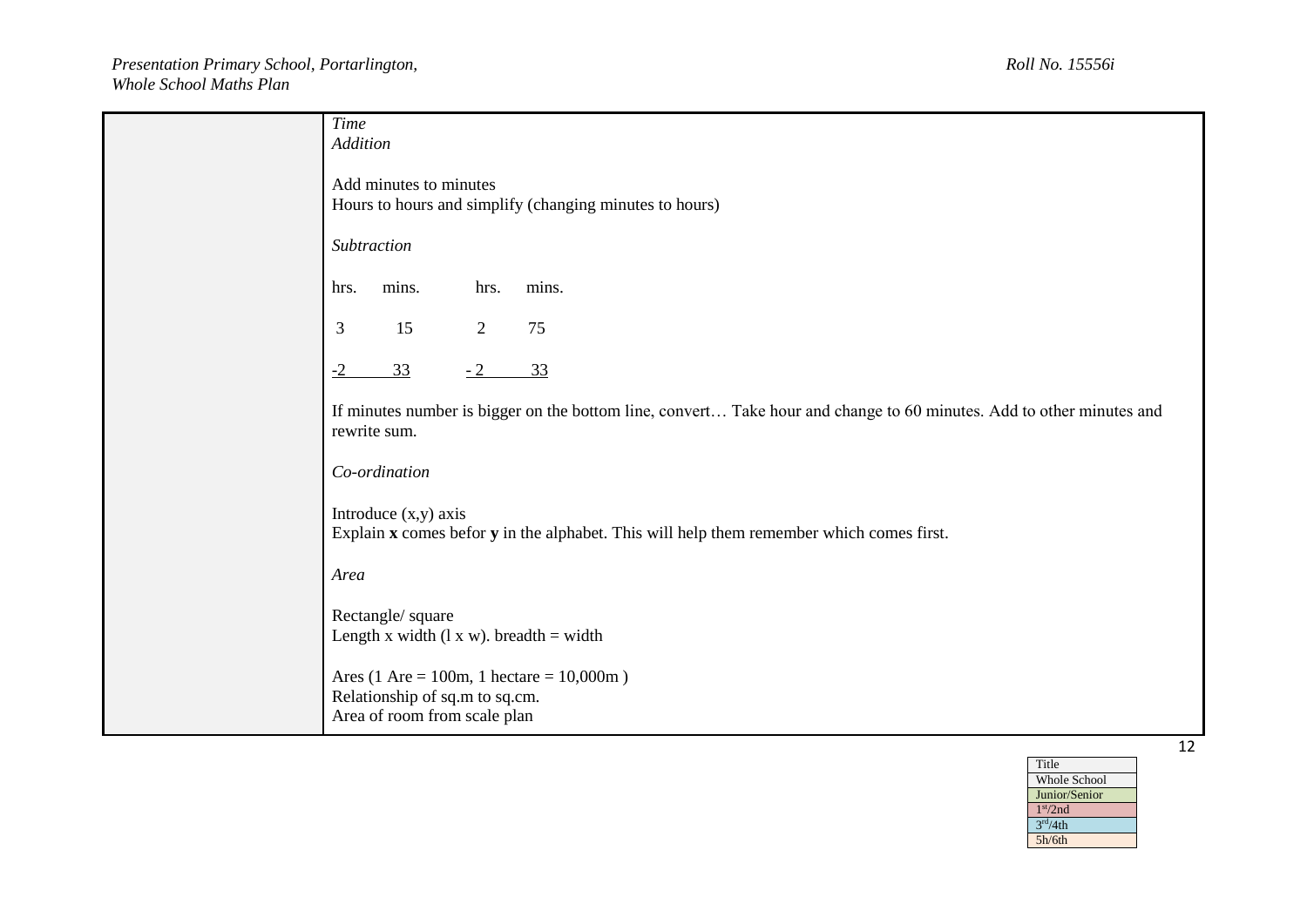| Surface area<br>Find the area of one face. Count the faces and multiply by no. of faces.                                                                                                                                                                                    |
|-----------------------------------------------------------------------------------------------------------------------------------------------------------------------------------------------------------------------------------------------------------------------------|
| Cube and Cuboid                                                                                                                                                                                                                                                             |
| Circle                                                                                                                                                                                                                                                                      |
| Radius, diameter, circumference, arc, sector,<br>Relate the diameter of a circle to its circumference by measurement. Measure the circumference of a circle using a piece of<br>string.<br>Construct a circle of given radius/diameter<br>Examine area by counting squares. |
| Length                                                                                                                                                                                                                                                                      |
| <b>Irregular Shapes</b><br>Look for regular shapes. Divide the shape and draw diagrams.<br>Add areas a, b and c.                                                                                                                                                            |
| Lines and Angles                                                                                                                                                                                                                                                            |
| Right angle, acute, obtuse, reflex, straight, degrees, protractor, ruler                                                                                                                                                                                                    |
| 2D shapes                                                                                                                                                                                                                                                                   |
| Sum of the angles in a triangle $= 180$<br>Sum of the angles in a quadrilateral $=$ 360<br>Sum of angles in a circle $= 360$                                                                                                                                                |
| 3D shapes                                                                                                                                                                                                                                                                   |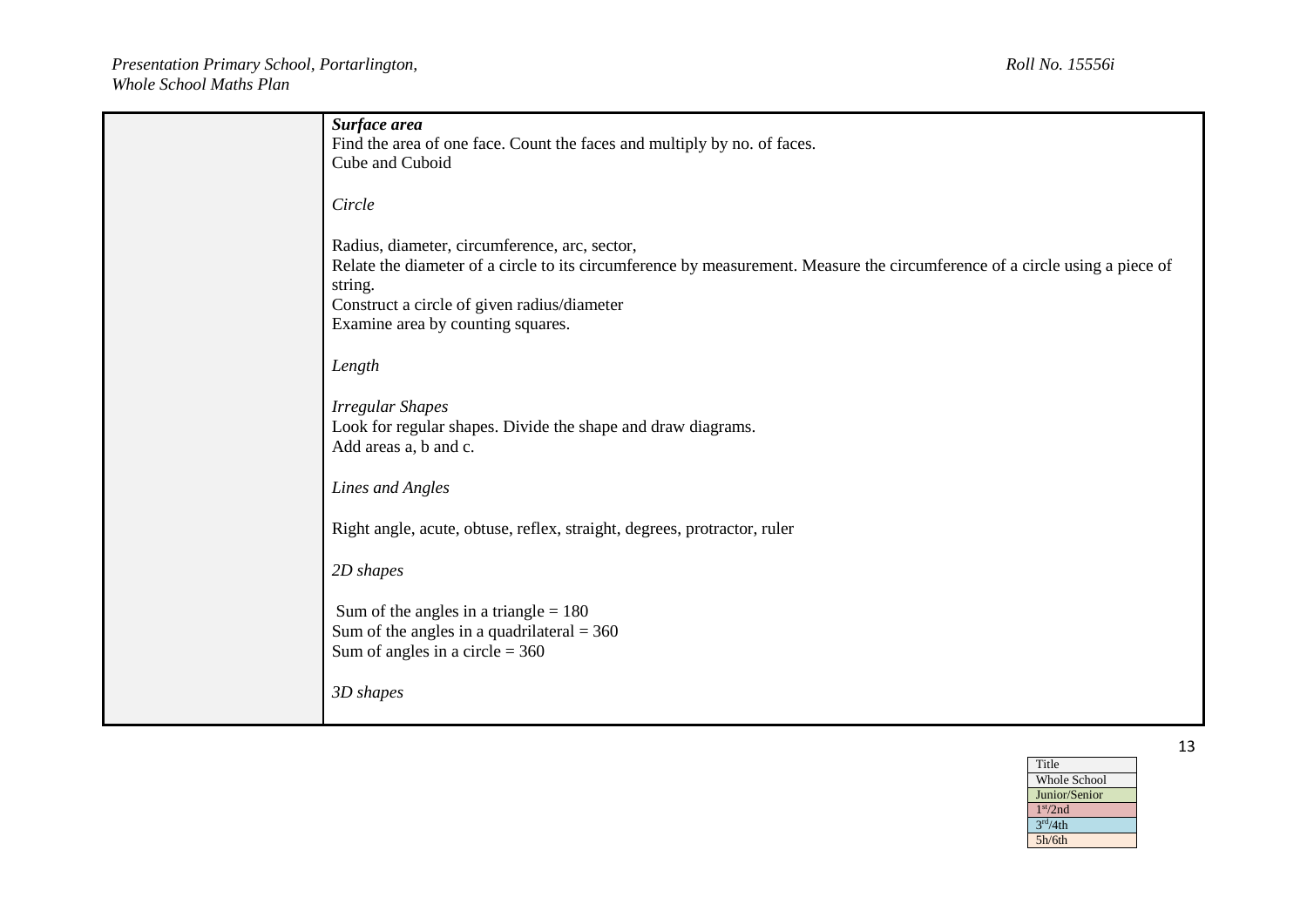|                                                | Identify regular tetrahedrons, nets, construction                                                                                                                                                                                                                                                                                                                                                                                                                                                                                                                                                                                                                                                                                                                                                                                                                                                                                                                                                                                                                                                                                                                                                                                                                                                                                                                                                                                                                                                                                      |
|------------------------------------------------|----------------------------------------------------------------------------------------------------------------------------------------------------------------------------------------------------------------------------------------------------------------------------------------------------------------------------------------------------------------------------------------------------------------------------------------------------------------------------------------------------------------------------------------------------------------------------------------------------------------------------------------------------------------------------------------------------------------------------------------------------------------------------------------------------------------------------------------------------------------------------------------------------------------------------------------------------------------------------------------------------------------------------------------------------------------------------------------------------------------------------------------------------------------------------------------------------------------------------------------------------------------------------------------------------------------------------------------------------------------------------------------------------------------------------------------------------------------------------------------------------------------------------------------|
| <b>Tables</b>                                  | Addition facts up to 10 will be memorised by the end of Second Class, and multiplication facts up to 12 by the end of Fourth<br>Class. Both will be revised up to the end of Sixth Class. Multiplication is a natural progression from extended addition e.g. 3<br>groups of 3, 4 groups of 3, 5 groups of 3 etc. Thus tables are recited throughout the school as follows: $3x$ 3 = 9 (three threes<br>nine), 4x3=12 (four threes 12), 5x3=15 (five threes fifteen). All teachers are expected to teach tables this way in order to<br>ensure consistency and avoid confusion as children move from one class to the next.<br>A variety of methods will be used including counting 2s, 3s, 4s , reciting, using music tapes etc. Subtraction and division<br>tables will be taught as the inverse of addition and multiplication.<br>Children from $2nd - 4th$ classes recite their tables regularly and tables are reinforced every day. Children are encouraged to<br>memorise tables and tables are given every night for homework. Class teachers identify children having difficulties with<br>tables and with them set realistic targets ensuring steady progression. Children will have their tables discretely assessed (to<br>avoid embarrassment) using teacher observation and weekly tests. Tables are continuously revised in 5th and 6th classes both<br>incidentally through operations of various concepts/core objectives but also formally through evaluations and games;eg "Fizz<br>Buzz", "Around the World! etc. |
| <b>Children with</b><br><b>Different Needs</b> | The Maths programme aims to meet the needs of all children in the school. This will be achieved by teachers varying pace,<br>content and methodologies to ensure learning for all children.<br>Teachers are cautious not to label children as having difficulties in Mathematics especially in Junior and Senior Infants.<br>Records are stored in line with the school's policy on Record Keeping.<br>Those children who receive scores at or below the 10th percentile(Sten 3) on the standardised tests will have priority in<br>attending the Learning Support teacher for supplementary teaching for Maths. The SEN Teachers take pupils from 2nd<br>Class-5/6thclass each day to cover the programme with a smaller group needing extra tuition. . Arrangement will be in<br>accordance with the recommended selection criteria as determined by the DES.                                                                                                                                                                                                                                                                                                                                                                                                                                                                                                                                                                                                                                                                        |

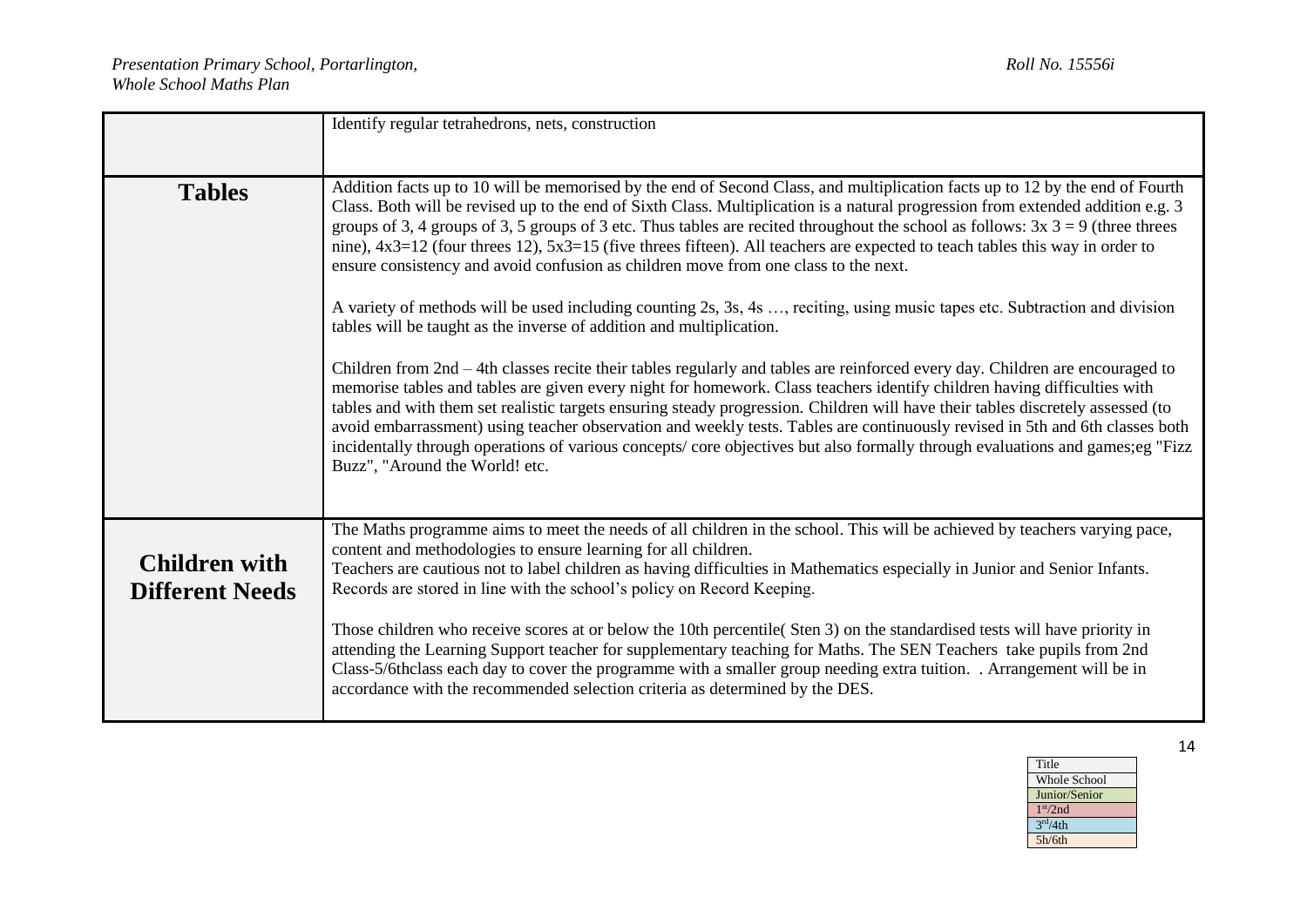|                                                                                                                                                  | Class teachers of New Irish children and children from the travelling community will ensure appropriate Maths language is     |  |  |  |  |
|--------------------------------------------------------------------------------------------------------------------------------------------------|-------------------------------------------------------------------------------------------------------------------------------|--|--|--|--|
|                                                                                                                                                  | covered in class. Children in Junior Infants, Senior Infants and First Class do not attend Learning Support for Maths. We     |  |  |  |  |
|                                                                                                                                                  | introduced the Ready Set Go Maths Programme in the Infant Classes in 2014.                                                    |  |  |  |  |
|                                                                                                                                                  |                                                                                                                               |  |  |  |  |
|                                                                                                                                                  | If a child is already attending the Learning support teacher for English, it may be possible, on occasion, for the child to   |  |  |  |  |
|                                                                                                                                                  | receive some help with his/her Maths work as part of the supplementary teaching sessions.                                     |  |  |  |  |
|                                                                                                                                                  |                                                                                                                               |  |  |  |  |
|                                                                                                                                                  |                                                                                                                               |  |  |  |  |
|                                                                                                                                                  | Children with exceptional ability in Maths will be given extra work based on the concept being taught in class. ICT allows    |  |  |  |  |
|                                                                                                                                                  | children to work at their own level and challenges children of all abilities. Parents will be consulted and opportunities for |  |  |  |  |
|                                                                                                                                                  | further development will be explored i.e contact Centre for Talented Youth. Teachers should keep a record of the              |  |  |  |  |
|                                                                                                                                                  | differentiated approach adopted for these children also.                                                                      |  |  |  |  |
|                                                                                                                                                  |                                                                                                                               |  |  |  |  |
|                                                                                                                                                  |                                                                                                                               |  |  |  |  |
|                                                                                                                                                  |                                                                                                                               |  |  |  |  |
| Two hours and 15 minutes for Mathematics is allocated for Infant classes. Class teachers' time-tables must record this time<br><b>Time-table</b> |                                                                                                                               |  |  |  |  |
|                                                                                                                                                  | allocation form Mathematics. There is one hour discretionary time allocated for infant classes each week and this can         |  |  |  |  |
|                                                                                                                                                  | occasionally be used for Maths.                                                                                               |  |  |  |  |
|                                                                                                                                                  |                                                                                                                               |  |  |  |  |
|                                                                                                                                                  |                                                                                                                               |  |  |  |  |
|                                                                                                                                                  | Maths Workshops are set up during Maths Week in October. Juniors workshop take place in the library and Seniors in the        |  |  |  |  |
|                                                                                                                                                  | Computer room. These cover all strands and timetable is given to all classes.                                                 |  |  |  |  |
| <b>Maths Workshops</b>                                                                                                                           |                                                                                                                               |  |  |  |  |
|                                                                                                                                                  |                                                                                                                               |  |  |  |  |
|                                                                                                                                                  |                                                                                                                               |  |  |  |  |
|                                                                                                                                                  | Refer to Homework Policy                                                                                                      |  |  |  |  |
| <b>Homework</b>                                                                                                                                  |                                                                                                                               |  |  |  |  |
|                                                                                                                                                  |                                                                                                                               |  |  |  |  |
|                                                                                                                                                  | Calculators                                                                                                                   |  |  |  |  |
|                                                                                                                                                  | From fourth class upwards children are permitted to use calculators alongside traditional paper-and-pencil methods.           |  |  |  |  |
| <b>ICT</b>                                                                                                                                       |                                                                                                                               |  |  |  |  |
|                                                                                                                                                  | Calculators are particularly useful for handling larger numbers, to check answers, to explore the number system, to remove    |  |  |  |  |
|                                                                                                                                                  | computational barriers for weaker children. They also allow the child to focus on the structure of the problem solving        |  |  |  |  |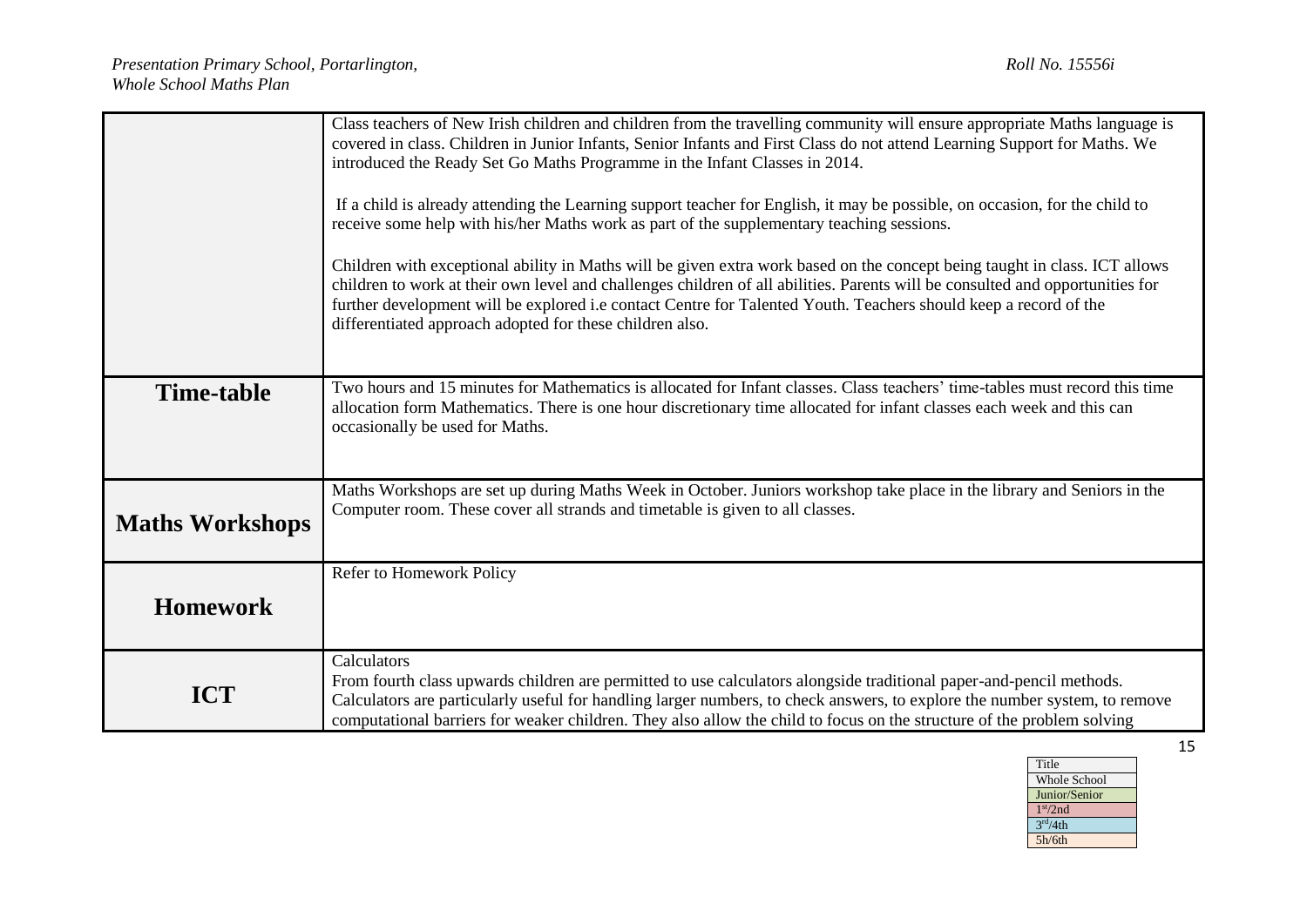|                          | questions. It is important that the skill of estimation is developed along with the use of the calculator.<br>Calculators should meet the following requirements:<br>Calculators (50 in total) were purchased during the $2012 - 2013$ school year. It is intended that each child would have<br>$\bullet$<br>the use of a calculator at some stage during the school year. (If parents wish to buy a calculator they must ensure the<br>calculator uses Algebraic Logic as opposed to Arithmetic Logic. Algebraic logic uses priorities in sequences of<br>operation which we call BOMDAS -brackets, of, multiplication, division, addition and subtraction)<br>Keys should be of a reasonable size and have a positive click action<br>$\bullet$<br>They must have a display of at least 8 digits and be large enough for two or three children to see<br>They should have a memory function |  |  |
|--------------------------|------------------------------------------------------------------------------------------------------------------------------------------------------------------------------------------------------------------------------------------------------------------------------------------------------------------------------------------------------------------------------------------------------------------------------------------------------------------------------------------------------------------------------------------------------------------------------------------------------------------------------------------------------------------------------------------------------------------------------------------------------------------------------------------------------------------------------------------------------------------------------------------------|--|--|
| <b>Individual</b>        | Teachers should base their yearly and short term plans on the approaches set out in this whole school plan for Maths. Work                                                                                                                                                                                                                                                                                                                                                                                                                                                                                                                                                                                                                                                                                                                                                                     |  |  |
| Teachers'                | covered will be outlined in the Cuntas Míosúil which will be submitted to the principal.                                                                                                                                                                                                                                                                                                                                                                                                                                                                                                                                                                                                                                                                                                                                                                                                       |  |  |
| <b>Planning</b>          |                                                                                                                                                                                                                                                                                                                                                                                                                                                                                                                                                                                                                                                                                                                                                                                                                                                                                                |  |  |
| <b>Staff Development</b> | Teachers are made aware of any opportunities for further professional development through participation in courses available<br>in Education Centres or other venues. Skills and expertise within the school are shared and developed through inputs at staff<br>meetings                                                                                                                                                                                                                                                                                                                                                                                                                                                                                                                                                                                                                      |  |  |
| <b>Parental</b>          | Parents are encouraged to support the school's programme for Maths. Meetings for parents take place in February. At these                                                                                                                                                                                                                                                                                                                                                                                                                                                                                                                                                                                                                                                                                                                                                                      |  |  |
| <b>Involvement</b>       | meeting parents will be informed of the Maths programme for the year. Particular attention will be drawn to:                                                                                                                                                                                                                                                                                                                                                                                                                                                                                                                                                                                                                                                                                                                                                                                   |  |  |
|                          | The importance of trial and error, estimation, the use of concrete materials and the role of calculators<br>$\bullet$                                                                                                                                                                                                                                                                                                                                                                                                                                                                                                                                                                                                                                                                                                                                                                          |  |  |
|                          | The school's approach to e.g. subtraction, division, calculations using fractions<br>$\bullet$<br>The fact that Maths homework may be used on practical activities<br>$\bullet$                                                                                                                                                                                                                                                                                                                                                                                                                                                                                                                                                                                                                                                                                                                |  |  |
|                          | The use of the Homework Journals as a vehicle for two-way communication between teacher and parent on progress<br>in Mathematics or other issues.                                                                                                                                                                                                                                                                                                                                                                                                                                                                                                                                                                                                                                                                                                                                              |  |  |
| <b>Success Criteria</b>  | The success of this plan will be measured using the following criteria:                                                                                                                                                                                                                                                                                                                                                                                                                                                                                                                                                                                                                                                                                                                                                                                                                        |  |  |

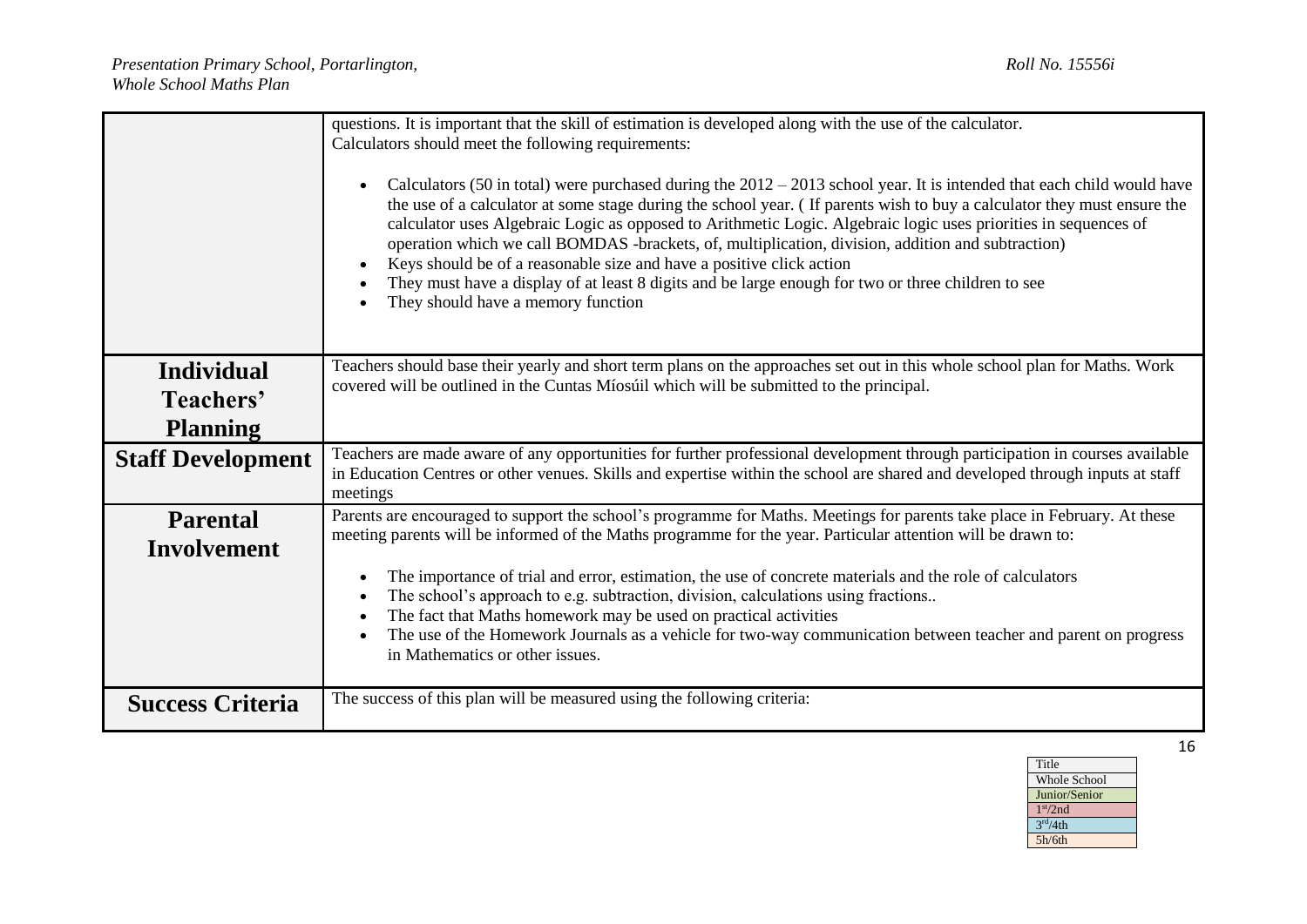|                                                             | On-going assessment, formal and informal, will show that pupils are acquiring an understanding of mathematical<br>concepts and a proficiency in maths skills appropriate to their age and ability.<br>Implementation of the school plan will be evident in teachers' preparation and monthly reports.<br>Teachers will know from their new classes in September that work/approaches as outlined in the plan have been<br>covered by the previous teacher |
|-------------------------------------------------------------|-----------------------------------------------------------------------------------------------------------------------------------------------------------------------------------------------------------------------------------------------------------------------------------------------------------------------------------------------------------------------------------------------------------------------------------------------------------|
| Implementation,<br><b>Review and</b><br><b>Ratification</b> | Progress made during the school year will be reviewed in June and September of each year and will be based on results of<br>assessments across all classes and on teachers' views as to the effectiveness of the plan.                                                                                                                                                                                                                                    |

| <b>Targets &amp; Actions:</b> |                                                                                         |                     |                                                                                                                                                                                                             |                    |
|-------------------------------|-----------------------------------------------------------------------------------------|---------------------|-------------------------------------------------------------------------------------------------------------------------------------------------------------------------------------------------------------|--------------------|
|                               | <b>Juniors/Seniors</b>                                                                  | <b>First/Second</b> | <b>Third/Fourth</b>                                                                                                                                                                                         | <b>Fifth/Sixth</b> |
| <b>Targets</b>                | $\bullet$<br>every year over the next three years<br>$\bullet$<br>problem, over 3 years |                     | To increase the percentage of pupils scoring at C and D in Numeracy Skills Rubic (N.S.R) by 5%<br>To improve from 25% to 50% the number of pupils able to explain clearly to others how they solved a Maths |                    |

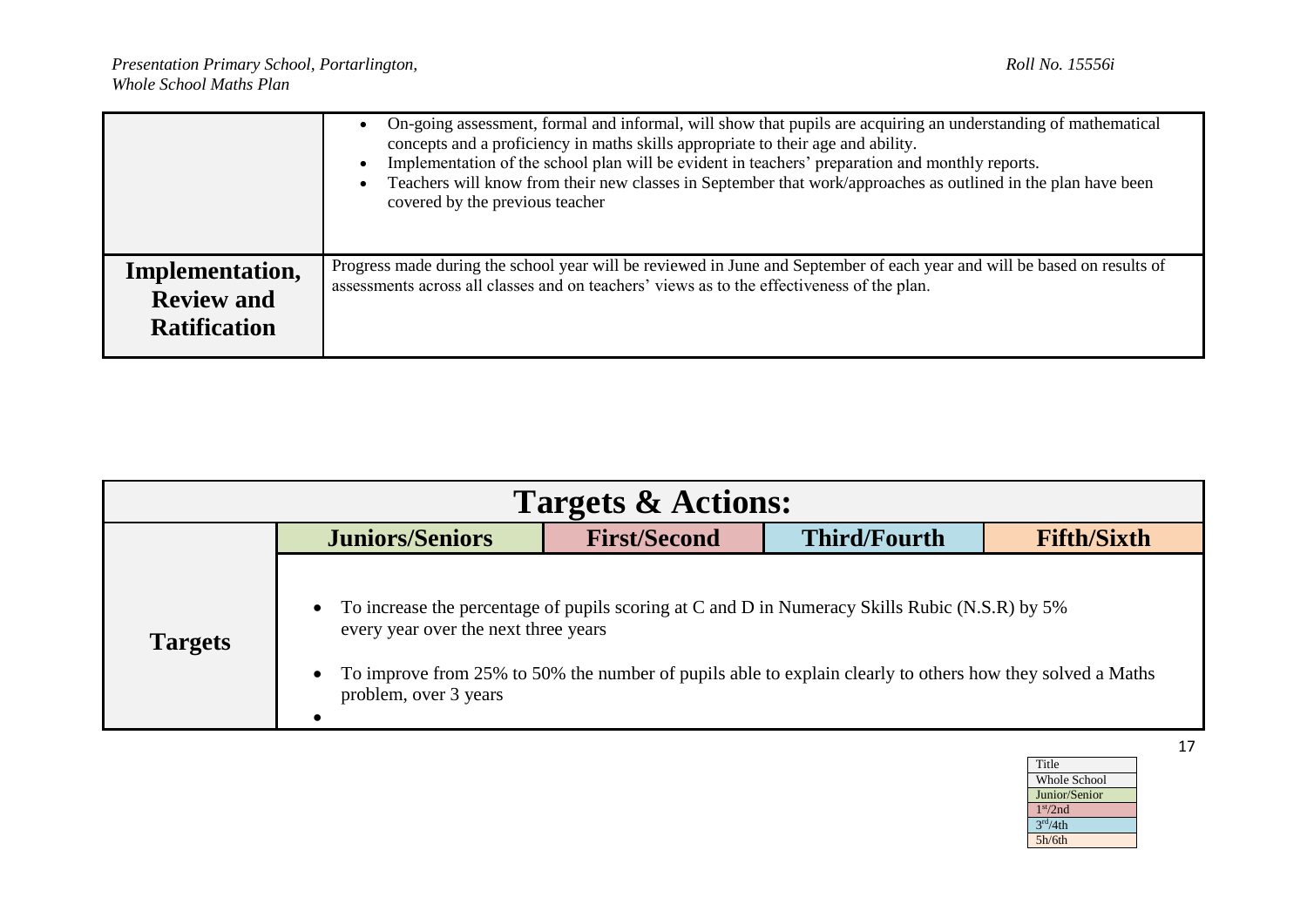|                | To increase the percentage of pupils scoring in the bracket 17% - 50% in Problem Solving on the<br>$\bullet$<br>Standardised Tests, from 40% by 5% each year in the 3 year plan                                      |  |  |  |  |  |  |
|----------------|----------------------------------------------------------------------------------------------------------------------------------------------------------------------------------------------------------------------|--|--|--|--|--|--|
|                | To increase the percentage of pupils scoring in the 51% - 84% in Problem Solving on the Standardised Tests, from<br>38% by 5% each year in the 3 year plan                                                           |  |  |  |  |  |  |
|                | <b>Team Teaching:</b><br>Stream classes $(1st-6th)$ into 3 groups (based on Drumcondra Maths Scores) and                                                                                                             |  |  |  |  |  |  |
| <b>Actions</b> | LS/Resource Teacher to teach one group, while the 2 class teachers take the other two groups<br>Junior/Senior Infants – Using the <i>Planet Maths Scheme</i> while making use<br>of the Ready Set Go Maths Programme |  |  |  |  |  |  |
|                | Introduce the <i>Mathletics Programme</i> throughout the school: $2nd$ -6 <sup>th</sup> Class                                                                                                                        |  |  |  |  |  |  |
|                | Devise a uniform approach (continuity of language and methodologies) to develop problem solving strategies:<br>RUDE-Read - Underline-Draw-Estimate                                                                   |  |  |  |  |  |  |
|                | Develop a RUCSAC Approach to problem solving in Senior Classes<br>(Read – Understand - Choose – Solve – Answer – Check).                                                                                             |  |  |  |  |  |  |
|                | <b>Strategy:</b>                                                                                                                                                                                                     |  |  |  |  |  |  |
|                | Give answer to the problem first and pupils to explain /work out how it was reached<br>(Puts stress on process rather than correct answer!)                                                                          |  |  |  |  |  |  |
|                | Specific Language Teaching – Oral work 5-10mins each day. Teach Maths Vocabulary for different class levels. (Jenny                                                                                                  |  |  |  |  |  |  |

| Title                |
|----------------------|
| Whole School         |
| Junior/Senior        |
| 1 <sup>st</sup> /2nd |
| 3 <sup>rd</sup> /4th |
| 5h/6th               |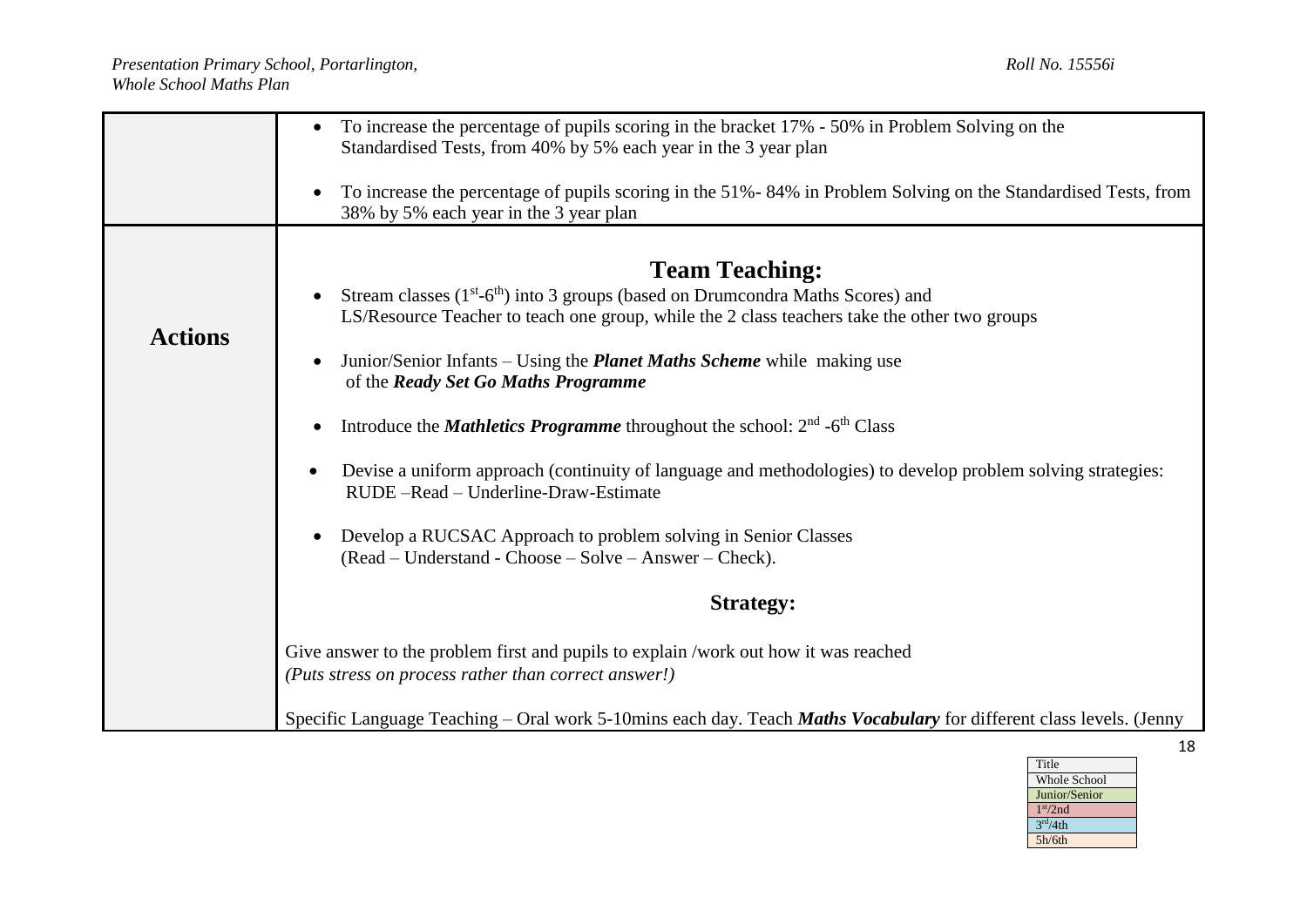|                                                                | Eather Math Dictionary-free online resource)                                                                                                                                                                                                                                                                                                  |  |  |  |
|----------------------------------------------------------------|-----------------------------------------------------------------------------------------------------------------------------------------------------------------------------------------------------------------------------------------------------------------------------------------------------------------------------------------------|--|--|--|
|                                                                | Language Display Board in every class-symbols and meanings to be passed onto the next class teacher each year<br>to ensure uniformity and continuity. ( <i>Use of flashcards and target boards</i> )                                                                                                                                          |  |  |  |
|                                                                | Group/Pair work and Collaborative Learning in every lesson. (discussion, explanation and revoicing.)                                                                                                                                                                                                                                          |  |  |  |
|                                                                | More use of <i>concrete resources</i> at all class levels. Make inventory of resources in each class and set up Maths Store (<br>Resource Room F) Invest in new resources-Wish List to be sent around all classes.                                                                                                                            |  |  |  |
|                                                                | Seek C.P.D. in relation to <i>Problem Solving strategies</i> . (Keep staff informed re courses on Numeracy and Problem Solving<br>Laois Ed.Centre)                                                                                                                                                                                            |  |  |  |
|                                                                | Introduce "Problem of the Week" at all levels. Each teacher to set their own problems and rewards. Purchase Apex Maths<br>Problem SolvingCD– (Levels 1-6).                                                                                                                                                                                    |  |  |  |
|                                                                | Set up Maths Workshops for different class levels every term.                                                                                                                                                                                                                                                                                 |  |  |  |
|                                                                | Carry out the <i>Rubric Problem Solving Survey</i> in September to get a base level for the survey.                                                                                                                                                                                                                                           |  |  |  |
| <b>Strategies and</b><br><b>Methodologies</b><br>for Improving | Guided discussion, (rather them just questioning) with use of mathematical language.<br>Hands on approach right through from Infants to Sixth Class. Build up store of equipment in the school - e.g Weight box,<br>Length box, Capacity box, Shapes, Tangrams, Puzzles, play shop etc.<br><b>Estimation Strategies when teaching Number:</b> |  |  |  |

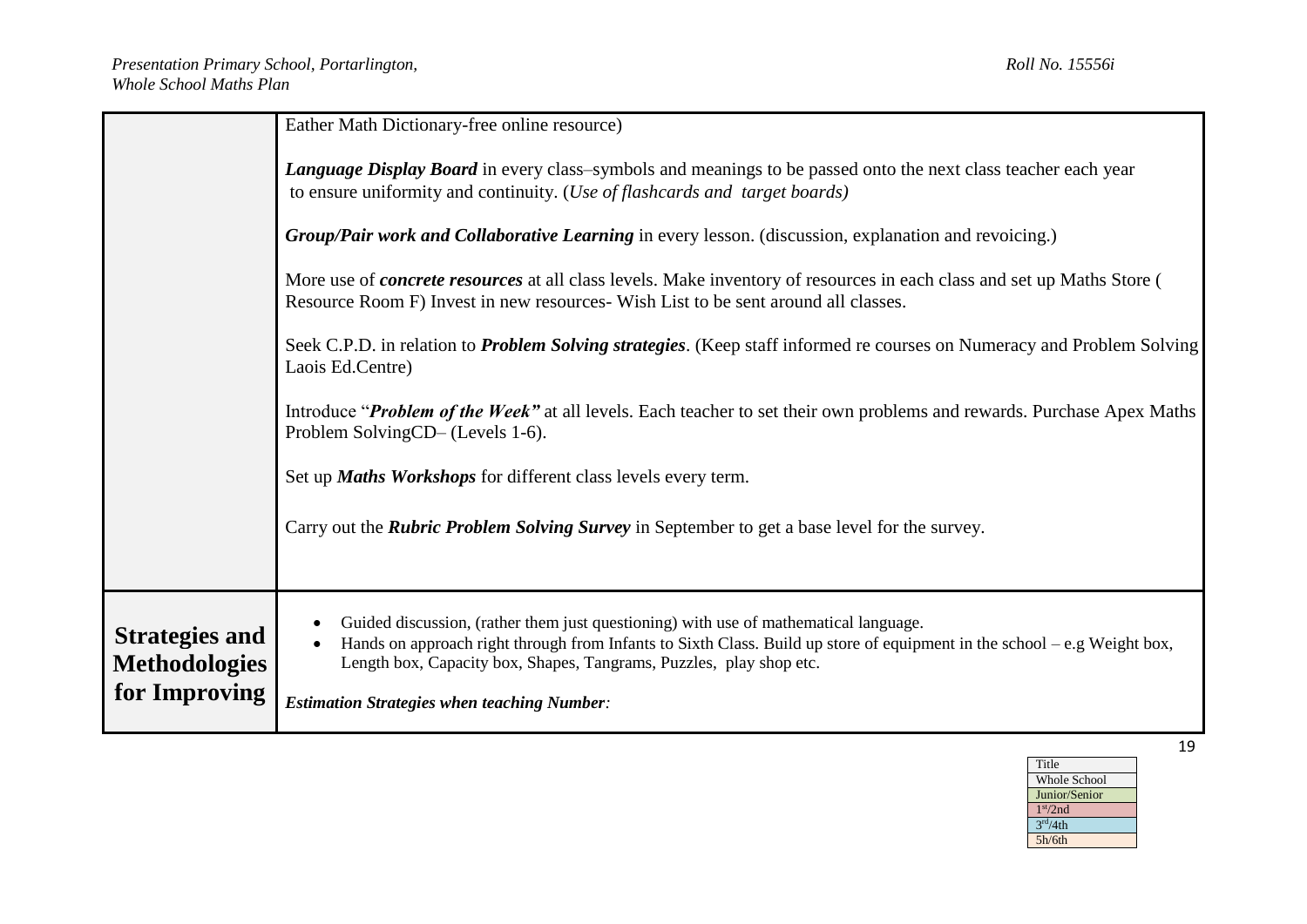| <b>Numeracy</b> | Teacher led to a sensible "guess". 4 Steps;                                                   |
|-----------------|-----------------------------------------------------------------------------------------------|
|                 | - estimate first                                                                              |
|                 | - write down your estimate                                                                    |
|                 | - solve the problem                                                                           |
|                 | - compare estimate with actual result                                                         |
|                 | 4 ways to estimate $-$ (Curr. T.G. p32-34)                                                    |
|                 | - Front End Strategy                                                                          |
|                 | - Clustering Strategy                                                                         |
|                 | - Rounding Strategy                                                                           |
|                 | - Special numbers strategy                                                                    |
|                 |                                                                                               |
|                 | <b>Problem Solving Strategies:</b>                                                            |
|                 | Types of problems:                                                                            |
|                 | word problems,                                                                                |
|                 | practical tasks                                                                               |
|                 | open ended investigation                                                                      |
|                 | puzzles                                                                                       |
|                 | games                                                                                         |
|                 | projects                                                                                      |
|                 | maths trials                                                                                  |
|                 |                                                                                               |
|                 | <b>Strategies for solving:</b>                                                                |
|                 | draw a diagram                                                                                |
|                 | construct a model                                                                             |
|                 | make chart/table of information                                                               |
|                 | look for patterns                                                                             |
|                 | estimate and test it out                                                                      |
|                 | break down and solve each part<br>$\overline{\phantom{a}}$                                    |
|                 | Write number sentence for the problem                                                         |
|                 | Use appropriate equipment eg. balance, measuring instrument, calculator, blocks, shapes, etc. |
|                 | Simplify the problem eg. use smaller numbers and then generalize<br>$\overline{\phantom{a}}$  |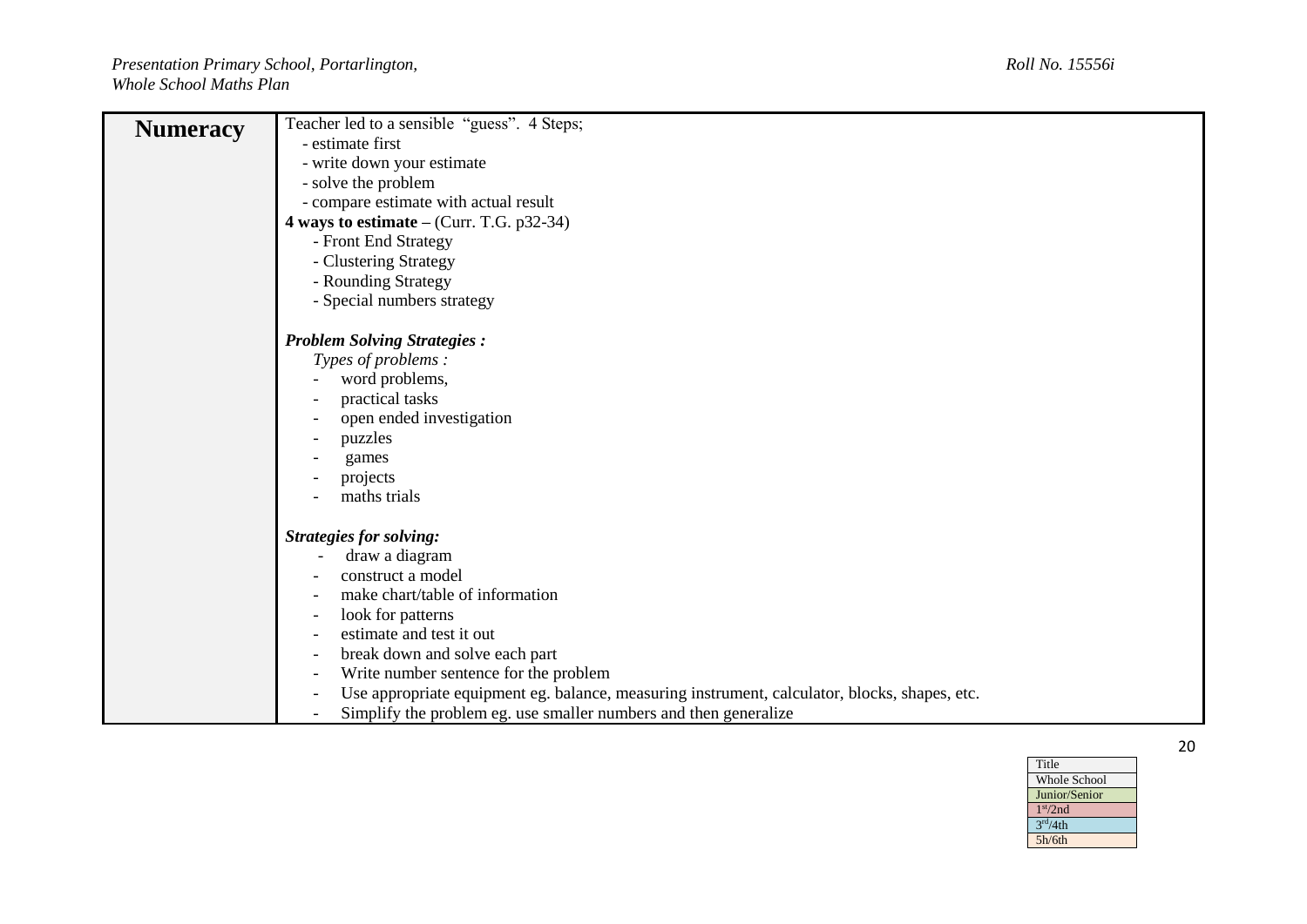| <b>Problem of the day/week</b> (Mad Maths/Brain Teasers)                                                                                                                                                                                                                                                                             |
|--------------------------------------------------------------------------------------------------------------------------------------------------------------------------------------------------------------------------------------------------------------------------------------------------------------------------------------|
| Team Teaching from second class to sixth class:                                                                                                                                                                                                                                                                                      |
| S.E.T. Teachers take small group each day in resource rooms.<br>$\bullet$                                                                                                                                                                                                                                                            |
| Collaborative learning - group work                                                                                                                                                                                                                                                                                                  |
| <b>Whole Class Interactive Maths Teaching -Mental Maths:</b><br>Mental Maths Strategies:-<br>a) Unison response<br>Show me<br>$\mathbf{b}$<br>Cover ups<br>C)<br>The Answer is  what is the question?<br>Target boards<br>e)<br><b>Paired Maths?</b><br><b>Mathletics</b> (see back)<br>Rainbow Activities/puzzles/games/worksheets. |
| Assessment Pack for each class (in folder-covering every strand)                                                                                                                                                                                                                                                                     |
| Numberworld? (infants)                                                                                                                                                                                                                                                                                                               |
| Riddle Me Scavenger Hunts - (Maths/No / shape/ time/fractions etc)                                                                                                                                                                                                                                                                   |
|                                                                                                                                                                                                                                                                                                                                      |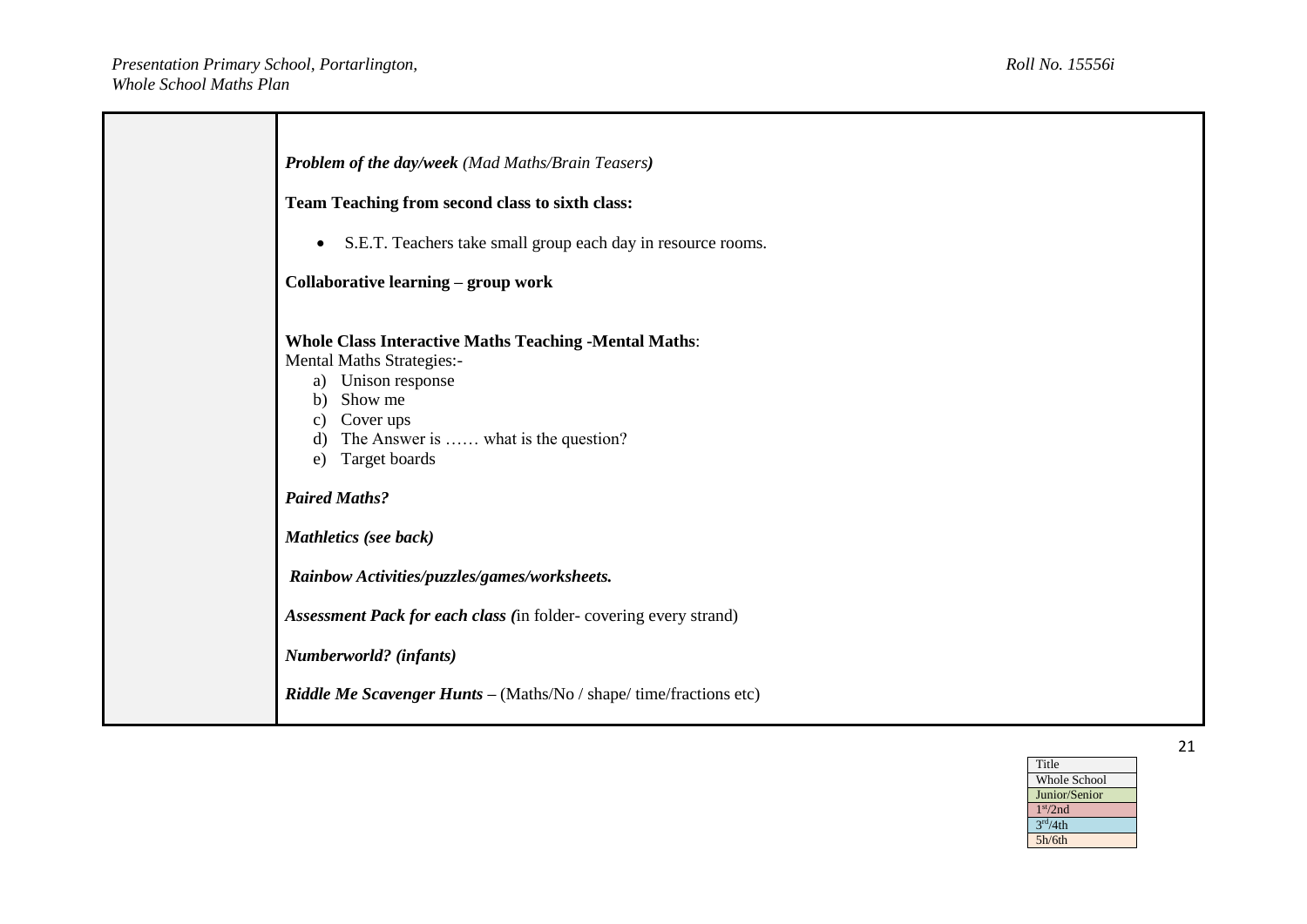| <b>Involving parents:</b><br>Practical ways to help your child in everyday life, play, etc-P/T Meetings. (see leaflet) |
|------------------------------------------------------------------------------------------------------------------------|
| <b>Maths Activity Day/ Parents Day?</b> – During Maths Week (October)                                                  |
| Maths Workshops<br><b>Maths Trails</b>                                                                                 |
| Maths Quiz                                                                                                             |
|                                                                                                                        |

| <b>Approaches and Methodologies</b> |                                                                                                                                                                                                                                                                                                                                                                                    |                                                                                                |                     |                    |
|-------------------------------------|------------------------------------------------------------------------------------------------------------------------------------------------------------------------------------------------------------------------------------------------------------------------------------------------------------------------------------------------------------------------------------|------------------------------------------------------------------------------------------------|---------------------|--------------------|
|                                     | <b>Juniors/Seniors</b>                                                                                                                                                                                                                                                                                                                                                             | <b>First/Second</b>                                                                            | <b>Third/Fourth</b> | <b>Fifth/Sixth</b> |
| <b>Examples:</b>                    | Use of concrete materials<br>$\bullet$<br>٠<br>$\bullet$<br>Guided discovery<br>$\bullet$<br>Talk and discussion<br>$\bullet$<br>Problem solving<br>$\bullet$<br>Collaborative learning<br>$\bullet$<br>Using the environment<br>$\bullet$<br>Skills through content<br>$\bullet$<br>Use of ICT<br>$\bullet$<br>Learning through play<br>$\bullet$<br>Direct teaching<br>$\bullet$ | Modelling: skills, strategies and languages<br>Oral approach to mental maths - Active learning |                     |                    |

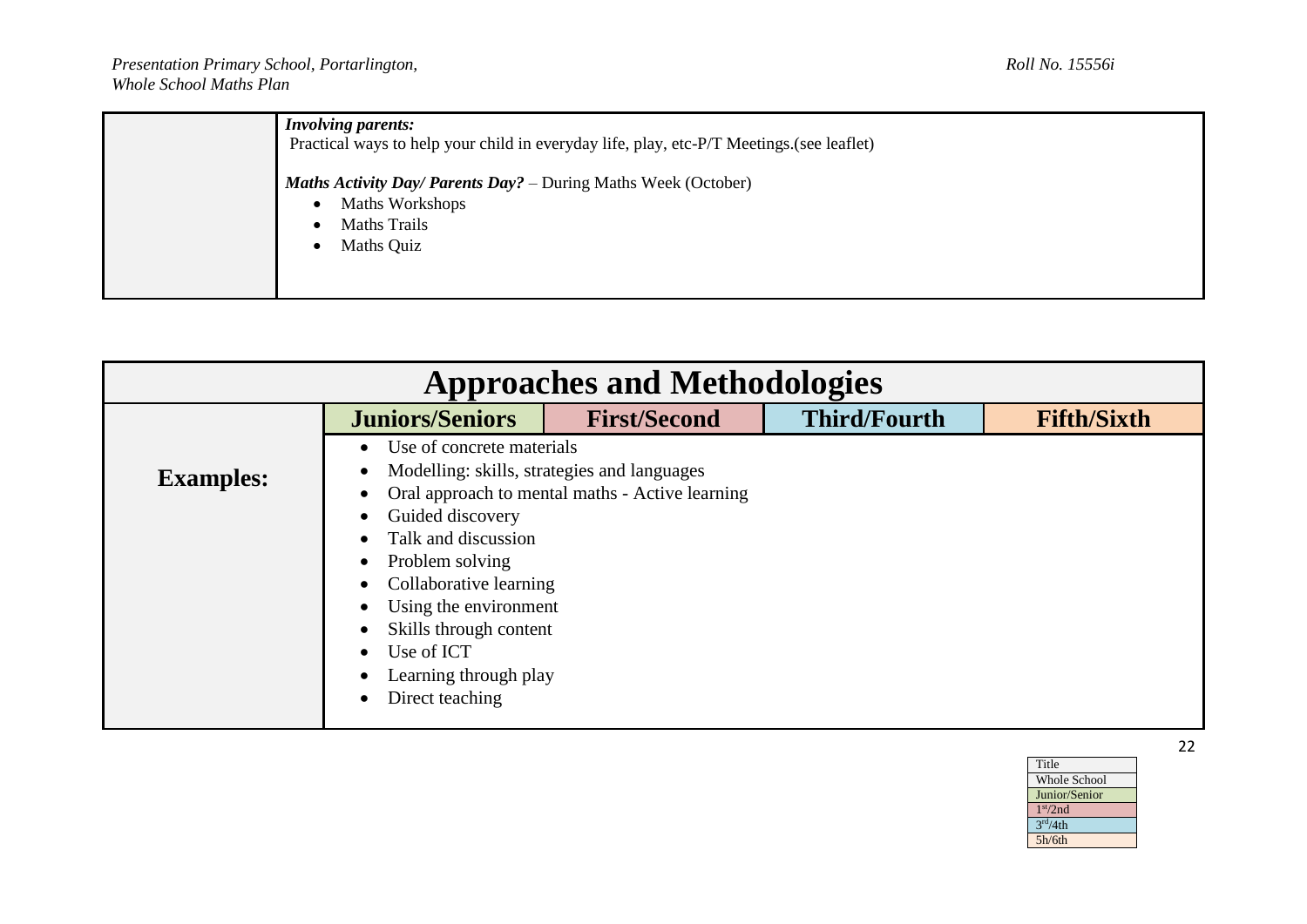|                                    | <b>Based upon a Constructivism Philosophy:</b>                                                                                                                                                                                                                                                                                                                                                                                                                                                                                                                                                                                                                         |
|------------------------------------|------------------------------------------------------------------------------------------------------------------------------------------------------------------------------------------------------------------------------------------------------------------------------------------------------------------------------------------------------------------------------------------------------------------------------------------------------------------------------------------------------------------------------------------------------------------------------------------------------------------------------------------------------------------------|
|                                    | Constructivist approaches are central to this mathematics curriculum. To learn mathematics children must construct their own<br>internal structures. As in reading and writing, children invent their own procedures. We accept that children must go through<br>the invented spelling stage before they begin to develop a concept of the structures of spelling. The same is true of<br>mathematics. Young children attempt to count or order things in the environment and they develop rules for themselves to do<br>so. They should be encouraged to try out these personal strategies, to refine them by discussion and to engage in a wide<br>variety of tasks. |
|                                    | A constructivist approach procedure would be as follows:                                                                                                                                                                                                                                                                                                                                                                                                                                                                                                                                                                                                               |
|                                    | children discuss the problem<br>try a possible approach<br>further discussion<br>modify problem arising from the interaction<br>construct concepts from deductions<br>arrive at a solution or solutions<br>discuss results<br>$\bullet$<br>record<br>This approach is combined with the direct teaching / instruction approach and both will be combined to form my approach to<br>mathematics.                                                                                                                                                                                                                                                                        |
| <b>Guided</b><br><b>Discussion</b> | This curriculum places great emphasis on child-child and child teacher discussion. In this way the child clarifies his/her<br>thinking and gains self confidence and self-esteem. Discussion, rather than just questioning, will be the basis of the<br>interactions between teacher and child. This strategy encourages the development of skills and is also the arena for<br>developing mathematical language.<br>Children must be trained in discussion skills before they can effectively use them in a group. Skills such as turn-taking,                                                                                                                        |

Title Whole School Junior/Senior 1 st/2nd  $3<sup>rd</sup>/4th$ 5h/6th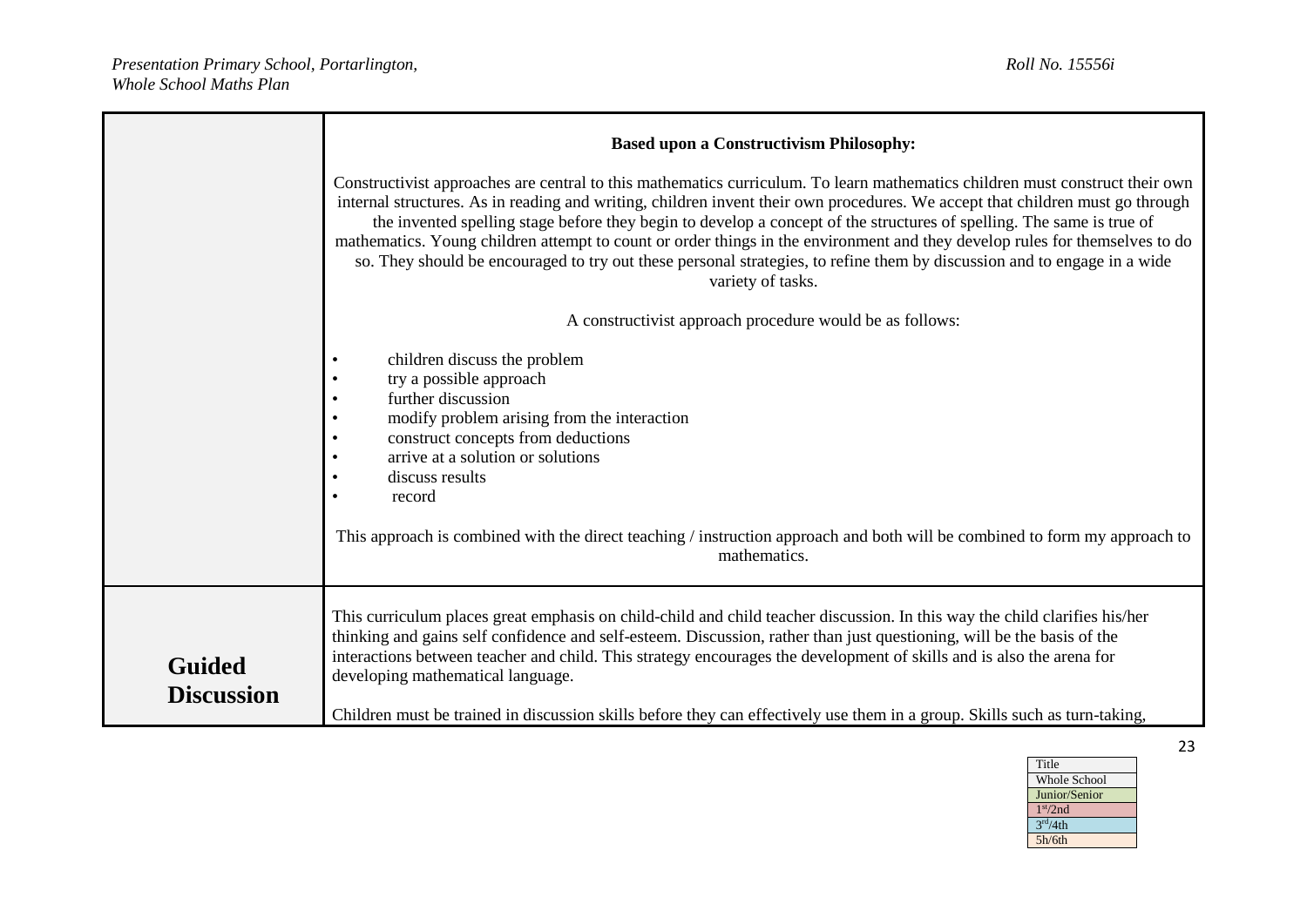| and<br><b>Discussion</b><br><b>Skills</b>            | responding positively to the opinion of others and having the confidence to put forward an opinion of their own are essential<br>skills that transfer both throughout the curriculum and into real life. Children must be secure in the<br>knowledge that others will listen to their opinion and treat it with respect.<br>Discussion skills can be summarized as follows:<br>turn-taking<br>active listening<br>2.<br>positive response to the opinions of others<br>3.<br>confidence in putting forward an opinion<br>ability to explain clearly their point of view<br>5.                                                                                                                                                                                                                                                                                                                                                  |
|------------------------------------------------------|--------------------------------------------------------------------------------------------------------------------------------------------------------------------------------------------------------------------------------------------------------------------------------------------------------------------------------------------------------------------------------------------------------------------------------------------------------------------------------------------------------------------------------------------------------------------------------------------------------------------------------------------------------------------------------------------------------------------------------------------------------------------------------------------------------------------------------------------------------------------------------------------------------------------------------|
| <b>Using a</b><br>hands-on<br>approach               | A hands-on approach is essential if children are to understand mathematical concepts. The child's mathematical development<br>requires a substantial amount of practical experience to establish and to reinforce concepts and to develop a facility for their<br>everyday use. He/she develops a system of mathematics based on experiences and interactions with the environment. The<br>experience of manipulating and using objects and equipment constructively is an essential component in the development of<br>both mathematical concepts and constructive thought throughout the strands of the mathematics programme.<br>This approach is important right through to sixth class and will require access to a considerable amount of equipment.<br>Working with equipment can be done individually, in pairs or in groups, and the allocation of the equipment is organised both<br>on a class<br>and school basis. |
| <b>Developing</b><br><b>Mathematical</b><br>Language | When children use mathematical language it is important that they use it accurately. Understanding mathematical language<br>leads to the correct interpretation of mathematical symbols and accurate reading of algorithms or word problems. This helps<br>the child to choose the correct operation for the task.<br>Discussing and interpreting symbols in the environment is a good starting-point for introducing mathematical symbols as well<br>as being a learning exercise in itself. Signs often have words on them, while symbols are usually pictorial representations of a<br>statement, for example the no smoking sign, road signs, poison and cleaning instructions on clothes. These are internationally                                                                                                                                                                                                       |

| Title                |
|----------------------|
| Whole School         |
| Junior/Senior        |
| 1 <sup>st</sup> /2nd |
| 3 <sup>rd</sup> /4th |
| 5h/6th               |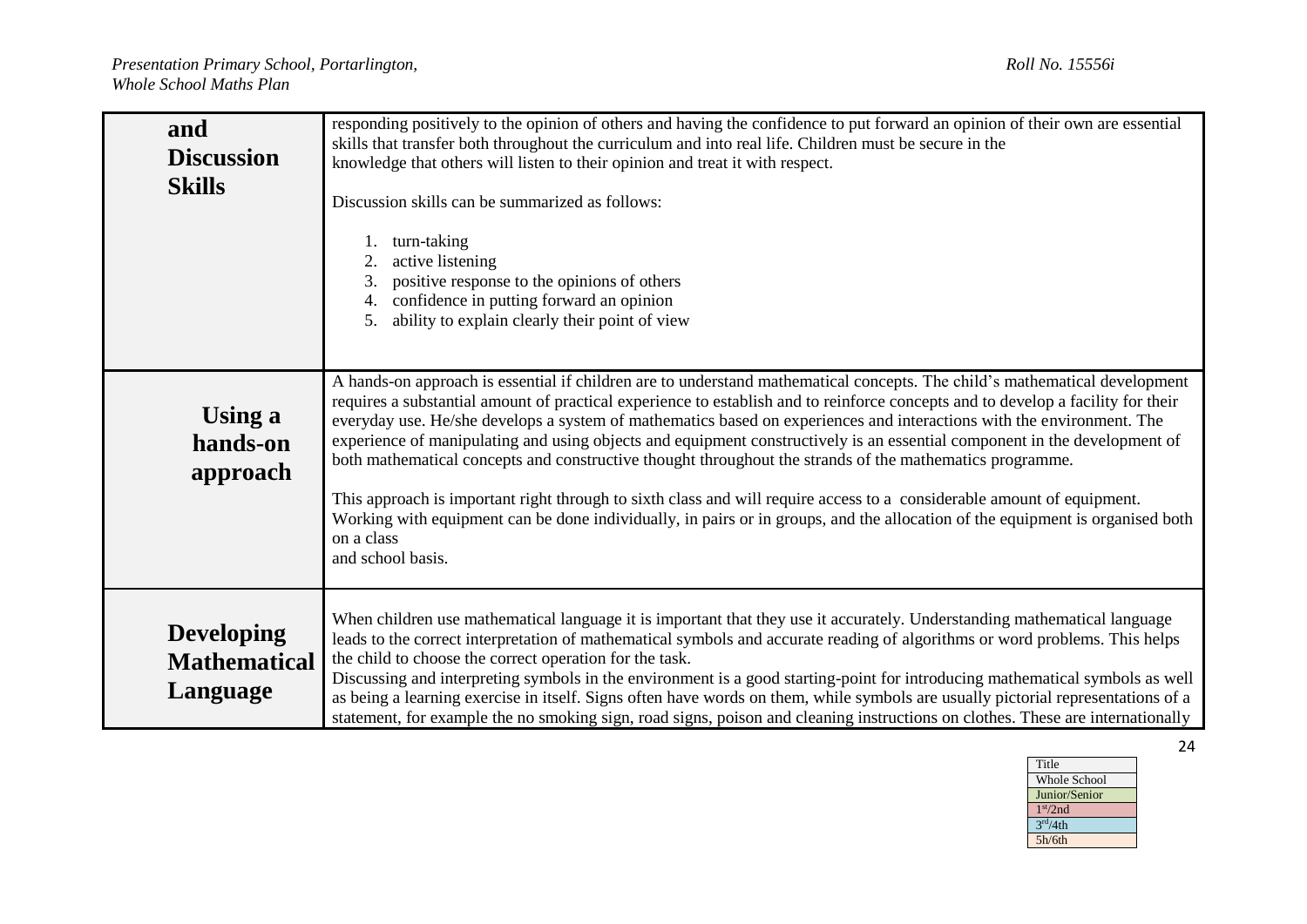|                                               | recognised symbols and indicate to the child that these symbols carry a meaning with them, as do mathematical symbols.                                                                                                                                                                                                                                                                                                                                                                                                                                                                                                                                                                                                       |
|-----------------------------------------------|------------------------------------------------------------------------------------------------------------------------------------------------------------------------------------------------------------------------------------------------------------------------------------------------------------------------------------------------------------------------------------------------------------------------------------------------------------------------------------------------------------------------------------------------------------------------------------------------------------------------------------------------------------------------------------------------------------------------------|
| <b>Estimation</b><br>strategies for<br>number | In maths emphasis will be placed on the development of estimation strategies. Estimation is the process of taking an existing<br>problem and changing it into a new form that is easier to compute mentally and gives an approximate answer. This skill is<br>essential for real-life mathematics, for example shopping or measuring time and distances.<br>Estimation procedure:<br>estimate first<br>write down your estimate<br>solve the problem<br>compare your estimate with the actual result<br><b>Estimation Strategies include:</b><br>Front-end strategy<br>Clustering strategy<br>Rounding strategy<br>Special numbers strategy                                                                                  |
| <b>Problem-</b>                               | The child's attempts to solve a problem require him/her to call on many skills.<br>Problems in mathematics have often been seen as textbook examples at the end of a section on a particular topic.<br>Problems in life are rarely that simple, and there is often more than one way to find a solution. Problem-solving experiences<br>should develop the ability to plan, take risks, learn from trial and error, check and evaluate solutions and think logically.<br>Discussion and acceptance of the points of view of others are central to the development of problem-solving strategies.<br>Problems can be classified in many ways. They can be presented concretely, diagrammatically or in written form. They can |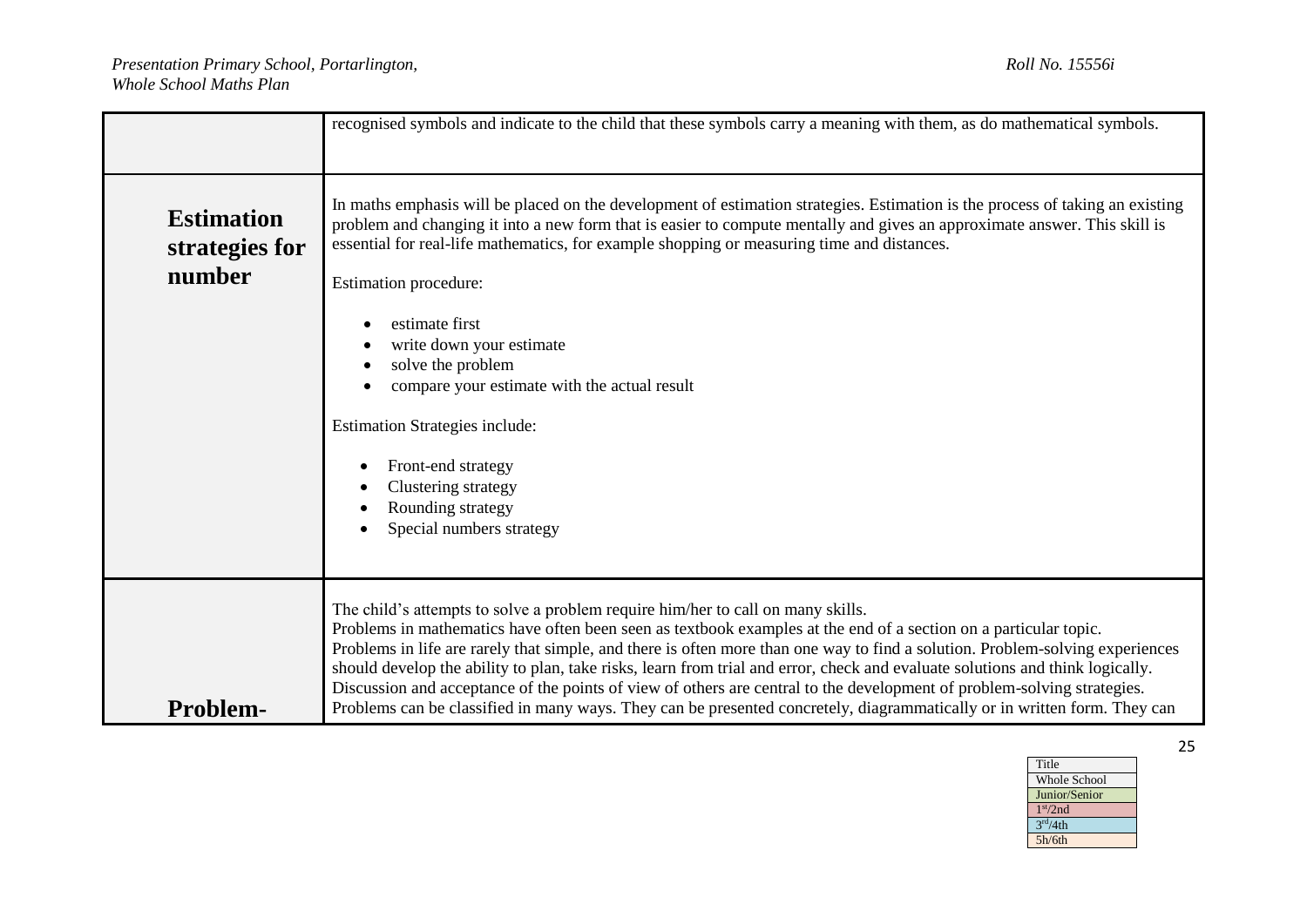| solving | be open or closed. They can relate to one particular content area or include elements from more than one strand.<br>A written problem may be difficult to solve because of readability or because it has multiple steps to the solution procedure.<br>Large and awkward numbers often frighten a child away from attempting a problem, and if the information is not presented in |
|---------|-----------------------------------------------------------------------------------------------------------------------------------------------------------------------------------------------------------------------------------------------------------------------------------------------------------------------------------------------------------------------------------|
|         | the order in which it is to be used some children just give up without trying. I will teach the children to analyse the problem<br>carefully and extract the relevant information. Often it is much easier to solve than it appeared at first.                                                                                                                                    |
|         | Mathematical problems will include:                                                                                                                                                                                                                                                                                                                                               |
|         | • word problems<br>• practical tasks<br>• open-ended investigation                                                                                                                                                                                                                                                                                                                |
|         | • puzzles<br>• games                                                                                                                                                                                                                                                                                                                                                              |
|         |                                                                                                                                                                                                                                                                                                                                                                                   |
|         | <b>Problem-solving strategies:</b>                                                                                                                                                                                                                                                                                                                                                |
|         | examine the problem: what does it tell me? what does it ask me to do? how will I do it?<br>have I all the information I need?                                                                                                                                                                                                                                                     |
|         | solve the problem<br>have I done what I was asked to do?                                                                                                                                                                                                                                                                                                                          |
|         | Problem-solving strategies must be varied and the children given ample opportunity to try them out concretely, orally or in a<br>written task. Many children fail at mathematics because their mathematical vocabulary is insufficient to cope with the<br>terminology of problems. Development of the necessary vocabulary in a consistent manner must be stressed.              |
|         | Some strategies that will be taught to children are:                                                                                                                                                                                                                                                                                                                              |
|         | · drawing a diagram to illustrate a problem<br>• making a chart or table of the information<br>• looking for patterns in a problem                                                                                                                                                                                                                                                |

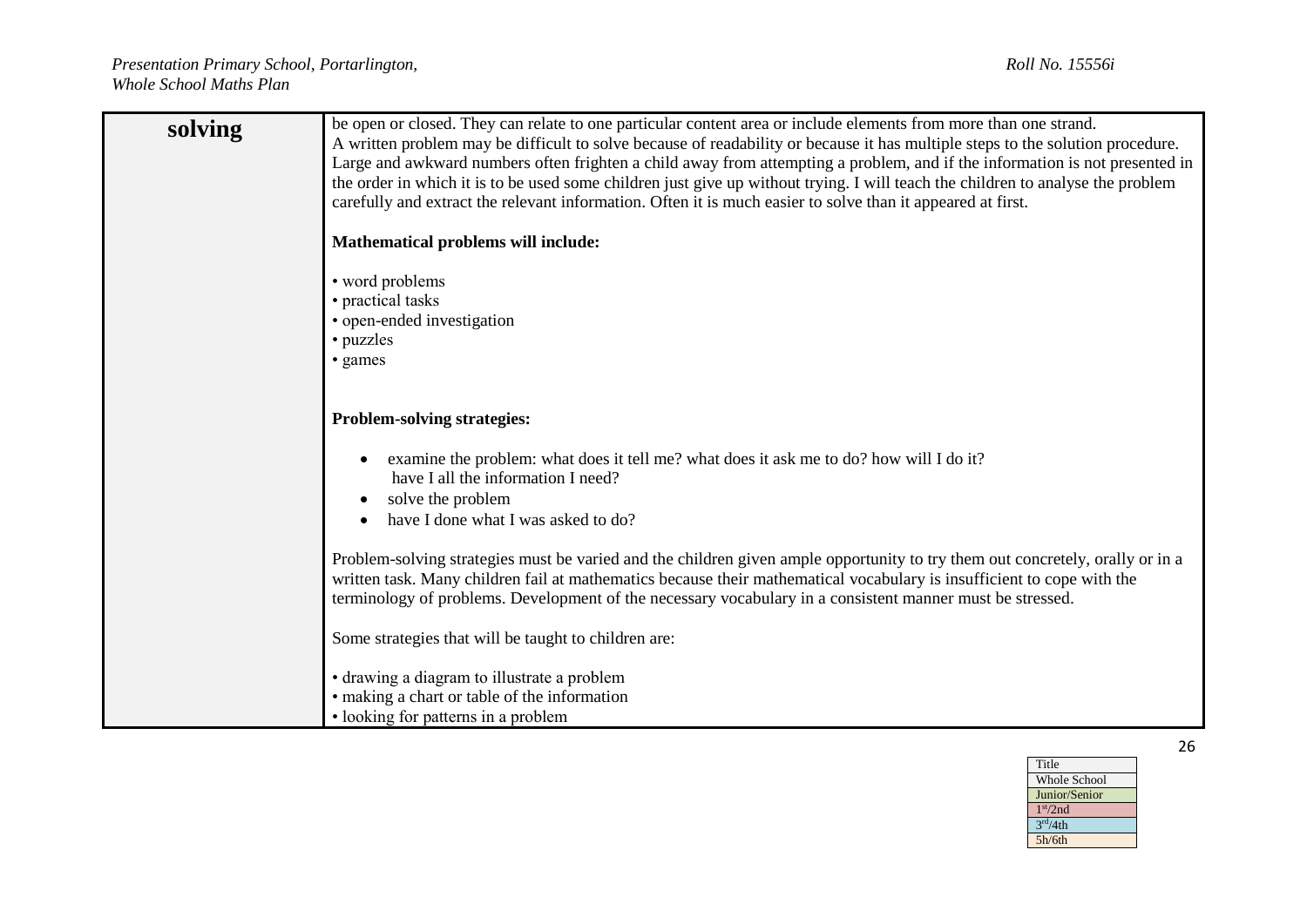|                                   | • making a guess and testing it out<br>• breaking the problem down and solving each part<br>• writing a number sentence for the problem<br>• using appropriate equipment to solve the problem, for example balance, measuring instrument, calculator, blocks<br>• solving a simpler version of the problem, for example using smaller numbers.                                                                            |
|-----------------------------------|---------------------------------------------------------------------------------------------------------------------------------------------------------------------------------------------------------------------------------------------------------------------------------------------------------------------------------------------------------------------------------------------------------------------------|
| <b>Using</b><br><b>Technology</b> | Some uses of <b>ICT</b> in mathematics include:<br>• drill and practice: an attractive alternative to pen & pencil, useful for weaker pupils<br>• adventure programs: require pupils to solve specific mathematical problems to progress<br>• databases: a very effective use if ICT, excellent for representing data<br>• using the internet to access materials and information (Refer to Maths folder in 'Favourites') |

| <b>Skills Development</b>       |                        |                                                                                                      |                                                                                                                                                                          |                    |
|---------------------------------|------------------------|------------------------------------------------------------------------------------------------------|--------------------------------------------------------------------------------------------------------------------------------------------------------------------------|--------------------|
| The Child Will Be Enabled To:   |                        |                                                                                                      |                                                                                                                                                                          |                    |
|                                 | <b>Juniors/Seniors</b> | <b>First/Second</b>                                                                                  | <b>Third/Fourth</b>                                                                                                                                                      | <b>Fifth/Sixth</b> |
| Applying and<br>problem-solving |                        | apply concepts and processes in a variety of contexts<br>analyse and recognise solutions to problems | select appropriate materials and processes for mathematical tasks and applications<br>select and apply appropriate strategies for completing a task or solving a problem |                    |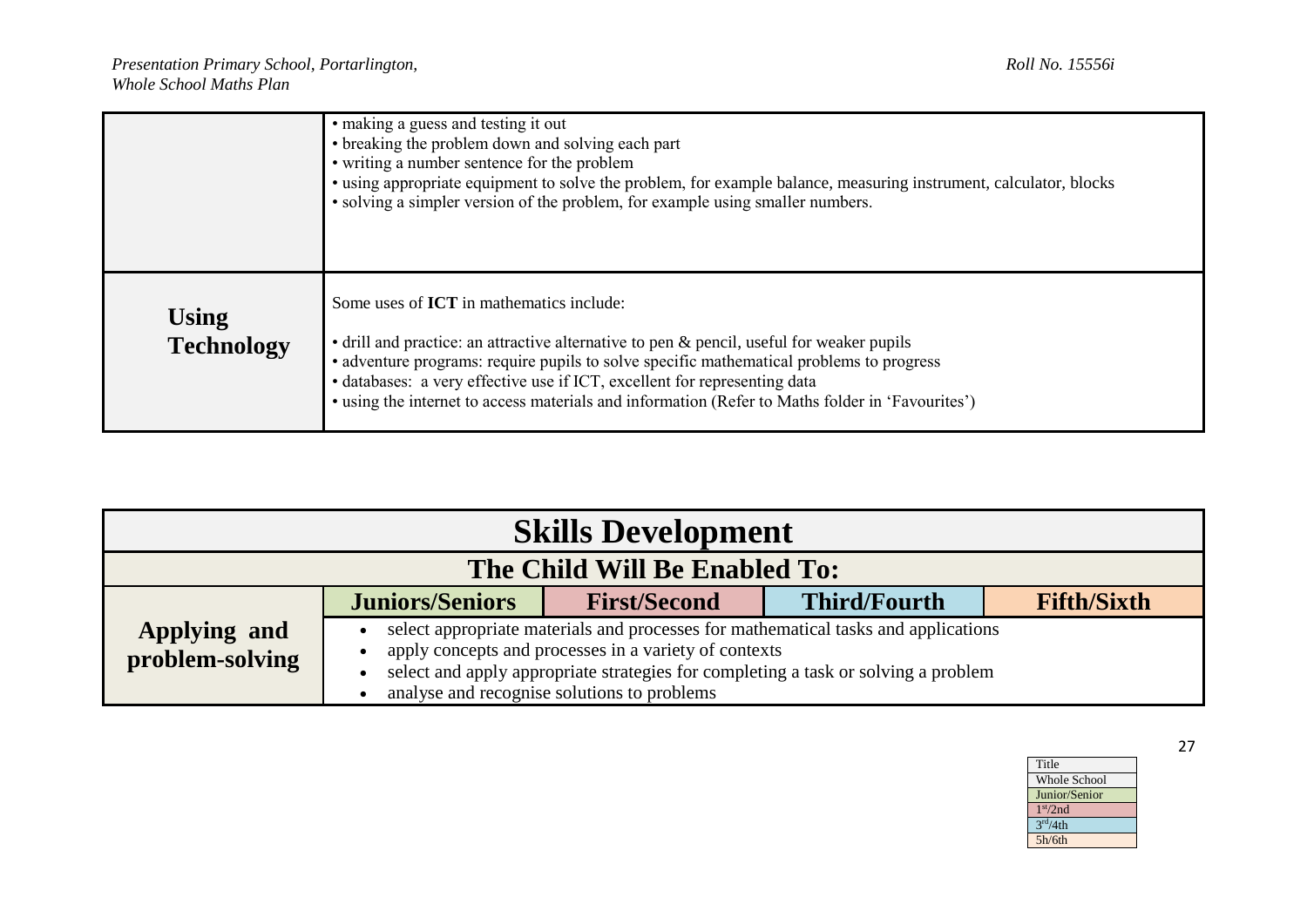|                                        | reflect upon and evaluate solutions to problems                                                                                                                                                                                                                                                                                                                                                            |
|----------------------------------------|------------------------------------------------------------------------------------------------------------------------------------------------------------------------------------------------------------------------------------------------------------------------------------------------------------------------------------------------------------------------------------------------------------|
| <b>Communicating</b><br>and expressing | listen to and discuss other children's mathematical descriptions and explanations<br>$\bullet$<br>discuss and explain mathematical activities<br>$\bullet$<br>discuss and record the results of mathematical activities using diagrams, pictures and symbols<br>discuss problems presented pictorially or orally                                                                                           |
| Integrating and<br>connecting          | connect informally acquired mathematical ideas with formal mathematical ideas<br>$\bullet$<br>recognise mathematics in the environment<br>recognise the relationship between verbal, concrete, pictorial and symbolic modes of representing numbers<br>carry out mathematical activities that involve other areas of the curriculum<br>understand the mathematical ideas behind the procedures he/she uses |
| <b>Reasoning</b>                       | classify objects into logical categories<br>$\bullet$<br>make guesses and carry out experiments to test them<br>recognise and create mathematical patterns and relationships<br>justify the processes and results of mathematical activities<br>$\bullet$<br>make hypotheses and carry out experiments to test them<br>$\bullet$                                                                           |
| Implementing                           | devise and use mental strategies and procedures for carrying out mathematical tasks<br>$\bullet$<br>use appropriate manipulatives to carry out mathematical tasks and procedures<br>execute procedures efficiently                                                                                                                                                                                         |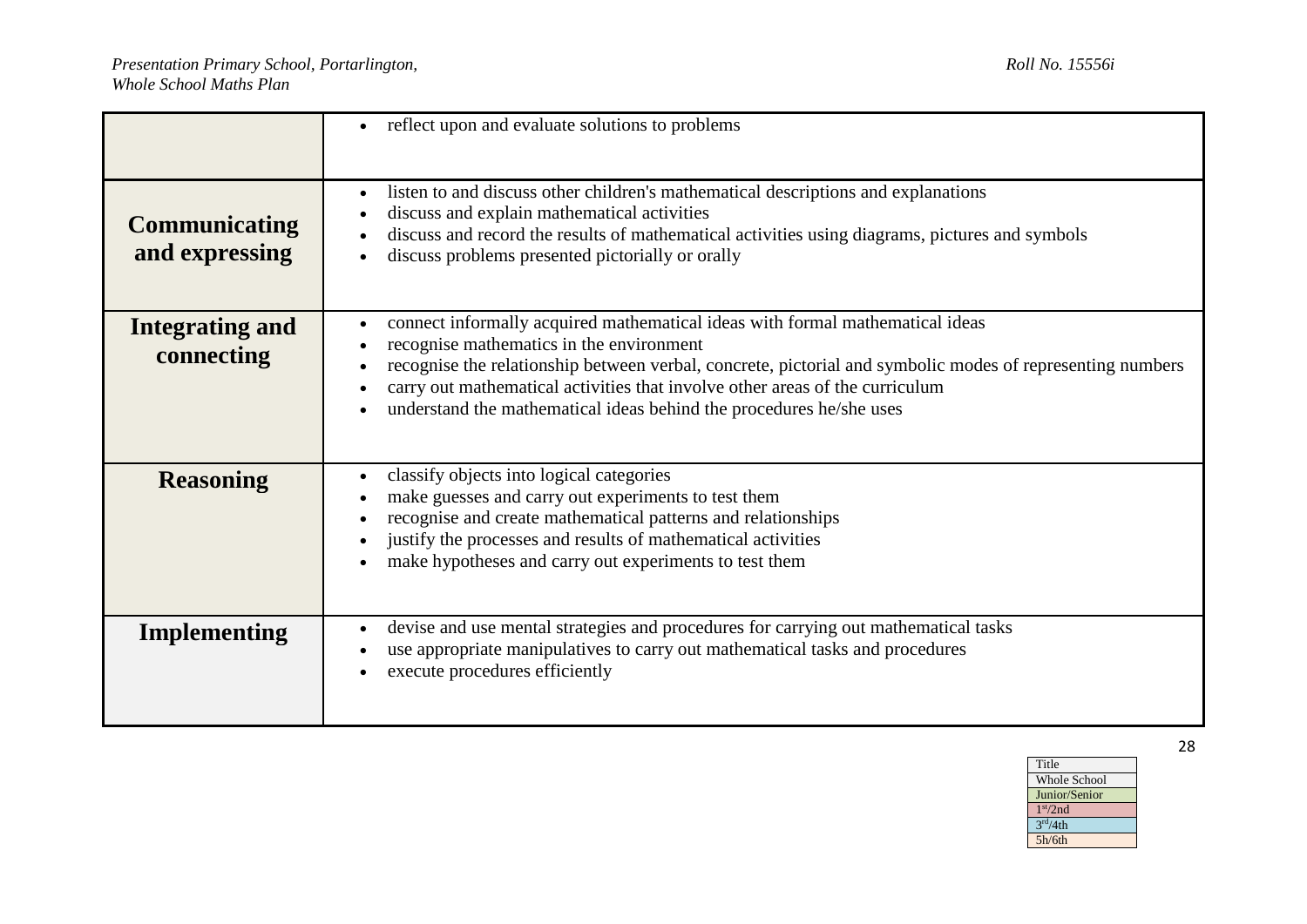| understand and recall terminology and facts.<br><b>Understanding</b><br>and Recalling |  |
|---------------------------------------------------------------------------------------|--|
|---------------------------------------------------------------------------------------|--|

| <b>Linkages and Integration</b> |                                                                                   |                     |                     |                    |
|---------------------------------|-----------------------------------------------------------------------------------|---------------------|---------------------|--------------------|
|                                 | <b>Juniors/Seniors</b>                                                            | <b>First/Second</b> | <b>Third/Fourth</b> | <b>Fifth/Sixth</b> |
| <b>Examples:</b>                | <b>Physical Education</b><br>Music<br>Science<br>Visual arts<br>$\bullet$ S.E.S.E |                     |                     |                    |

| <b>Differentiation</b> |                                                                                 |                     |                     |                    |
|------------------------|---------------------------------------------------------------------------------|---------------------|---------------------|--------------------|
|                        | <b>Juniors/Seniors</b>                                                          | <b>First/Second</b> | <b>Third/Fourth</b> | <b>Fifth/Sixth</b> |
| <b>Examples:</b>       | Short-term goals<br>Presentation<br>Instructions<br>Demonstrating and modelling |                     |                     |                    |

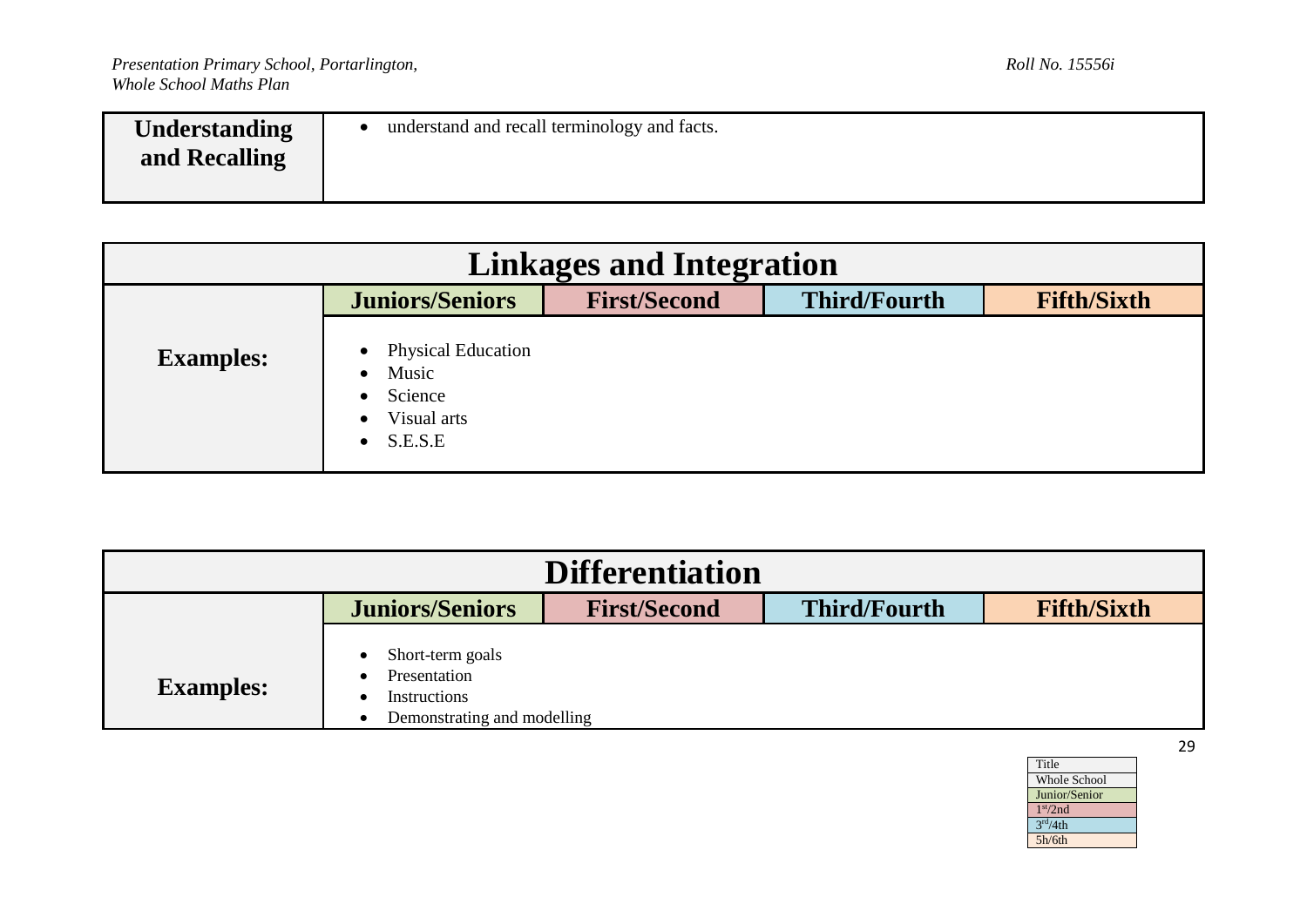| Questioning<br>$\bullet$<br>Wait time<br>Revision<br>Practice<br>$\bullet$                                                                                                                                                                                                                                                                                                                                                                                                                                                                                                                                                                                                      |
|---------------------------------------------------------------------------------------------------------------------------------------------------------------------------------------------------------------------------------------------------------------------------------------------------------------------------------------------------------------------------------------------------------------------------------------------------------------------------------------------------------------------------------------------------------------------------------------------------------------------------------------------------------------------------------|
| Assistance<br>$\bullet$<br>Work Output<br>Activities<br>$\bullet$<br>Student-teacher interaction<br>$\bullet$<br>In group work set tasks appropriate to ability of pupils, tasks of various complexities<br>$\bullet$<br>Work in mixed ability groups where accessory<br>$\bullet$<br>Use a range of questions from simple recall to more complex, comparative or analytical<br>$\bullet$<br>Record work and opinions in either oral or written form<br>$\bullet$<br>Intervening when and where necessary-target particular groups/pupils<br>$\bullet$<br>Questions will be asked to less able pupils more often to ensure they understand and are able to keep up<br>$\bullet$ |

| <b>Assessment</b> |                                                                                                                                                                                                                |                     |                     |                    |
|-------------------|----------------------------------------------------------------------------------------------------------------------------------------------------------------------------------------------------------------|---------------------|---------------------|--------------------|
|                   | <b>Juniors/Seniors</b>                                                                                                                                                                                         | <b>First/Second</b> | <b>Third/Fourth</b> | <b>Fifth/Sixth</b> |
|                   | <b>Teacher observation:</b><br>Accumulation of Incidental observations will give me an overview of the individual's mathematical development and will<br>have an important contribution to make to the overall |                     |                     |                    |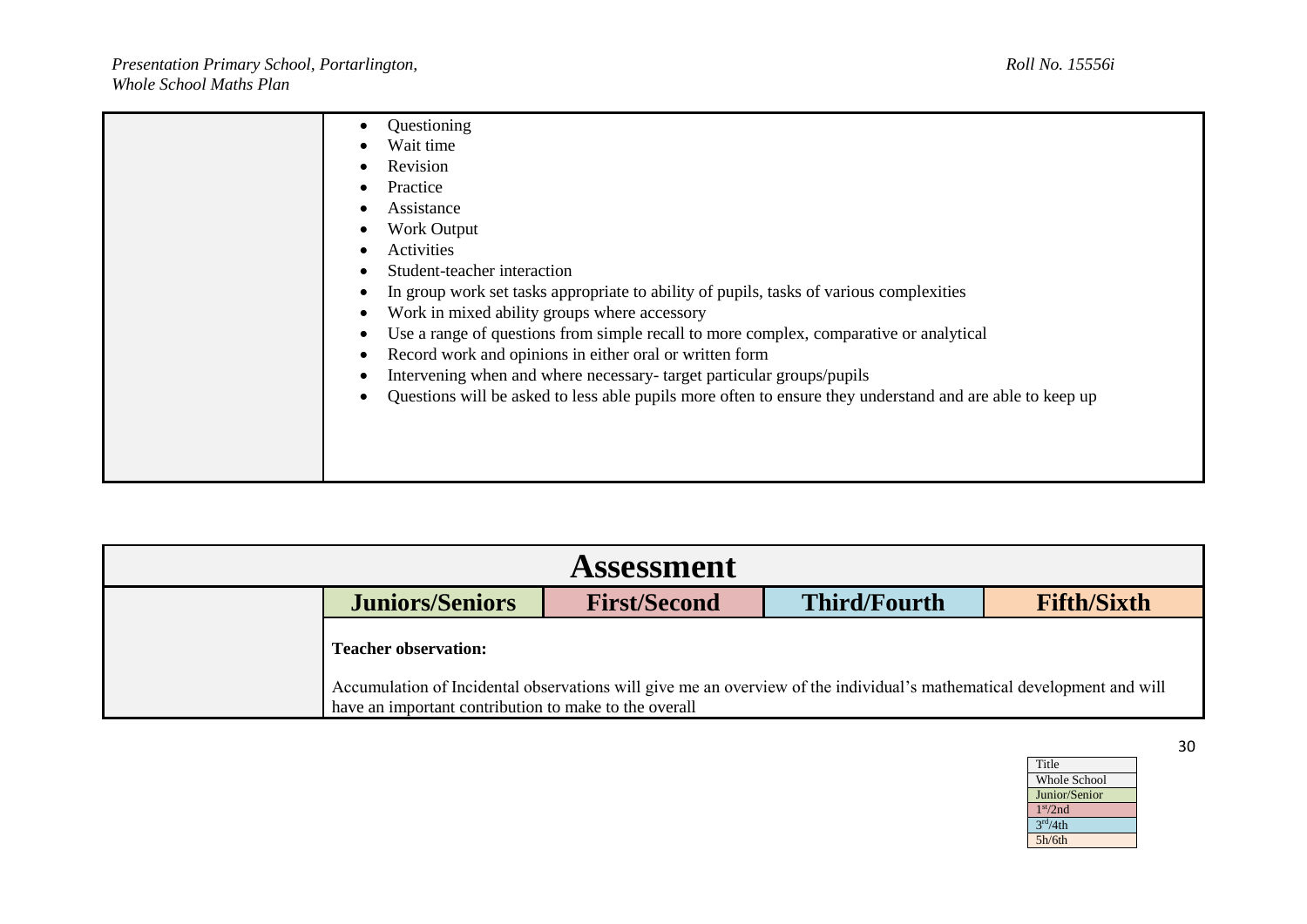| <b>Examples:</b> | pupil profile. They also provide me with information on the child's attitudes to the subject.<br>It is not possible to document every detail of the child's behaviour or responses, but short comments that are written into a<br>notebook will assist in planning the next stage of the work. This will be more formally recorded on the individual child's<br>Pupil Record Sheet' and stored in a folder for easy reference. Such information can also be conveyed to parents so that they<br>can help the child with homework.                                                                  |
|------------------|----------------------------------------------------------------------------------------------------------------------------------------------------------------------------------------------------------------------------------------------------------------------------------------------------------------------------------------------------------------------------------------------------------------------------------------------------------------------------------------------------------------------------------------------------------------------------------------------------|
|                  | Teacher-designed tasks and tests:                                                                                                                                                                                                                                                                                                                                                                                                                                                                                                                                                                  |
|                  | Tasks are set for children in every mathematics lesson. I will provide work cards and worksheets and set problems for the<br>children to solve. Many of these tasks are in themselves a form of assessment. When a child is asked to measure a table or the<br>cover of a book the response indicates to me whether that child has acquired the concept of length. Tests that focus on a unit<br>of work just completed help to evaluate what should be done next. The Action Maths scheme has tests that focus on task<br>analysis built in at the end of the units of work (Termly assessments). |
|                  | Work samples, portfolios and projects:                                                                                                                                                                                                                                                                                                                                                                                                                                                                                                                                                             |
|                  | I have a folder in which samples of pupil's work are kept. Completed worksheets and books can also be referred to, as they<br>provide a concrete example of the child's work.                                                                                                                                                                                                                                                                                                                                                                                                                      |
|                  | <b>Standardised testing:</b>                                                                                                                                                                                                                                                                                                                                                                                                                                                                                                                                                                       |
|                  | Norm-referenced and criterion referenced tests are useful in obtaining an overview of the child's mathematical development.<br>They are administered to the whole class during the summer term and provide accurate information that can be added to the<br>pupil profile and communicated to the next class teacher.                                                                                                                                                                                                                                                                              |
|                  | 5th and 6th Class:                                                                                                                                                                                                                                                                                                                                                                                                                                                                                                                                                                                 |
|                  | <b>Assessment and Record Keeping:</b>                                                                                                                                                                                                                                                                                                                                                                                                                                                                                                                                                              |

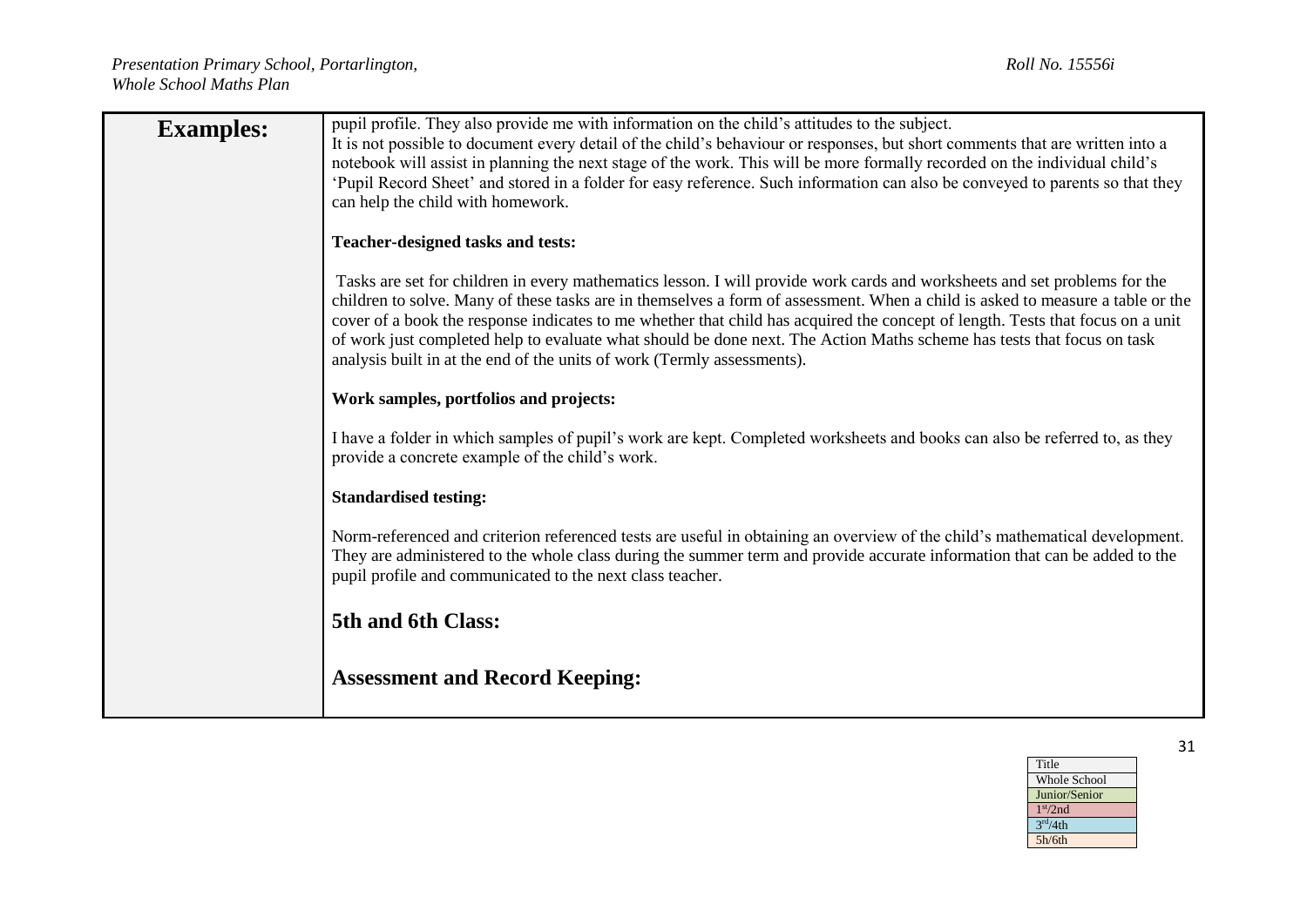| Self-assessment: Rubrics and questionnaires used across the curriculum so that the children can reflect on their own work by                         |
|------------------------------------------------------------------------------------------------------------------------------------------------------|
| asking themselves:                                                                                                                                   |
| What did I do well?                                                                                                                                  |
| Where did I have difficulties?                                                                                                                       |
| What can I do better next time?                                                                                                                      |
| Conferencing: On a one to one/ in small groups teachers and pupils chat about work carried out and reflect on how they feel                          |
| it went.                                                                                                                                             |
| What did you find easy to do?                                                                                                                        |
| Where do you think you may need some extra help?                                                                                                     |
| Portfolio: keeping samples of work completed/completed questionnaires/rubrics etc. Evaluations/teacher - tasks have also                             |
| been kept on file adding to individual student portfolios. Visual Art and creative writing pieces will also be added.                                |
| <b>Concept-mapping:</b> $5th/6th$ : Concept maps are formulated in copies of individual students. White boards are also used for this                |
| activity. Concept maps are used at the beginning and end of a unit of work.                                                                          |
| Questioning: A variety of questions used to assess students' developing understanding of new learning; ranging from closed                           |
| questions: i.e. What's the name of this 3D shape? to open questions that encourage higher order thinking i.e. Can you identify                       |
| any 2D shapes with lines of symmetry in the classroom?                                                                                               |
| Teacher observation: 5 <sup>th</sup> /6 <sup>th</sup> observation directed at all forms of learning and social interaction between the students both |
| inside and outside the classroom. Most observations are mentally noted but on occasions brief notes are taken and kept on file                       |
| or noted in a child's file/teacher's note book.                                                                                                      |
| Teacher-designed tasks/tests: Tasks and tests are frequently set for children. The data is used to gather further evidence of a                      |
| child's learning. Learning tasks are set across the curriculum. Occasionally these tasks/tests are filed in portfolios but results                   |
| and data are recorded by the teacher.                                                                                                                |
| <b>Pupil-profile:</b> A pupil's profile is gathered throughout the year from the above assessment tools and methodologies. This                      |
| profile is presented in the 'School Report' form at the end of the year in written format and to parents/guardians orally at                         |
| parent/teacher meetings. A copy of individual school reports are kept in individual pupil files and kept on file for 10 years                        |
| after the child has left 6 <sup>th</sup> class.                                                                                                      |
| Standardised testing: The Sigma-T or Drumcondra Tests are administered in May/June of every year in accordance with the                              |

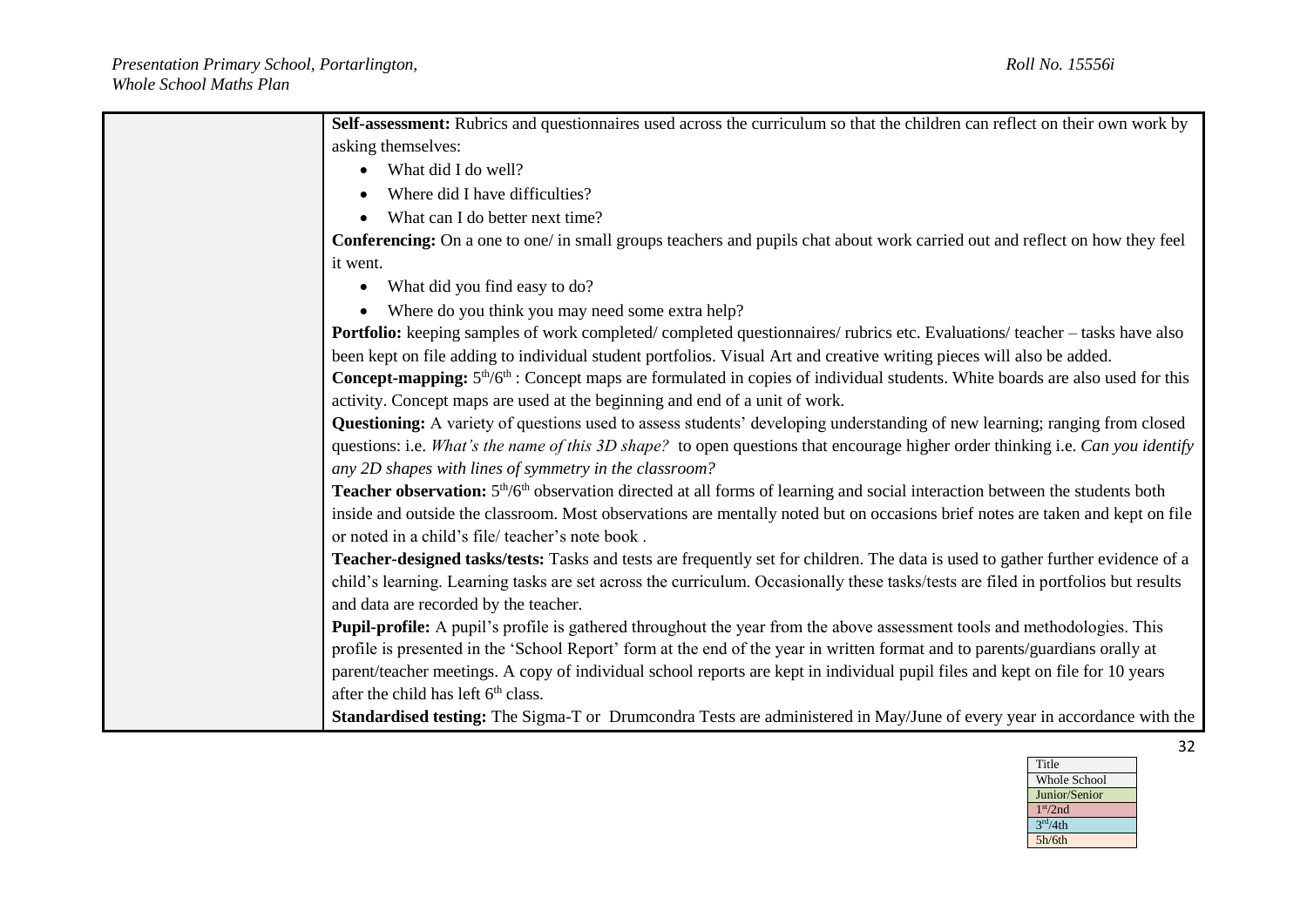| school plan. Results are kept in individual pupil files: booklets kept for one year, scoring sheets kept for 10 years on file. |
|--------------------------------------------------------------------------------------------------------------------------------|
| Results are shared with parents at the parent/teacher meetings and end of year reports. Results also put up on Aladdin.        |
|                                                                                                                                |

|                  | <b>Resources</b>                                                                                                                                                               |                                                                                                                                                                                            |                                                                                                                                                                                            |                                                                                                                                                                                              |  |
|------------------|--------------------------------------------------------------------------------------------------------------------------------------------------------------------------------|--------------------------------------------------------------------------------------------------------------------------------------------------------------------------------------------|--------------------------------------------------------------------------------------------------------------------------------------------------------------------------------------------|----------------------------------------------------------------------------------------------------------------------------------------------------------------------------------------------|--|
|                  | <b>Juniors/Seniors</b>                                                                                                                                                         | <b>First/Second</b>                                                                                                                                                                        | <b>Third/Fourth</b>                                                                                                                                                                        | <b>Fifth/Sixth</b>                                                                                                                                                                           |  |
| <b>Examples:</b> | <b>Juniors:</b><br><b>Maths Curriculum and</b><br><b>Teacher Guidelines</b><br><b>Planet Maths</b><br>bears                                                                    | <b>1st Class:</b><br><b>Planet Maths</b><br><b>Mental Maths</b><br>Interactive Whiteboard<br>posters of topics<br>lollipop sticks<br>bricks                                                | Cracking Maths 3/4<br><b>New Wave Mental Maths</b><br>Workbook (Prim Ed)<br><b>Interactive Whiteboard</b><br>computers<br>rulers<br>fraction chart                                         | Cracking Maths5/6<br><b>New Wave Mental Maths</b><br>Workbook (Prim Ed)<br><b>Interactive Whiteboard</b><br>computers<br>rulers<br>fraction chart<br>metre stick                             |  |
|                  | <b>Seniors:</b><br><b>Planet Maths</b><br><b>Bears</b><br>attribute blocks<br><b>buttons</b><br>measuring snakes<br>clocks<br>water clocks<br>sand timers<br>balances<br>coins | <b>blocks</b><br>straws<br>colours<br>copies<br>2nd Class:<br>Maths Curriculum and<br><b>Teacher Guidelines</b><br><b>Cracking Maths 2</b><br><b>Planet Maths</b><br><b>Table Champion</b> | metre stick<br>Number<br>fact charts 2D and 3D shapes<br>100 squares<br>calculators<br>clocks<br>timetables<br>units of measurement table<br>books<br>posters of topics<br>lollipop sticks | Number<br>fact charts 2D and 3D shapes<br>100 squares<br>calculators<br>clocks<br>timetables<br>units of measurement table<br><b>books</b><br>posters of topics<br>lollipop sticks<br>bricks |  |

| Title                |
|----------------------|
| <b>Whole School</b>  |
| Junior/Senior        |
| 1 <sup>st</sup> /2nd |
| 3 <sup>rd</sup> /4th |
| 5h/6th               |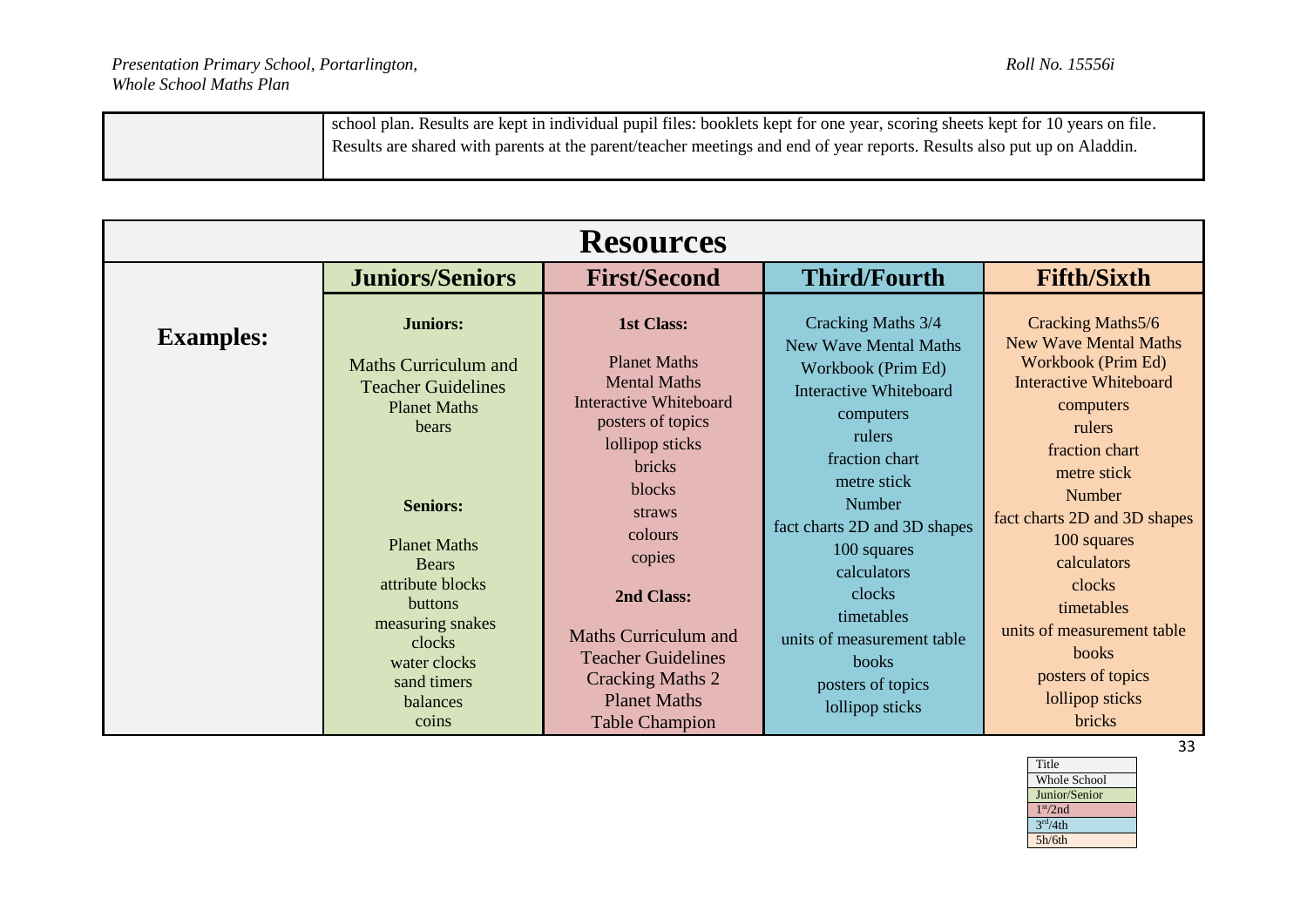|  | number lines and ladders,<br>measuring jugs<br>photographs<br>posters<br>dice<br>shapes<br>money | <b>Mental Maths</b><br><b>Files</b><br>Teacher designed<br>worksheets<br>Hundred squares<br>Dienes blocks<br>Euro coins<br>Shapes poster<br>Concrete materials:<br>scissors, paper, posters<br>(See poster press) | bricks<br>blocks<br>straws<br>colours<br>copies<br>Teacher designed<br>worksheets | blocks<br>straws<br>colours<br>copies<br>Teacher designed<br>worksheets |
|--|--------------------------------------------------------------------------------------------------|-------------------------------------------------------------------------------------------------------------------------------------------------------------------------------------------------------------------|-----------------------------------------------------------------------------------|-------------------------------------------------------------------------|
|--|--------------------------------------------------------------------------------------------------|-------------------------------------------------------------------------------------------------------------------------------------------------------------------------------------------------------------------|-----------------------------------------------------------------------------------|-------------------------------------------------------------------------|

We acknowledge the importance of concrete materials in the development of mathematical concepts for children in all classes. Each class is supplied with Maths equipment suitable for that class level. The class teacher is responsible for checking these resources at the end of the year. A list of items that have to be repaired/replaced or additional items needed should be sent to Ms. Mary Kieran (Maths Co-ordinator).

- An inventory of all Maths equipment in each class room.
- All Maths equipment bought with school funds remains the property of the school.
- Teachers may borrow equipment from other classes but must make sure that it is returned promptly.
- Mathematical books are stored in the staff room. Items must be signed for and returned within a week. Shared mathematical equipment for Senior Classes is stored in the large storage unit in the Computer Room. Items must be signed out and also returned within a week. Infant teachers store Maths equipment in individual classrooms but share resources purchased for the *Ready Set Go Maths Programme.*

*Textbooks* are in line with the content objectives for each class level. Textbooks reinforce the concept taught and give adequate practice in each activity.

• Teachers should not use the text chosen for the next class-level in the same scheme as this may lead to difficulties in terms of continuity and progression in the following year.

> Title Whole School Junior/Senior 1 st/2nd  $3<sup>rd</sup>/4th$ 5h/6th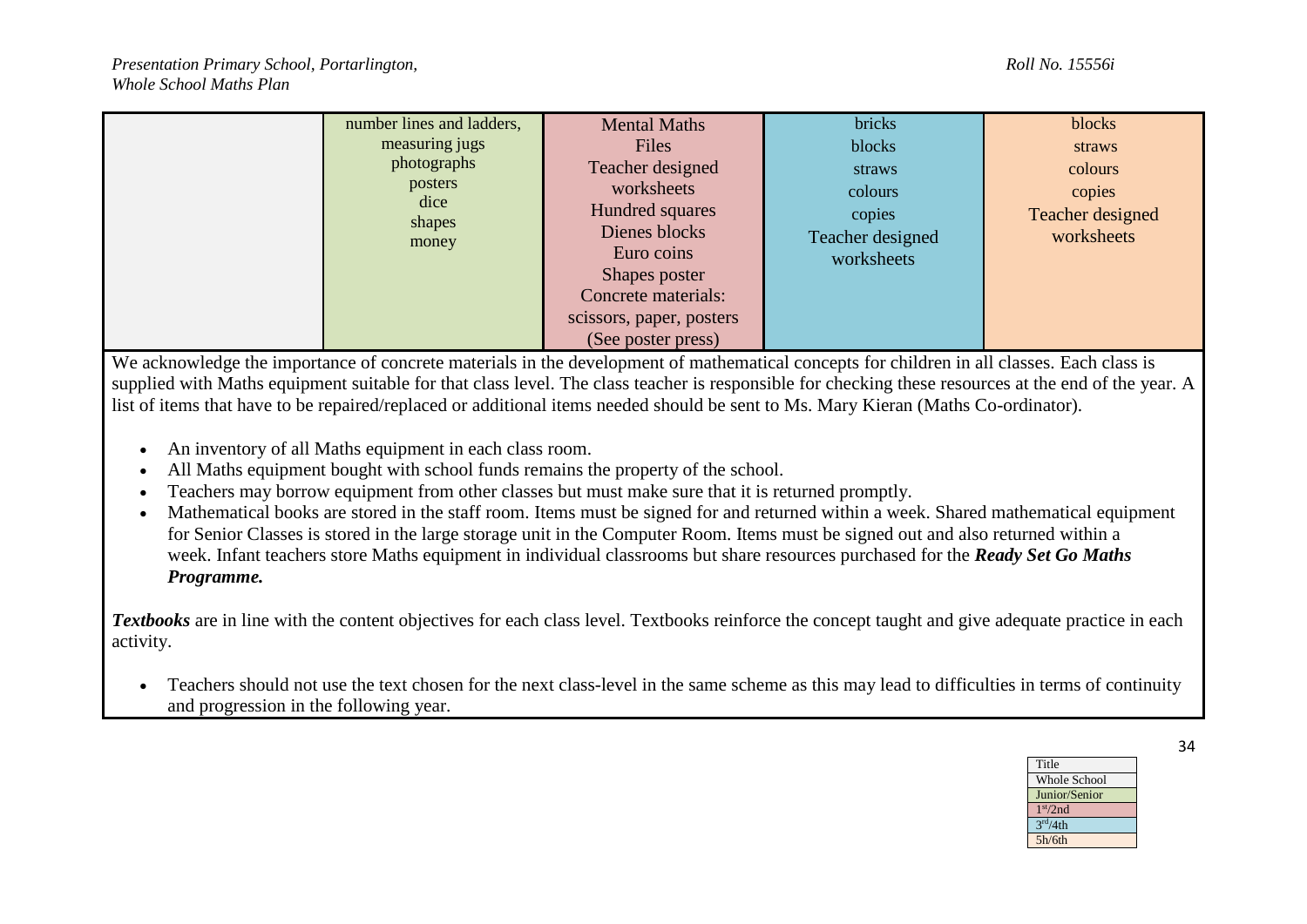Where a teacher deems it necessary supplementary materials may be designed/supplied.

**Jun. Sen. Infants:** *Planet Maths*<br>**1st/2nd classes:** *Planet Maths* are **1st/2nd classes:** *Planet Maths* and *New Wave Mental Maths* **3rd – 6th classes:** *Planet Maths*

*A pencil only is used for writing numbers, and problems in Maths right up until the end of 6th class. Children are allowed to use erasers. A biro is introduced in 3rd class for correction purposes only*

| <b>Strand</b>                                                                                                                                                                                                             |                                                                                                                                                                                                                                                                                                        |  |  |
|---------------------------------------------------------------------------------------------------------------------------------------------------------------------------------------------------------------------------|--------------------------------------------------------------------------------------------------------------------------------------------------------------------------------------------------------------------------------------------------------------------------------------------------------|--|--|
| All teachers are familiar with the strands, strand units and content objectives in the Maths Curriculum and refer to them regularly when planning for their<br>classes ensuring all strands and strand units are covered. |                                                                                                                                                                                                                                                                                                        |  |  |
| <b>Strands</b>                                                                                                                                                                                                            | <b>Strand Units</b>                                                                                                                                                                                                                                                                                    |  |  |
| <b>Early Mathematical Activities (Infants)</b>                                                                                                                                                                            | Classifying, Matching, Comparing Ordering                                                                                                                                                                                                                                                              |  |  |
| <b>Number</b>                                                                                                                                                                                                             | Counting, Comparing and Ordering, Analysis of Number (introduced in Infants)<br>Numeration, Place Value, Operations: Addition, Subtraction, Fractions (introduced in 1st<br>$2nd$ )<br>Multiplication, Division, Decimals (introduced in 3rd/4th)<br>Percentages, Number theory (introduced in 5th/6th |  |  |

Title Whole School Junior/Senior 1 st/2nd  $3<sup>rd</sup>/4th$ 5h/6th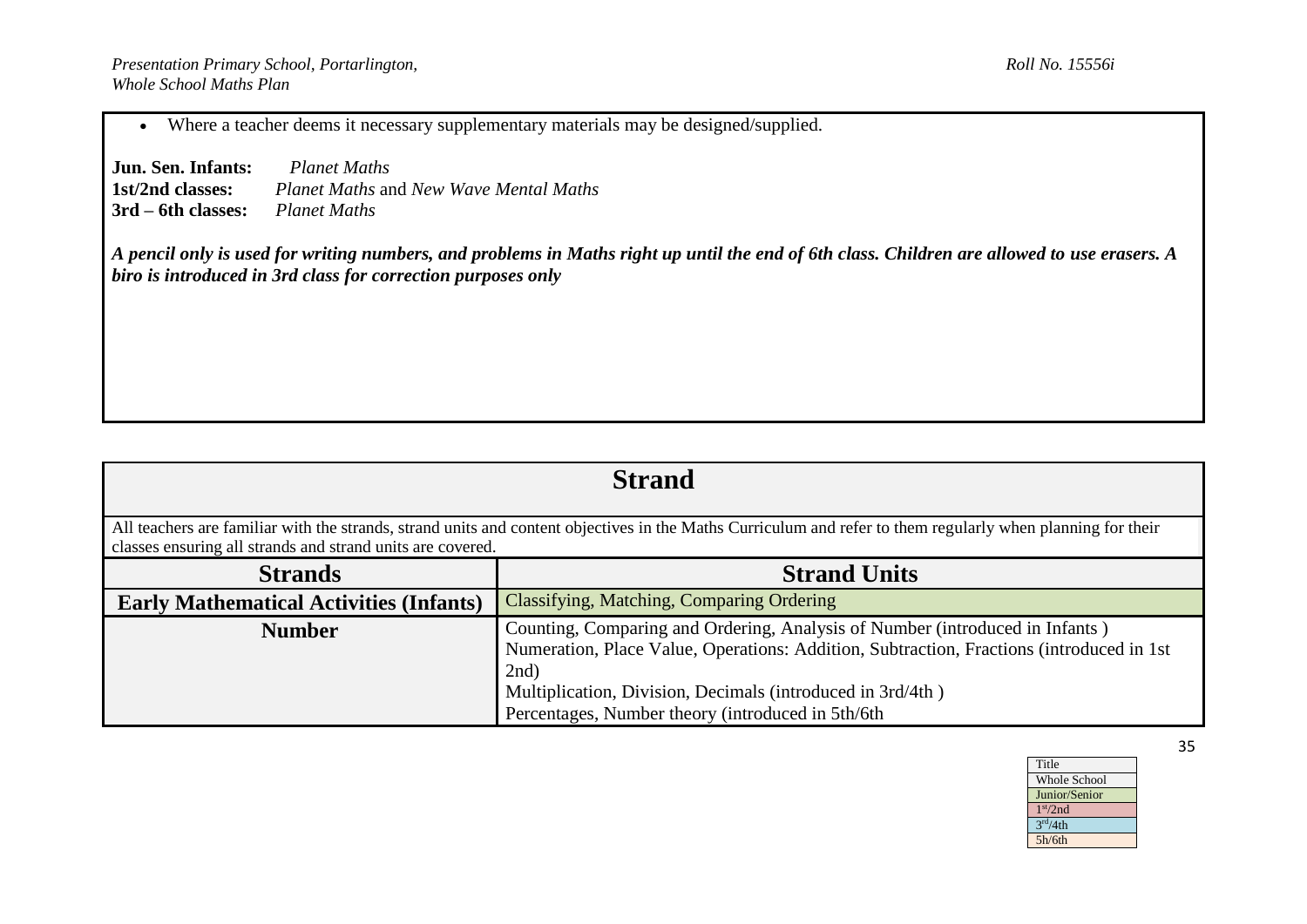| <b>Algebra</b>         | Extending patterns (introduced in Infants)                                           |  |
|------------------------|--------------------------------------------------------------------------------------|--|
|                        | Extending and using patterns (introduced in 1st/2nd)                                 |  |
|                        | Number patterns and sequences, Number sentences (introduced in 3rd/4th)              |  |
|                        | Directed numbers, Rules and properties, Variables, Equations (introduced in 5th/6th) |  |
| <b>Shape and Space</b> | Spatial Awareness, 2D shapes 3D shapes (introduced in Infants)                       |  |
|                        | Symmetry, Angles (introduced in 1st/2nd)                                             |  |
|                        | Lines and angles (introduced in 3rd/4th)                                             |  |
| <b>Measures</b>        | Length, Weight, Capacity, Time, Money (introduced in infants)                        |  |
|                        | Area (introduced in 1st/2nd)                                                         |  |
| Data                   | Recognising and interpreting data (introduced in Infants)                            |  |
|                        | Chance (introduced in 3rd /4th)                                                      |  |

| <b>Strand Number:</b> |                                                                                                                                                                  |                                                                                                                                                                                                                                                                                                                                                      |  |  |  |
|-----------------------|------------------------------------------------------------------------------------------------------------------------------------------------------------------|------------------------------------------------------------------------------------------------------------------------------------------------------------------------------------------------------------------------------------------------------------------------------------------------------------------------------------------------------|--|--|--|
|                       | The Child Will be Enabled to:                                                                                                                                    |                                                                                                                                                                                                                                                                                                                                                      |  |  |  |
| <b>Strand Units:</b>  | <b>Juniors</b>                                                                                                                                                   | <b>Seniors</b>                                                                                                                                                                                                                                                                                                                                       |  |  |  |
| <b>Classifying</b>    | classify objects on the basis of one<br>attribute, such as colour, shape, texture or<br>size<br>identify the complement of a set (i.e.<br>elements not in a set) | classify objects on the basis of one attribute, such as colour, shape, texture or<br>size<br>sort collections of objects<br>add similar objects to a clearly defined set<br>identify the complement of a set (i.e. elements not in a set)<br>$\bullet$<br>categorise objects such as things I like/don' like,<br>red things/things that are not red. |  |  |  |

| Title                |
|----------------------|
| <b>Whole School</b>  |
| Junior/Senior        |
| 1 <sup>st</sup> /2nd |
| 3 <sup>rd</sup> /4th |
| 5h/6th               |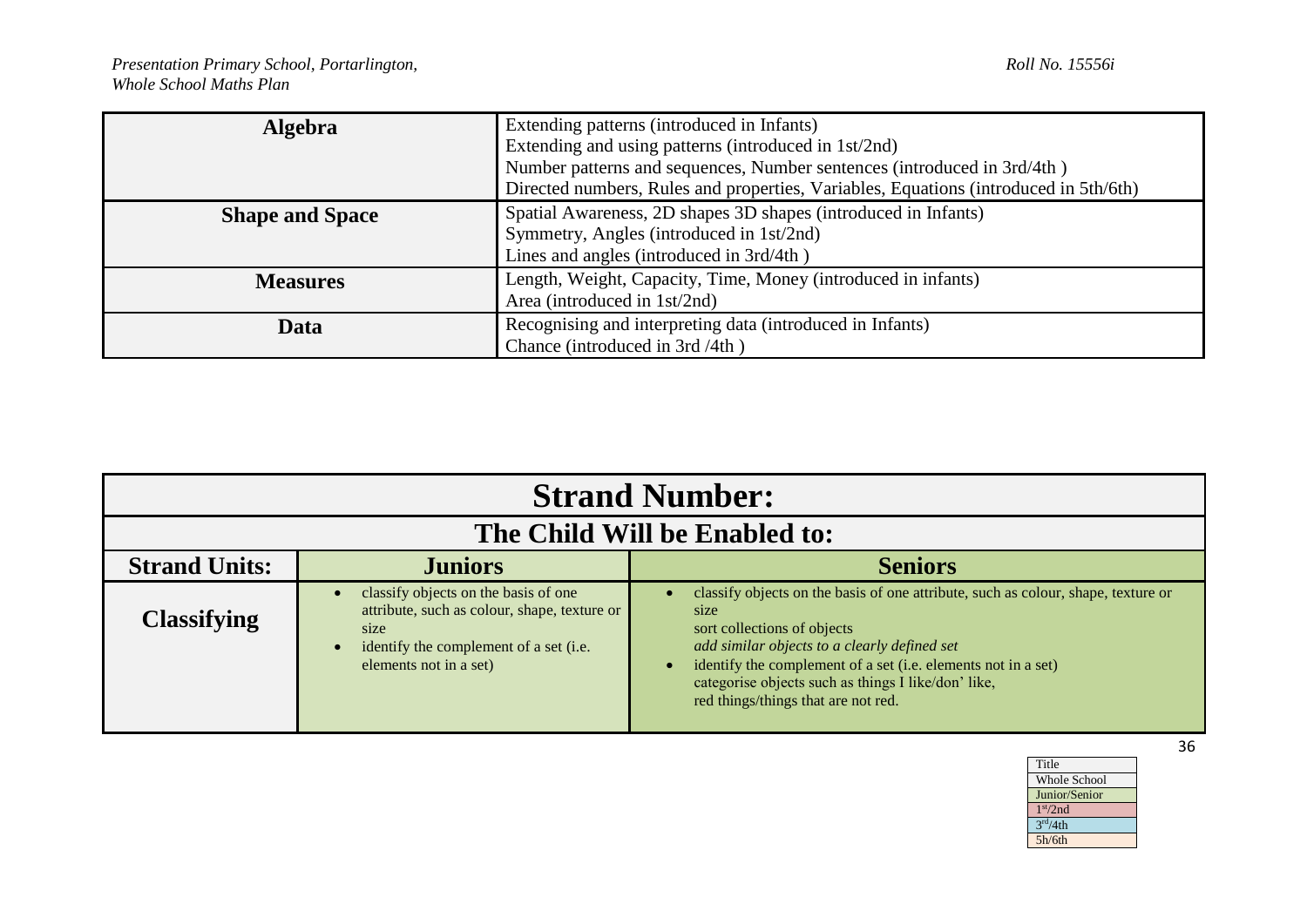| <b>Matching</b>  | match equivalent and non-equivalent sets<br>using one-to-one correspondence                                                    | match equivalent and non-equivalent sets using one-to-one correspondence<br>$\bullet$<br>match pairs of identical objects in one-to-one correspondence:<br>lollipop sticks, Unifix cubes<br>match pairs of related objects in one-to-one correspondence:<br>putting out knives and forks, buttoning coats, putting lids on pans<br>match equivalent and non-equivalent sets to establish the concept of more than,<br>less than, enough, as many as. |
|------------------|--------------------------------------------------------------------------------------------------------------------------------|------------------------------------------------------------------------------------------------------------------------------------------------------------------------------------------------------------------------------------------------------------------------------------------------------------------------------------------------------------------------------------------------------------------------------------------------------|
| <b>Comparing</b> | compare objects according to length,<br>width, height, weight, quantity, thickness<br>or size<br>compare sets without counting | compare objects according to length, width, height, weight, quantity, thickness<br>or size. Compare pairs of identical objects that differ in length, noting the need<br>for a baseline or common starting point compare pairs of pencils<br>how does each differ from the next?<br>long/short, longer/shorter<br>compare sets without counting<br>more than and less than                                                                           |
| Ordering         | order objects according to length or<br>height                                                                                 | order sets without counting<br>$\bullet$<br>order objects according to length                                                                                                                                                                                                                                                                                                                                                                        |
| Counting         | count the number of objects in a set, 1-10                                                                                     | count the number of objects in a set, 1-10<br>$\bullet$<br>count objects, pushing them aside while counting<br>count regular arrays or rows before random groups<br>count the number of objects in a set, 0-20<br>$\bullet$<br>count the same set several times, starting with a different object each time<br>present different patterns and arrays of the same number.                                                                             |

| Title                |  |
|----------------------|--|
| <b>Whole School</b>  |  |
| Junior/Senior        |  |
| 1 <sup>st</sup> /2nd |  |
| 3 <sup>rd</sup> /4th |  |
| 5h/6th               |  |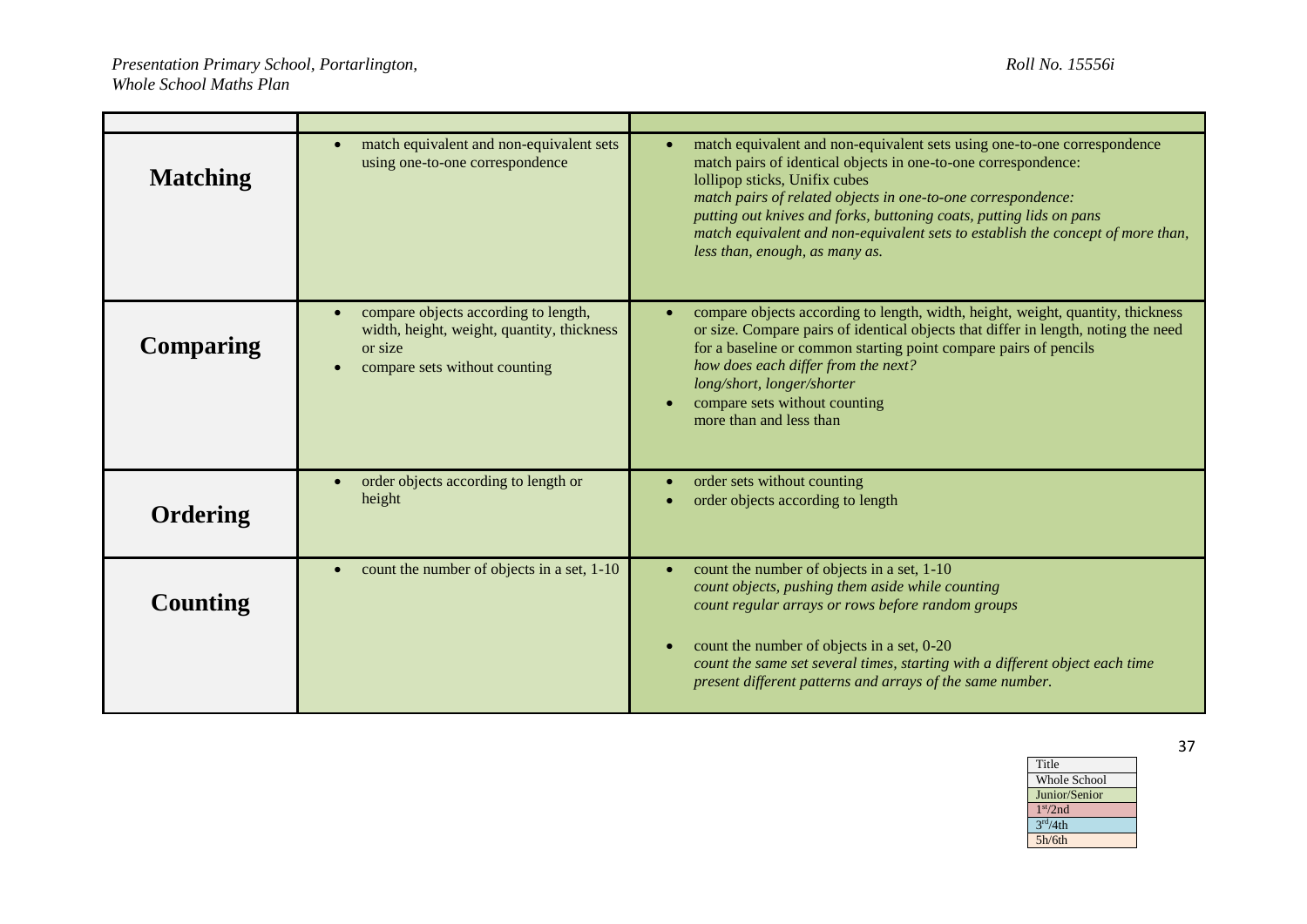| Comparing $\&$<br>Ordering | compare equivalent and non-equivalent<br>sets 1-5 by matching without using<br>symbols<br>order sets of objects by number, 1-5<br>use the language of ordinal number: first,<br>last | compare equivalent and non-equivalent sets 0-10 by matching without using<br>symbols use one-to-one matching to determine equality and inequality (more<br>than/less than/same as)<br>record by drawing<br>order sets of objects by number, 0-10<br>$\bullet$<br>arrange sets of objects in ascending order<br>order rods and number strips by length<br>order number cards; match them with sets and number patterns<br>use the language of ordinal number: first, last<br>$\bullet$<br>who is first/last in the line?<br>the first colour is red, the last colour is blue<br>compare equivalent and non-equivalent sets 0-10 by matching name the<br>inequality: I have 2 more than you; 3 is less than 5<br>order sets of objects by number, 0-10<br>$\bullet$<br>use the language of ordinal number: first, second, third, last<br>use ordinal numbers to describe position in a line use this language when<br>ordering numbers. |
|----------------------------|--------------------------------------------------------------------------------------------------------------------------------------------------------------------------------------|---------------------------------------------------------------------------------------------------------------------------------------------------------------------------------------------------------------------------------------------------------------------------------------------------------------------------------------------------------------------------------------------------------------------------------------------------------------------------------------------------------------------------------------------------------------------------------------------------------------------------------------------------------------------------------------------------------------------------------------------------------------------------------------------------------------------------------------------------------------------------------------------------------------------------------------|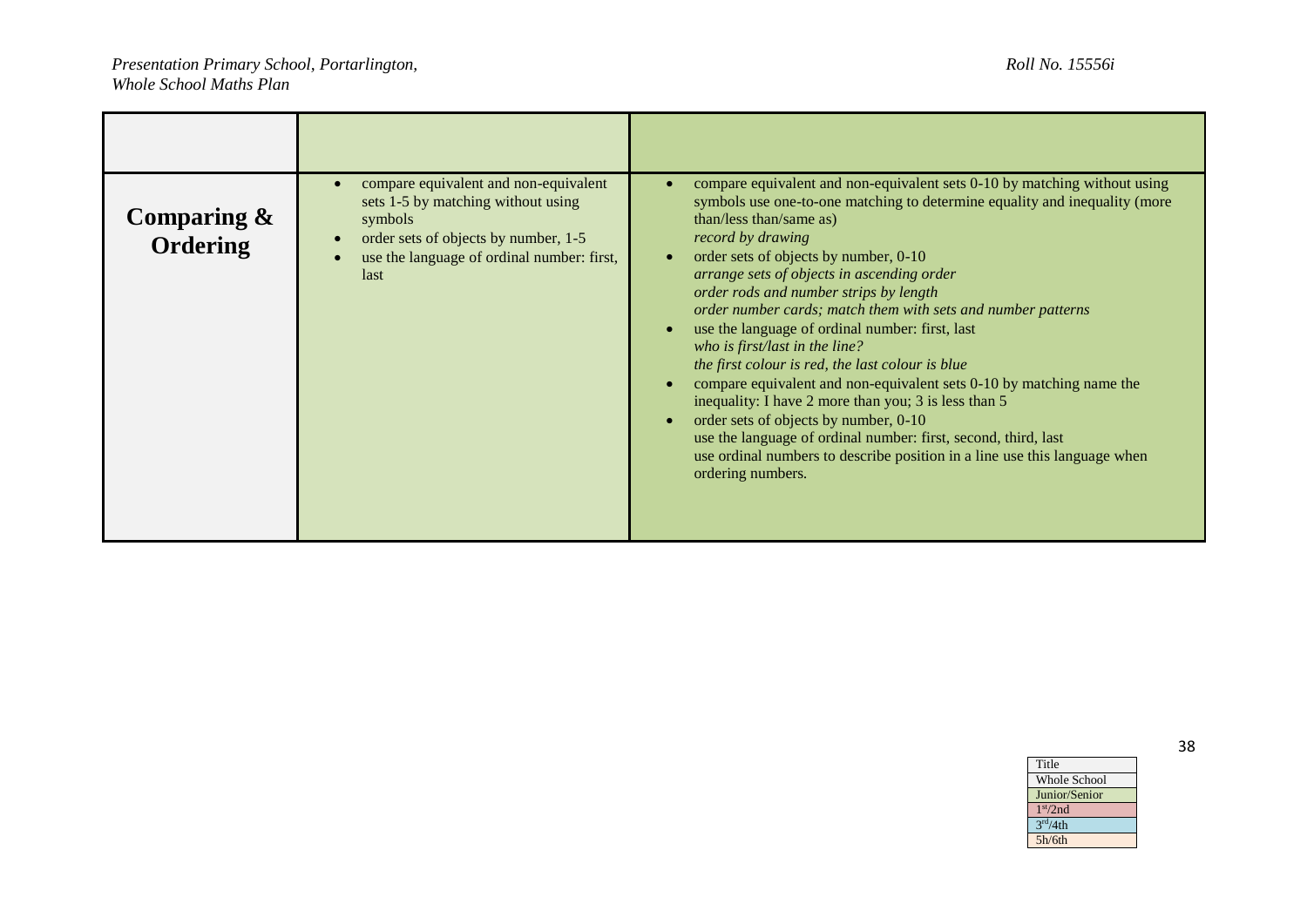|                               | <b>Combining</b>                                                                                                                                                                                                                                                                                                                                                                                                    | <b>Combining:</b>                                                                                                                                                                                                                                                                                                                                                                                                                                                                                                                                                                                                                                                                                                                                                                                               |
|-------------------------------|---------------------------------------------------------------------------------------------------------------------------------------------------------------------------------------------------------------------------------------------------------------------------------------------------------------------------------------------------------------------------------------------------------------------|-----------------------------------------------------------------------------------------------------------------------------------------------------------------------------------------------------------------------------------------------------------------------------------------------------------------------------------------------------------------------------------------------------------------------------------------------------------------------------------------------------------------------------------------------------------------------------------------------------------------------------------------------------------------------------------------------------------------------------------------------------------------------------------------------------------------|
| <b>Analysis of</b><br>Number: | explore the components of number 1-5<br>$\bullet$<br>combine sets of objects, totals to 5<br>numeration read, write, and order<br>numerals, 1-5<br>identify the empty set and the numeral<br>$\bullet$<br>zero<br>subitise (tell at a glance) the number of<br>objects in a set, 1-5<br>develop an understanding of the<br>$\bullet$<br>conversation of number, 1-5<br>solve simple oral problems, 0-5<br>$\bullet$ | explore the components of number, 1-5<br>identify the ways in which the numbers can be modelled using concrete objects:<br>4 and 1, 2 and 2, 1 and 2 and 1<br>identify pairs of related facts: 1 and 2 is the same as 2 and 1<br>combine sets of objects, totals to 5<br>add one more to a set<br>combine two sets, state total<br>explore the components of number, 1-10<br>combine sets of objects, totals to 10<br>use appropriate strategies: counting all, counting on<br>counting on on the number strip<br>start at 5, count on 3, where am I?<br>oral counting without the number strip<br>combine two or more sets.<br>state total record<br><b>Partitioning:</b><br>partition sets of objects, 1-5<br>partition sets of objects with a pencil or straw to show component parts<br>record pictorially. |

## **Strand Number**

| Title                |  |
|----------------------|--|
| <b>Whole School</b>  |  |
| Junior/Senior        |  |
| 1 <sup>st</sup> /2nd |  |
| 3 <sup>rd</sup> /4th |  |
| 5h/6th               |  |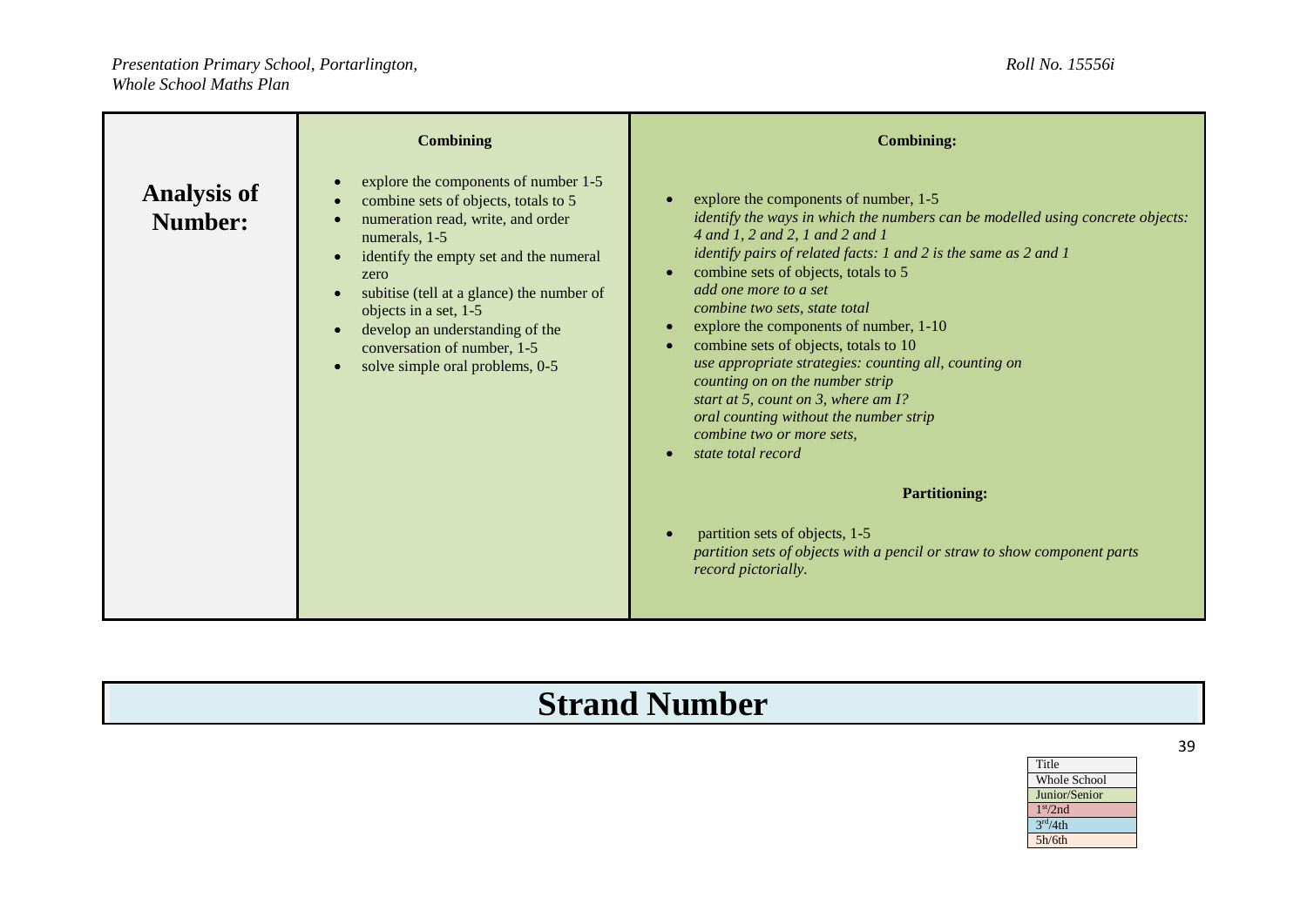| The Child Will be Enabled To:      |                                                                                                                                                                                                                                                                                                                                                                                                                                                                                                                                                                                                                                                                                                                                             |                                                                                                                                                                                                                                                                                                                                                      |
|------------------------------------|---------------------------------------------------------------------------------------------------------------------------------------------------------------------------------------------------------------------------------------------------------------------------------------------------------------------------------------------------------------------------------------------------------------------------------------------------------------------------------------------------------------------------------------------------------------------------------------------------------------------------------------------------------------------------------------------------------------------------------------------|------------------------------------------------------------------------------------------------------------------------------------------------------------------------------------------------------------------------------------------------------------------------------------------------------------------------------------------------------|
| <b>Strand Units:</b>               | <b>First</b>                                                                                                                                                                                                                                                                                                                                                                                                                                                                                                                                                                                                                                                                                                                                | <b>Second</b>                                                                                                                                                                                                                                                                                                                                        |
| Counting $\&$<br><b>Numeration</b> | count the number of objects in a set count the same set<br>several times, starting with a different object each time<br>(regular and random arrays)re-count rearranged sets<br>and arrays to determine that number does not change<br>read, write and order numerals, 0-99<br>match a numeral to a set and vice versa write numerals<br>to correspond to sets count on and back from a given<br>number, using concrete materials, number line and<br>hundred square / state the number that follows or<br>precedes a number<br>estimate the number of objects in a set 0-20<br>compare a known set with other sets, check by<br>counting<br>describe different sets of cubes as less than, more than<br>or about the same as the known set. | count the number of objects in a set<br>$\bullet$<br>estimate first and check by counting e.g. the number of marbles in a jar<br>read, write and order numerals 0-199<br>$\bullet$<br>state the number that comes before and after a random number<br>fill in missing numbers on the hundred square<br>estimate the number of objects in a set 0-20. |
| <b>Comparing</b><br>& Ordering     | compare equivalent and non-equivalent sets 0-20<br>name the inequality I have 5 more than you; 7 is less<br>than 10, 6 is less than 9 by how many?<br>order sets of objects by number<br>use the language of ordinal number, first to tenth<br>when ordering sets and numbers, describing patterns,<br>taking turns.                                                                                                                                                                                                                                                                                                                                                                                                                        | compare equivalent and non-equivalent sets<br>record using $\langle$ > and =<br>use the language of ordinal number e.g. using the calendar.                                                                                                                                                                                                          |
| <b>Place Value</b>                 | explore, identify and record place value 0-99<br>group and count in tens and units using cubes,<br>counters, lollipop sticks and coins (1c and 10c, 1 cent<br>and 10 cents), base ten materials and notation boards                                                                                                                                                                                                                                                                                                                                                                                                                                                                                                                         | explore, identify and record place value 0-199<br>$\bullet$<br>extend grouping and renaming activities to include the hundred, in<br>$\bullet$<br>tens rename numbers as one hundred, tens and units represent<br>numbers using place value material: coins, number cards, word                                                                      |

| Title                |
|----------------------|
| <b>Whole School</b>  |
| Junior/Senior        |
| 1 <sup>st</sup> /2nd |
| 3 <sup>rd</sup> /4th |
| 5h/6th               |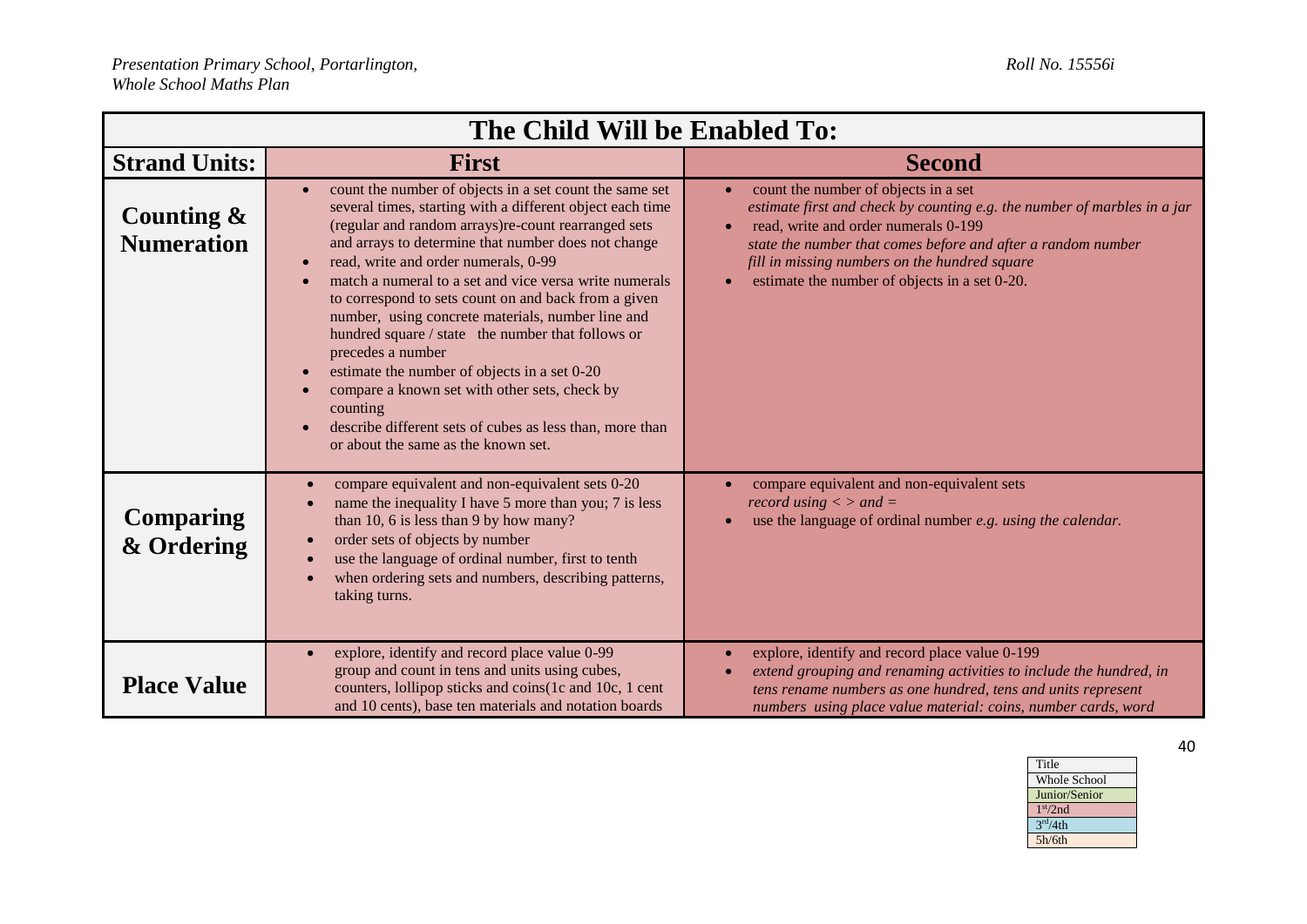|                 | express groups of counters as units or as tens and units<br>/ record pictorially and on the abacus.                                                                                                                                                                                                                                                                                                                                                                                                                                                                                                                                                                                                                                                                                                                                                                                                                                                                                                                                                                                                                                                                                                                                                                                                                                                                                                    | cards, number line.                                                                                                                                                                                                                                                                                                                                                                                                                                                                                                                                                                                                                                                                                                                                                                                                                                                                                                                                                                                                                                                |
|-----------------|--------------------------------------------------------------------------------------------------------------------------------------------------------------------------------------------------------------------------------------------------------------------------------------------------------------------------------------------------------------------------------------------------------------------------------------------------------------------------------------------------------------------------------------------------------------------------------------------------------------------------------------------------------------------------------------------------------------------------------------------------------------------------------------------------------------------------------------------------------------------------------------------------------------------------------------------------------------------------------------------------------------------------------------------------------------------------------------------------------------------------------------------------------------------------------------------------------------------------------------------------------------------------------------------------------------------------------------------------------------------------------------------------------|--------------------------------------------------------------------------------------------------------------------------------------------------------------------------------------------------------------------------------------------------------------------------------------------------------------------------------------------------------------------------------------------------------------------------------------------------------------------------------------------------------------------------------------------------------------------------------------------------------------------------------------------------------------------------------------------------------------------------------------------------------------------------------------------------------------------------------------------------------------------------------------------------------------------------------------------------------------------------------------------------------------------------------------------------------------------|
| <b>Addition</b> | develop an understanding of addition by combining or<br>partitioning sets, use concrete materials 0-20<br>find all the addition combinations to make up a given<br>number: $11 + 1 = 12$ , $2 + 6$<br>$-+4=12$<br>record addition: orally, pictorially, in number<br>sentences, in jumps on the number line<br>explore, develop and apply the commutative,<br>associative and zero properties of addition<br>commutative property: $6 + 2 = 8$ , $2 + 6 = 8$<br>associative property: $(2 + 3) + 5 = 10$ , $2 + (3 + 5) = 10$<br>zero property: $7 + 0 = 7$<br>develop and/or recall mental strategies for addition<br>facts within 20<br>use concrete materials to count on using commutative<br>property, zero property, counting in twos,<br>doubles and near doubles,<br>pairs of numbers that total 10 (6 + 4 = 10);<br>complement numbers to 10 (3 + $\square$ =10);<br>orally memorise addition facts using strategies<br>construct number sentences and number stories; solve<br>problems involving addition within 20<br>construct and tell a number story,<br>record pictorially, as a number sentence or as a written<br>story<br>solve written problems; pupils can also devise<br>problems for each other<br>add numbers without and with renaming within 99<br>estimate sum by adding the tens,<br>check estimates using manipulatives<br>add numbers using concrete materials, notation | develop an understanding of addition by combining or partitioning sets<br>explore, develop and apply the commutative, associative and zero<br>properties of addition<br>develop and recall mental strategies for addition facts within 20<br>$\bullet$<br>discuss different strategies for combining numbers:<br>$9+8=10+8$ - 1 or $8+8+1$ or $9+9-1$<br>memorise and record addition facts using strategies<br>construct number sentences and number stories;<br>solve problems involving addition within 99<br>add numbers without and with renaming within 99<br>estimate simple sums within 99<br>use mental calculations record using notation boards, number lines,<br>number sentences and algorithm<br>emphasise addition of 10 to multiples of 10, to other numbers $(36 + 10)$<br>add multiples of 10 to numbers $(45 + 20)$<br>explore and discuss repeated addition and group counting<br>in practical situations, e.g. buying a number of identical articles<br>10 sweets in a packet; how many in 5 packets?<br>$10 + 10 + 10 + 10 + 10 = 50$ sweets |

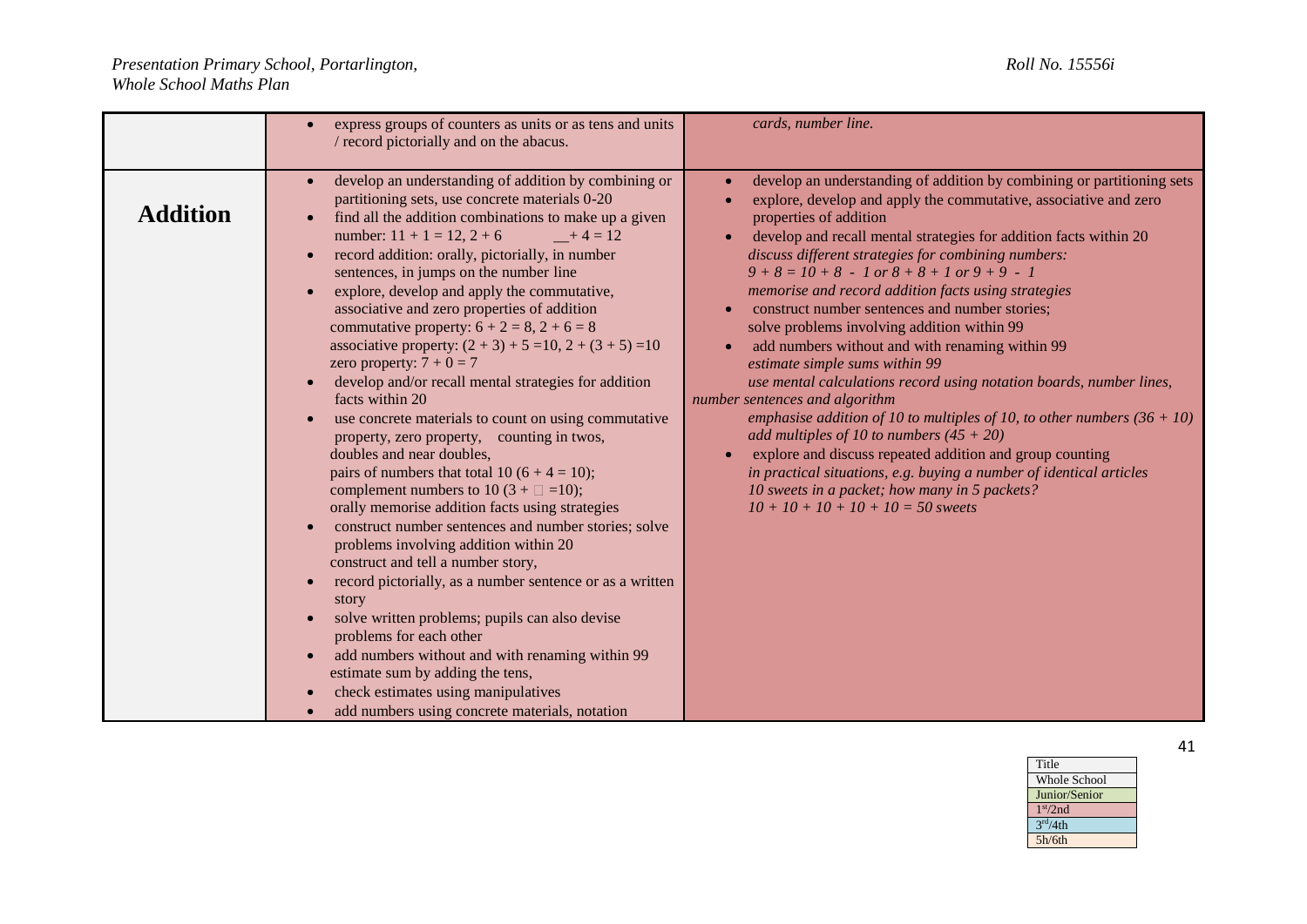|                    | boards, number lines and hundred squares / use<br>mental calculations<br>record using number lines, number sentences and<br>algorithm<br>explore and discuss repeated addition and group<br>counting<br>counting in twos, fives, tens<br>count children in the line, $2, 4, 6, 8 \dots$                                                                                                                                                                                                                                                                                                                                                                                                                                                                                                                                                                                                                                                                                                                                                                                                                                               |                                                                                                                                                                                                                                                                                                                                                                                                                                                                                                                                                                                                                                                                                                                                                                                         |
|--------------------|---------------------------------------------------------------------------------------------------------------------------------------------------------------------------------------------------------------------------------------------------------------------------------------------------------------------------------------------------------------------------------------------------------------------------------------------------------------------------------------------------------------------------------------------------------------------------------------------------------------------------------------------------------------------------------------------------------------------------------------------------------------------------------------------------------------------------------------------------------------------------------------------------------------------------------------------------------------------------------------------------------------------------------------------------------------------------------------------------------------------------------------|-----------------------------------------------------------------------------------------------------------------------------------------------------------------------------------------------------------------------------------------------------------------------------------------------------------------------------------------------------------------------------------------------------------------------------------------------------------------------------------------------------------------------------------------------------------------------------------------------------------------------------------------------------------------------------------------------------------------------------------------------------------------------------------------|
| <b>Subtraction</b> | develop an understanding of subtraction as deducting,<br>as complementing and as difference 0-20<br>deducting: I had 10 sweets, I ate 3. How many have I<br>left?<br>complementing: There are 10 stickers in a set. I have<br>4. How many more do I need to make a full set?<br>difference: I have 12 crayons. Mary has 6 crayons.<br>$\bullet$<br>How many more have I? How many fewer has Mary?<br>focus on subtraction as the inverse of addition<br>record subtraction: concretely, orally, pictorially, in<br>number sentences, in jumps on the number line, and<br>on notation boards<br>develop and/or recall mental strategies for subtraction<br>$0 - 20$<br>counting back/on, using doubles/near doubles, using<br>zero, using knowledge of 10 facts, add to check results<br>construct number sentences and number stories; solve<br>problems involving subtraction 0-20<br>construct and tell a number story; record pictorially, as<br>a number sentence, or as a written story<br>solve written problems<br>pupils can also devise problems for each other<br>estimate differences within 99<br>by subtracting the tens | develop an understanding of subtraction as deducting, as<br>complementing and as difference<br>develop and recall mental strategies for subtraction 0-20<br>$\bullet$<br>discuss different strategies for subtracting numbers<br>construct number sentences involving subtraction of whole numbers;<br>solve problems involving subtraction<br>estimate differences within 99<br>$\bullet$<br>use rounding strategies<br>subtract numbers without and with renaming within 99<br>estimate difference using tens<br>written calculations after plenty of practical and mental calculations<br>check answers using hundred square, number line or addition<br>use the symbols $+, -, =, <, >$<br>$\bullet$<br>solve one-step and two-step problems involving addition and<br>subtraction. |

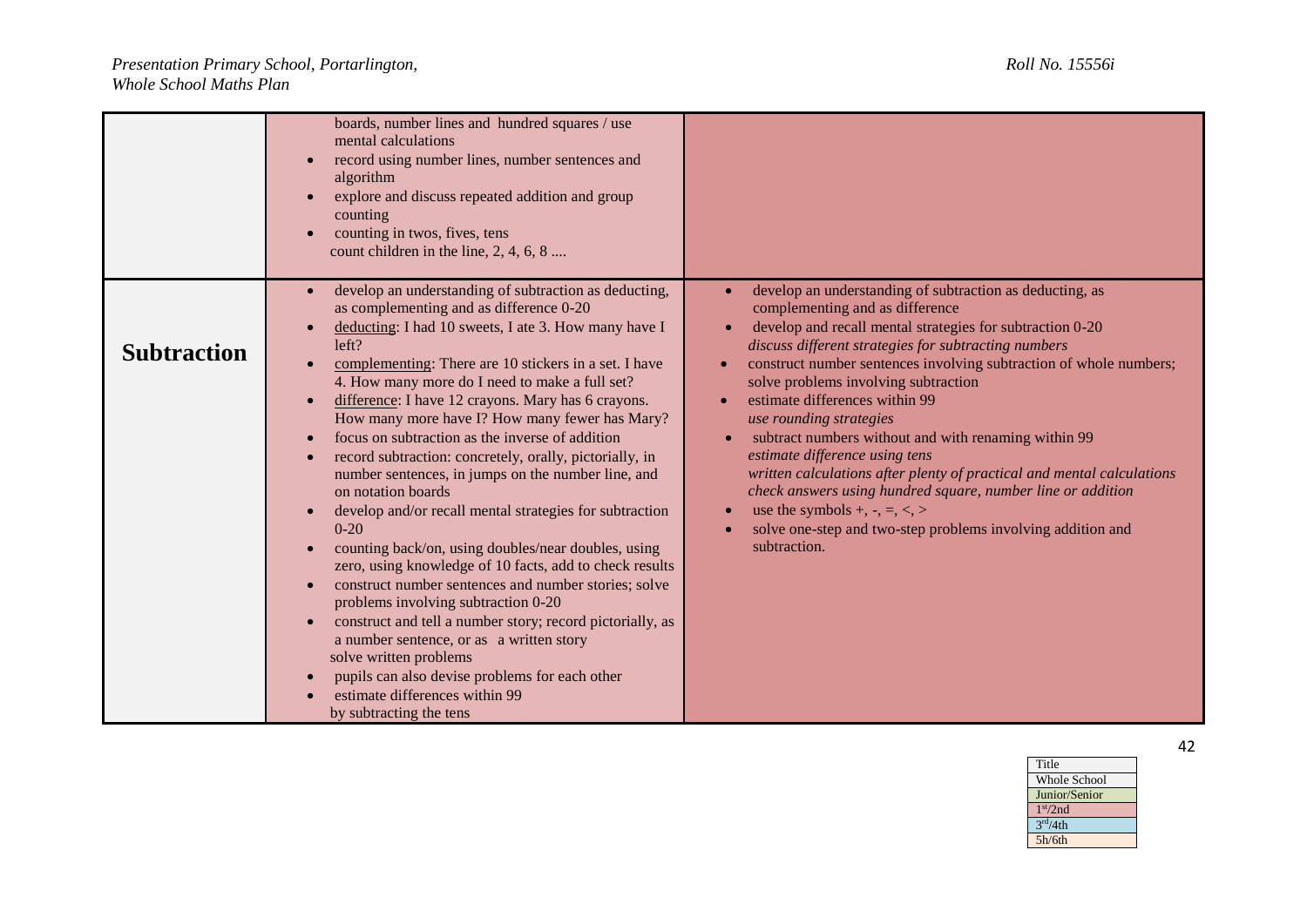|                  | check estimates using manipulatives<br>subtract numbers without renaming within 99<br>estimate difference use concrete materials, number<br>lines and hundred squares<br>use mental calculations<br>record using number lines, number sentences and<br>algorithms<br>use the symbols $+, -, =$<br>formal introduction of the symbols should occur only<br>after sufficient oral and exploratory work has been<br>completed<br>the meaning of the symbols will have to be discussed<br>frequently<br>the equals sign does not signal 'the answer comes next:<br>equals means 'the same' or equivalent / explore using a<br>number balance<br>solve one-step problems involving addition or<br>subtraction. |                                                          |
|------------------|-----------------------------------------------------------------------------------------------------------------------------------------------------------------------------------------------------------------------------------------------------------------------------------------------------------------------------------------------------------------------------------------------------------------------------------------------------------------------------------------------------------------------------------------------------------------------------------------------------------------------------------------------------------------------------------------------------------|----------------------------------------------------------|
| <b>Fractions</b> | establish and identify half of sets to 20<br>share sets of objects equally between two people<br>record pictorially                                                                                                                                                                                                                                                                                                                                                                                                                                                                                                                                                                                       | establish and identify halves and quarters of sets to 20 |

## **Strand: Number The Child Will Be Enabled To:**

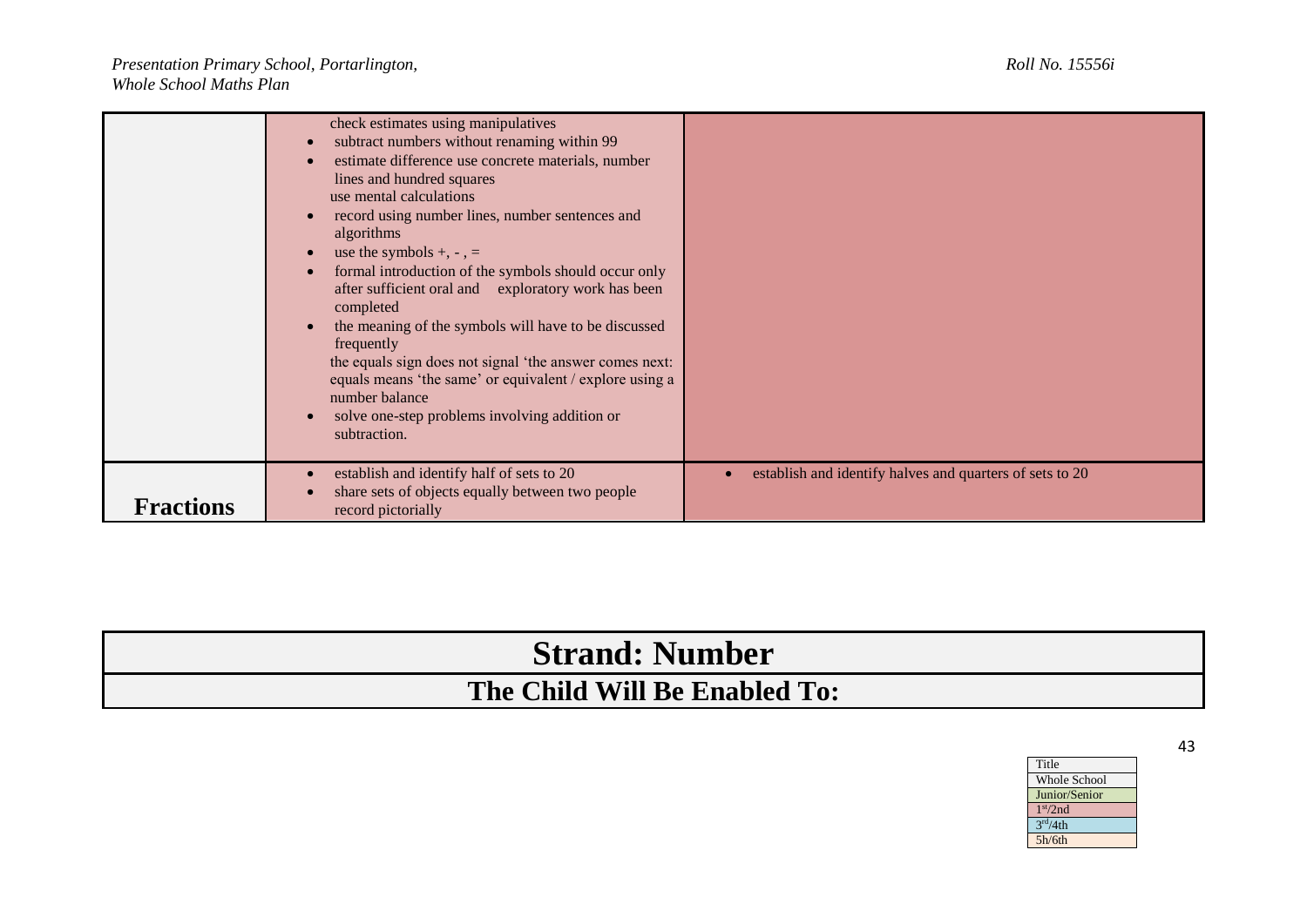| <b>Strand Units:</b>  | <b>Third</b>                                                                                                                                                                                                                                                                                                                                                                                                                                                                                                                                                                                                                                                                                                                                                                                                                                                                              | Fourth                                                                                                                                                                                                                                                                                                                      |
|-----------------------|-------------------------------------------------------------------------------------------------------------------------------------------------------------------------------------------------------------------------------------------------------------------------------------------------------------------------------------------------------------------------------------------------------------------------------------------------------------------------------------------------------------------------------------------------------------------------------------------------------------------------------------------------------------------------------------------------------------------------------------------------------------------------------------------------------------------------------------------------------------------------------------------|-----------------------------------------------------------------------------------------------------------------------------------------------------------------------------------------------------------------------------------------------------------------------------------------------------------------------------|
| <b>Place Value</b>    | Review numbers from 0 to 199.<br>$\bullet$<br>Use manipulatives to review groups of tens and units<br>$\bullet$<br>Review multiples of one hundred up to 999 and introduce<br>$\bullet$<br>number words to 99. Use manipulatives to represent<br>amounts beyond 199 to 999, paying attention to zero.<br>Represent amounts up to 999 using the abacus or notation<br>board paying attention to zero<br>Count in multiples of 100 to 999. Position numbers up to<br>$\bullet$<br>999 on number line<br>Discuss number which comes before or after a number.<br>$\bullet$<br>Sequence a series of numbers up to 999<br>Make a number from 3 digit cards and say which digit has<br>$\bullet$<br>the greatest value<br>Review renaming of numbers as hundreds, tens and units,<br>e.g. $365=3$ hundreds + 6 tens + 5 units<br>Using number line, round numbers to the nearest 10 and<br>100. | Explore, identify and record place value to 9999; read,<br>write and order four-digit numbers.<br>Develop 3 <sup>rd</sup> class work using four digit numbers and solve<br>simple problems.                                                                                                                                 |
| <b>Addition</b>       | Review addition facts to 20. Review addition with and<br>$\bullet$<br>without renaming to 99<br>Estimate sums by rounding to nearest ten and hundred.<br>$\bullet$<br>Apply to word problems                                                                                                                                                                                                                                                                                                                                                                                                                                                                                                                                                                                                                                                                                              | Add numbers to 9999 with and without renaming<br>Estimate sums and differences know and recall addition<br>facts and solve word problems involving addition                                                                                                                                                                 |
| <b>Subtraction</b>    | Review subtraction facts to 20. Review subtraction with<br>$\bullet$<br>and without renaming to 99<br>Estimate differences by rounding to nearest ten and<br>$\bullet$<br>hundred<br>Apply to word problems<br>$\bullet$                                                                                                                                                                                                                                                                                                                                                                                                                                                                                                                                                                                                                                                                  | Subtract numbers with and without renaming within 9999<br>Estimate sums and differences know and recall subtraction<br>facts and solve word problems involving subtraction                                                                                                                                                  |
| <b>Multiplication</b> | Review repeated addition in twos, using manipulatives,<br>$\bullet$<br>number line, hundred square<br>Record as addition sentences<br>$\bullet$<br>Count in twos on number line and on part of hundred<br>square                                                                                                                                                                                                                                                                                                                                                                                                                                                                                                                                                                                                                                                                          | Develop 3 <sup>rd</sup> class work but introduce expanding form.<br>$\bullet$<br>Multiplication as repeated addition of groups; explore,<br>understand and apply the properties of multiplication,<br>develop multiplication facts within 10; multiply a two digit<br>number by a one- digit number or a two -digit number. |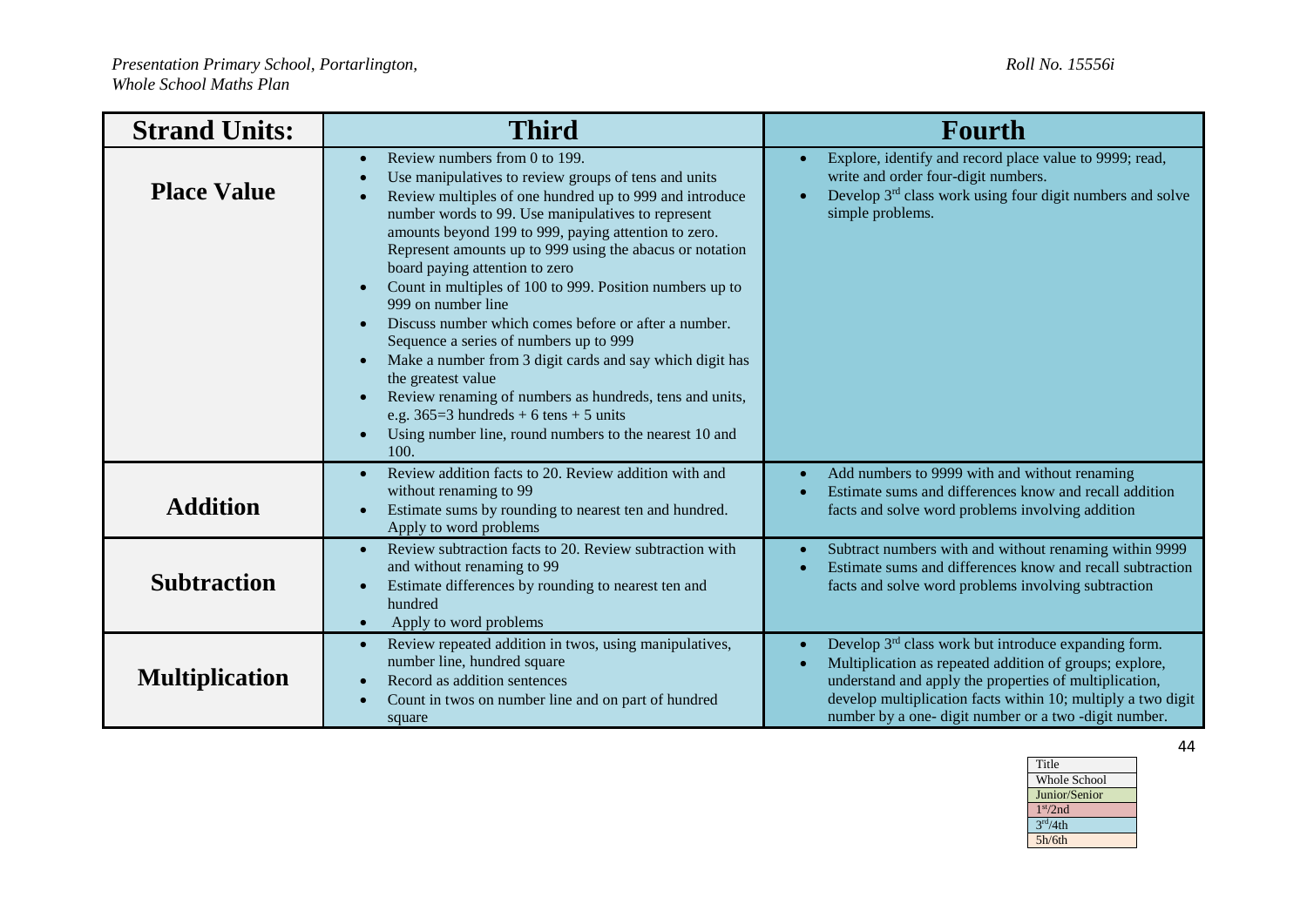|                 | Record addition sentences as multiplication sentences.<br>Present groups of two using objects<br>Follow a similar approach with groups of 4, 8, 3, 6, 9, 5,<br>$\bullet$<br>10 and 7<br>Explore the commutative property of multiplication using<br>$\bullet$<br>manipulatives and the number line ie. $3x4 = 4x3$ .<br>Explore the distributive property of multiplication using<br>$\bullet$<br>manipulatives and the number line ie. $5x6 = (3x6)+(2x6)$ .<br>Explore the zero property of multiplication using<br>$\bullet$<br>manipulatives and the numberline<br>Use properties of multiplication and strategies to develop<br>$\bullet$<br>ability to recall facts | Multiply a two digit or three digit numbers by a one or two<br>digit number<br>Develop mental strategies for multiplication<br>Estimate products represent multiplication in expanded<br>form $-26x37=[20x37]+[6x37]$<br>Explore, understand and apply the zero, commutative,<br>distributive and associative properties of multiplication.<br>Use a calculator to check estimates<br>Solve and complete practical tasks involving<br>multiplication of whole numbers |
|-----------------|---------------------------------------------------------------------------------------------------------------------------------------------------------------------------------------------------------------------------------------------------------------------------------------------------------------------------------------------------------------------------------------------------------------------------------------------------------------------------------------------------------------------------------------------------------------------------------------------------------------------------------------------------------------------------|-----------------------------------------------------------------------------------------------------------------------------------------------------------------------------------------------------------------------------------------------------------------------------------------------------------------------------------------------------------------------------------------------------------------------------------------------------------------------|
|                 | Use horizontal and vertical representation of multiplication<br>$\bullet$<br>Explore multiplication of multiples of ten by 0-10 using<br>$\bullet$<br>manipulatives eg. 4x20=8 tens<br>Use repeated addition to develop multiplication of 2-digit<br>$\bullet$<br>numbers by 0-10<br>Use the conventional approach to multiply a 2-digit<br>$\bullet$<br>number by a 1-digit number<br>Estimate amount by first rounding the 2-digit number to<br>$\bullet$<br>the nearest ten<br>Apply to problems<br>$\bullet$                                                                                                                                                          |                                                                                                                                                                                                                                                                                                                                                                                                                                                                       |
| <b>Division</b> | Develop concept of division as sharing a set of objects<br>$\bullet$<br>equally between 2 people<br>Extend to sharing a set of objects between 4 people<br>$\bullet$<br>Use repeated subtraction in twos or fours with similar<br>$\bullet$<br>examples to develop the concept of division<br>Divide sets into groups of 2-9 using manipulatives<br>$\bullet$<br>Use number sentences<br>$\bullet$<br>Develop recall of number facts by linking with<br>$\bullet$<br>multiplication<br>Use other ways of recording division<br>$\bullet$<br>Explore remainders using repeated subtraction with                                                                            | Division as sharing and as repeated subtraction of groups,<br>with and without remainders; develop and recall division<br>facts within 100; divide a two- digit number by a one-<br>digit number, with and without remainders<br>Division as sharing with and with-out remainders; divide a<br>two or three digit number by a one- digit number; solve<br>practical tasks and problems                                                                                |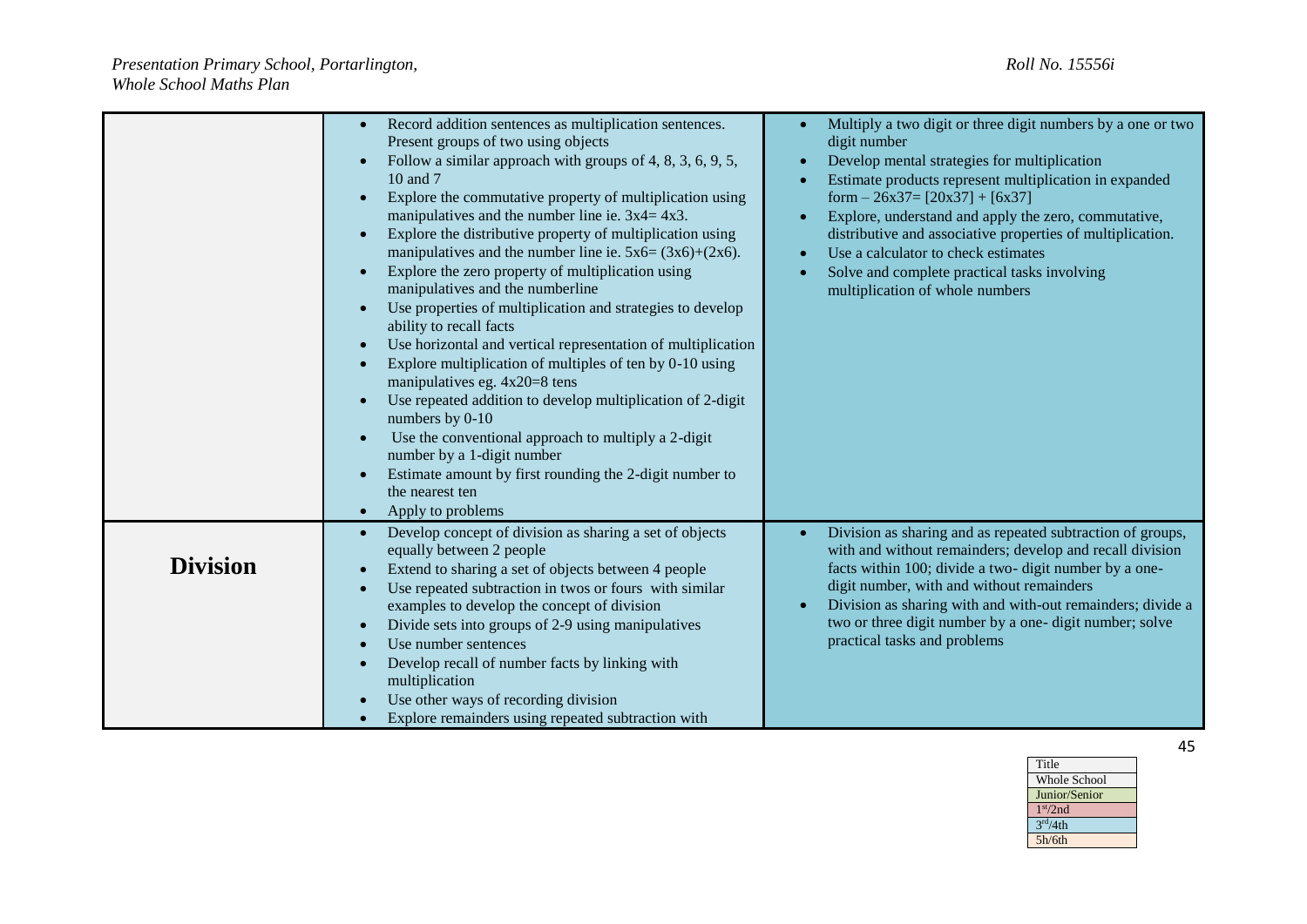|                  | manipulatives eg. 13-4-4-4=1, 1 left over<br>Divide 2-digit numbers by 1-digit numbers, with and<br>without remainders<br>Estimate amount by first rounding the 2- digit number to<br>the nearest ten<br>Apply to problems                                                                                                                                                                                                                                                                            |                                                                                                                                                                                                                                                                                                                                                                                                                                                                   |
|------------------|-------------------------------------------------------------------------------------------------------------------------------------------------------------------------------------------------------------------------------------------------------------------------------------------------------------------------------------------------------------------------------------------------------------------------------------------------------------------------------------------------------|-------------------------------------------------------------------------------------------------------------------------------------------------------------------------------------------------------------------------------------------------------------------------------------------------------------------------------------------------------------------------------------------------------------------------------------------------------------------|
| <b>Fractions</b> | Review work on halves and quarters. Introduce eights and<br>tenths and explore the relationship with half and quarter<br>using paper folding<br>Explore shapes divided into eight/ten equal parts.<br>Recognise shapes divided into eights and tenths<br>Find the whole number when given the fraction<br>Develop relationship between fractions and division<br>Position fractions on the number line<br>Order and compare fractions using the fraction wall and<br>number line<br>Apply to problems | Identify fractions and equivalent forms of fractions with<br>$\bullet$<br>denominators of 3, 6, 9, 12, 5 and 10.<br>compare and order fractions and position on the number<br>line<br>calculate a fraction of a set<br>$\bullet$<br>calculate a number given a multiple fraction of the number<br>$\bullet$<br>solve practical tasks and problems<br>construct and cut out simple fractions out of regular shapes<br>record using diagrams and/or fraction charts |
| <b>Decimals</b>  | Divide unit strip into ten equal parts identifying each as<br>$\bullet$<br>$1/10$ and renaming each as $0.1$<br>Express fractions as decimal fractions and vice versa<br>Identify decimal fractions shaded into shapes<br>Introduce the unit as ten tenths or as ten 0.1s<br>Position decimals on the number line<br>Order and compare decimals using the fraction wall and<br>number line<br>Apply to problems                                                                                       | Express tenths and hundredths as fractions and decimals<br>$\bullet$<br>identify place value of whole numbers and decimals to two<br>places and write in expanded form<br>order decimals on the number line                                                                                                                                                                                                                                                       |

## **Strand Number**

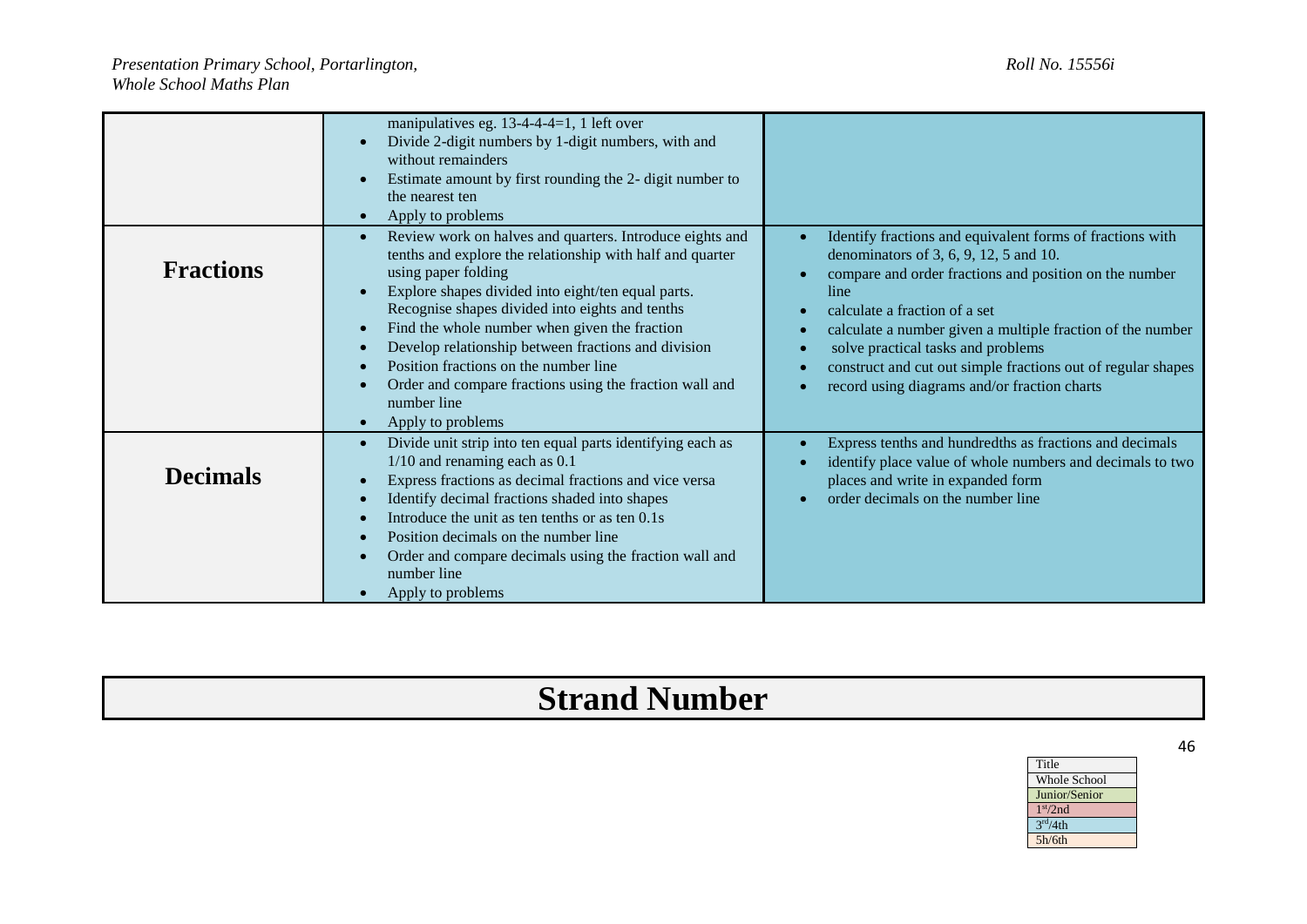| The Child Will Be Enabled To: |                                                                                                                                                                                                                                                                                                                                                                                                                                                                                                                                                                                                                                                                                                                                                                                                                                                                                                        |                                                                                                                                                                                                                                                                                                    |
|-------------------------------|--------------------------------------------------------------------------------------------------------------------------------------------------------------------------------------------------------------------------------------------------------------------------------------------------------------------------------------------------------------------------------------------------------------------------------------------------------------------------------------------------------------------------------------------------------------------------------------------------------------------------------------------------------------------------------------------------------------------------------------------------------------------------------------------------------------------------------------------------------------------------------------------------------|----------------------------------------------------------------------------------------------------------------------------------------------------------------------------------------------------------------------------------------------------------------------------------------------------|
| <b>Strand Units</b>           | <b>Fifth</b>                                                                                                                                                                                                                                                                                                                                                                                                                                                                                                                                                                                                                                                                                                                                                                                                                                                                                           | <b>Sixth</b>                                                                                                                                                                                                                                                                                       |
| <b>Place Value</b>            | read, write and order whole numbers and decimals<br>$\bullet$<br>extend previous conceptual and practical work to<br>include larger numbers and decimals<br><i>identify place value in whole numbers and decimals</i><br>$\bullet$<br>extend previous conceptual and practical work to<br>include larger numbers and decimals<br>round whole numbers and round decimals<br>$\bullet$<br>round whole numbers to nearest ten, hundred, thousand<br>round decimals to nearest whole number                                                                                                                                                                                                                                                                                                                                                                                                                | Read, write and order whole numbers<br>$\bullet$<br>Identify place value in whole numbers<br>Round whole numbers                                                                                                                                                                                   |
| <b>Operations</b>             | estimate sums, differences, products and quotients of<br>$\bullet$<br>whole numbers<br>use strategies for estimation, e.g. front-end estimation,<br>rounding, clustering, special numbers<br>estimate calculations and compute answers with a<br>calculator<br>e.g. $450 \times 9 = 4500$ (estimation based on $450 \times 10$ )<br>estimate first, then use calculator to get actual result<br>add and subtract whole numbers and decimals (to three<br>decimal places) without and with a calculator<br>develop and extend the use of existing algorithms<br>multiply a decimal (up to three places) by a whole<br>number, without and with a calculator<br>develop and extend the use of existing algorithms 8.125<br>x <sub>9</sub><br>divide a three-digit number by a two-digit number,<br>$\bullet$<br>without and with a calculator<br>explore the concept of division with concrete materials | Add and subtract whole numbers<br>$\bullet$<br>Divide a four digit number by a two digit<br>number<br>Divide a decimal by a whole number<br>$\bullet$<br>Divide a decimal number by a decimal<br>$\bullet$<br>Multiply a decimal by a decimal<br>Multiply a decimal by a whole number<br>$\bullet$ |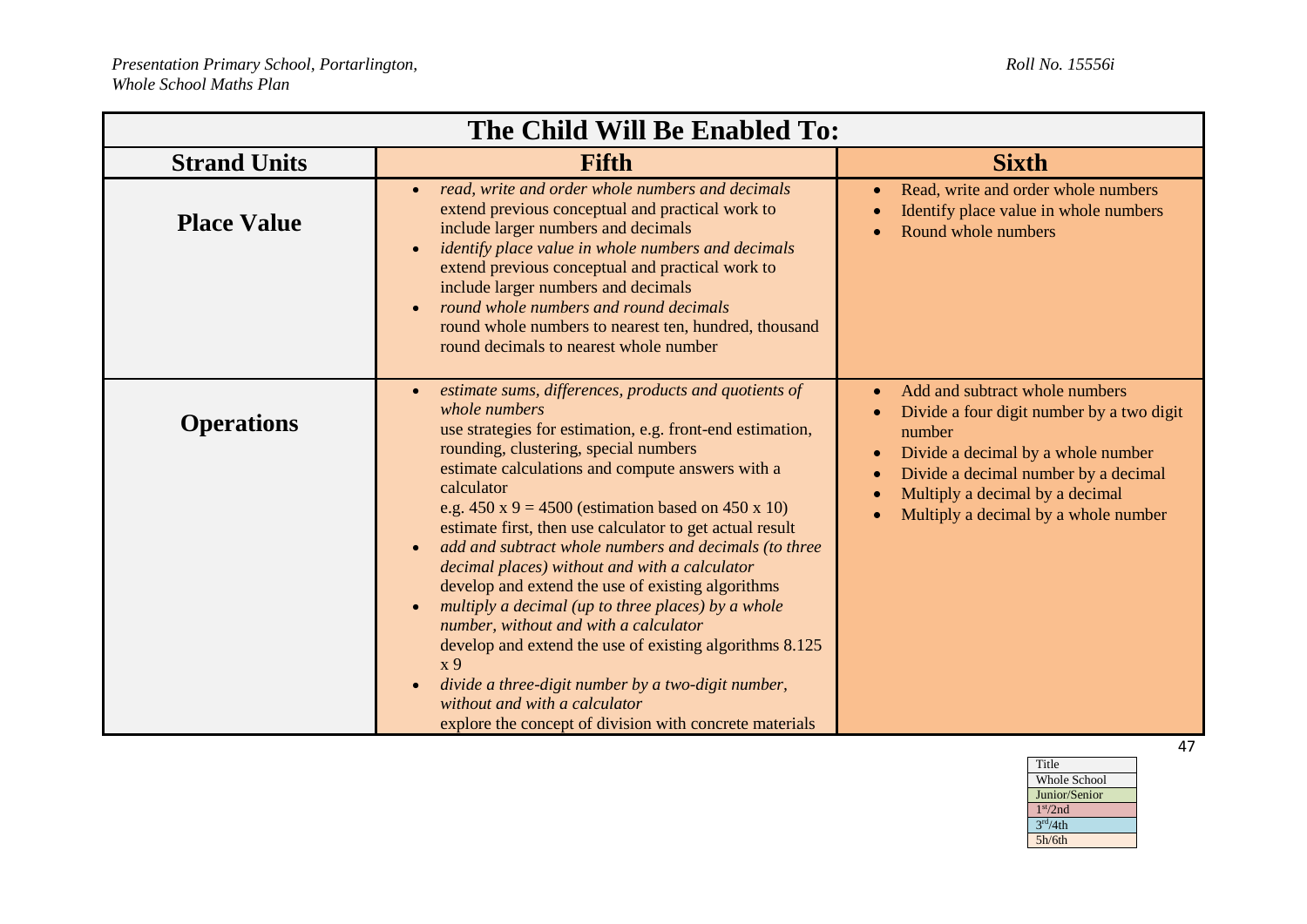|                  | develop the long division algorithm from repeated<br>subtraction and multiples of repeated subtraction<br>divide a decimal number by a whole number, without<br>and with a calculator<br>explore the concept of division of decimals with<br>concrete materials, money and measurement<br>extend the algorithm in conjunction with place value<br>75.6 divided by 4.                                                                                                                                                                                                                                                                                                                                                                                                                                                                                                                                                                                                             |                                                                                                                                                                                                                                                                                                                                                                                                                                                                                                |
|------------------|----------------------------------------------------------------------------------------------------------------------------------------------------------------------------------------------------------------------------------------------------------------------------------------------------------------------------------------------------------------------------------------------------------------------------------------------------------------------------------------------------------------------------------------------------------------------------------------------------------------------------------------------------------------------------------------------------------------------------------------------------------------------------------------------------------------------------------------------------------------------------------------------------------------------------------------------------------------------------------|------------------------------------------------------------------------------------------------------------------------------------------------------------------------------------------------------------------------------------------------------------------------------------------------------------------------------------------------------------------------------------------------------------------------------------------------------------------------------------------------|
| <b>Fractions</b> | compare and order fractions and identify equivalent<br>$\bullet$<br>forms of fractions with denominators 2 - 12<br>explore, compare and record simple equivalence using<br>concrete materials, paper folding, and fraction charts<br>express improper fractions as mixed numbers and vice<br>versa and position them on the number line<br>establish equivalence by using concrete materials<br>explore, compare and record simple improper fractions<br>and mixed numbers diagrammatically, numerically and<br>on the number line<br>add and subtract simple fractions and simple mixed<br>numbers<br>use equivalent fractions to simplify calculations<br>multiply a fraction by a whole number<br>develop concepts with concrete materials, paper folding<br>and fraction charts<br>four x three quarters of a pizza is how many pizzas?<br>express tenths, hundredths and thousandths in both<br>fractional and decimal form<br>explore and compare using concrete materials | Compare and order fractions and identify<br>equivalent forms of fractions<br>Express improper fractions as mixed<br>$\bullet$<br>numbers and vice versa and position them<br>on a number line<br>Add and subtract simple fractions and<br>$\bullet$<br>simple mixed numbers<br>Multiply a fraction by a fraction<br>$\bullet$<br>Express tenths, hundredths and<br>thousandths in fractional form<br>Divide a whole number by a unit fraction<br>$\bullet$<br>Understand and use simple ratios |

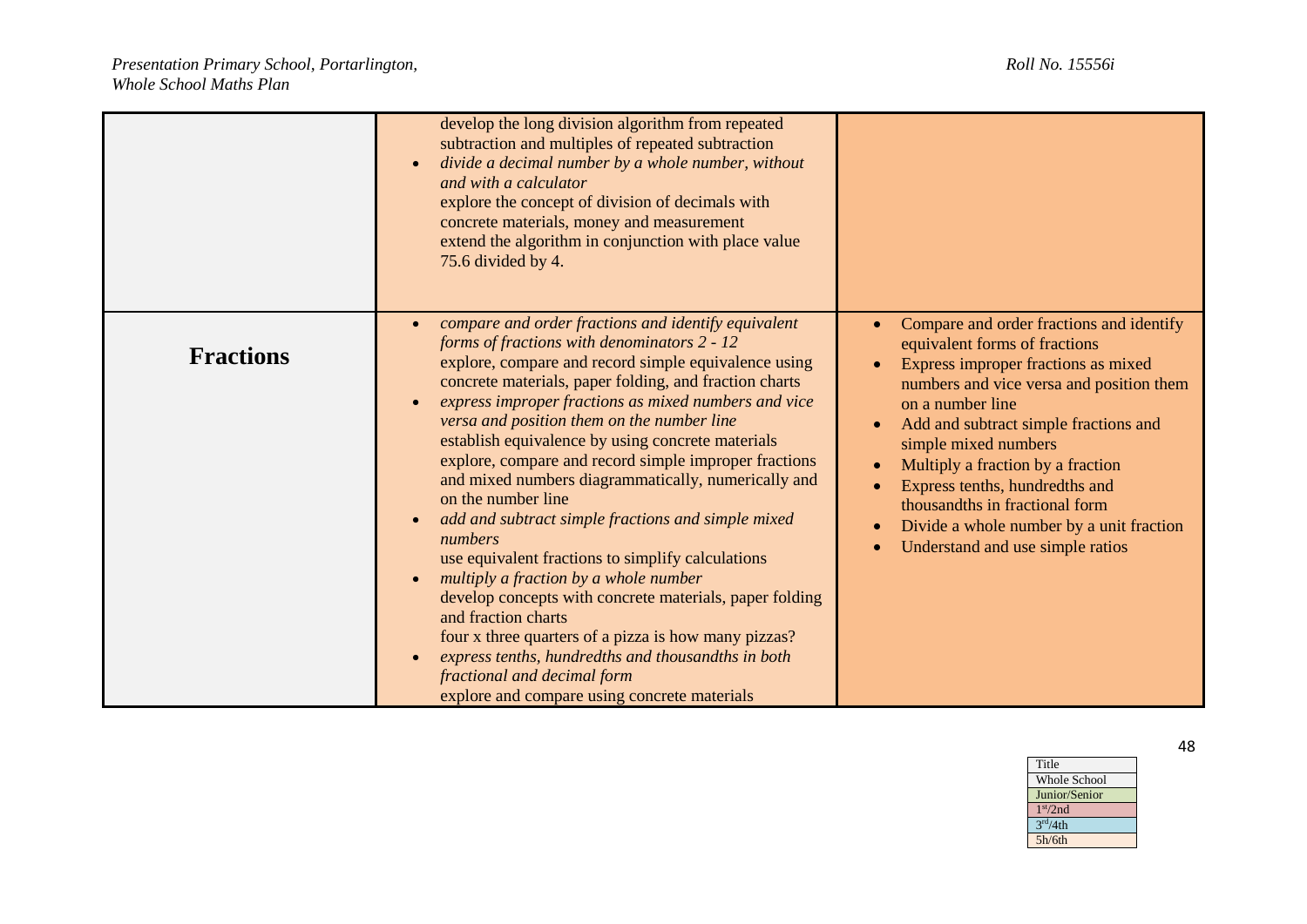|                                  | express as fractions and as decimals.                                                                                                                                                                                                                                                                                                                                                                                                                                                                                                                                                                                                                              |                                                                                                                                                                                                                                                                                                                                                                                                                                                                          |
|----------------------------------|--------------------------------------------------------------------------------------------------------------------------------------------------------------------------------------------------------------------------------------------------------------------------------------------------------------------------------------------------------------------------------------------------------------------------------------------------------------------------------------------------------------------------------------------------------------------------------------------------------------------------------------------------------------------|--------------------------------------------------------------------------------------------------------------------------------------------------------------------------------------------------------------------------------------------------------------------------------------------------------------------------------------------------------------------------------------------------------------------------------------------------------------------------|
| Decimals &<br><b>Percentages</b> | develop an understanding of simple percentages and<br>$\bullet$<br>relate them to fractions and decimals<br>express percentages as fractions and as decimals, and<br>vice versa calculate simple percentages, e.g. 50%, 25%<br>10%<br>compare and order fractions and decimals<br>explore, compare and record using concrete materials<br>and money order diagrammatically or on the number<br>line<br>solve problems involving operations with whole<br>numbers, fractions, decimals and simple percentages<br>use diagrams; estimate and compute answers with<br>acalculator, include simple discount and increase<br>examples 10% off all jeans, 20% extra free | Identify place value in decimals<br>$\bullet$<br>Round decimals<br>Relate decimals to fractions<br>$\bullet$<br>Estimate sums and differences of decimals<br>$\bullet$<br>Add and subtract decimals to three places<br>$\bullet$<br>Use percentages and relate them to<br>$\bullet$<br>fractions and decimals<br>Compare and order percentages of<br>$\bullet$<br>numbers<br>Solve problems involving percentages,<br>$\bullet$<br>profit, loss, increases and decreases |
| <b>Number Theory</b>             | <i>identify simple prime and composite numbers</i><br>$\bullet$<br>define a prime number, i.e. a number greater than 1 with<br>exactly two divisors, itself and 1<br>identify simple prime numbers by trial and error, e.g. 2,<br>5, 7, 11<br>identify and record primes with Sieve of Eratosthenes<br>define a composite number, i.e. a number that has more<br>than two divisors, e.g. 4, 6, 9<br>identify and record composite numbers using number<br>$\bullet$<br>facts and/or a calculator<br>investigate relationship with odd and even numbers<br><i>identify square and rectangular numbers</i><br>$\bullet$                                              | Identify simple prime and composite<br>$\bullet$<br>number<br>Identify and explore square numbers<br>$\bullet$<br>Explore and identify simple square roots<br>$\bullet$<br>Identify common factors and multiples<br>$\bullet$<br>Write whole numbers in exponential form<br>$\bullet$                                                                                                                                                                                    |

Whole School Junior/Senior

Title

1 st/2nd  $3<sup>rd</sup>/4th$ 5h/6th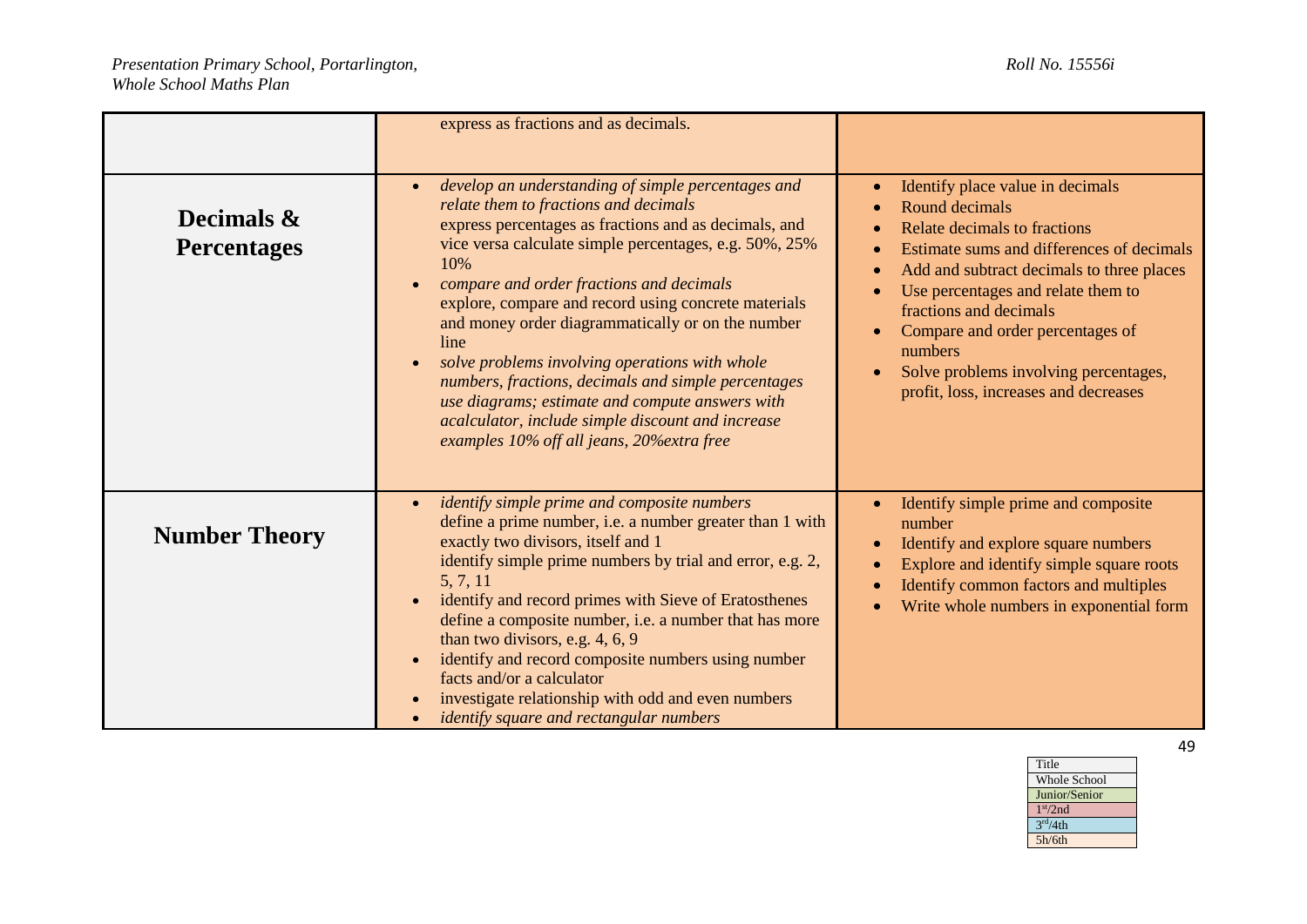| construct diagrams on geoboards, pegboards and<br>squared paper to illustrate simple square and rectangular<br>numbers explore, compare and record these numbers<br><i>identify factors and multiples</i><br>identify factors and multiples from basic multiplication<br>facts. |  |
|---------------------------------------------------------------------------------------------------------------------------------------------------------------------------------------------------------------------------------------------------------------------------------|--|
|---------------------------------------------------------------------------------------------------------------------------------------------------------------------------------------------------------------------------------------------------------------------------------|--|

| <b>Strand Algebra</b><br>The Child Will Enabled To: |                                                                 |                                                                                                                                                                                                                                                                            |                                                         |
|-----------------------------------------------------|-----------------------------------------------------------------|----------------------------------------------------------------------------------------------------------------------------------------------------------------------------------------------------------------------------------------------------------------------------|---------------------------------------------------------|
|                                                     |                                                                 |                                                                                                                                                                                                                                                                            | <b>Seniors</b><br><b>Strand Units</b><br><b>Juniors</b> |
| <b>Extending Patterns</b>                           | identify, copy and extend patterns in<br>colour, shape and size | identify, copy and extend patterns in<br>colour, shape and size using a range of<br>objects, e.g. cubes or threading beads<br>continue the pattern, what comes next?<br>pupils make their own patterns using<br>gummed paper shapes; two colours, two<br>shapes, two sizes |                                                         |

| <b>Strand Algebra</b> |
|-----------------------|
|                       |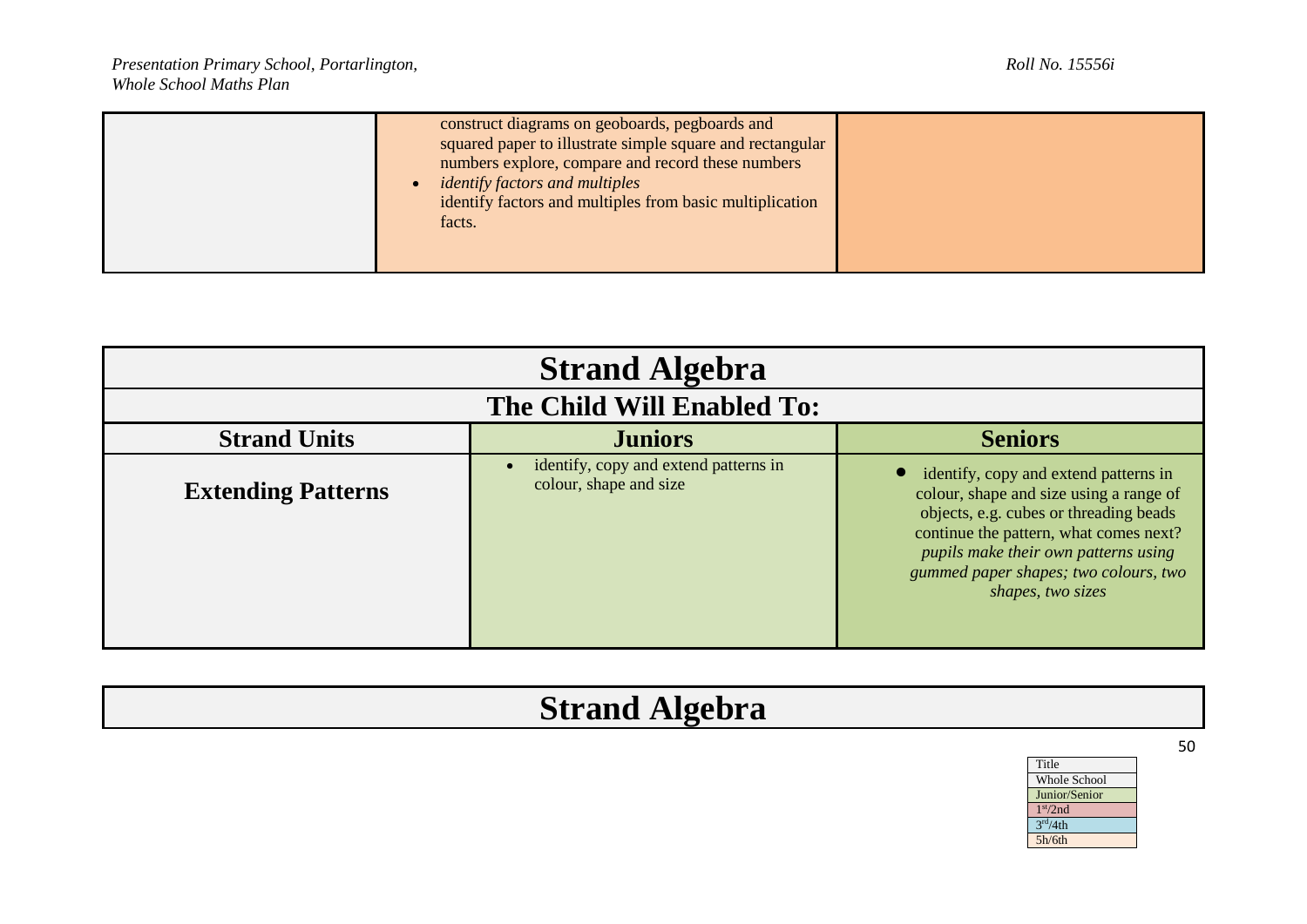| The Child Will Be Enabled To: |                                                                                                                                                                                                                                                                                                                                                                                                                                                                                                                                                                                                                                                                                           |                                                                                                                                                                                                                                                                                                                                                                                                 |
|-------------------------------|-------------------------------------------------------------------------------------------------------------------------------------------------------------------------------------------------------------------------------------------------------------------------------------------------------------------------------------------------------------------------------------------------------------------------------------------------------------------------------------------------------------------------------------------------------------------------------------------------------------------------------------------------------------------------------------------|-------------------------------------------------------------------------------------------------------------------------------------------------------------------------------------------------------------------------------------------------------------------------------------------------------------------------------------------------------------------------------------------------|
| <b>Strand Units</b>           | <b>First</b>                                                                                                                                                                                                                                                                                                                                                                                                                                                                                                                                                                                                                                                                              | <b>Second</b>                                                                                                                                                                                                                                                                                                                                                                                   |
| <b>Extending Patterns</b>     | recognise pattern, including odd and even<br>numbers<br>count in twos on the hundred square; colour<br>each number you stop at                                                                                                                                                                                                                                                                                                                                                                                                                                                                                                                                                            | recognise patterns and predict subsequent<br>numbers<br>counting on the hundred square:<br>start on 2, count on $52 + 5 = 7$                                                                                                                                                                                                                                                                    |
|                               | construct sets that increment in twos, starting<br>with $0 (0, 2, 4, 6 )$ , starting with 1 (1, 3, 5, 7)<br>$\ldots$<br>discuss and record pictorially<br>use two colours to identify odd and even numbers<br>on the hundred square; discuss results<br>extend activities to group counting with fives and<br>tens<br>explore and use patterns in addition facts<br>$\bullet$<br>notice patterns that make up tens $(9 + 1 = 10, 2)$<br>$+ 8 = 10, 18 + 2 = 20$ and the effect of adding<br>10 to a given number: e.g. $3 + 10 = 13$ , $13 + 10$<br>$= 23$<br>understand the use of a frame to show the<br>$\bullet$<br>presence of an unknown number<br>e.g. $3 + 5 =$ , $2 +$ = $= 6$ . | start on 12, count on $5$ 12 + $5 = 17$<br>explore other number patterns, including<br>odd and even<br>number patterns, on the hundred square<br>group count in threes, fours and sixes<br>discuss the results<br>explore and use patterns in addition facts<br>understand the use of a frame to show the<br>presence of an unknown number<br>$24 + 6 = 3$ , $14 + 3 = 20$ , $2 + 4 + 3 = 12$ . |

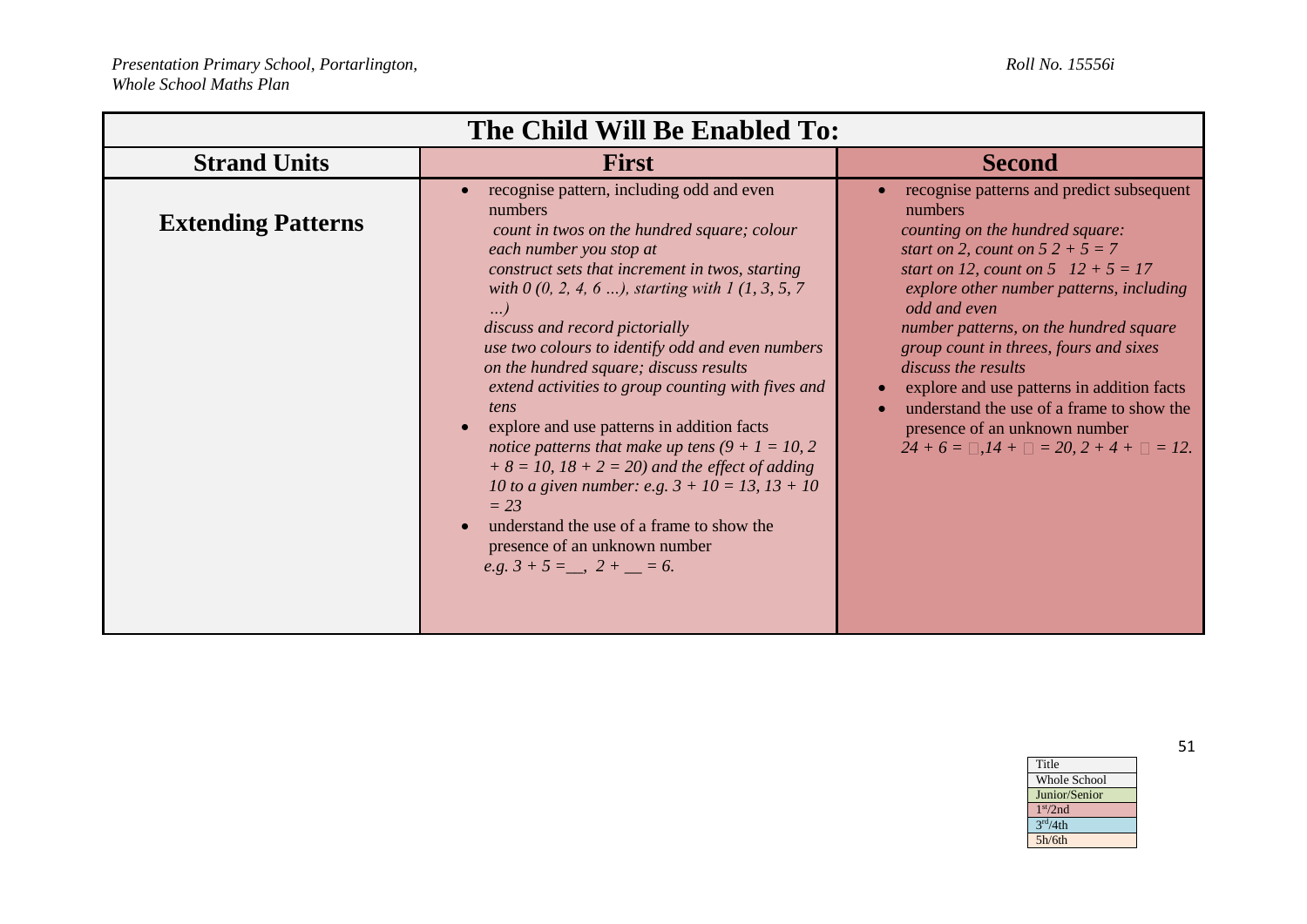| <b>Strand Algebra</b>              |                                                                                                                                                                                                                                                                                                                                                 |                                                                                                                                                                                                               |  |
|------------------------------------|-------------------------------------------------------------------------------------------------------------------------------------------------------------------------------------------------------------------------------------------------------------------------------------------------------------------------------------------------|---------------------------------------------------------------------------------------------------------------------------------------------------------------------------------------------------------------|--|
| The Child Will Be Enabled To:      |                                                                                                                                                                                                                                                                                                                                                 |                                                                                                                                                                                                               |  |
| <b>Strand Units</b>                | <b>Third</b>                                                                                                                                                                                                                                                                                                                                    | <b>Fourth</b>                                                                                                                                                                                                 |  |
| <b>Extending and using pattern</b> | Use the hundred square to explore pattern in<br>odd and even numbers<br>explore pattern in addition and multiplication<br>facts<br>Explore, recognise and record patterns 0-999<br>extend and describe sequences beyond 100 to<br>explore the addition and subtraction facts<br>describe sequences (explain rule for) and<br>extend accordingly | Explore, recognise and record patterns 0-9999<br>explore, extend and describe sequences<br>use patterns as an aid for memorisation of<br>number facts                                                         |  |
| <b>Number Sequences</b>            | Use stories to develop link between word<br>problems and their written or symbolic<br>representation<br>allow pupils to make up their own stories for<br>written number sentences<br>use manipulatives to help explain and support<br>the use of frames<br>explain use of brackets and link to word<br>problems                                 | Translate an addition, subtraction,<br>multiplication or division number sentence<br>with a frame into a word problem<br>translate a one step word problem into a<br>number sentence; solve one step problems |  |

| <b>Strand Algebra</b>         |  |
|-------------------------------|--|
| The Child Will Be Enabled To: |  |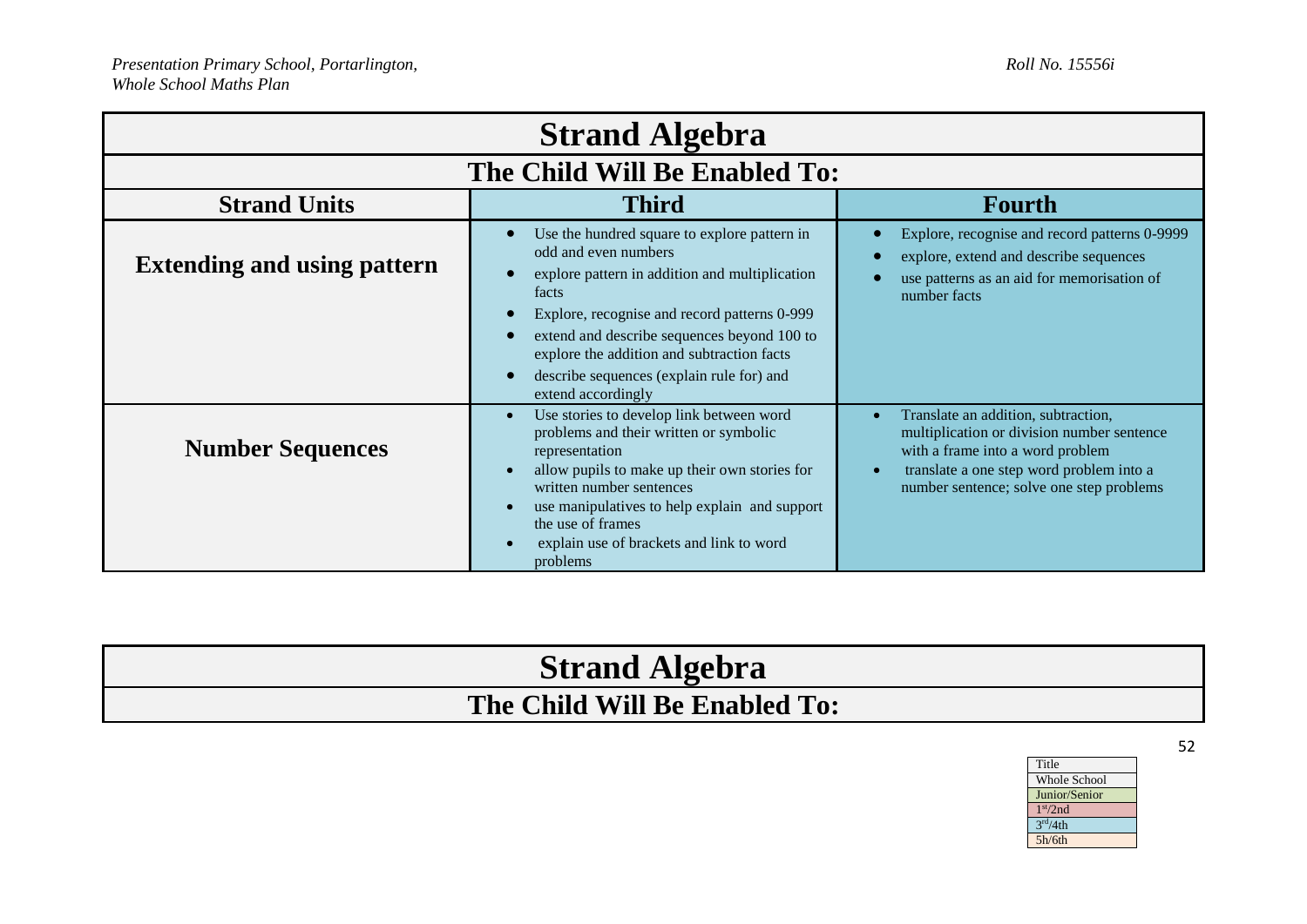| <b>Strand Units</b>           | <b>Fifth</b>                                                                                                                                                                                                                                                                                                                                                                                                                                                                                                                                                                                | <b>Sixth</b>                                                                                                                                                                      |
|-------------------------------|---------------------------------------------------------------------------------------------------------------------------------------------------------------------------------------------------------------------------------------------------------------------------------------------------------------------------------------------------------------------------------------------------------------------------------------------------------------------------------------------------------------------------------------------------------------------------------------------|-----------------------------------------------------------------------------------------------------------------------------------------------------------------------------------|
| <b>Directed Numbers</b>       | identify positive and negative numbers in context<br>examine and discuss money affairs, video counters and<br>calculator displays, sports reports, golf scores,<br>temperature, sea level and lifts, leading to the need to<br>distinguish between amounts above and below zero<br>refer to positive and negative numbers as 'positive<br>seven' and 'negative three' record positive and negative<br>numbers with $+$ or -<br>signs raised e.g. $+ 7, -3$<br>rewind a video tape<br>pupils draw and label a thermometer, mark in<br>temperatures, consult weather forecasts in newspapers. | Identify positive and negative numbers on<br>$\bullet$<br>the number line<br>Add simple positive and negative numbers<br>$\bullet$<br>on the number line                          |
| <b>Rules &amp; Properties</b> | explore and discuss simple properties and rules about<br>brackets and priority of operation<br>identify, discuss and compute expressions with brackets<br>in a variety of positions<br>$10 + (4 + 7) =$<br>$(10 + 4) + 7 =$<br>$(8-1)+4=-$<br>$8-(1+4) =$<br>$(3x4) + 5 =$<br>$3x(4+5) =$<br>8 divided by $(2 + 2) =$<br>$(8 \div 8 \div 2) + 2 =$<br>what is the significance of the positions of the brackets?<br><i>identify, discuss and compute expressions with brackets</i><br>excluded                                                                                              | Know simple properties and rules about<br>$\bullet$<br>brackets and priority of operation<br>Identify relationships and record symbolic<br>$\bullet$<br>rules for number patterns |

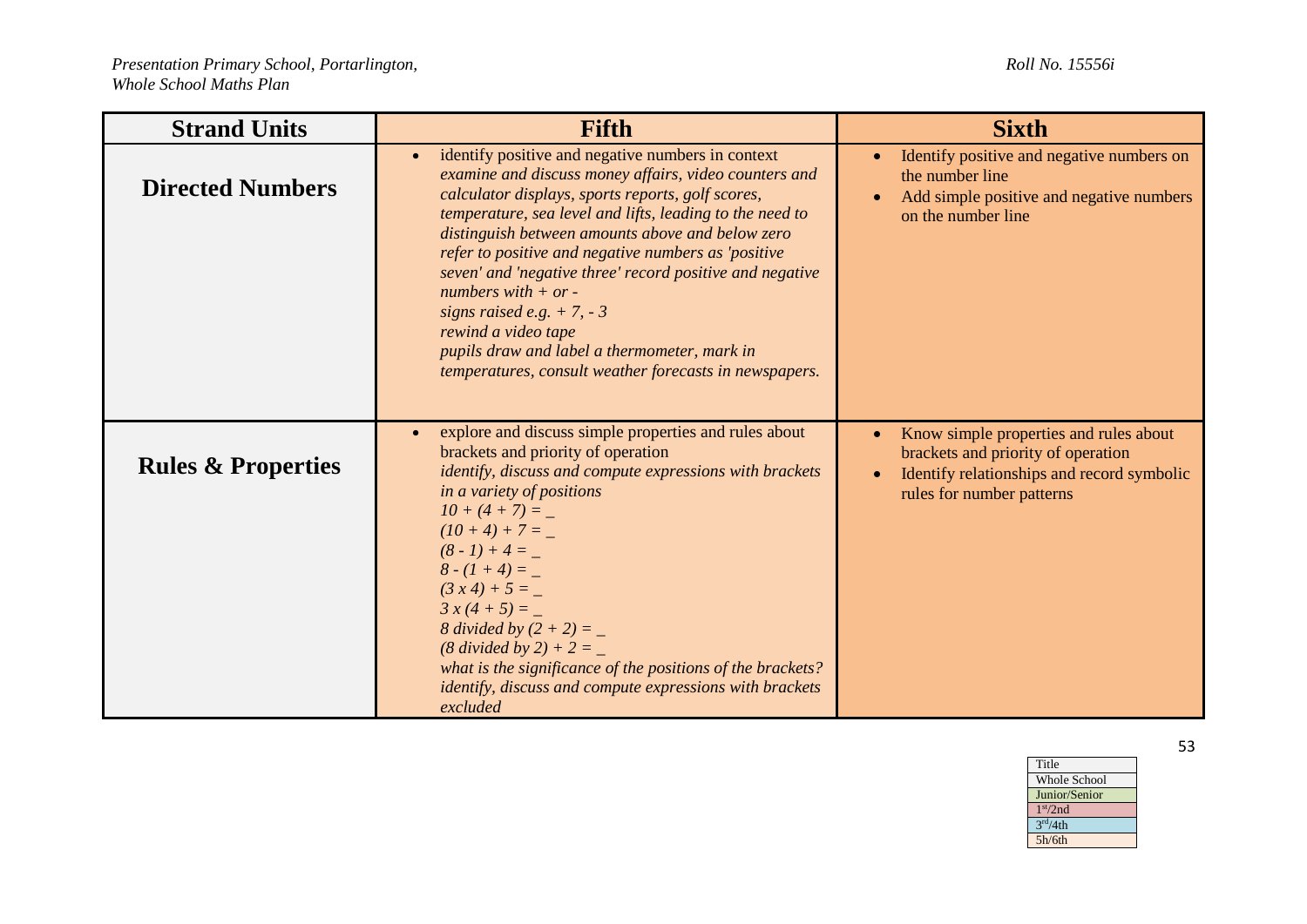|                  | $4 + 3x5 =$<br>$12x6+3=$<br>2.45 divided by 5 - 0.75 = $_{-}$<br>96 divided by 8 - 12 = $_{-}$<br>what is the significance of starting operations at<br>different points?<br>e.g. $4 + 3$ before 3 3 5 or vice versa in $4 + 335$<br>establish the value of brackets, leading to the priority of<br>multiplication and division over addition and<br>subtraction<br>explore these properties and rules without and with a<br>calculator<br>identify relationships and record verbal and simple<br>$\bullet$<br>symbolic rules for number patterns<br>identify and discuss rules for simple number sequences<br>2.0, 3.5, 5.0, 6.5 <i>i.e.</i> sequence increases by adding 1.5<br>81, 27, 9  decreases by dividing by 3<br>1, 4, 9, 16, 25, 36 |                                                                                                                                                |
|------------------|------------------------------------------------------------------------------------------------------------------------------------------------------------------------------------------------------------------------------------------------------------------------------------------------------------------------------------------------------------------------------------------------------------------------------------------------------------------------------------------------------------------------------------------------------------------------------------------------------------------------------------------------------------------------------------------------------------------------------------------------|------------------------------------------------------------------------------------------------------------------------------------------------|
| <b>Equations</b> | translate number sentences with a frame into word<br>problems and vice versa<br>create number stories to describe a given number<br>sentence<br>how many teams of four can the teacher make for relays<br>from a class of twenty-eight children?<br>$28/4 =$<br>a man has twenty-eight windows to clean; it takes him<br>an hour to clean four; how long will it take him<br>altogether?<br>construct number sentences to describe mathematically                                                                                                                                                                                                                                                                                              | Translate word problems with a variable<br>$\bullet$<br>into number sentences<br>Solve one-step number sentences and<br>$\bullet$<br>equations |

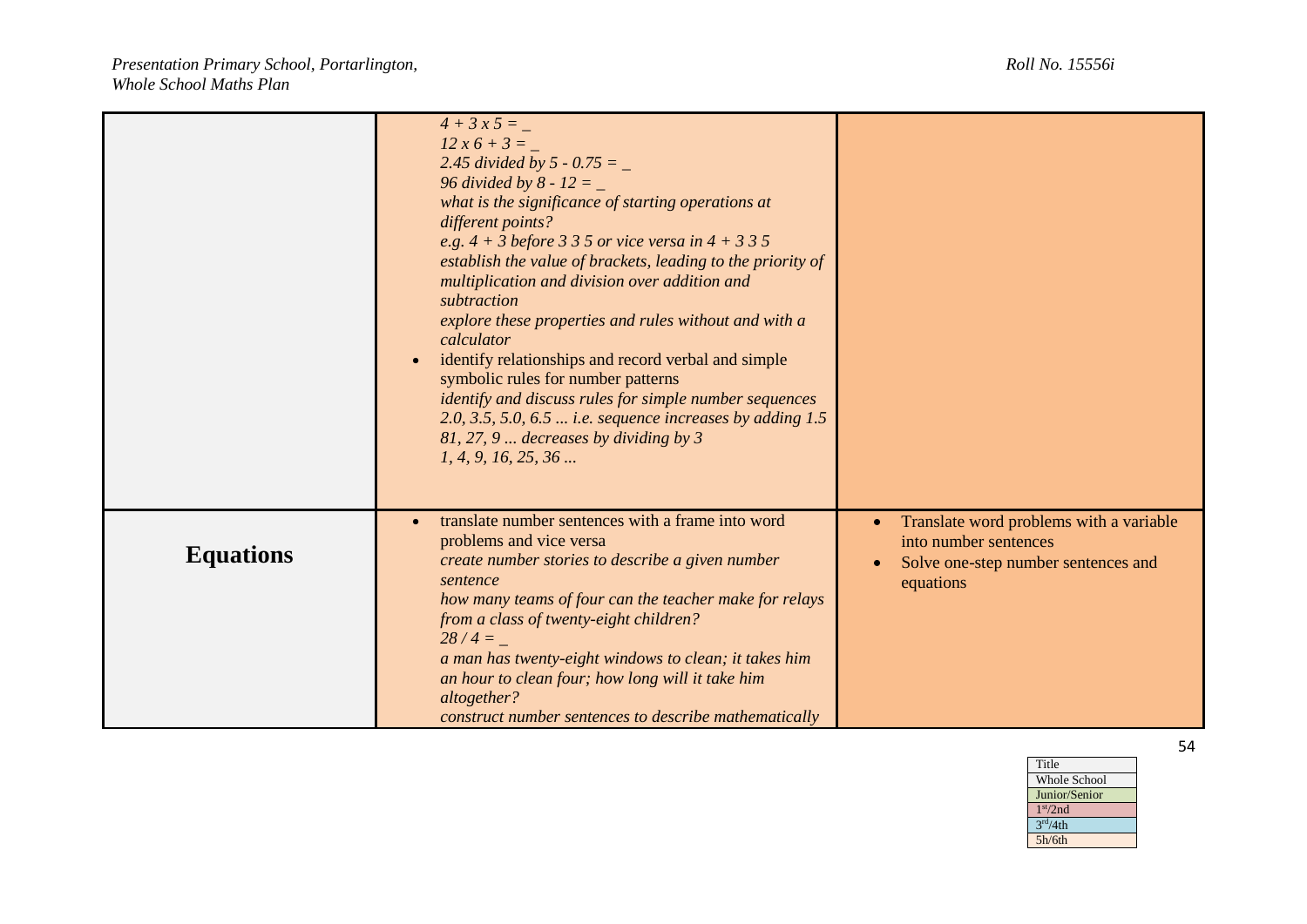|                  | a given word problem<br>solve one-step number sentences and equations<br>$\bullet$<br>$75 - 43 = 3.5$ x $-14$<br>25% of $=$ 15. |                                                                                                                                                |
|------------------|---------------------------------------------------------------------------------------------------------------------------------|------------------------------------------------------------------------------------------------------------------------------------------------|
| <b>Variables</b> |                                                                                                                                 | • Explore the concept of a variable in the<br>context of simple patterns, tables and<br>simple formulae and substitute values for<br>variables |

| <b>Strand Shape &amp; Space</b> |                                                                                                    |                                                                                                                                                                                                                                                                                                                                         |
|---------------------------------|----------------------------------------------------------------------------------------------------|-----------------------------------------------------------------------------------------------------------------------------------------------------------------------------------------------------------------------------------------------------------------------------------------------------------------------------------------|
| The Child Will Be Enabled To:   |                                                                                                    |                                                                                                                                                                                                                                                                                                                                         |
| <b>Strand Units</b>             | <b>Juniors</b>                                                                                     | <b>Seniors</b>                                                                                                                                                                                                                                                                                                                          |
| <b>2D Shape</b>                 | sort and name 2-D Shapes; square, circle,<br>triangle, rectangle<br>solve problems involving shape | sort and name 2-D shapes: square, circle,<br>triangle, rectangle<br>directed sorting of 2-D shapes with different<br>criteria, e.g. round/not round, thick/thin<br>use suitable structured materials to create<br>$\bullet$<br>pictures<br>solve problems involving shape<br>$\bullet$<br>which two shapes go together to cover a solve |
|                                 |                                                                                                    | tasks and problems involving shape.<br>sort, describe and name 2-D shapes: square,<br>$\bullet$<br>circle, triangle, rectangle                                                                                                                                                                                                          |

| Title                        |
|------------------------------|
| <b>Whole School</b>          |
| Junior/Senior                |
| 1 <sup>st</sup> /2nd         |
| $\overline{3}^{\rm rd}/4$ th |
| 5h/6th                       |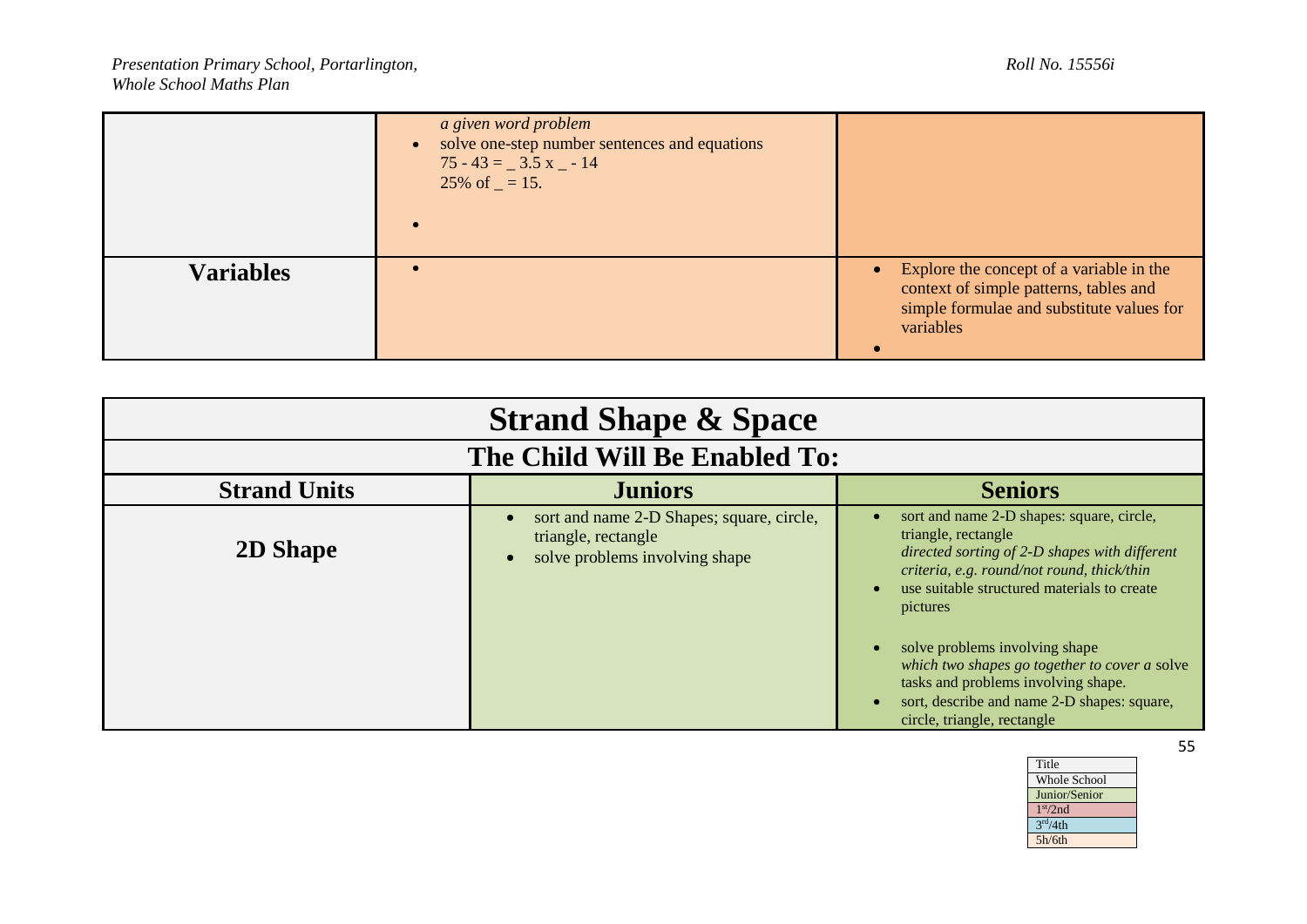|                          |                                                     | collect and sort different shapes<br>e.g. straight, curved, flat, side, corner<br>make shapes with art straws, on geoboard<br>draw shapes found in the environment<br>combine and divide 2-D shapes to make larger<br>$\bullet$<br>or smaller shapes<br>cut paper shapes into 2 or 4 pieces and discuss<br>the results<br>solve problems involving shape and space<br>$\bullet$<br>make a shape with 7 blocks<br>how many different shapes can you make with<br>5 blocks?<br>give simple moving and turning directions.<br>$\bullet$ |
|--------------------------|-----------------------------------------------------|--------------------------------------------------------------------------------------------------------------------------------------------------------------------------------------------------------------------------------------------------------------------------------------------------------------------------------------------------------------------------------------------------------------------------------------------------------------------------------------------------------------------------------------|
| <b>3D Shape</b>          | sort 3-D shapes, regular and irregular<br>$\bullet$ | sort 3-D shapes, regular and irregular<br>$\bullet$<br>things that do/do not roll, do/do not fit<br>together<br>make constructions with 3-D shapes and<br>discuss them<br>solve tasks and problems involving shape<br>$\bullet$                                                                                                                                                                                                                                                                                                      |
| <b>Spatial Awareness</b> |                                                     | explore, discuss, develop and use the<br>$\bullet$<br>vocabulary of spatial relations<br>position: over, under, up, down, on, beside, in<br>directions: moving in straight/curved lines, in a<br>circle                                                                                                                                                                                                                                                                                                                              |

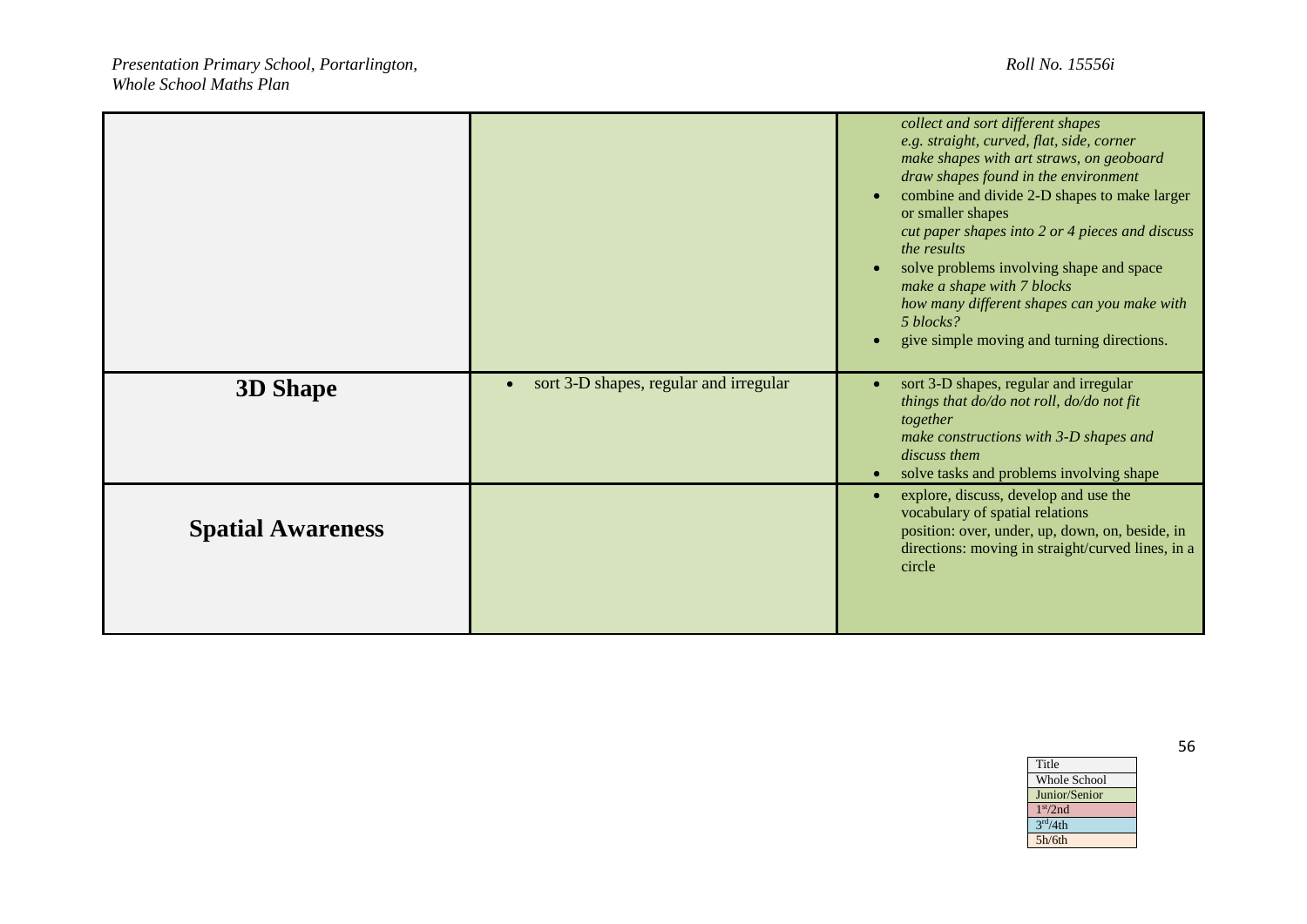| <b>Strand Shape &amp; Space</b> |                                                                                                                                                                                                                                                                                                                                                                                                                                                                                                                                                                                                                                                                                                                                                                                            |                                                                                                                                                                                                                                                                                                                                                                                                                                                                                  |
|---------------------------------|--------------------------------------------------------------------------------------------------------------------------------------------------------------------------------------------------------------------------------------------------------------------------------------------------------------------------------------------------------------------------------------------------------------------------------------------------------------------------------------------------------------------------------------------------------------------------------------------------------------------------------------------------------------------------------------------------------------------------------------------------------------------------------------------|----------------------------------------------------------------------------------------------------------------------------------------------------------------------------------------------------------------------------------------------------------------------------------------------------------------------------------------------------------------------------------------------------------------------------------------------------------------------------------|
| The Child Will Be Enabled To:   |                                                                                                                                                                                                                                                                                                                                                                                                                                                                                                                                                                                                                                                                                                                                                                                            |                                                                                                                                                                                                                                                                                                                                                                                                                                                                                  |
| <b>Strand Units</b>             | <b>First</b>                                                                                                                                                                                                                                                                                                                                                                                                                                                                                                                                                                                                                                                                                                                                                                               | <b>Second</b>                                                                                                                                                                                                                                                                                                                                                                                                                                                                    |
| <b>2D Shapes</b>                | sort, describe, compare and name 2-D shapes:<br>square, rectangle, triangle, circle, semicircle<br>describe shapes, referring to size, corners, number<br>and length of sides<br>sort shapes: 4-sided/not 4-sided, curved/not curved<br>construct and draw 2-D shapes<br>use templates, stencils, geostrips, geoboards<br>combine and partition 2-D shapes<br>combine shapes to make new shapes and patterns<br>make pictures and mosaic patterns by combining<br>shapes<br>fit many examples of identical shapes together to<br>cover surface<br>identify halves of 2-D shapes<br>$\bullet$<br>fold paper shapes in half and cut to make new shapes<br>identify and discuss the use of 2-D shapes in the<br>$\bullet$<br>environment<br>in furniture, classroom objects, own possessions. | sort, describe, compare and name 2-D<br>shapes:<br>square, rectangle, triangle, circle,<br>semicircle, oval<br>note similarities and differences between<br>shapes<br>construct and draw 2-D shapes<br>$\bullet$<br>combine and partition 2-D shapes<br>identify half and quarter of shapes<br>discuss the relationship between halves<br>and quarters<br>identify and discuss the use of 2-D shapes<br>in the environment<br>look for examples of tiling in the<br>environment. |
| <b>3D Shapes</b>                | describe, compare and name 3-D shapes, including<br>$\bullet$<br>cube, cuboid, cylinder and sphere<br>collect, sort and describe shapes, referring to<br>number and shapes of faces, edges, vertices (corners<br>on 3-D shape)                                                                                                                                                                                                                                                                                                                                                                                                                                                                                                                                                             | make prints with the surfaces of 3-D shapes and<br>discuss results<br>dismantle boxes and examine constituent<br>shapes<br>discuss the use of 3-D shapes in the<br>$\bullet$                                                                                                                                                                                                                                                                                                     |

| Title                |
|----------------------|
| <b>Whole School</b>  |
| Junior/Senior        |
| 1 <sup>st</sup> /2nd |
| 3 <sup>rd</sup> /4th |
| 5h/6th               |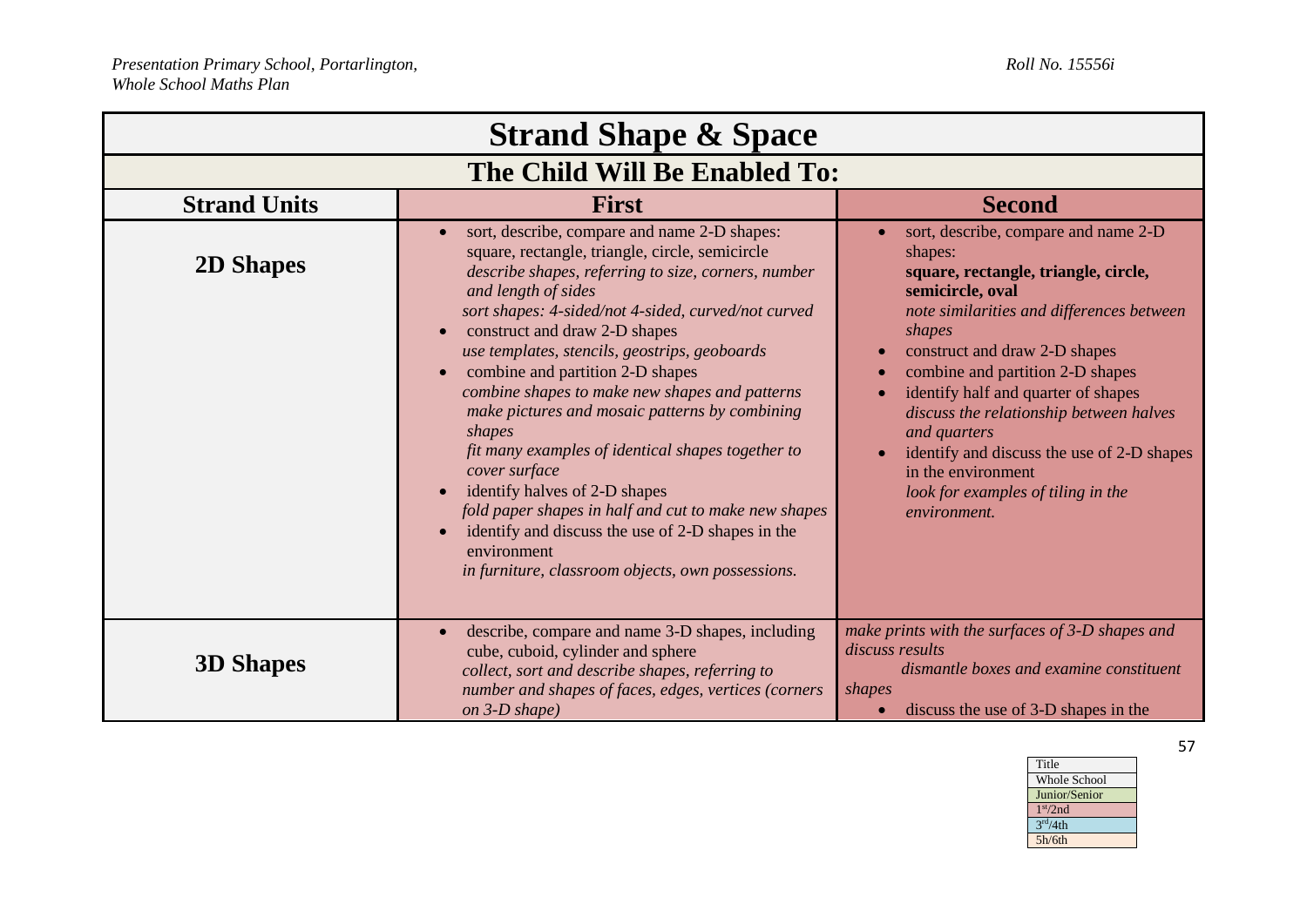|                          | identify shapes that stack, roll or slide<br>discuss the use of 3-D shapes in the environment<br>$\bullet$<br>boxes, packets, containers, fish-tank<br>solve and complete practical tasks and problems<br>$\bullet$<br>involving 2-D and 3-D shapes<br>use boxes, cardboard packs or containers in<br>construction activities<br>explore the relationship between 2-D and 3-D<br>shapes                                                                                                                                                                                                                                               | environment<br>solve and complete practical tasks and<br>problems involving 2-D and 3-D shapes<br>explore the relationship between 2-D and<br>3-D shapes.                                                                                                                                                                                                                                                                                                                          |
|--------------------------|---------------------------------------------------------------------------------------------------------------------------------------------------------------------------------------------------------------------------------------------------------------------------------------------------------------------------------------------------------------------------------------------------------------------------------------------------------------------------------------------------------------------------------------------------------------------------------------------------------------------------------------|------------------------------------------------------------------------------------------------------------------------------------------------------------------------------------------------------------------------------------------------------------------------------------------------------------------------------------------------------------------------------------------------------------------------------------------------------------------------------------|
| <b>Spatial Awareness</b> | explore, discuss, develop and use the vocabulary of<br>$\bullet$<br>spatial relations between, underneath, on top of,<br>around, through, left, right<br>explore closed shapes (e.g. circle), so that one walks<br>from one point back to the same point without<br>having to turn around<br>explore open shapes (e.g. V-shape), where one has<br>to turn around to get back to the starting point<br>make body shapes<br>give and follow simple directions within classroom<br>and school settings<br>from desk to window<br>from classroom to school hall<br>from classroom to school yard<br>explore and solve practical problems. | explore, discuss, develop and use the<br>vocabulary of spatial relations<br>give and follow simple directions within<br>classroom and school settings, including<br>turning directions, using half and quarter<br>turns<br>turning on the spot to face in different<br>directions<br>take 2 steps forward, do a half turn, take 3<br>steps forward<br>pupils give instructions to other pupils<br>use mazes, grids, board games, computer<br>explore and solve practical problems. |
| <b>Symmetry</b>          |                                                                                                                                                                                                                                                                                                                                                                                                                                                                                                                                                                                                                                       | identify line symmetry in shapes and in<br>the environment<br>fold shapes in half, blob and fold paintings<br>complete shapes or pictures symmetrically<br>collect and sort objects on the basis of<br>symmetry.                                                                                                                                                                                                                                                                   |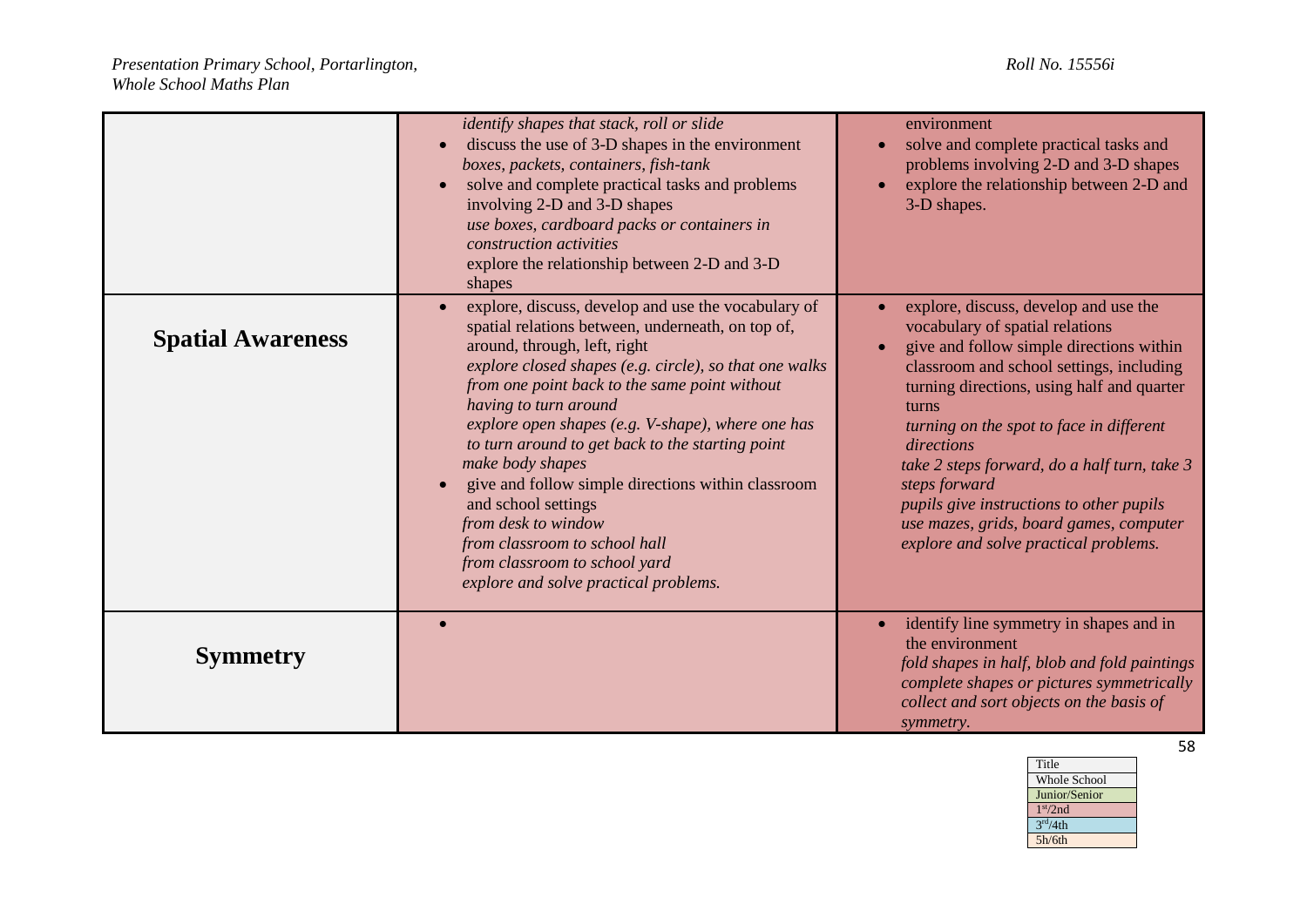| <b>Angles</b> | explore and recognise angles in the<br>environment<br>investigate things that turn: door handles,<br>wheels<br>make full, half and quarter turns in yard<br>or hall |
|---------------|---------------------------------------------------------------------------------------------------------------------------------------------------------------------|
|               | investigate angles as corners; use a right<br>angle made from card to 'measure'<br>corners on 2-D shapes; discuss                                                   |
|               | relate square corner to quarter turn                                                                                                                                |

| <b>Strand Shape &amp; Space</b> |                                                                                                                                                                                                                                                                                                                                                          |                                                                                                                                                                                                   |
|---------------------------------|----------------------------------------------------------------------------------------------------------------------------------------------------------------------------------------------------------------------------------------------------------------------------------------------------------------------------------------------------------|---------------------------------------------------------------------------------------------------------------------------------------------------------------------------------------------------|
| The Child Will Be Enabled To:   |                                                                                                                                                                                                                                                                                                                                                          |                                                                                                                                                                                                   |
| <b>Strand Units</b>             | <b>Third</b>                                                                                                                                                                                                                                                                                                                                             | <b>Fourth</b>                                                                                                                                                                                     |
| <b>2D Shape</b>                 | identify, describe and classify 2-D shapes:<br>square, rectangle, triangle, hexagon, circle,<br>semicircle, oval and irregular shape<br>explore, describe and compare the properties<br>(sides, angles, parallel and non-parallel lines)<br>of 2-D shapes<br>construct and draw 2-D shapes<br>$\bullet$<br>use templates, stencils, geostrips, geoboards | Identify, describe and classify 2D Shapes;<br>explore, describe and compare the<br>properties of 2D shapes<br>construct and draw 2D shapes<br>identify the use of 2D shapes in the<br>environment |

*Presentation Primary School, Portarlington, Roll No. 15556i Whole School Maths Plan*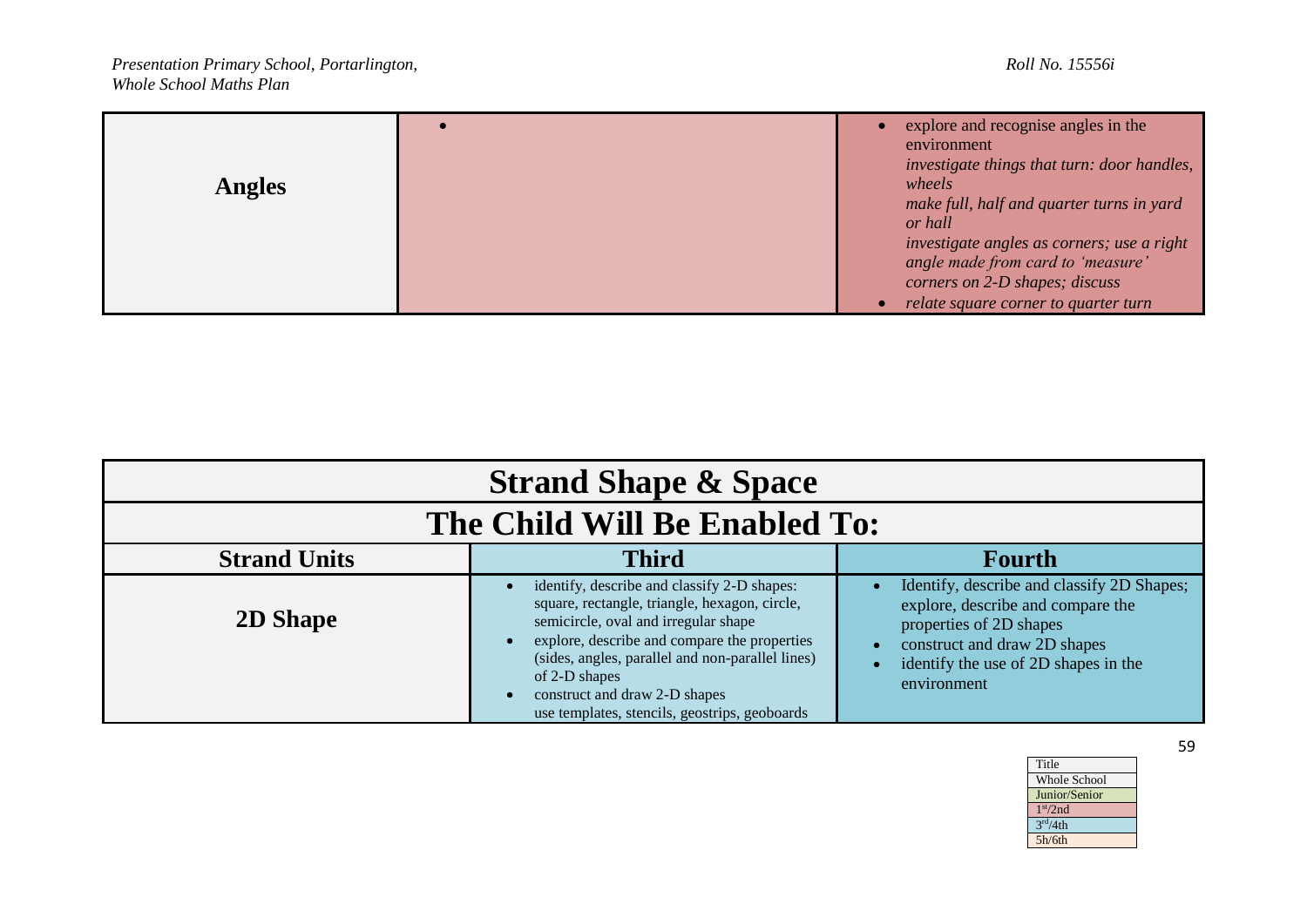|                  | combine, tessellate and make patterns with 2-<br>$\bullet$<br>D shapes<br>cover surfaces with 2-D shapes that tessellate<br>or do not tessellate<br>identify properties that facilitate or hinder<br>$\bullet$<br>tessellation<br>combine shapes to make patterns; identify the<br>use of 2-D shapes in the environment<br>buildings, road signs, printing, household<br>objects<br>solve and complete practical tasks and<br>problems involving 2-D shape                                                                                                                                                                                                                                                                                  |                                                                                                                                                                                                    |
|------------------|---------------------------------------------------------------------------------------------------------------------------------------------------------------------------------------------------------------------------------------------------------------------------------------------------------------------------------------------------------------------------------------------------------------------------------------------------------------------------------------------------------------------------------------------------------------------------------------------------------------------------------------------------------------------------------------------------------------------------------------------|----------------------------------------------------------------------------------------------------------------------------------------------------------------------------------------------------|
| <b>3 D Shape</b> | identify, describe and classify 3-D shapes,<br>$\bullet$<br>including, cube, cuboid, cylinder, cone, sphere,<br>triangular prism, pyramid<br>explore, describe and compare the properties<br>$\bullet$<br>of 3-D shapes<br>number and shape of faces, number of edges<br>and<br>corners, ability to roll, slide or stack<br>explore and describe the relationship of 3-D<br>$\bullet$<br>shapes with constituent 2-D shapes<br>identify constituent 2-D shapes by observation<br>$\bullet$<br>and<br>deconstruction and compile a table of results<br>construct 3-D shapes<br>$\bullet$<br>trace around nets and cut out<br>use straws or pipe cleaners; solve and<br>complete practical tasks and problems<br>involving 2-D and 3-D shapes | 3D introduction of triangular prism,<br>$\bullet$<br>pyramids- making nets and tessellations<br>identify, describe and classify 3D shapes<br>$\bullet$<br>and solving practical tasks and problems |
| Lines & Angles   | identify line symmetry in the environment<br>$\bullet$<br>identify and draw lines of symmetry in two<br>dimensional shapes                                                                                                                                                                                                                                                                                                                                                                                                                                                                                                                                                                                                                  | Identify, describe and classify oblique and<br>perpendicular lines; draw, discuss and<br>describe intersecting lines and their                                                                     |

Title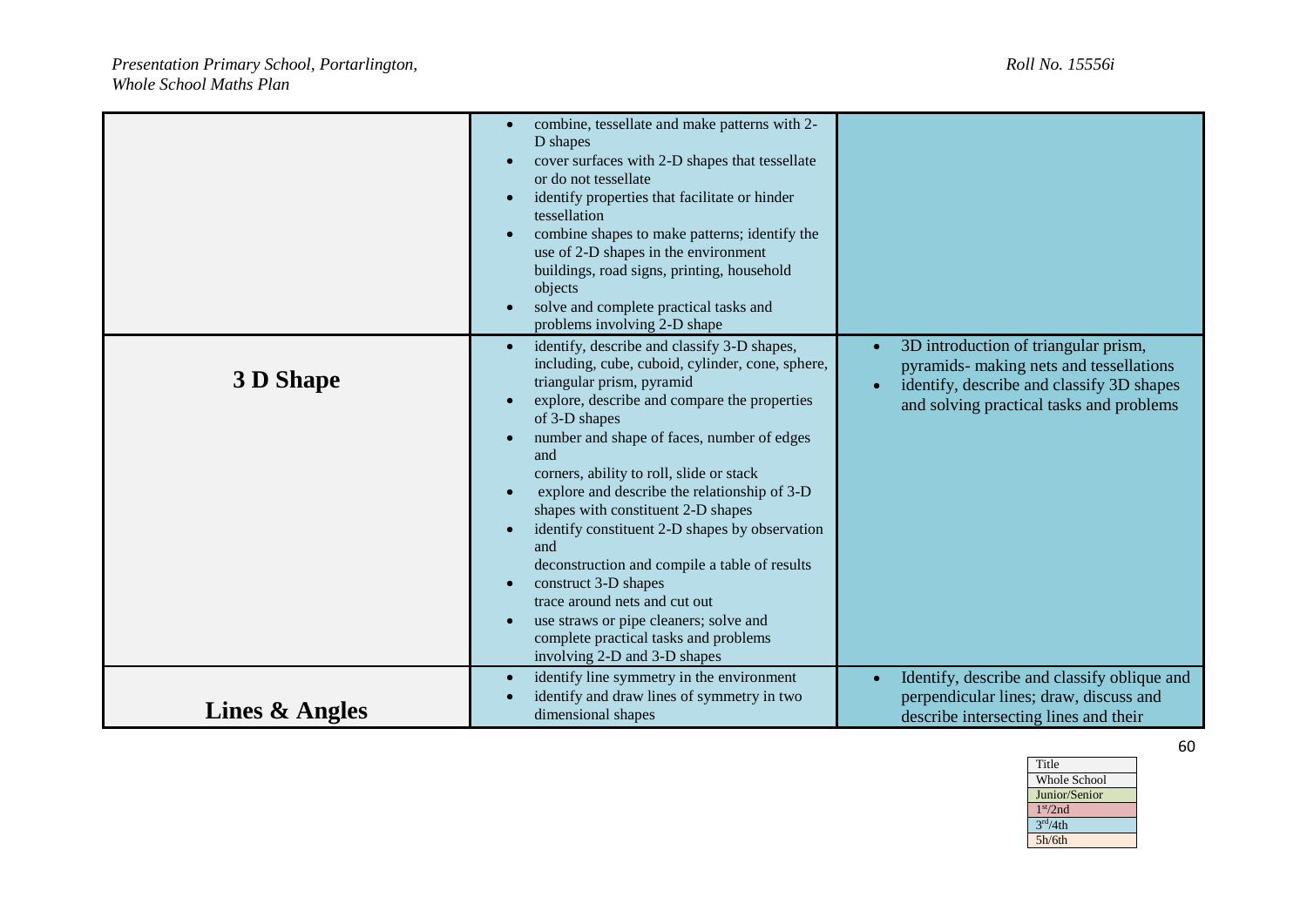| fold paper shapes or use a mirror to identify<br>lines of symmetry<br>use fold lines to draw and record lines of<br>symmetry<br>classify 2-D shapes according to their number<br>of lines of symmetry | angles; classify angles as greater than, less<br>than or equal to a right angle; right angles,<br>acute and obtuse angles, parallel,<br>horizontal, vertical and perpendicular lines |
|-------------------------------------------------------------------------------------------------------------------------------------------------------------------------------------------------------|--------------------------------------------------------------------------------------------------------------------------------------------------------------------------------------|
|-------------------------------------------------------------------------------------------------------------------------------------------------------------------------------------------------------|--------------------------------------------------------------------------------------------------------------------------------------------------------------------------------------|

| <b>Strand Shape &amp; Space</b> |                                                                                                                                                                                                                                                                                                                                                                                                                                                                                                                                                                                                                                                                              |                                                                                                                                                                                                                                                                                                                                                                                                                                                                                                                                                                                 |
|---------------------------------|------------------------------------------------------------------------------------------------------------------------------------------------------------------------------------------------------------------------------------------------------------------------------------------------------------------------------------------------------------------------------------------------------------------------------------------------------------------------------------------------------------------------------------------------------------------------------------------------------------------------------------------------------------------------------|---------------------------------------------------------------------------------------------------------------------------------------------------------------------------------------------------------------------------------------------------------------------------------------------------------------------------------------------------------------------------------------------------------------------------------------------------------------------------------------------------------------------------------------------------------------------------------|
| The Child Will Be Enabled To:   |                                                                                                                                                                                                                                                                                                                                                                                                                                                                                                                                                                                                                                                                              |                                                                                                                                                                                                                                                                                                                                                                                                                                                                                                                                                                                 |
| <b>Strand Units</b>             | Fifth                                                                                                                                                                                                                                                                                                                                                                                                                                                                                                                                                                                                                                                                        | <b>Sixth</b>                                                                                                                                                                                                                                                                                                                                                                                                                                                                                                                                                                    |
| 2 D Shape                       | make informal deductions about 2-D<br>$\bullet$<br>shapes and their properties<br>use angle and line properties to classify<br>and describe triangles and quadrilaterals<br>name, explore and compare a wide variety<br>of three and four-sided figures in terms of<br>size and number of angles, type and<br>number of sides e.g. trapezium, scalene<br>triangle, regular hexagon<br>identify the properties of the circle<br>$\bullet$<br>explore and compare circles of various<br>unit diameters<br>measure and identify the relationship of<br><i>diameter to radius</i><br>examine area by counting square units<br>construct a circle of given radius or<br>$\bullet$ | Make deductions about shapes and their<br>$\bullet$<br>properties<br>Use angle and line properties to classify<br>$\bullet$<br>and describe triangles and quadrilaterals<br>Construct triangles from given sides or<br>$\bullet$<br>angles<br>Tessellate combinations of 2-D shapes<br>Classify 2-D shapes according to their<br>lines of symmetry<br>Plot simple coordinates and apply where<br>appropriate<br>Use 2-D shapes and properties to solve<br>problems<br>Identify the properties of the circle<br>$\bullet$<br>Construct a circle of a given radius or<br>diameter |

| Title                   |
|-------------------------|
| Whole School            |
| Junior/Senior           |
| 1 <sup>st</sup> /2nd    |
| $\overline{3^{rd}}/4th$ |
| 5h/6th                  |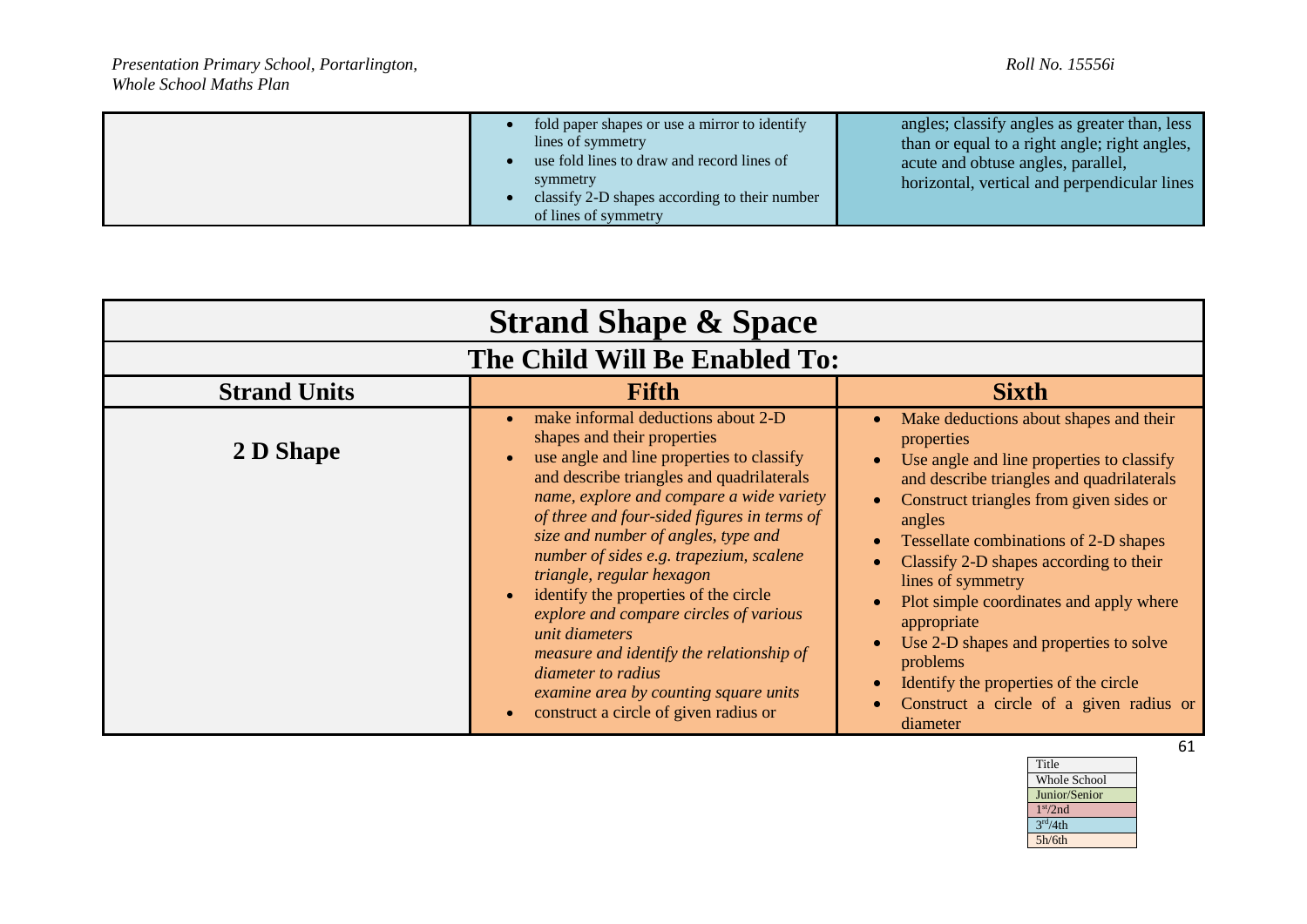|                  | diameter<br>draw using a compass<br>tessellate combinations of 2-D shapes<br>$\bullet$<br>classify 2-D shapes according to their lines<br>of symmetry<br>explore, compare and record lines of<br>symmetry in 2-D shapes<br>use 2-D shapes and properties to solve<br>problems<br>make a specified shape with Tangram<br>shapes.                                                                                                                                                                                   | Calculate the area of a circle<br>$\bullet$                                                                                                    |
|------------------|-------------------------------------------------------------------------------------------------------------------------------------------------------------------------------------------------------------------------------------------------------------------------------------------------------------------------------------------------------------------------------------------------------------------------------------------------------------------------------------------------------------------|------------------------------------------------------------------------------------------------------------------------------------------------|
| <b>3 D Shape</b> | identify and examine 3-D shapes and<br>explore relationships, including<br>tetrahedron (faces, edges and vertices)<br>explore, compare and record the number<br>of faces of 3-D shapes<br>identify number of edges and vertices of 3-<br>D shapes<br>name the shape of the faces deconstruct 3-<br>D shapes into nets; examine and discuss<br>draw the nets of simple 3-D shapes and<br>construct the shapes<br>discuss and draw simple net including<br>flaps where necessary<br>construct 3-D shapes from nets. | Identify and examine 3-D shapes and<br>$\bullet$<br>explore relationships<br>Draw nets of simple 3-D shapes and<br>$\bullet$<br>construct them |
|                  | recognise, classify and describe angles and<br>relate angles to shape and the environment                                                                                                                                                                                                                                                                                                                                                                                                                         | Recognise, classify and describe angles<br>$\bullet$<br>and relate angles to shape                                                             |

| Title                   |
|-------------------------|
| <b>Whole School</b>     |
| Junior/Senior           |
| 1 <sup>st</sup> /2nd    |
| $\overline{3^{rd}}/4th$ |
| 5h/6th                  |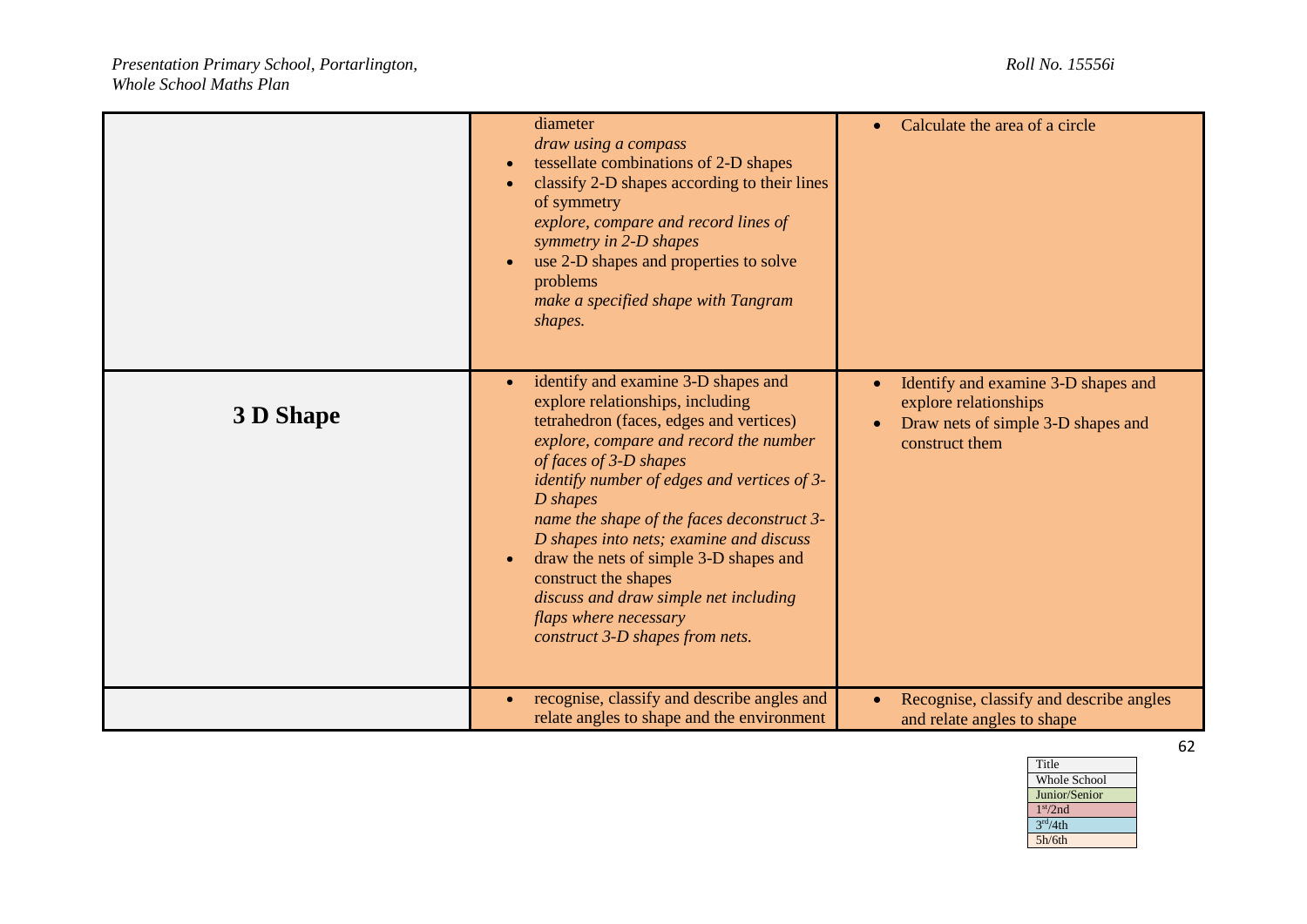| Lines & Angles | explore and compare a wide variety of<br>angles and shapes measure and record<br>angles as acute, obtuse, reflex or right<br>angles, and determine the number of such<br>angles in relation to common regular<br>shapes<br>recognise angles in terms of a rotation<br>examine, measure and record the angles<br>(including the reflex angle) formed by the<br>hands of a clock at a variety of different<br>times<br>extend by using manipulatives, e.g. straws,<br>lollipop sticks, Meccano, string, $360i$<br>protractor, LOGO computer language if<br>available<br>estimate, measure and construct angles in<br>degrees<br>measure and record a wide variety of<br>angles using a protractor<br>construct angles of various sizes using a<br>protractor<br>estimate angle sizes and check by<br>measuring with a protractor<br>explore the sum of the angles in a triangle<br>cut off the three corners of a paper<br>triangle and put them together to make<br>180 degrees<br>measure the angles in a variety of<br>triangles using a protractor<br>calculate and record their sum | Recognise angles in terms of rotation<br>Estimate, measure and construct angles in<br>degrees |
|----------------|----------------------------------------------------------------------------------------------------------------------------------------------------------------------------------------------------------------------------------------------------------------------------------------------------------------------------------------------------------------------------------------------------------------------------------------------------------------------------------------------------------------------------------------------------------------------------------------------------------------------------------------------------------------------------------------------------------------------------------------------------------------------------------------------------------------------------------------------------------------------------------------------------------------------------------------------------------------------------------------------------------------------------------------------------------------------------------------|-----------------------------------------------------------------------------------------------|
|----------------|----------------------------------------------------------------------------------------------------------------------------------------------------------------------------------------------------------------------------------------------------------------------------------------------------------------------------------------------------------------------------------------------------------------------------------------------------------------------------------------------------------------------------------------------------------------------------------------------------------------------------------------------------------------------------------------------------------------------------------------------------------------------------------------------------------------------------------------------------------------------------------------------------------------------------------------------------------------------------------------------------------------------------------------------------------------------------------------|-----------------------------------------------------------------------------------------------|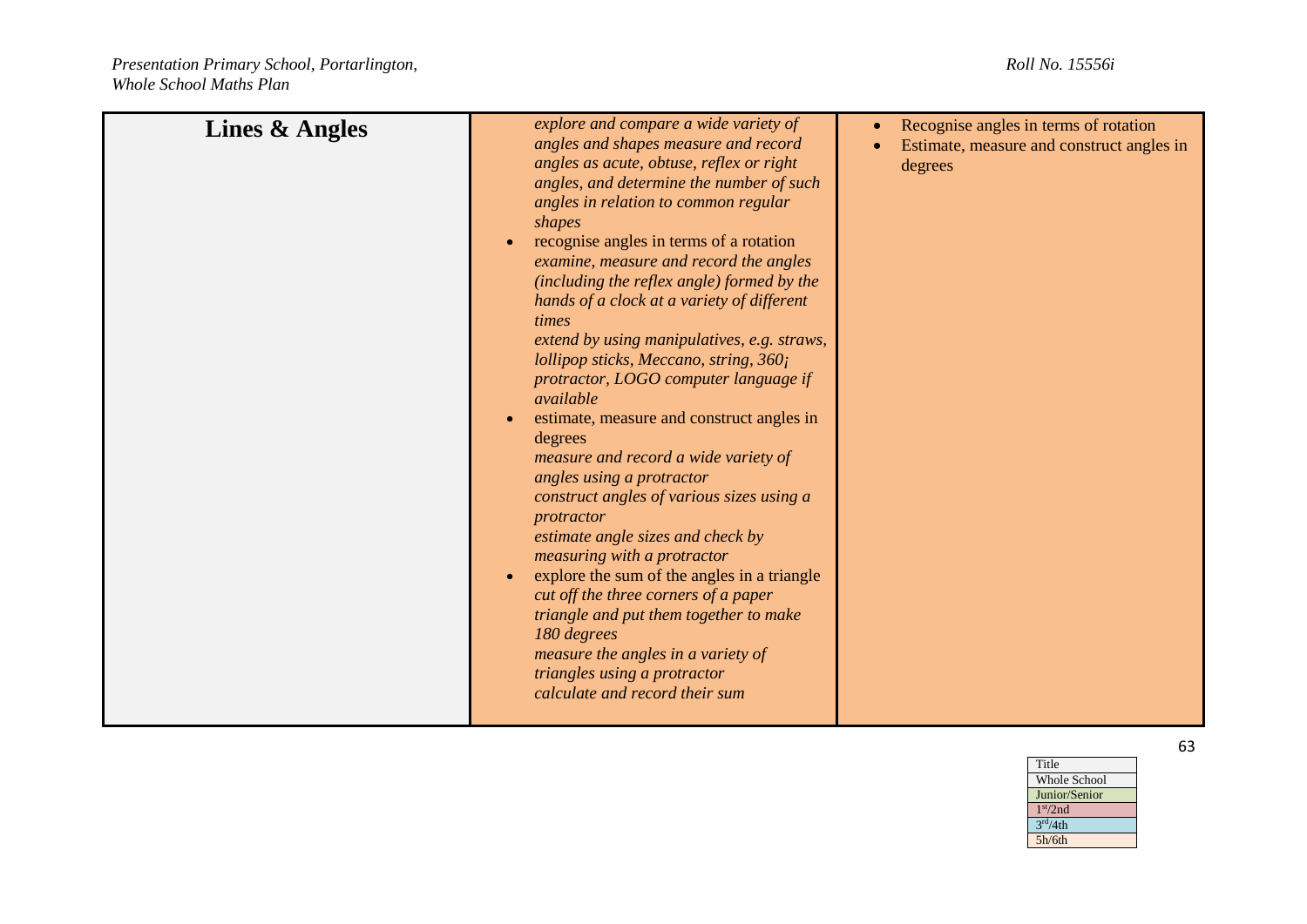| <b>Strand Measure</b>         |                                                                                                                                                                                                                                |                                                                                                                                                                                                                                                                                                                                                                                                                                                                                                              |
|-------------------------------|--------------------------------------------------------------------------------------------------------------------------------------------------------------------------------------------------------------------------------|--------------------------------------------------------------------------------------------------------------------------------------------------------------------------------------------------------------------------------------------------------------------------------------------------------------------------------------------------------------------------------------------------------------------------------------------------------------------------------------------------------------|
| The Child Will Be Enabled To: |                                                                                                                                                                                                                                |                                                                                                                                                                                                                                                                                                                                                                                                                                                                                                              |
| <b>Strand Units</b>           | <b>Juniors</b>                                                                                                                                                                                                                 | <b>Seniors</b>                                                                                                                                                                                                                                                                                                                                                                                                                                                                                               |
| Length                        | Develop an understanding of the concept<br>$\bullet$<br>length through exploration discussion, and use<br>of appropriate vocabulary : long, short, tall,<br>wide<br>Compare and order objects according to height<br>or length | Develop an understanding of the concept<br>$\bullet$<br>length through exploration discussion, and use<br>of appropriate vocabulary : long, short, tall,<br>wide<br>Compare and order objects according to height<br>or length<br>Estimate and measure length in non-standard<br>$\bullet$<br>units<br>Select and use appropriate non-standard units<br>$\bullet$<br>to measure length, width, height<br>Discuss reasons for choice<br>$\bullet$                                                             |
| Weight                        | compare objects according to weight<br>$\bullet$<br>develop an understanding of the concept<br>$\bullet$<br>of weight through exploration, handling of<br>objects, and use of appropriate vocabulary                           | develop an understanding of the concept of<br>$\bullet$<br>weight through exploration, handling of<br>objects, and use of appropriate vocabulary<br>heavy/light, heavier/lighter, balance, weigh<br>sort objects into heavy or light sets<br>handle and describe objects using the<br>vocabulary of weight<br>compare objects according to weight<br>$\bullet$<br>present simple problems, e.g. pupils estimate<br>(guess) by handling<br>which object is heavier or lighter?check using<br>balance; discuss |

| Title                |
|----------------------|
| Whole School         |
| Junior/Senior        |
| 1 <sup>st</sup> /2nd |
| 3 <sup>rd</sup> /4th |
| 5h/6th               |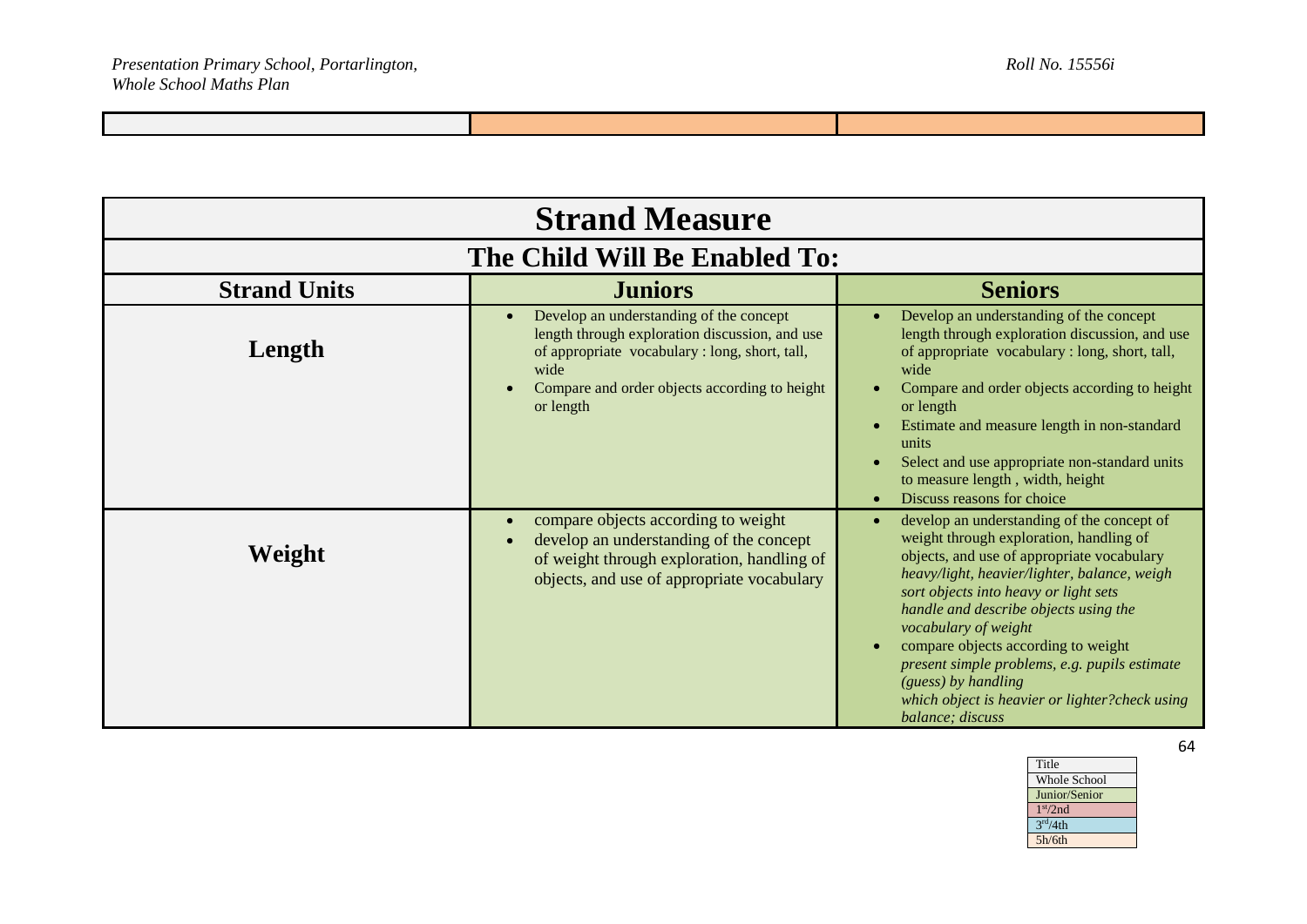|                                                                             | compare pairs of objects that look alike but<br>are different in weight, e.g. golf ball and<br>plastic squash ball.<br>develop an understanding of the concept of<br>$\bullet$<br>weight through exploration, handling of<br>objects and use of appropriate vocabulary<br>compare and order objects according to weight<br>$\bullet$<br>compare objects that differ in size, shape and<br>weight by handling<br>check using balance; discuss<br>compare an object with a collection of objects<br>compare a collection of objects with another<br>collection of objects<br>order three objects according to weight by<br>handling;<br>check using balance; discuss<br>estimate and weigh in non-standard units<br>$\bullet$<br>check using balance<br>present simple problems:<br>how many apples do you think will balance<br>your lunchbox?<br>select and use appropriate non-standard units<br>$\bullet$<br>to weigh objects<br>present simple problems:<br>How can we find the weight of a stone?<br>Which unit will we use (matchsticks or<br>conkers)?<br>discuss reasons for choice. |
|-----------------------------------------------------------------------------|---------------------------------------------------------------------------------------------------------------------------------------------------------------------------------------------------------------------------------------------------------------------------------------------------------------------------------------------------------------------------------------------------------------------------------------------------------------------------------------------------------------------------------------------------------------------------------------------------------------------------------------------------------------------------------------------------------------------------------------------------------------------------------------------------------------------------------------------------------------------------------------------------------------------------------------------------------------------------------------------------------------------------------------------------------------------------------------------|
| develop an understanding of the<br>$\bullet$<br>concept of capacity through | develop an understanding of the concept of<br>capacity through exploration and the use of                                                                                                                                                                                                                                                                                                                                                                                                                                                                                                                                                                                                                                                                                                                                                                                                                                                                                                                                                                                                   |

Whole School Junior/Senior

Title

1 st/2nd  $3<sup>rd</sup>/4th$ 5h/6th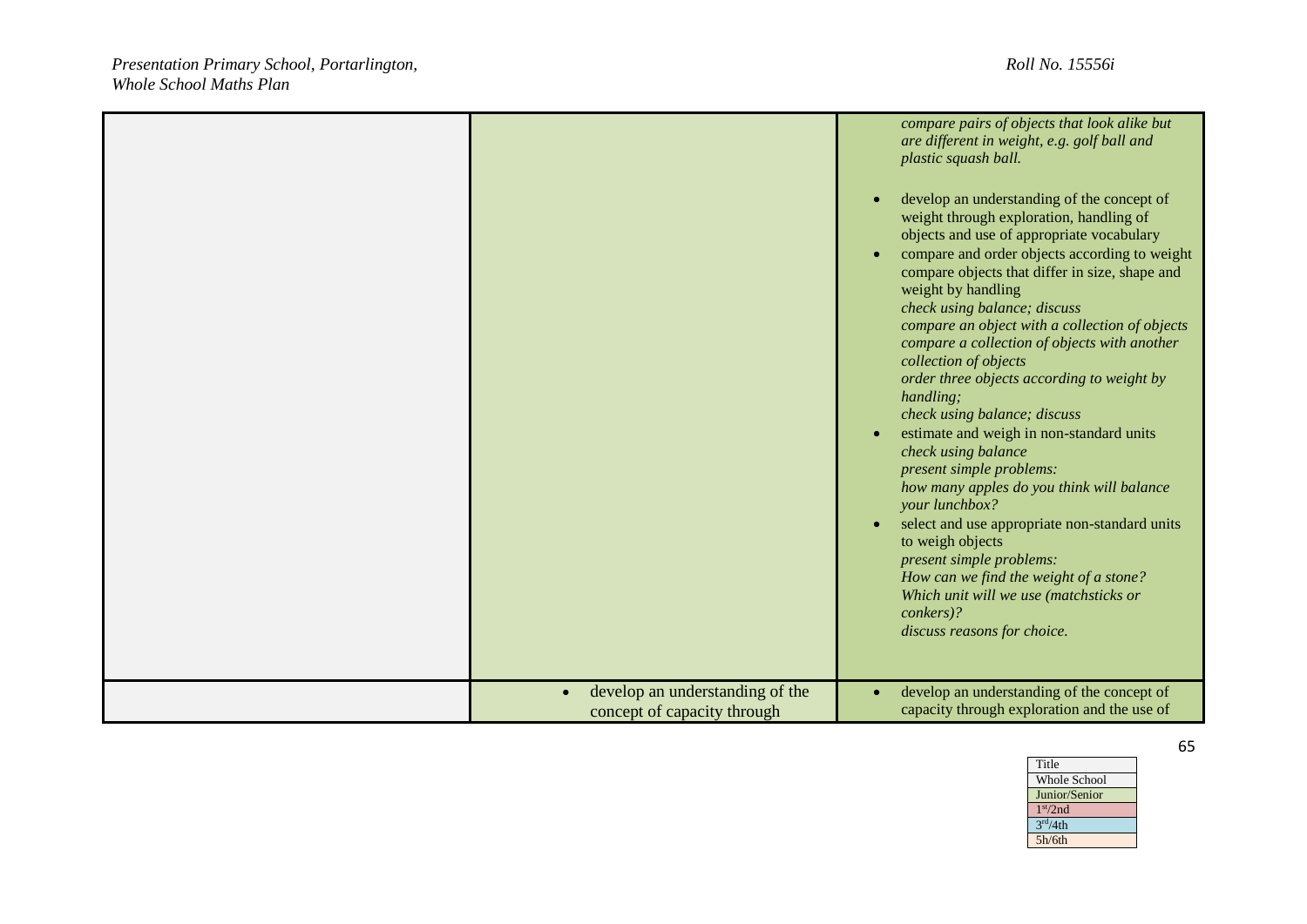| Capacity | exploration and the use of<br>appropriate vocabulary<br>compare containers according to<br>$\bullet$<br>capacity | appropriate vocabulary<br>full/nearly full/empty/holds more/holds<br>less/holds as much as fill and empty containers<br>of various sizes, discuss<br>use smaller containers to fill larger containers                                                                                                                                                                                                                                                                                                                                                                                                                                                                                                                                                                                                                                                                                                                                                                                                                                                                                                                     |
|----------|------------------------------------------------------------------------------------------------------------------|---------------------------------------------------------------------------------------------------------------------------------------------------------------------------------------------------------------------------------------------------------------------------------------------------------------------------------------------------------------------------------------------------------------------------------------------------------------------------------------------------------------------------------------------------------------------------------------------------------------------------------------------------------------------------------------------------------------------------------------------------------------------------------------------------------------------------------------------------------------------------------------------------------------------------------------------------------------------------------------------------------------------------------------------------------------------------------------------------------------------------|
|          |                                                                                                                  | compare containers according to capacity<br>$\bullet$<br>use a variety of containers; discuss<br>emphasise that full means full to the top<br>present simple problems:<br>do you think the jar holds more sand than the<br>$cup$ ?<br>will all the water from the jug go into the<br>develop an understanding of the concept of<br>capacity through exploration and the use of<br>appropriate vocabulary<br>compare and order containers according to<br>$\bullet$<br>capacity<br>fill one container and pour contents into<br>another<br>compare the capacity of two very different<br>containers, noting that both can hold the same<br>amount<br>compare three containers; arrange in order of<br>capacity; label, e.g. holds more/holds most<br>estimate and measure capacity in non-standard<br>units<br>present simple problems:<br>estimate (guess) how many spoons or egg-cups<br>of sand or dried peas will fill the cup<br>how many jugs of water will fill the bucket?<br>use the same unit to fill two different<br>containers; check by measuring<br>record results using one counter for each cup<br>or jug |

| Title                |
|----------------------|
| <b>Whole School</b>  |
| Junior/Senior        |
| 1 <sup>st</sup> /2nd |
| 3 <sup>rd</sup> /4th |
| 5h/6th               |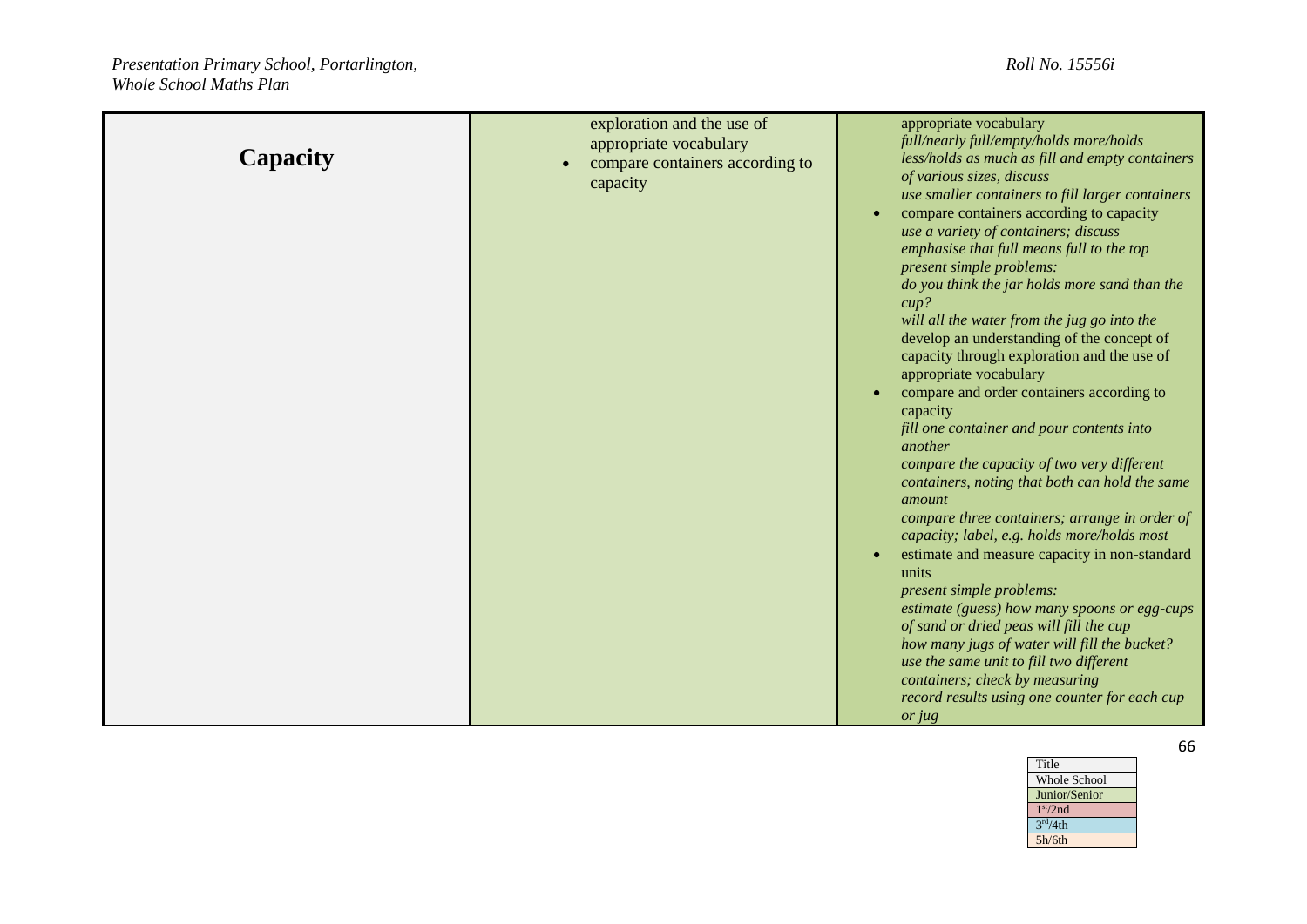|             |                                                                                                                                                                            | poured children work in pairs<br>select and use appropriate non-standard units<br>to measure capacity<br>glass?                                                                                                                                                                                                                                                                                                                                                                                                                                                                                                                                                                                                                                                                                                                                                                                                                                                                                                                                          |
|-------------|----------------------------------------------------------------------------------------------------------------------------------------------------------------------------|----------------------------------------------------------------------------------------------------------------------------------------------------------------------------------------------------------------------------------------------------------------------------------------------------------------------------------------------------------------------------------------------------------------------------------------------------------------------------------------------------------------------------------------------------------------------------------------------------------------------------------------------------------------------------------------------------------------------------------------------------------------------------------------------------------------------------------------------------------------------------------------------------------------------------------------------------------------------------------------------------------------------------------------------------------|
| <b>Time</b> | develop an understanding of the<br>$\bullet$<br>concept of time through the use of<br>appropriate vocabulary<br>sequence daily events or stages in<br>$\bullet$<br>a story | develop an understanding of the concept of<br>time through the use of appropriate vocabulary<br>morning/evening, night/day, lunchtime,<br>bedtime, early/late, days of the week, school<br>days, weekends<br>use the language of time to discuss events<br>record weather for each day on a chart<br>sequence daily events or stages in a story<br>pupils state the order of familiar events<br>order pictures in correct time sequence<br>sequence events in familiar stories and<br>rhymes.<br>develop an understanding of the concept of<br>time through the use of appropriate vocabulary<br>yesterday/today/tomorrow/seasons/soon/not<br>yet/birthday<br>significant events, festivals, holidays<br>sequence daily and weekly events or stages in<br>$\bullet$<br>a story<br>discuss significant times in the day<br>record orally and pictorially the time sequence<br>of four events in the school day<br>make scrapbooks of 'My Day'<br>sequence pictures representing stages of<br>development<br>pupils identify errors in a sequence; discuss |

| Title                |
|----------------------|
| <b>Whole School</b>  |
| Junior/Senior        |
| 1 <sup>st</sup> /2nd |
| 3 <sup>rd</sup> /4th |
| 5h/6th               |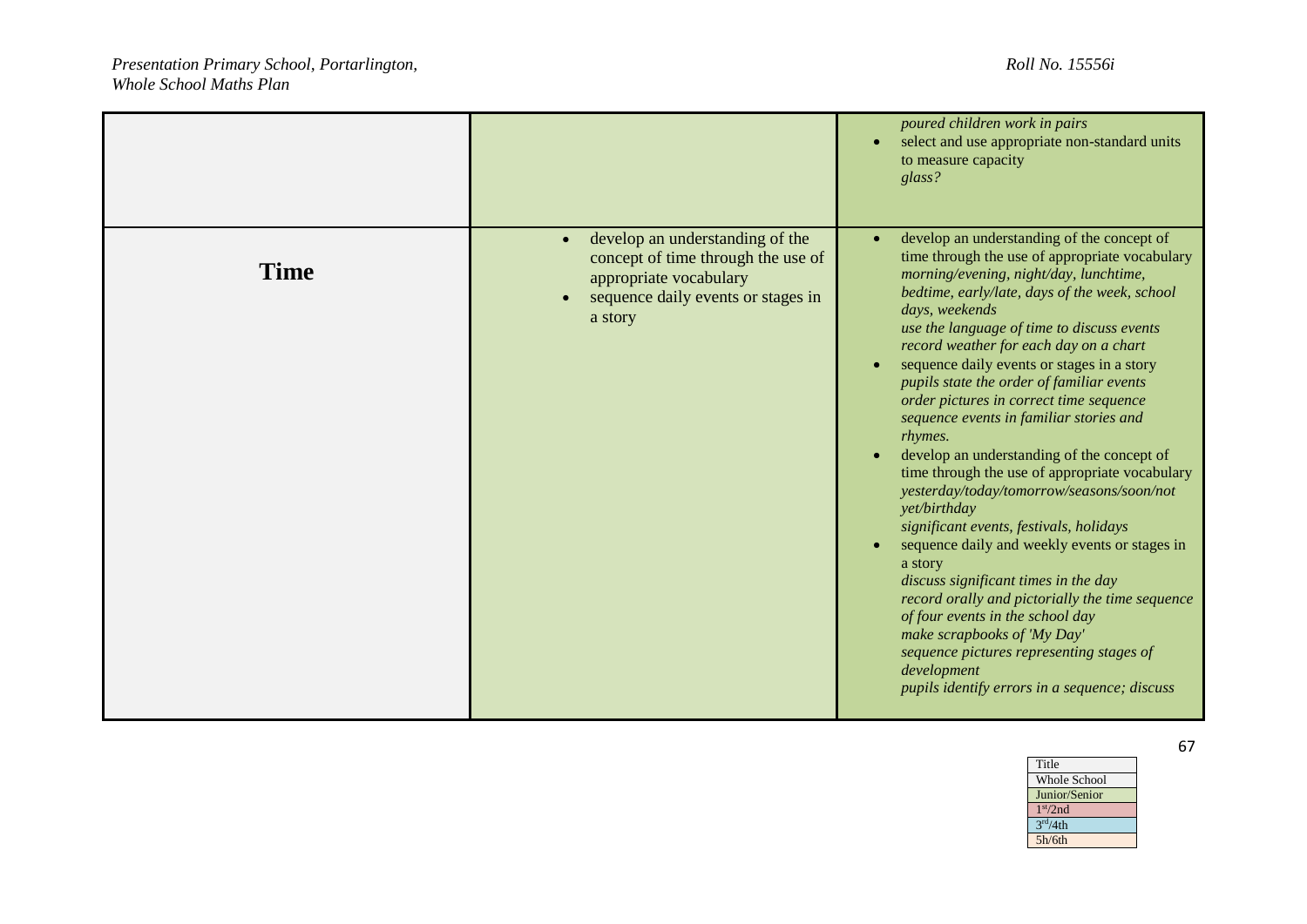|              |                                                      | read time in one-hour intervals.<br>$\bullet$                                                                                                                                                                                                                                                                                                                                                                                                                                                                                                                                                                                                                                                                            |
|--------------|------------------------------------------------------|--------------------------------------------------------------------------------------------------------------------------------------------------------------------------------------------------------------------------------------------------------------------------------------------------------------------------------------------------------------------------------------------------------------------------------------------------------------------------------------------------------------------------------------------------------------------------------------------------------------------------------------------------------------------------------------------------------------------------|
| <b>Money</b> | recognise and use coins (up to 5 cents)<br>$\bullet$ | recognise and use coins (up to 5c) sort and<br>$\bullet$<br>name 1c, 2c and 5c coins<br>select appropriate coins in simple shopping<br><i>activities.</i><br>use correct vocabulary: buy, sell, spend, coins,<br>pence, how much?<br>solve practical tasks and problems using<br>$\bullet$<br>recognise coins up to 20 cents and use coins up<br>to 10 cents<br>exchange a number of coins for a single coin<br>of equal value and vice versa<br>use coins in shopping activities, tender<br>appropriate coins, calculate change<br>solve practical tasks and problems using<br>money<br>which items can be bought with a given coin?<br>spend the same amount of money in two<br>$\bullet$<br>different ways.<br>money. |

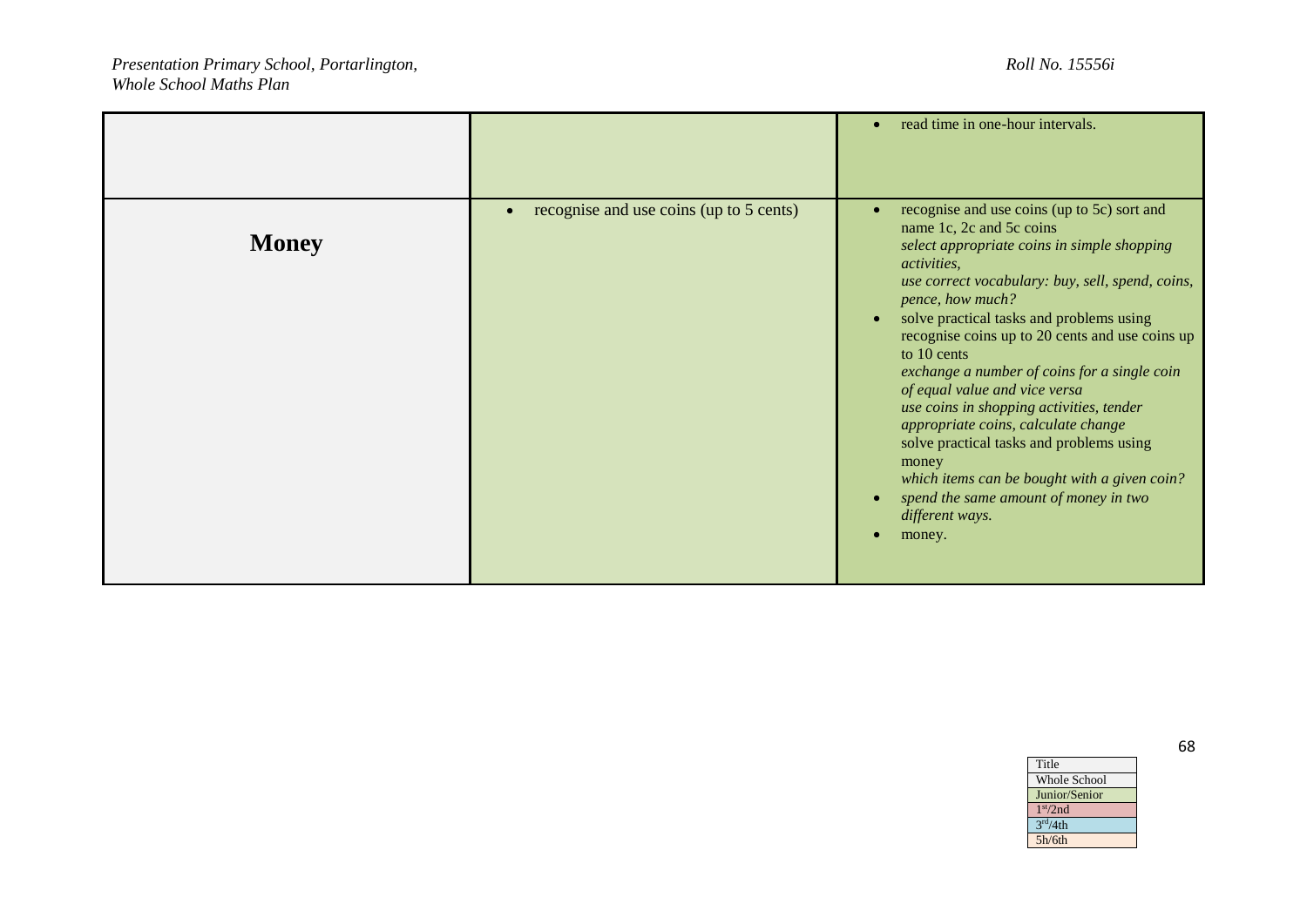| <b>Strand Measure</b>         |                                                                                                                                                                                                                                                                                                                                                                                                                                                                                                                                                                                                                                                                                                                                                                                                                                                                                                                                                        |                                                                                                                                                                                                                                                                                                                                                                                                                                                                                                                                                                                                                                                                                                                                 |  |  |
|-------------------------------|--------------------------------------------------------------------------------------------------------------------------------------------------------------------------------------------------------------------------------------------------------------------------------------------------------------------------------------------------------------------------------------------------------------------------------------------------------------------------------------------------------------------------------------------------------------------------------------------------------------------------------------------------------------------------------------------------------------------------------------------------------------------------------------------------------------------------------------------------------------------------------------------------------------------------------------------------------|---------------------------------------------------------------------------------------------------------------------------------------------------------------------------------------------------------------------------------------------------------------------------------------------------------------------------------------------------------------------------------------------------------------------------------------------------------------------------------------------------------------------------------------------------------------------------------------------------------------------------------------------------------------------------------------------------------------------------------|--|--|
| The Child Will Be Enabled To: |                                                                                                                                                                                                                                                                                                                                                                                                                                                                                                                                                                                                                                                                                                                                                                                                                                                                                                                                                        |                                                                                                                                                                                                                                                                                                                                                                                                                                                                                                                                                                                                                                                                                                                                 |  |  |
| <b>Strand Units</b>           | <b>First</b>                                                                                                                                                                                                                                                                                                                                                                                                                                                                                                                                                                                                                                                                                                                                                                                                                                                                                                                                           | <b>Second</b>                                                                                                                                                                                                                                                                                                                                                                                                                                                                                                                                                                                                                                                                                                                   |  |  |
| Length                        | estimate, compare, measure and record<br>length using non-standard units<br>lollipop sticks, pencils, spans, strides<br>select and use appropriate non-standard<br>measuring units and instruments<br>choose a measuring unit from a selection<br>available in the classroom (e.g. selecting<br>either a cube, lollipop stick or a stride to<br>measure the room)<br>discuss which units are best for<br>measuring long objects and which are<br>best for measuring short objects<br>estimate, measure and record length using<br>standard unit (the metre)<br>length, width, height, measure, metre,<br>nearly a metre, a bit more than/a bit less<br>than a metre discuss the need for standard<br>units<br>collect sets of objects longer than, shorter<br>than or the same length as a metre<br>solve and complete practical tasks and<br>problems involving length<br>suggest ways of measuring around a tree-<br>trunk or other irregular object | estimate, compare, measure and record<br>length using non-standard units<br>select and use appropriate non-standard<br>measuring units/instruments<br>select and use units/instruments for<br>measuring tasks<br>discuss which instrument is best for short<br>objects and which is best for long objects<br>estimate, measure and record length using<br>metre and centimetre<br>through counting and recording, explore<br>relationship between metre and<br>centimetre measure using 10 cm rods,<br>half-metre stick, metre stick, and trundle<br>wheel<br>solve and complete practical tasks and<br>problems involving length<br>find the height of each child in a group<br>who is the shortest/tallest?<br>graph results. |  |  |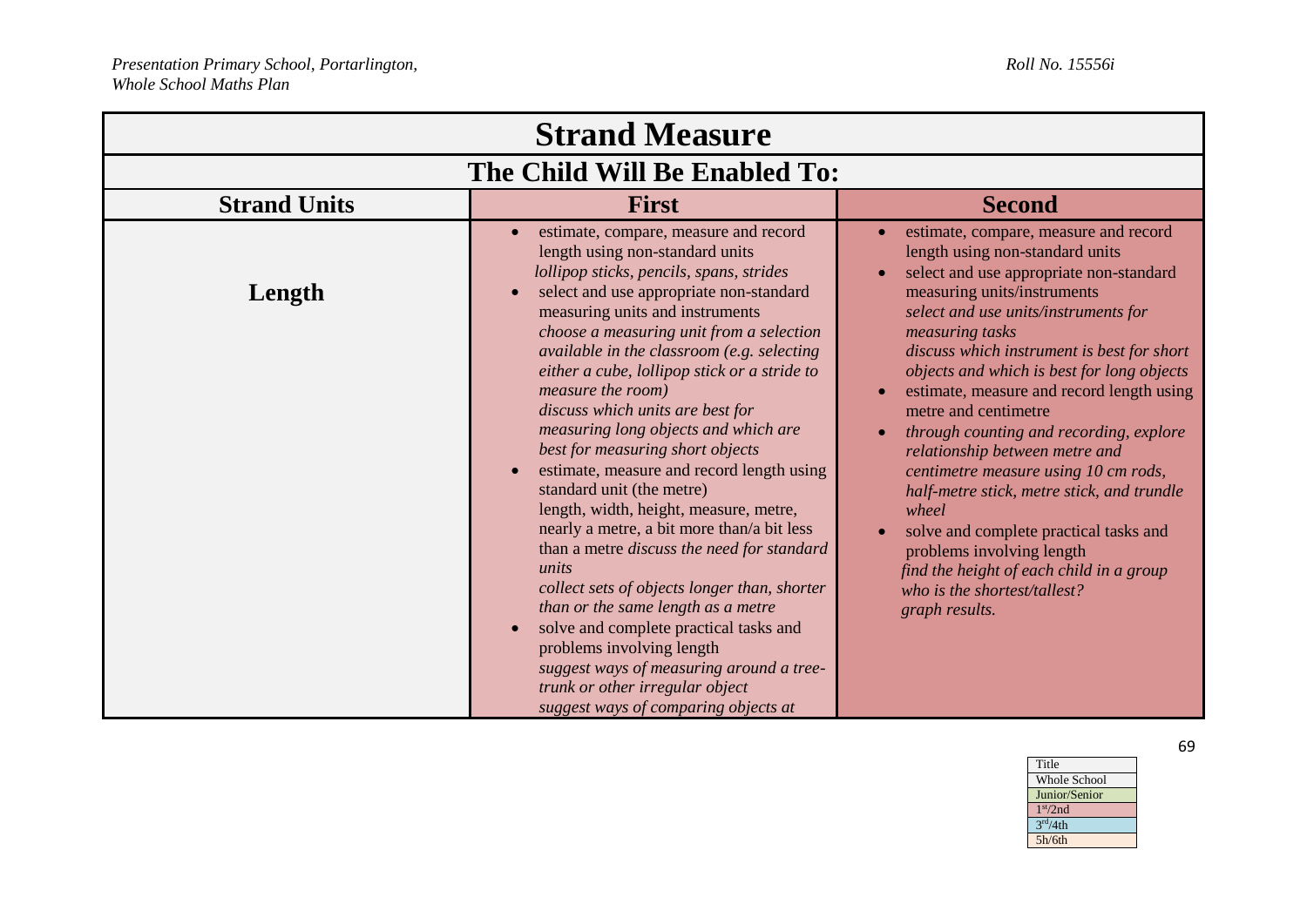|        | home<br>who has the widest gate?<br>measure with string and bring the string<br>to school for comparison and discussion                                                                                                                                                                                                                                                                                                                                                                                                                                                                                                                                                                                                                                                                                                                                                                                                            |                                                                                                                                                                                                                                                                                                                                                                                                                                                                                                                                                                                                                                                                     |
|--------|------------------------------------------------------------------------------------------------------------------------------------------------------------------------------------------------------------------------------------------------------------------------------------------------------------------------------------------------------------------------------------------------------------------------------------------------------------------------------------------------------------------------------------------------------------------------------------------------------------------------------------------------------------------------------------------------------------------------------------------------------------------------------------------------------------------------------------------------------------------------------------------------------------------------------------|---------------------------------------------------------------------------------------------------------------------------------------------------------------------------------------------------------------------------------------------------------------------------------------------------------------------------------------------------------------------------------------------------------------------------------------------------------------------------------------------------------------------------------------------------------------------------------------------------------------------------------------------------------------------|
| Weight | estimate, compare, measure and record<br>weight using non-standard units<br>heavy, heavier, heaviest; light, lighter,<br>lightest; balance<br>sort objects into heavy or light by hand<br>find objects that are lighter or heavier<br>than given object<br>estimate comparative weight of two<br><i>objects by sight</i><br>compare weights by hand weighing<br>check using balance<br>select and use appropriate non-standard<br>measuring units and instruments<br>choose a measuring unit from a selection<br>available in the classroom, e.g. selecting<br>either stones, cubes or beads to weigh<br>school bag<br>discuss which units are best for weighing<br>various objects<br>estimate, measure and record weight<br>using standard unit (the kilogram) and<br>solve simple problems<br>discuss the need for standard units<br>collect sets of objects lighter than,<br>heavier than or then same weight as a<br>kilogram | estimate, compare, measure and record<br>weight using non-standard units<br>select and use appropriate non-standard<br>$\bullet$<br>measuring units and instruments<br>estimate, measure and record weight<br>$\bullet$<br>using kilogram, half kilogram and quarter<br>kilogram and solve simple problems<br>measuring with pan balance, kitchen<br>scales, bathroom scales<br>how many kilograms do you weigh?<br>graph the weights of a group of children<br>explore and discuss instances when<br>$\bullet$<br>objects or substances that weigh 1 kg vary<br>greatly in size<br>fill bags or containers with 1 kg of sand,<br>flour, polystyrene strips, beads. |

Whole School Junior/Senior

Title

1 st/2nd  $3<sup>rd</sup>/4th$ 5h/6th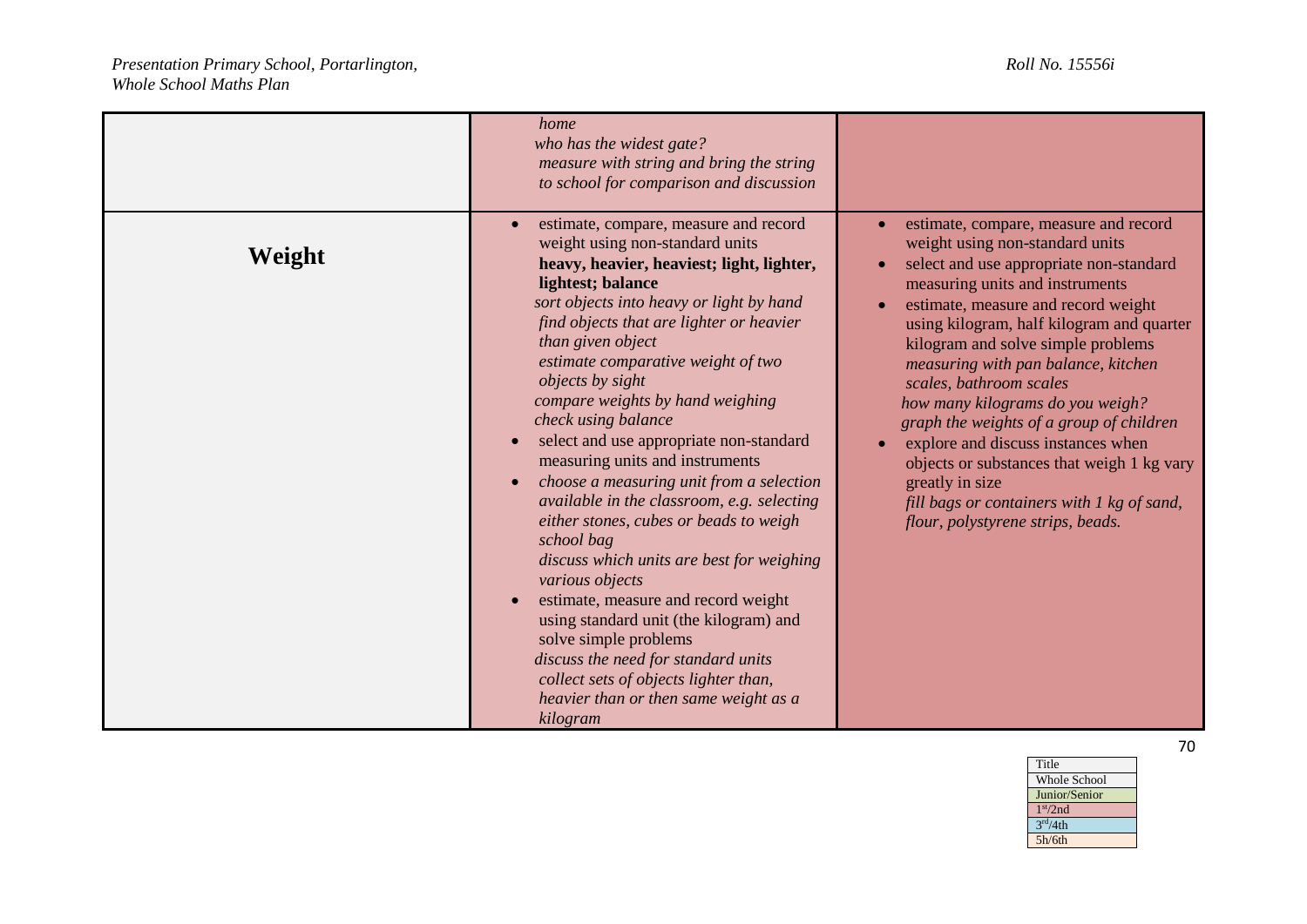|          | find the largest packet and the smallest<br>packet that weighs a kilogram<br>make two objects (two balls of Plasticine)<br>weigh the same.                                                                                                                                                                                                                                                                                                                                                                                                                                                                                                                                                                                                                                                                                                                                                                      |                                                                                                                                                                                                                                                                                                                                                                                                                                                                                                                                                                                                                                                                                                                                                                                                                                                                                                          |
|----------|-----------------------------------------------------------------------------------------------------------------------------------------------------------------------------------------------------------------------------------------------------------------------------------------------------------------------------------------------------------------------------------------------------------------------------------------------------------------------------------------------------------------------------------------------------------------------------------------------------------------------------------------------------------------------------------------------------------------------------------------------------------------------------------------------------------------------------------------------------------------------------------------------------------------|----------------------------------------------------------------------------------------------------------------------------------------------------------------------------------------------------------------------------------------------------------------------------------------------------------------------------------------------------------------------------------------------------------------------------------------------------------------------------------------------------------------------------------------------------------------------------------------------------------------------------------------------------------------------------------------------------------------------------------------------------------------------------------------------------------------------------------------------------------------------------------------------------------|
| Capacity | estimate, compare, measure and record<br>capacity using non-standard units<br>pour, fill, full, empty, holds more, less<br>or the same amount as<br>find the capacity of a larger container by<br>using teaspoons, egg-cups, cups<br>find containers that hold more or less<br>than a given container; estimate, and<br>check by measuring<br>select and use appropriate non-standard<br>measuring units and instruments<br>choose a measuring unit from a selection<br>which container is best for filling the<br>bucket? why?<br>estimate, measure and record capacity<br>using standard unit (the litre) and solve<br>simple problems<br>discuss the need for standard units<br>collect sets of containers that hold more<br>than, less than or about the same as a<br>litre<br>collect litre containers of different shapes<br>and sizes; label; check capacity by<br>pouring from one to the otherhow many | estimate, compare, measure and record<br>the capacity of a wide variety of<br>containers using non-standard units<br>estimate comparative capacity of two<br>containers by sight; check by measuring<br>and discuss results<br>fill several containers using the same unit<br>and arrange in order of capacity; discuss<br>make a collection of different-shaped<br>containers that hold the same amount<br>select and use appropriate non-standard<br>measuring units and instruments<br>estimate, measure and record capacity<br>using litre, half-litre and quarter-litre<br>bottles and solve simple problems<br>make collections of bottles of differing<br>shapes but similar capacity<br>compare capacity of litre, 1-2 litre and 1-<br>4 litre containers<br>ask the children to suggest reasons why<br>some liquids are sold in a variety of<br>different-sized or different-shaped<br>cartons. |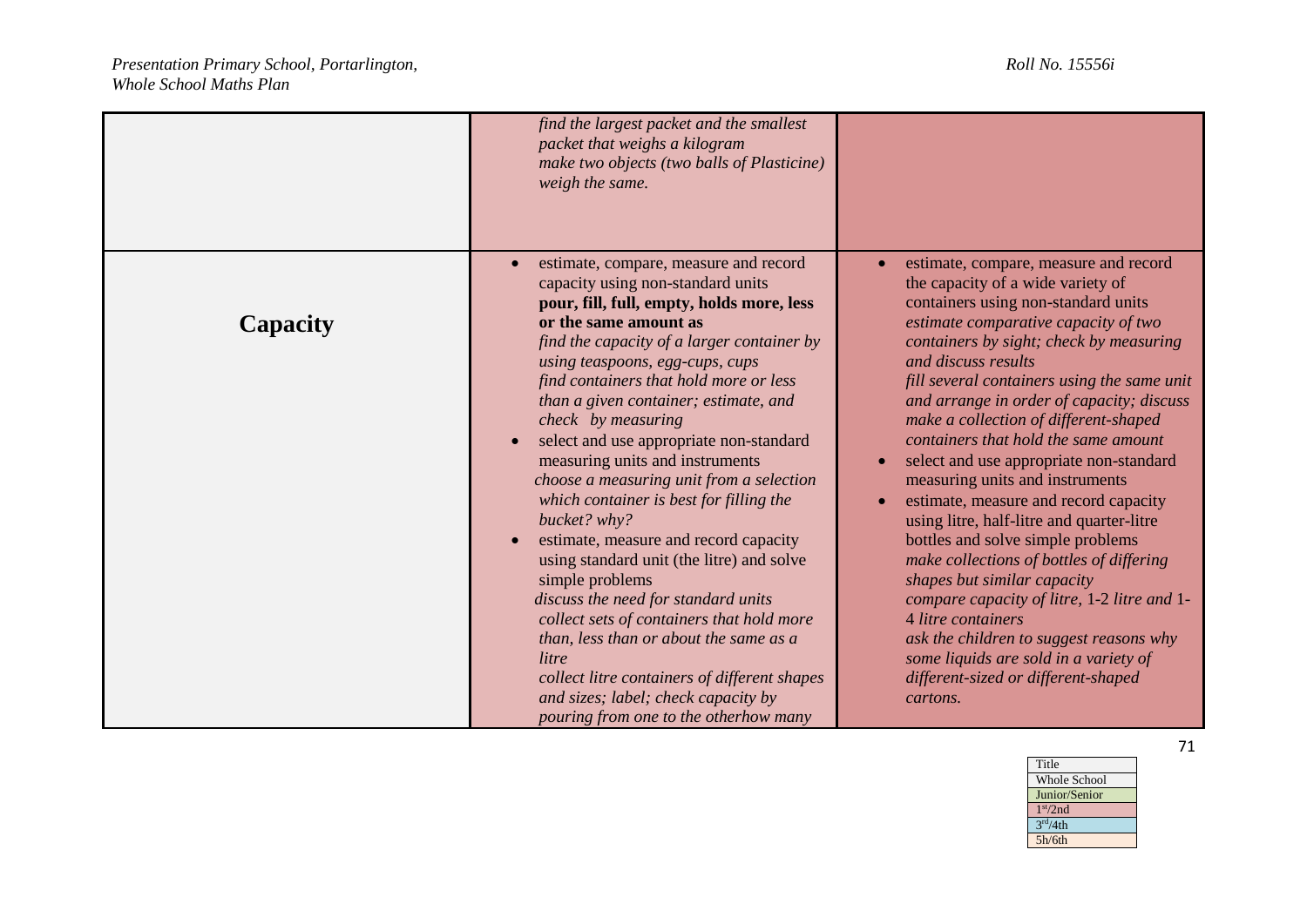|             | children could have a full cup of water<br>from a litre bottle?                                                                                                                                                                                                                                                                                                                                                                                                                                                                                                                                                                                                                                                                                                                                                                                    |                                                                                                                                                                                                                                                                                                                                                                                                                                      |
|-------------|----------------------------------------------------------------------------------------------------------------------------------------------------------------------------------------------------------------------------------------------------------------------------------------------------------------------------------------------------------------------------------------------------------------------------------------------------------------------------------------------------------------------------------------------------------------------------------------------------------------------------------------------------------------------------------------------------------------------------------------------------------------------------------------------------------------------------------------------------|--------------------------------------------------------------------------------------------------------------------------------------------------------------------------------------------------------------------------------------------------------------------------------------------------------------------------------------------------------------------------------------------------------------------------------------|
| <b>Time</b> | use the vocabulary of time to sequence<br>events<br>sequence events associated with different<br>times of the day, days of the week, months<br>of the year<br>discuss characteristics of seasons, of<br>months of the year, day before, day after<br>read time in hours and half-hours on 12-<br>hour analogue clock<br>become familiar with clock face,<br>movement of hands<br>record positions at hours and half-hours<br>record activities at these times<br>examine television schedules to find<br>programmes that begin on hour and half-<br>hour<br>state what time it will be one hour later,<br>half an hour later<br>read day, date and month using calendar<br>read today's day, date and month<br>discuss birthdays and other significant<br>dates<br>identify from the calendar the day of the<br>week on which a given date occurs. | use the vocabulary of time to sequence<br>events<br>read and record time using simple devices<br>read time in hours, half-hours and quarter-<br>$\bullet$<br>hours on 12-hour analogue clock<br>read time in hours and half-hours on<br>digital clock<br>read day, date and month using calendar<br>and identify the season<br>discuss the passing of time: 24 hours in a<br>day, 7 days in a week, numbers of days in<br>the month. |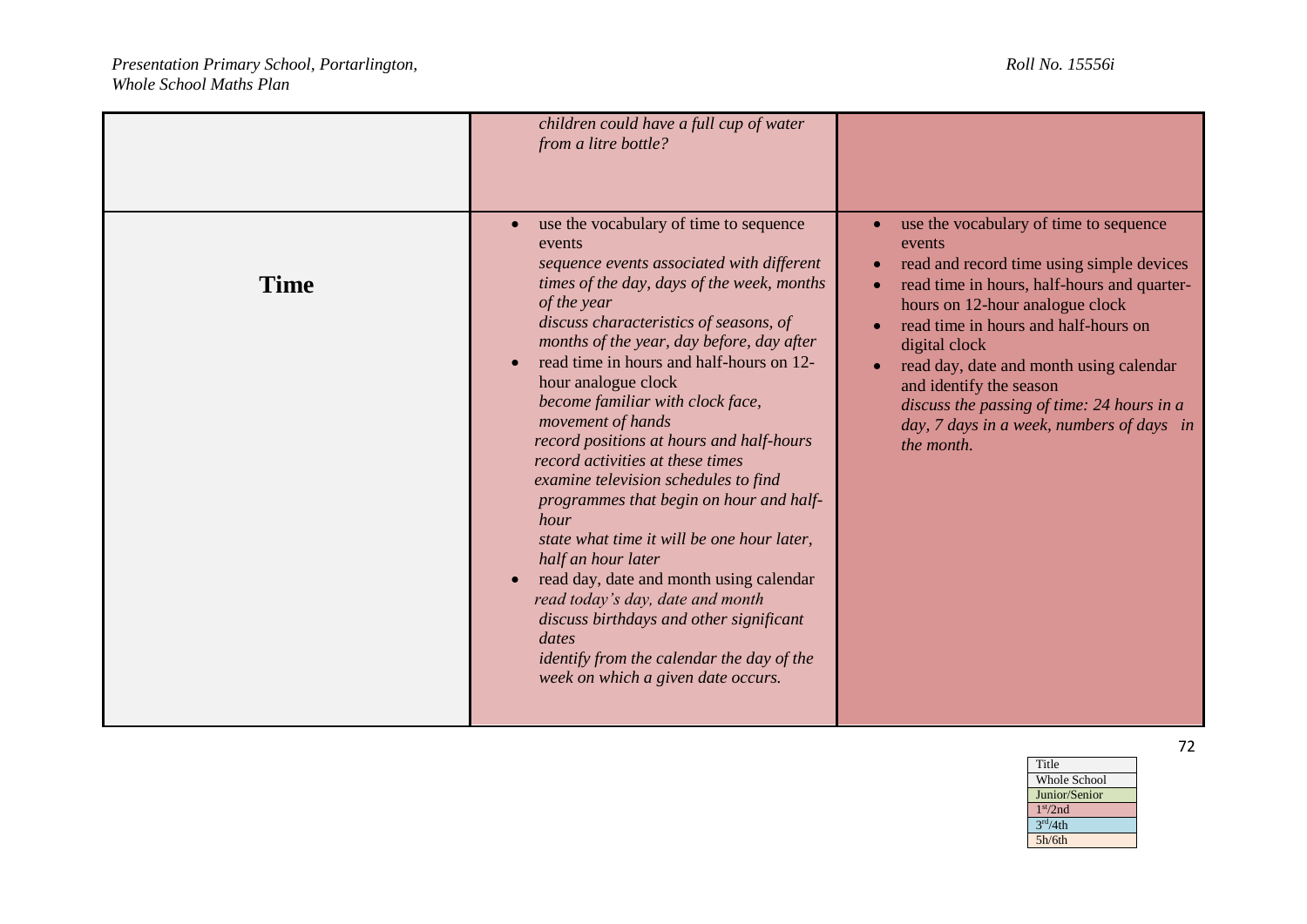| <b>Money</b> | recognise, exchange and use coins up to<br>the value of 50 cents<br>practise tendering and receiving amounts<br>of money<br>calculate and give change<br>exchange a coin or coins for others of<br>equal value<br>calculate how many items may be bought<br>with a given sum | recognise, exchange and use coins up to<br>the value of $\epsilon$ 2<br>write the value of a group of coins; record<br>money amounts as cents and later as euro<br>: 135 cents may be written as $£1.35$ .                                                                                                                                                                                              |
|--------------|------------------------------------------------------------------------------------------------------------------------------------------------------------------------------------------------------------------------------------------------------------------------------|---------------------------------------------------------------------------------------------------------------------------------------------------------------------------------------------------------------------------------------------------------------------------------------------------------------------------------------------------------------------------------------------------------|
| <b>Area</b>  |                                                                                                                                                                                                                                                                              | estimate and measure area using non-<br>standard units<br>how many playing-cards, postcards or<br>workbooks cover the table?<br>which shape is the most suitable?<br>measure the area of the same surface<br>several times with different units<br>which surface has more wood, the table-<br>top or the window-sill?<br>children suggest ways of finding out<br>estimate, discuss, measure and record. |

Title Whole School Junior/Senior 1 st/2nd  $3<sup>rd</sup>/4th$ 5h/6th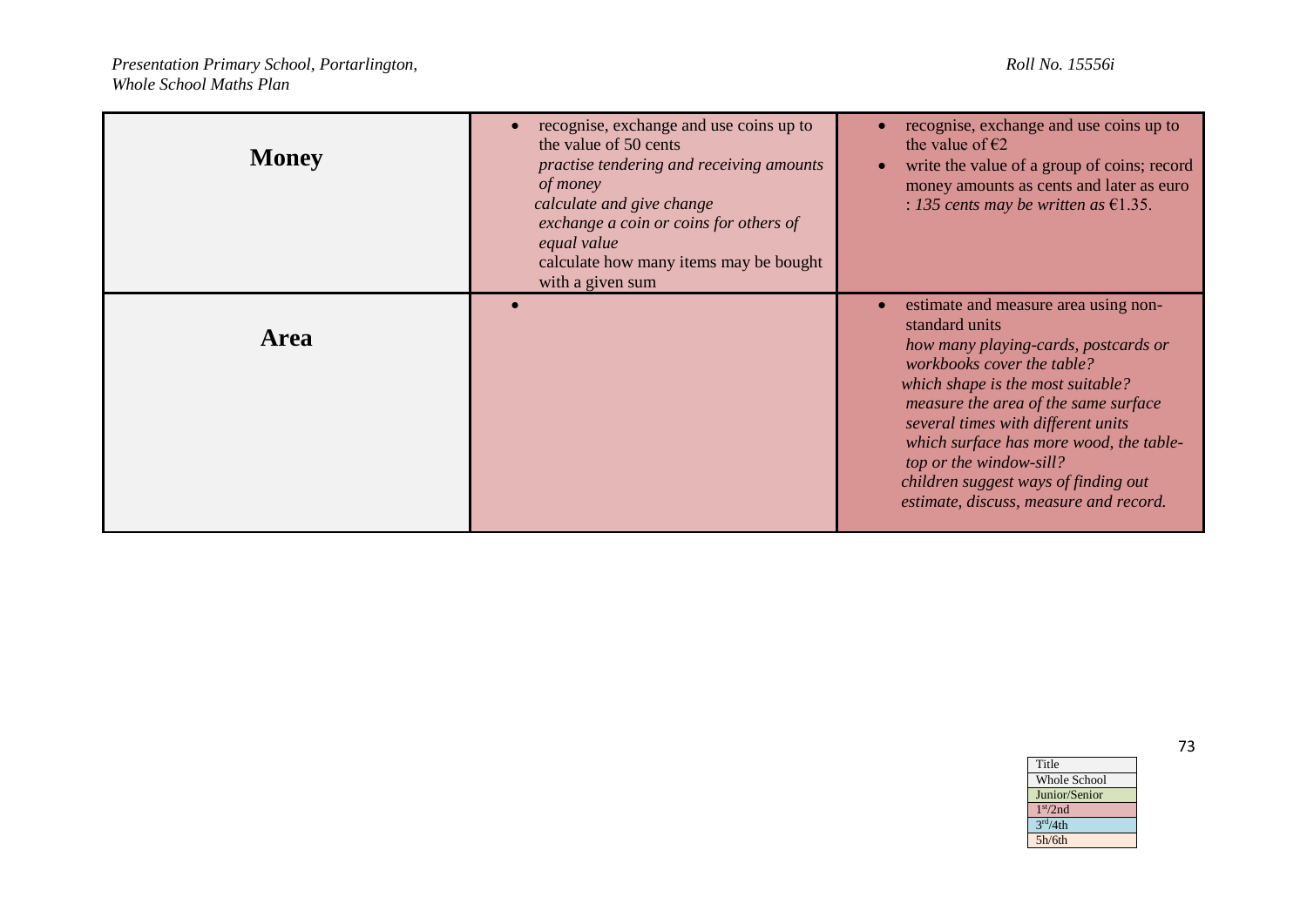| <b>Strand Measure</b>      |                                                                                                                                                                                                                                                                                                                                                                                                                                                        |                                                                                                                                                                                                                                                                                                                                                                                                                                   |
|----------------------------|--------------------------------------------------------------------------------------------------------------------------------------------------------------------------------------------------------------------------------------------------------------------------------------------------------------------------------------------------------------------------------------------------------------------------------------------------------|-----------------------------------------------------------------------------------------------------------------------------------------------------------------------------------------------------------------------------------------------------------------------------------------------------------------------------------------------------------------------------------------------------------------------------------|
| The Child Will Be Able To: |                                                                                                                                                                                                                                                                                                                                                                                                                                                        |                                                                                                                                                                                                                                                                                                                                                                                                                                   |
| <b>Strand Units</b>        | <b>Third</b>                                                                                                                                                                                                                                                                                                                                                                                                                                           | <b>Fourth</b>                                                                                                                                                                                                                                                                                                                                                                                                                     |
| Length                     | Review the metre; estimate and measure items<br>with metre stick, review the centimetre<br>estimate and measure items in metres and<br>centimetres<br>rename units of length as metres and<br>centimetres; use practical tasks to introduce<br>addition and subtraction of units of length                                                                                                                                                             | Estimate, measure, compare and record length<br>using appropriate metric units<br>rename units of length in decimal or fraction<br>$\bullet$<br>form<br>understand, estimate and measure the<br>$\bullet$<br>perimeter of regular 2D shapes<br>Addition and subtraction of metres and<br>$\bullet$<br>centimetres; Measure hall, playground, rooms<br>in the school and record results<br>Problem solving exercises.<br>$\bullet$ |
| Weight                     | Review the kilogram; Estimate and measure<br>items with kilogramme/bag of sugar<br>Review the need for half kilogrammes and<br>quarter kilogrammes<br>Introduce the gramme, list items in the<br>classroom which are heavier than/about/<br>lighter than a gramme<br>estimate and measure items with grammes<br>discuss the relationship between weight and<br>size<br>use practical tasks to introduce addition and<br>subtraction of units of weight | Estimate, compare, measure and record weight<br>$\bullet$<br>using appropriate units; rename units of weight<br>using decimal and fraction form<br>solve practical tasks and problems<br>$\bullet$<br>addition, subtraction, multiplication and<br>$\bullet$<br>division using units only<br>measure weight of common foodstuffs using<br>kitchen scales                                                                          |
| Capacity                   | estimate, compare, measure and record the<br>capacity of a wide variety of objects using<br>appropriate metric units (l, ml)<br>use cartons, spoons, cups, jugs, plastic bottles<br>and other common containers                                                                                                                                                                                                                                        | Estimate, compare, measure and record<br>$\bullet$<br>capacity using appropriate metric units<br>rename units of capacity using decimal or<br>$\bullet$<br>fraction form<br>solve practical problems and tasks<br>$\bullet$                                                                                                                                                                                                       |

| Title                |
|----------------------|
| <b>Whole School</b>  |
| Junior/Senior        |
| 1 <sup>st</sup> /2nd |
| 3 <sup>rd</sup> /4th |
| 5h/6th               |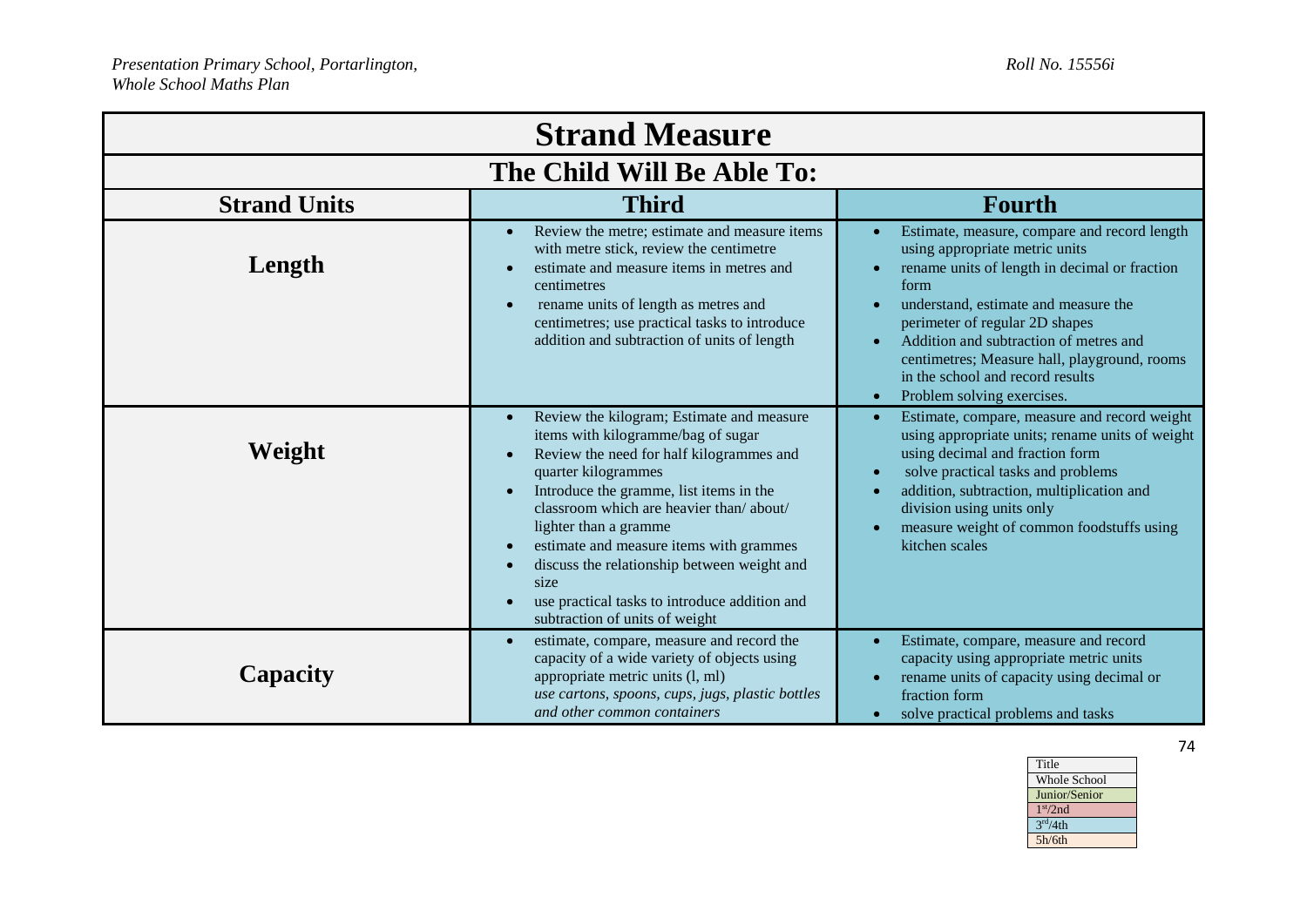|              | use litre, 250 ml and 500 ml measuring<br>containers<br>use tall, low, wide and narrow containers;<br>solve and complete practical tasks and<br>problems involving the addition and<br>subtraction of units of capacity (l, ml)<br>confine to totals that can be readily checked by<br>measuring.                                                                                                                                 | measure capacity of common kitchen liquids<br>using litres and millilitres<br>addition and subtraction of litres and millilitres<br>problem solving activities-computation<br>×                                                                                                                                                                                                               |
|--------------|-----------------------------------------------------------------------------------------------------------------------------------------------------------------------------------------------------------------------------------------------------------------------------------------------------------------------------------------------------------------------------------------------------------------------------------|-----------------------------------------------------------------------------------------------------------------------------------------------------------------------------------------------------------------------------------------------------------------------------------------------------------------------------------------------------------------------------------------------|
| <b>Time</b>  | Review language of time. Review and<br>sequence events in terms of time of the day,<br>days of the week, seasons of the year, annual<br>events<br>read, recognise and record time in five-<br>minute intervals on analogue clocks<br>read and interpret simple timetable<br>$\bullet$<br>rename minutes as hours and minutes<br>use a calendar to read the day, date, month and<br>season<br>Express weeks as days and vice versa | Consolidate and develop a further sense of<br>time passing<br>read time in one- minute intervals on analogue<br>and digital clocks<br>express digital time as analogue time and vice<br>versa<br>read and interpret simple timetable<br>rename hours as hours and minutes<br>practical work with 12/24 hr clock, digital a.m.<br>/p.m.; addition and subtraction of<br>hours/minutes/seconds. |
| <b>Money</b> | Review coins previously covered by<br>recognising coins up to 2 euro, exchanging<br>them for others of an equal value and using<br>them to solve problems<br>calculate change<br>rename coins<br>write amounts in cent as euro and cent and<br>vice versa<br>discuss how to use the decimal point when<br>there is no full euro<br>use practical tasks to introduce addition and<br>subtraction of money                          | Rename amounts of euro or cent and record<br>using symbols and decimal point<br>solve one step and two step problems<br>involving addition and subtraction<br>Recognise and exchange coins up to a euro<br><b>C</b><br>change euro into cents and vice versa<br>extend to multiplication and division using<br>units only<br>problem solving exercises weekly                                 |
| <b>Area</b>  | Use a variety of 2-D shapes to cover surfaces<br>measure the area of various regular and                                                                                                                                                                                                                                                                                                                                          | Estimate, compare and measure the area of<br>regular and irregular shapes                                                                                                                                                                                                                                                                                                                     |

Title Whole School Junior/Senior 1 st/2nd  $3<sup>rd</sup>/4th$ 5h/6th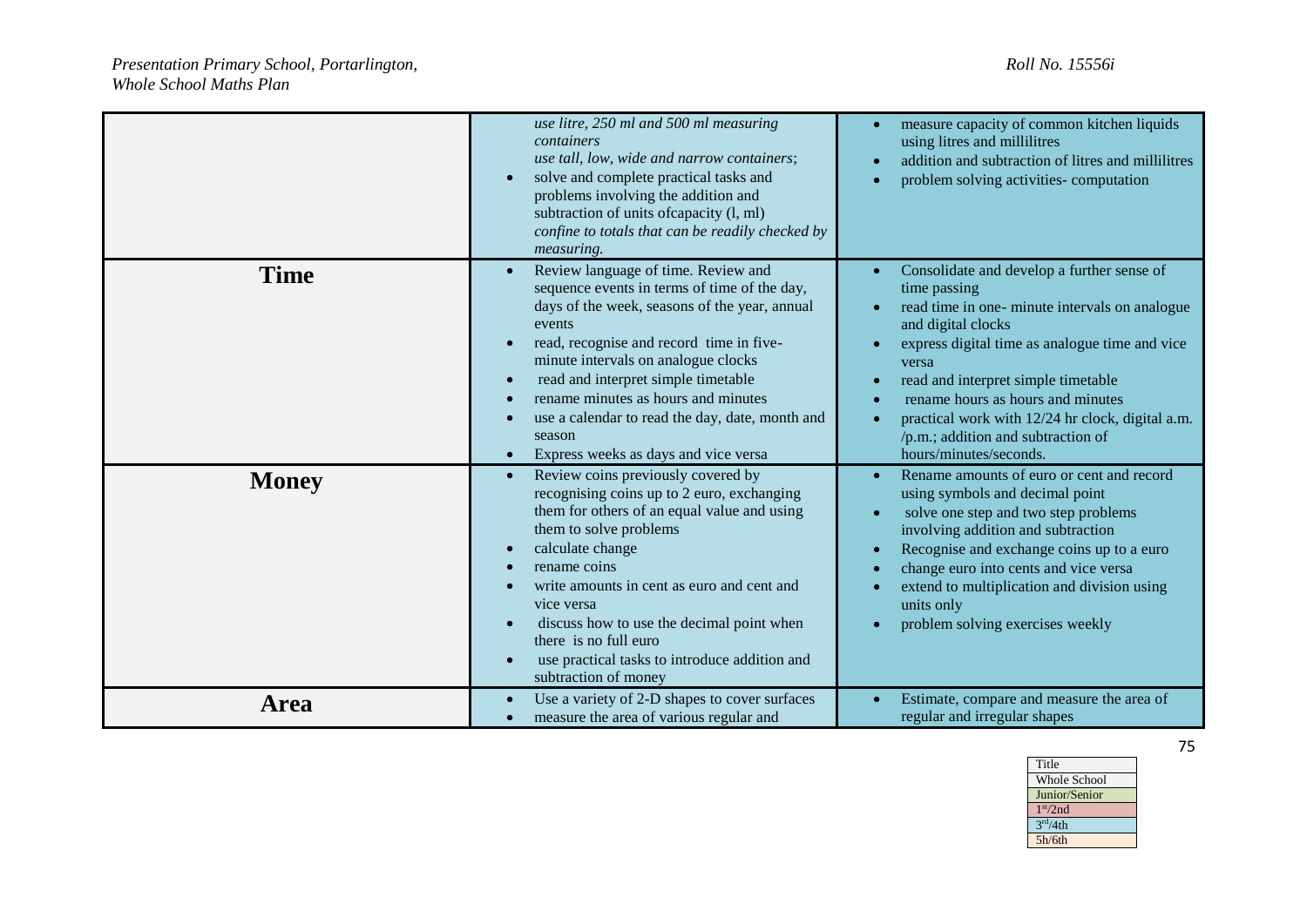|                 | irregular shapes and objects using cut out non-<br>standard square units<br>Estimate area of objects using non-standard<br>square units before measuring                                                                                                                                                                       | define area<br>calculate the length, knowing the area or given<br>the perimeter and length find the width                                                                                                       |
|-----------------|--------------------------------------------------------------------------------------------------------------------------------------------------------------------------------------------------------------------------------------------------------------------------------------------------------------------------------|-----------------------------------------------------------------------------------------------------------------------------------------------------------------------------------------------------------------|
| <b>Symmetry</b> | identify line symmetry in the environment<br>identify and draw lines of symmetry in two<br>dimensional shapes;<br>fold paper shapes or use a mirror to identify<br><i>lines of symmetry</i><br>use fold lines to draw and record lines of<br>symmetry<br>classify 2-D shapes according to their number<br>of lines of symmetry | Identify line symmetry in the environment<br>identify lines of symmetry as horizontal,<br>vertical or diagonal<br>use understanding of line symmetry to<br>complete missing half of a shape,<br>picture/pattern |
| <b>Chance</b>   |                                                                                                                                                                                                                                                                                                                                | Use vocabulary of uncertainty and chance<br>order events in terms of likelihood of<br>occurrence<br>identify and record outcomes of simple<br>random processes.                                                 |

| <b>Strand Measure</b>         |                                                                                                                                   |                                                                                                                             |
|-------------------------------|-----------------------------------------------------------------------------------------------------------------------------------|-----------------------------------------------------------------------------------------------------------------------------|
| The Child Will Be Enabled To: |                                                                                                                                   |                                                                                                                             |
| <b>Strand Unit</b>            | <b>Fifth</b>                                                                                                                      | <b>Sixth</b>                                                                                                                |
| Length                        | select and use appropriate instruments of measurement<br>ruler for shorter objects<br>metre stick for longer objects or distances | Select appropriate instruments of measurement<br>Rename measures of length<br>Estimate and measure the perimeter of regular |

| Title                |
|----------------------|
| <b>Whole School</b>  |
| Junior/Senior        |
| 1 <sup>st</sup> /2nd |
| 3 <sup>rd</sup> /4th |
| 5h/6th               |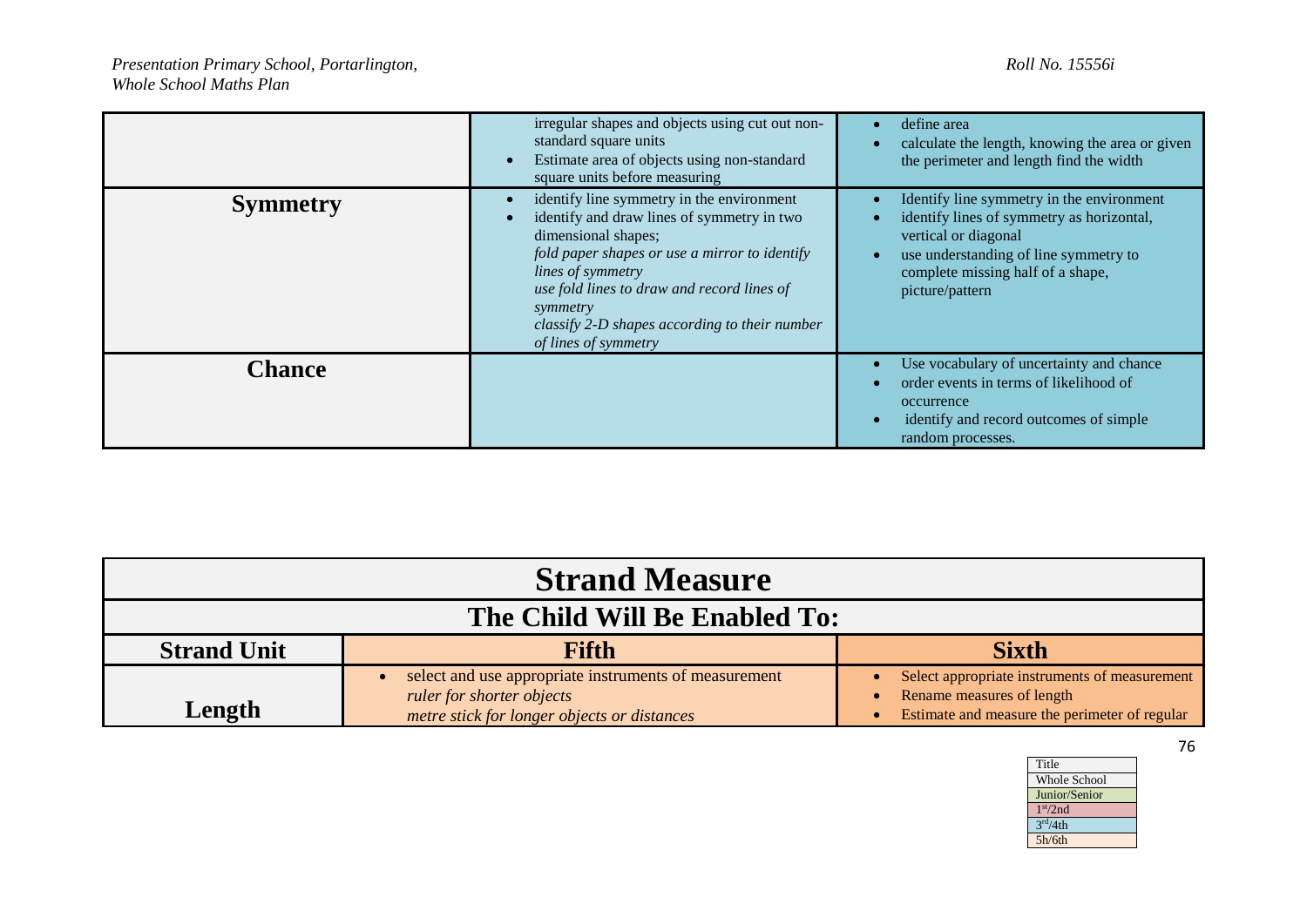|             | trundle wheel for distances<br>estimate and measure length using appropriate metric units<br>estimate and measure a large variety of objects and places,<br>both outdoors and indoors: books, desks, corridors,<br>driveways, playing-pitch sidelines<br>how far can you throw a ball? jump?<br>run in 20 seconds?<br>use appropriate measuring units<br>mm (shorter objects) cm (longer objects)<br>m (short distances) km (long distances)<br>estimate and measure the perimeter of regular and irregular<br>shapes.                                                                                                                                        | irregular shapes<br>Use and interpret scales on maps and plans                                                                                                                              |
|-------------|---------------------------------------------------------------------------------------------------------------------------------------------------------------------------------------------------------------------------------------------------------------------------------------------------------------------------------------------------------------------------------------------------------------------------------------------------------------------------------------------------------------------------------------------------------------------------------------------------------------------------------------------------------------|---------------------------------------------------------------------------------------------------------------------------------------------------------------------------------------------|
| <b>Area</b> | discover that the area of a rectangle is length by breadth<br>determine by repeated experiments using rectangles<br>withsides measured in whole centimetres and square units of<br>one square centimetre<br>estimate and measure the area of regular and irregular 2-D<br>shapes<br>measure a wide variety of regular and irregular shapes using<br>square units of onesquare centimetre and one square metre<br>calculate area using square centimetres and square metres<br>choose appropriate measuring units:<br>square centimetres (smaller objects)<br>square metres (large objects or rooms)<br>compare visually square metres and square centimetres. | Recognise that the length of the perimeter<br>of a rectangular shape does not determine<br>the area of the shape<br>Calculate the area of regular and irregular<br>$\bullet$<br>2- D Shapes |
|             | select and use appropriate instruments of measurement<br>choose measurement instruments appropriate to given tasks,                                                                                                                                                                                                                                                                                                                                                                                                                                                                                                                                           | Select and use appropriate instruments of<br>measurement                                                                                                                                    |

Whole School Junior/Senior

Title

1 st/2nd  $3<sup>rd</sup>/4th$ 5h/6th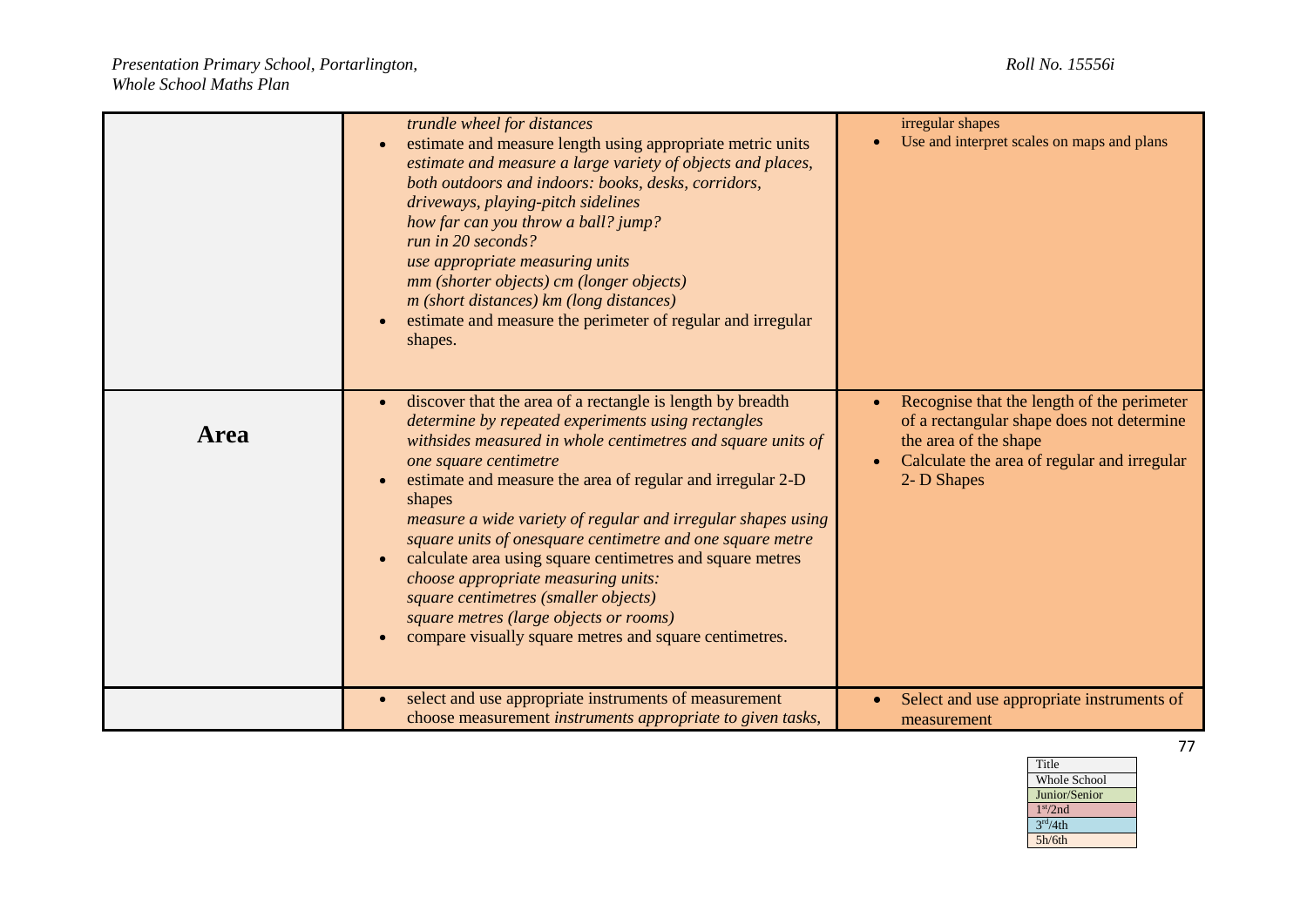| Weight      | e.g. balance, kitchen scales, bathroom scales and spring<br>balance<br>estimate and measure weight using appropriate metric units<br>$\bullet$<br>estimate and measure a large variety of objects use<br>appropriate measuring units<br>grams (pencils and copybooks) kilograms (school bags and<br>people).                                                                                                        | Rename measures of weight                                                                                                           |
|-------------|---------------------------------------------------------------------------------------------------------------------------------------------------------------------------------------------------------------------------------------------------------------------------------------------------------------------------------------------------------------------------------------------------------------------|-------------------------------------------------------------------------------------------------------------------------------------|
| Capacity    | select and use appropriate instruments of measurement<br>$\bullet$<br>choose measurement instruments appropriate to given tasks<br>graduated jugs, litre containers or fractional litre containers<br>estimate and measure capacity using appropriate metric units<br>$\bullet$<br>estimate and measure a large variety of objects use<br>appropriate measuring units<br>millilitres (cups), litres (watering-can). | Select and use appropriate instruments of<br>measurement<br>Rename measures of capacity<br>$\bullet$<br>Find the volume of a cuboid |
| <b>Time</b> | read and interpret timetables and the 24-hour clock (digital<br>$\bullet$<br>and analogue)<br>bus, train, air, ship, films, theatre, school, class<br>interpret and convert between times in 12-hour and 24-hour<br>$\bullet$<br>format<br>$10:30$ p.m. = 22:30 hours<br>07:50 hours = 7:50 a.m.                                                                                                                    | Explore the relationship between time,<br>distance and average speed<br>Explore international time zones                            |

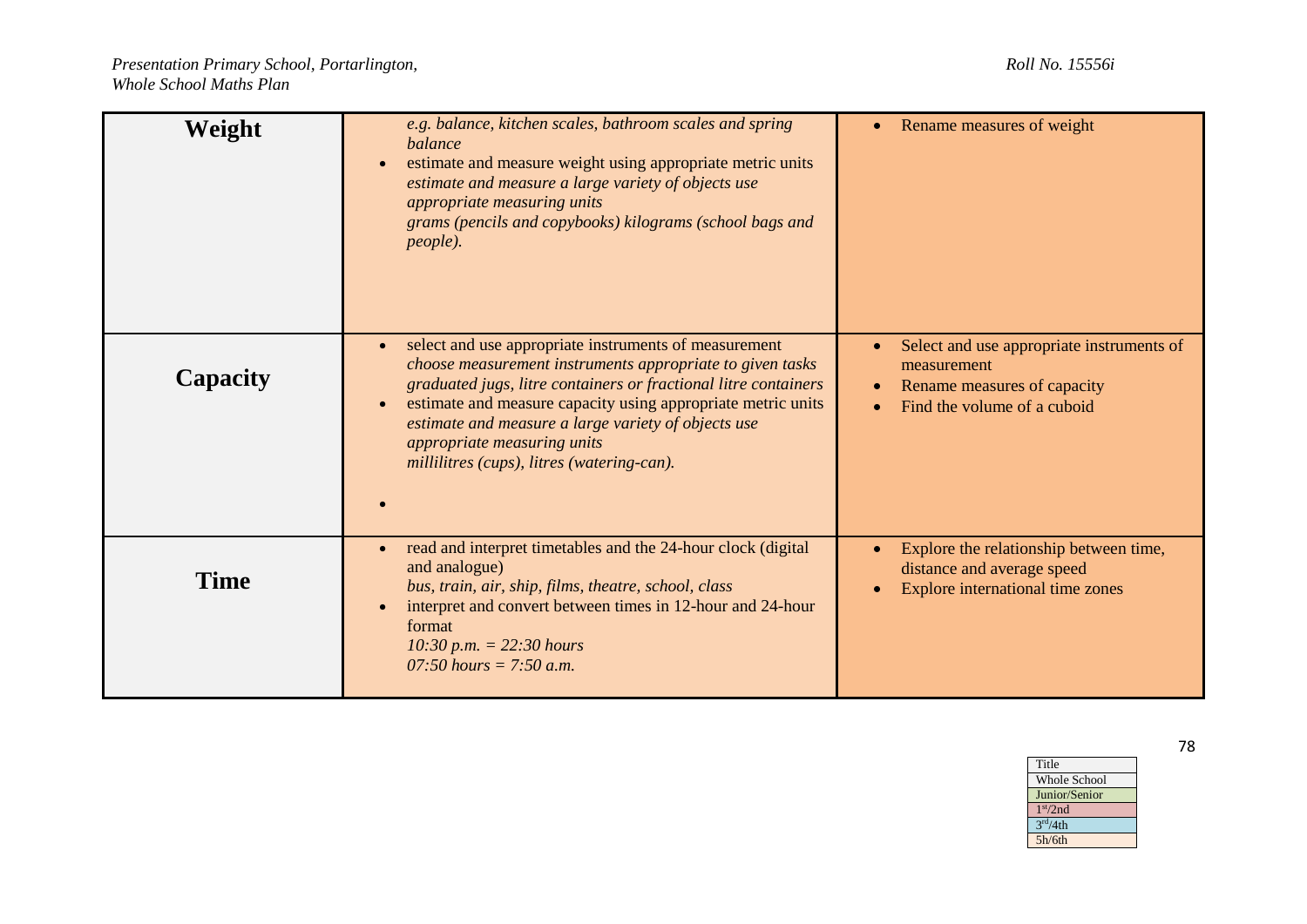| <b>Money</b> | compare 'value for money' using unitary method<br>compare the cost of 6 apples costing 75 cents and 4 apples<br>costing 50 cents<br>calculate pay, based on hourly or daily rate<br>calculate totals of shop bills. | Explore value for money<br>Convert currencies to euro and vice versa<br>Solve problems relating to VAT and<br>$\bullet$<br>interest |
|--------------|---------------------------------------------------------------------------------------------------------------------------------------------------------------------------------------------------------------------|-------------------------------------------------------------------------------------------------------------------------------------|

| <b>Strand Data</b>                           |                                                                                                                                                                                                   |                                                                                                                                                                                                                                                                                                                                                                                                                                                                                                                        |
|----------------------------------------------|---------------------------------------------------------------------------------------------------------------------------------------------------------------------------------------------------|------------------------------------------------------------------------------------------------------------------------------------------------------------------------------------------------------------------------------------------------------------------------------------------------------------------------------------------------------------------------------------------------------------------------------------------------------------------------------------------------------------------------|
|                                              | The Child Will Be Enabled To:                                                                                                                                                                     |                                                                                                                                                                                                                                                                                                                                                                                                                                                                                                                        |
| <b>Strand Units</b>                          | <b>Junior</b>                                                                                                                                                                                     | <b>Senior</b>                                                                                                                                                                                                                                                                                                                                                                                                                                                                                                          |
| <b>Representing and Interpreting</b><br>Data | sort and classify sets of objects by one<br>criterion<br>match sets, equal and unequal<br>represent and interpret a set of simple<br>mathematical data using real objects,<br>models and pictures | sort and classify sets of objects by one<br>criterion<br>sort collections on the basis of colour, shape,<br>size, texture and function<br>match sets, equal and unequal<br>enough/more/as many as/less<br>represent and interpret a set of simple<br>mathematical data using real objects, models<br>and pictures<br>children represent the chosen set concretely<br>and pictorially<br>children identify the numerical<br>correspondence between the pictures and the<br>objects, e.g. the set of children who had an |

| Title                |
|----------------------|
| <b>Whole School</b>  |
| Junior/Senior        |
| 1 <sup>st</sup> /2nd |
| 3 <sup>rd</sup> /4th |
| 5h/6th               |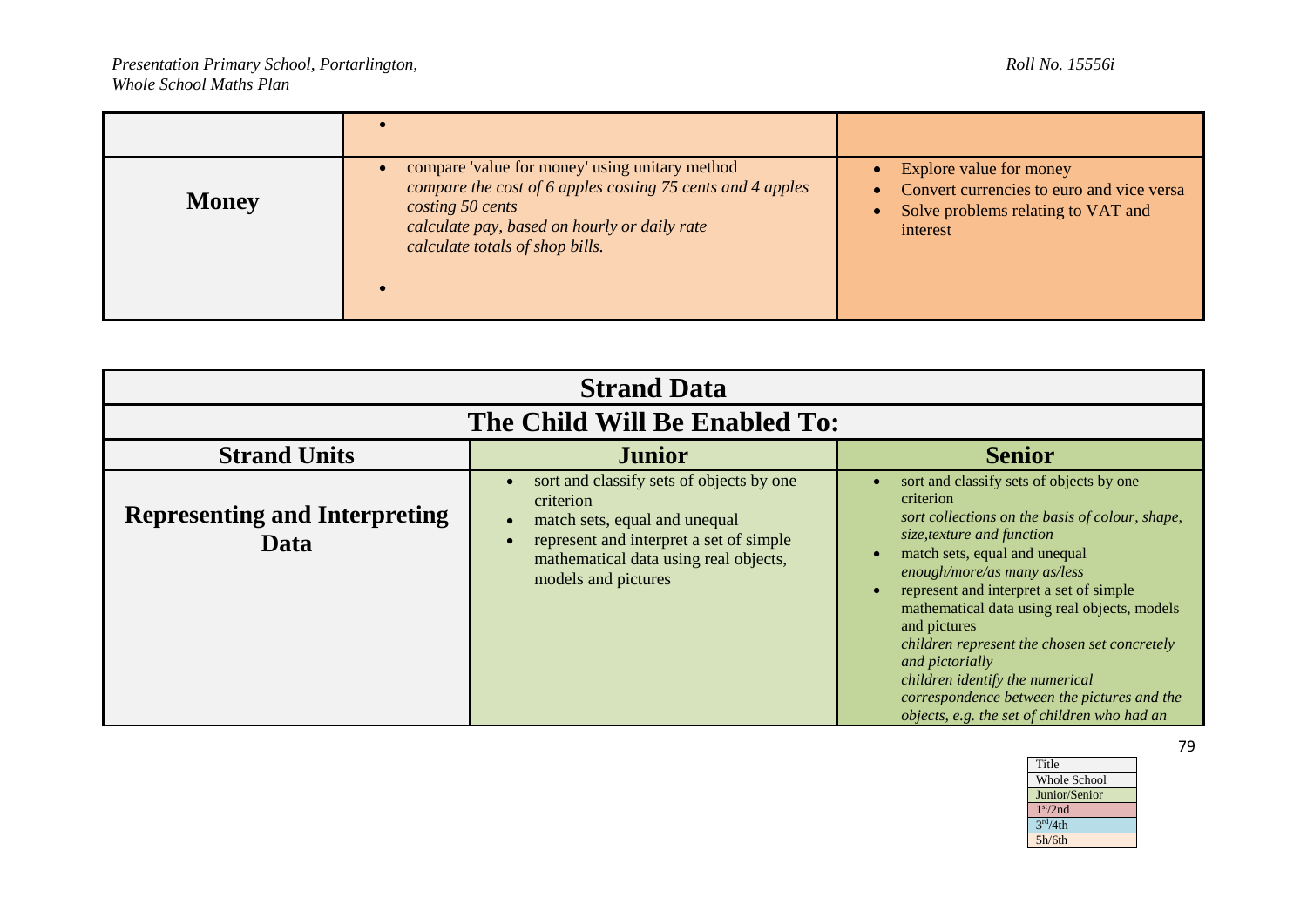|  | apple for lunch.                                                                                                                                                                                                                                                                                                                                                                                                                                                                                                                                           |
|--|------------------------------------------------------------------------------------------------------------------------------------------------------------------------------------------------------------------------------------------------------------------------------------------------------------------------------------------------------------------------------------------------------------------------------------------------------------------------------------------------------------------------------------------------------------|
|  | sort and classify sets of objects by one and two<br>criteria<br>sort into two groups by one criterion:<br>with/without wheels, red/not red shapes<br>sort by two criteria: red toys with wheels<br>represent and interpret data in two rows or<br>columns<br>using real objects, models and pictures<br>pupils choose between two types of pet<br>pupil is given picture or model of a pet<br>pictures or models are arranged in columns or<br>rows in one-to-one correspondence<br>discuss and compare results<br>discuss the need for a common baseline. |

| <b>Strand Data</b>                           |                                                                                                                                                                                                              |                                                                                                                                                                                              |
|----------------------------------------------|--------------------------------------------------------------------------------------------------------------------------------------------------------------------------------------------------------------|----------------------------------------------------------------------------------------------------------------------------------------------------------------------------------------------|
| The Child Will Be Enabled To:                |                                                                                                                                                                                                              |                                                                                                                                                                                              |
| <b>Strand Units</b>                          | <b>First</b>                                                                                                                                                                                                 | <b>Second</b>                                                                                                                                                                                |
| <b>Representing and Interpreting</b><br>Data | sort and classify objects by two and three<br>criteria<br>sort blocks according to colour, shape,<br>size and thickness<br><i>identify a block in the collection from a</i><br>description of its attributes | sort and classify objects by two and three<br>criteria<br>represent, read and interpret simple tables<br>and charts (pictograms)<br>chart of cars passing school during a<br>particular time |

| Title                |
|----------------------|
| <b>Whole School</b>  |
| Junior/Senior        |
| 1 <sup>st</sup> /2nd |
| 3 <sup>rd</sup> /4th |
| 5h/6th               |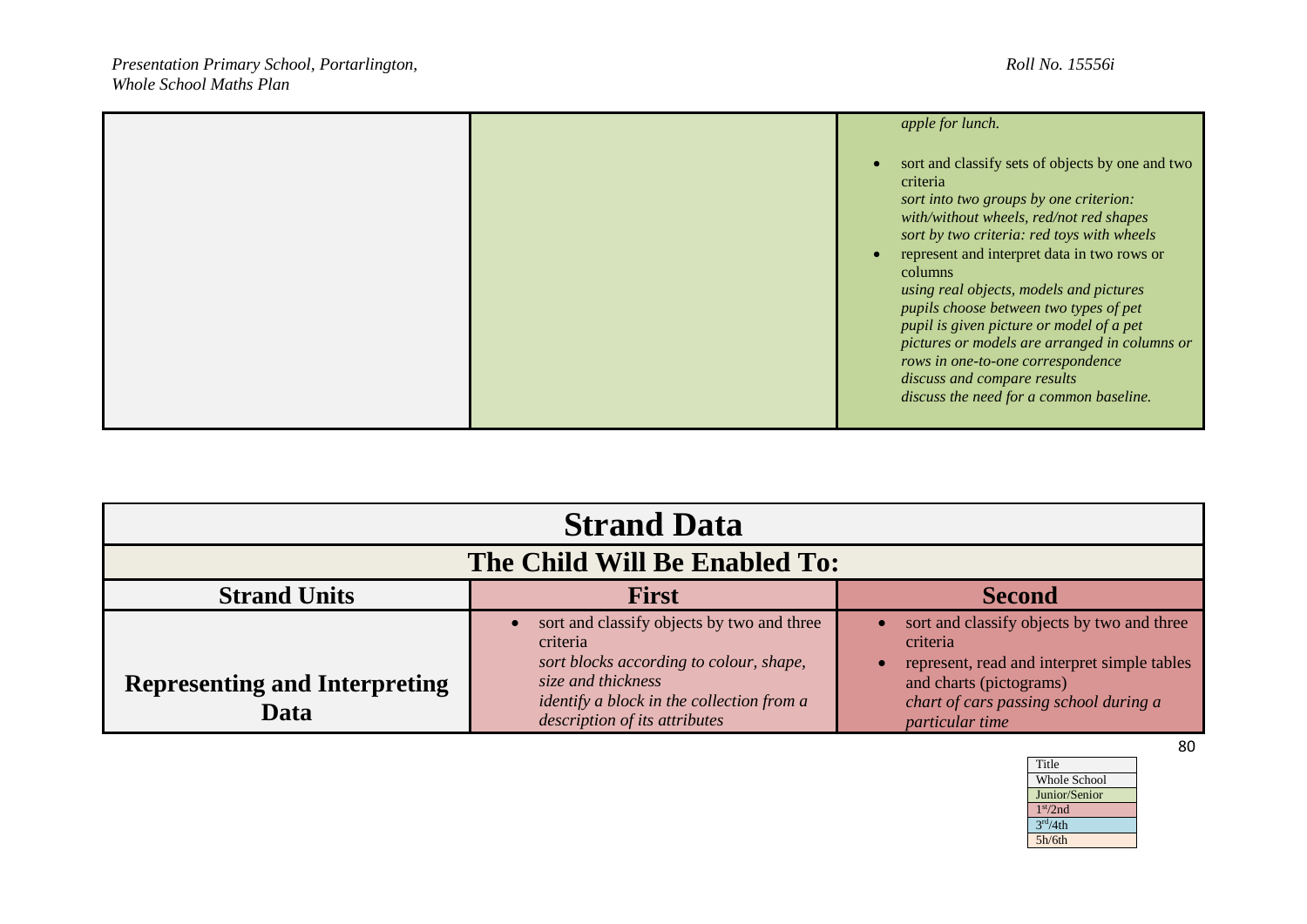|  | represent and interpret data in two, three<br>or four rows or columns using real<br>objects, models and pictures<br>represent concretely and pictorially the<br>sets of children who had an apple, an<br>orange or a banana for lunch<br>identify the correspondence between the<br>number of symbols (fruit pictures) and the<br>people in the set<br>progress to representing data using more<br>abstract 3-D forms, e.g. coloured blocks to<br>represent people<br>construct simple pictograms. | weather chart records<br>represent, read and interpret simple block<br>graphs<br>construct by fixing coloured squares to<br>large sheet of paper<br>progress to drawing on squared paper. |
|--|----------------------------------------------------------------------------------------------------------------------------------------------------------------------------------------------------------------------------------------------------------------------------------------------------------------------------------------------------------------------------------------------------------------------------------------------------------------------------------------------------|-------------------------------------------------------------------------------------------------------------------------------------------------------------------------------------------|
|--|----------------------------------------------------------------------------------------------------------------------------------------------------------------------------------------------------------------------------------------------------------------------------------------------------------------------------------------------------------------------------------------------------------------------------------------------------------------------------------------------------|-------------------------------------------------------------------------------------------------------------------------------------------------------------------------------------------|

| <b>Strand Data</b>                           |                                                                                                                                                                                                                                              |                                                                                                                                                                                                           |
|----------------------------------------------|----------------------------------------------------------------------------------------------------------------------------------------------------------------------------------------------------------------------------------------------|-----------------------------------------------------------------------------------------------------------------------------------------------------------------------------------------------------------|
| The Child Will Be Enabled To:                |                                                                                                                                                                                                                                              |                                                                                                                                                                                                           |
| <b>Strand Unit</b>                           | <b>Third</b>                                                                                                                                                                                                                                 | <b>Fourth</b>                                                                                                                                                                                             |
| <b>Representing and interpreting</b><br>data | collect, organise and represent data using<br>pictograms, block graphs and bar charts<br>collect data from the environment and<br>record in tabular form<br>represent data in appropriate format<br>discuss strengths and limitations of the | Collect, organise and represent data using<br>pictograms, block graphs, bar charts and<br>bar line charts; read and interpret bar line<br>graphs and simple pie charts<br>use data sets to solve problems |

| Title                   |
|-------------------------|
| <b>Whole School</b>     |
| Junior/Senior           |
| 1 <sup>st</sup> /2nd    |
| $\overline{3^{rd}}/4th$ |
| 5h/6th                  |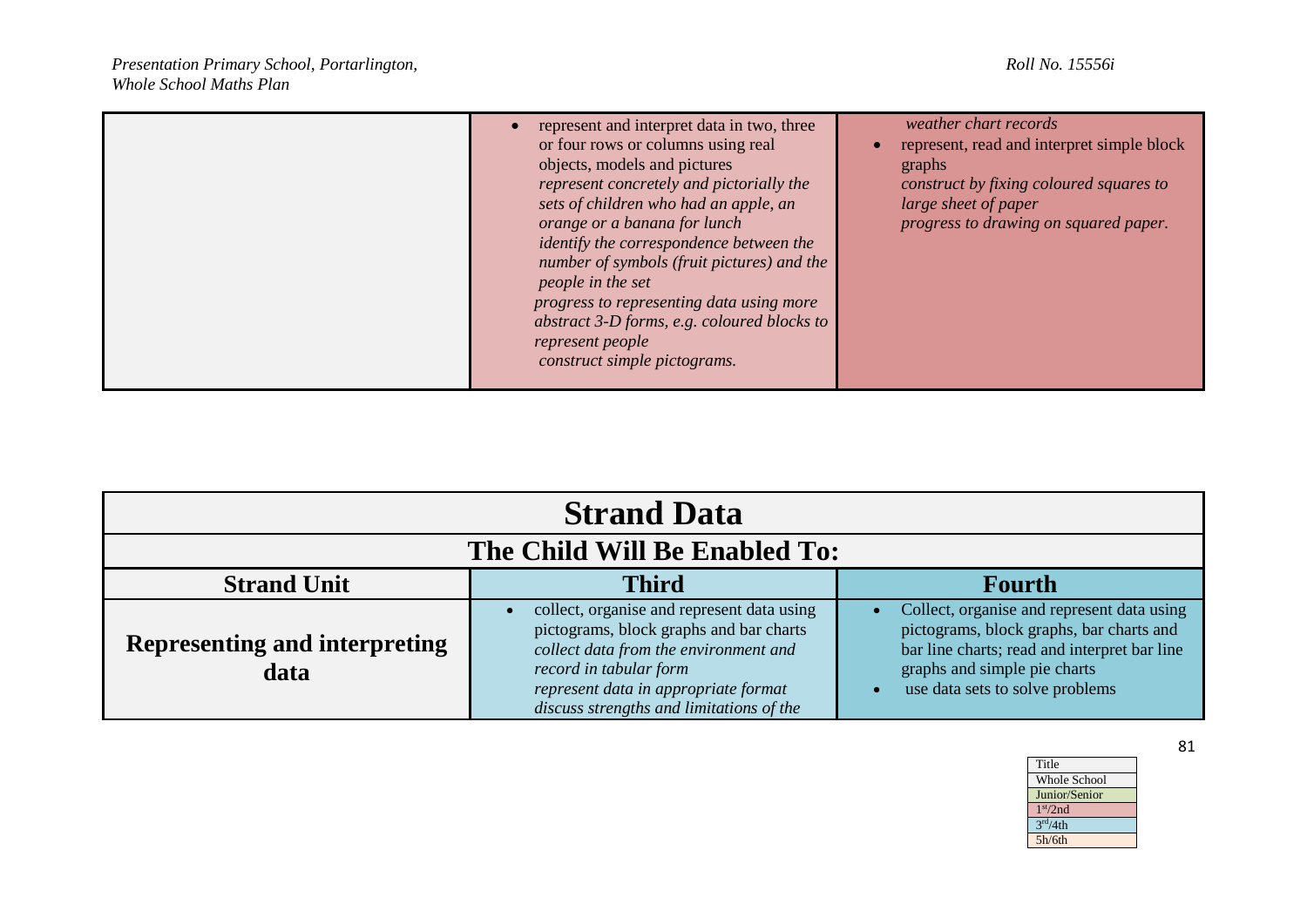|               | format used<br>use simple scale in block graphs and bar<br>charts<br>use computer applications if available to<br>organise and represent data<br>read and interpret tables, pictograms,<br>$\bullet$<br>block graphs and bar charts; use data sets<br>to solve and complete practical tasks and<br>problems<br>solve simple problems using data collected<br>from own environment                                                                                                                                                                                                                                                                                                                                                          |  |
|---------------|--------------------------------------------------------------------------------------------------------------------------------------------------------------------------------------------------------------------------------------------------------------------------------------------------------------------------------------------------------------------------------------------------------------------------------------------------------------------------------------------------------------------------------------------------------------------------------------------------------------------------------------------------------------------------------------------------------------------------------------------|--|
| <b>Chance</b> | use vocabulary of uncertainty and chance:<br>$\bullet$<br>possible, impossible, might, certain, not<br>sure<br>order events in terms of likelihood of<br>$\bullet$<br>occurrence<br>examine and discuss the likelihood of<br>occurrence of simple events and order<br>from least likely to most likely<br>Our school will be closed next Monday<br>The sun will shine for two hours tomorrow<br>The teacher will fall asleep at 11 o'clock<br>today<br>identify and record outcomes of simple<br>random processes<br>toss a coin ten or twenty times and record<br>results<br>draw a cube from a bag containing, for<br>example, 4 blue cubes and 8 red cubes a<br>number of times, replacing the drawn cube<br>each time; discuss results |  |

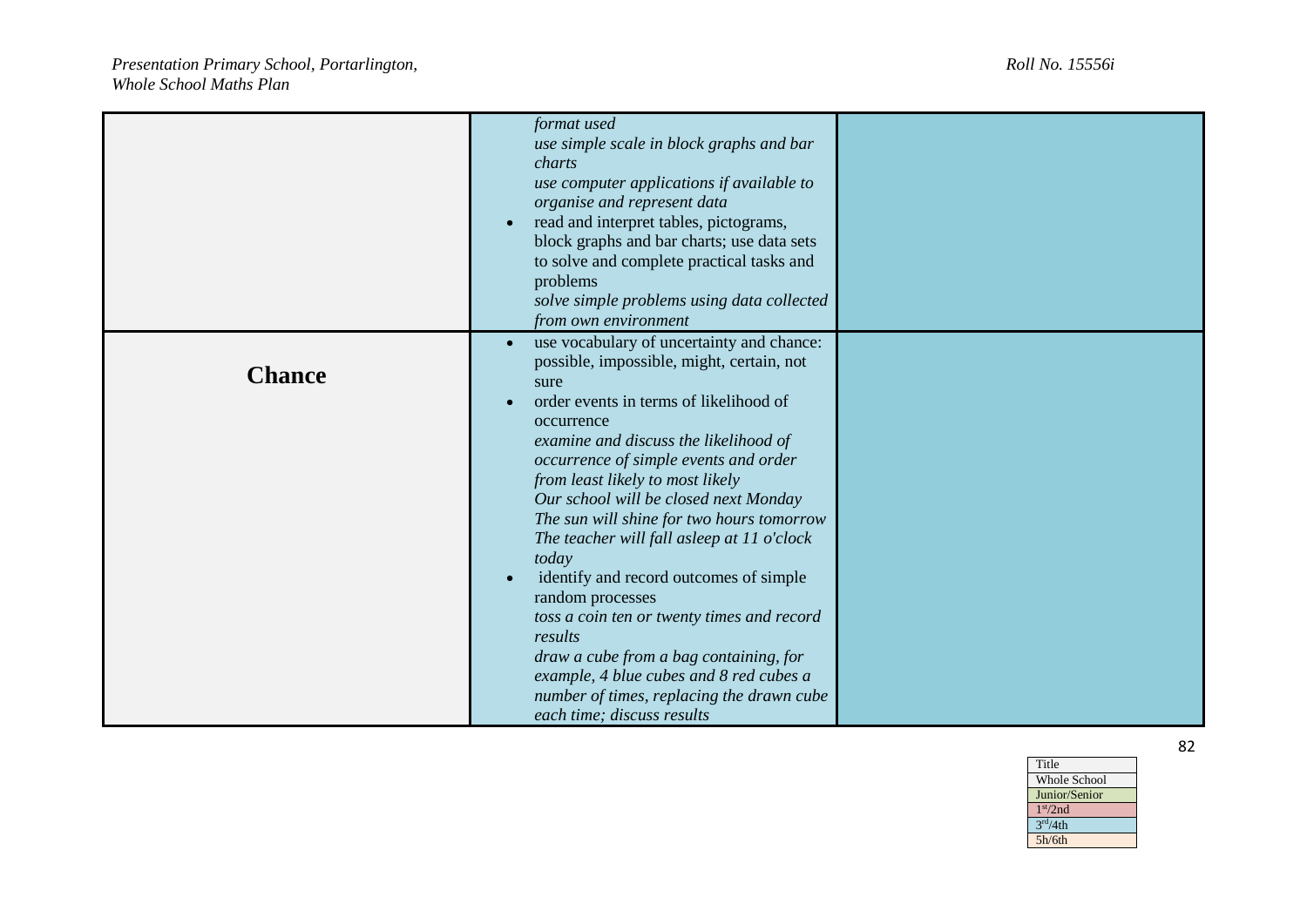| <b>Strand Data</b>                           |                                                                                                                                                                                                                                                                                                                                                                                                                                                                                              |                                                                                                                                                                                                                                                                                        |
|----------------------------------------------|----------------------------------------------------------------------------------------------------------------------------------------------------------------------------------------------------------------------------------------------------------------------------------------------------------------------------------------------------------------------------------------------------------------------------------------------------------------------------------------------|----------------------------------------------------------------------------------------------------------------------------------------------------------------------------------------------------------------------------------------------------------------------------------------|
| The Child Will Be Enabled To:                |                                                                                                                                                                                                                                                                                                                                                                                                                                                                                              |                                                                                                                                                                                                                                                                                        |
| <b>Strand Units</b>                          | Fifth                                                                                                                                                                                                                                                                                                                                                                                                                                                                                        | <b>Sixth</b>                                                                                                                                                                                                                                                                           |
| <b>Representing and</b><br>interpreting data | collect, organise and represent data using<br>pictograms, single and multiple bar charts and<br>simple pie charts<br>collect data from the environment in tabular<br>form and represent in appropriate format<br>discuss and explore modes of representation<br>read and interpret pictograms, single and<br>multiple bar charts, and pie charts<br>examine and discuss class-based examples and<br><i>interpret</i><br>charts from newspapers, magazines and<br>computergenerated<br>charts | Collect, organise and represent data using<br>$\bullet$<br>pie charts and trend graphs<br>Read and interpret trend graphs and pie<br>charts<br>Compile and use simple data sets to solve<br>problems<br>Explore and calculate averages of data sets<br>Use data sets to solve problems |
| <b>Chance</b>                                |                                                                                                                                                                                                                                                                                                                                                                                                                                                                                              | Identify and list all possible outcomes of<br>$\bullet$<br>simple random processes<br>Estimate the likelihood of occurrence of<br>events<br>Construct and use frequency charts and<br>$\bullet$<br>tables                                                                              |

Title Whole School Junior/Senior 1 st/2nd  $3<sup>rd</sup>/4th$ 5h/6th